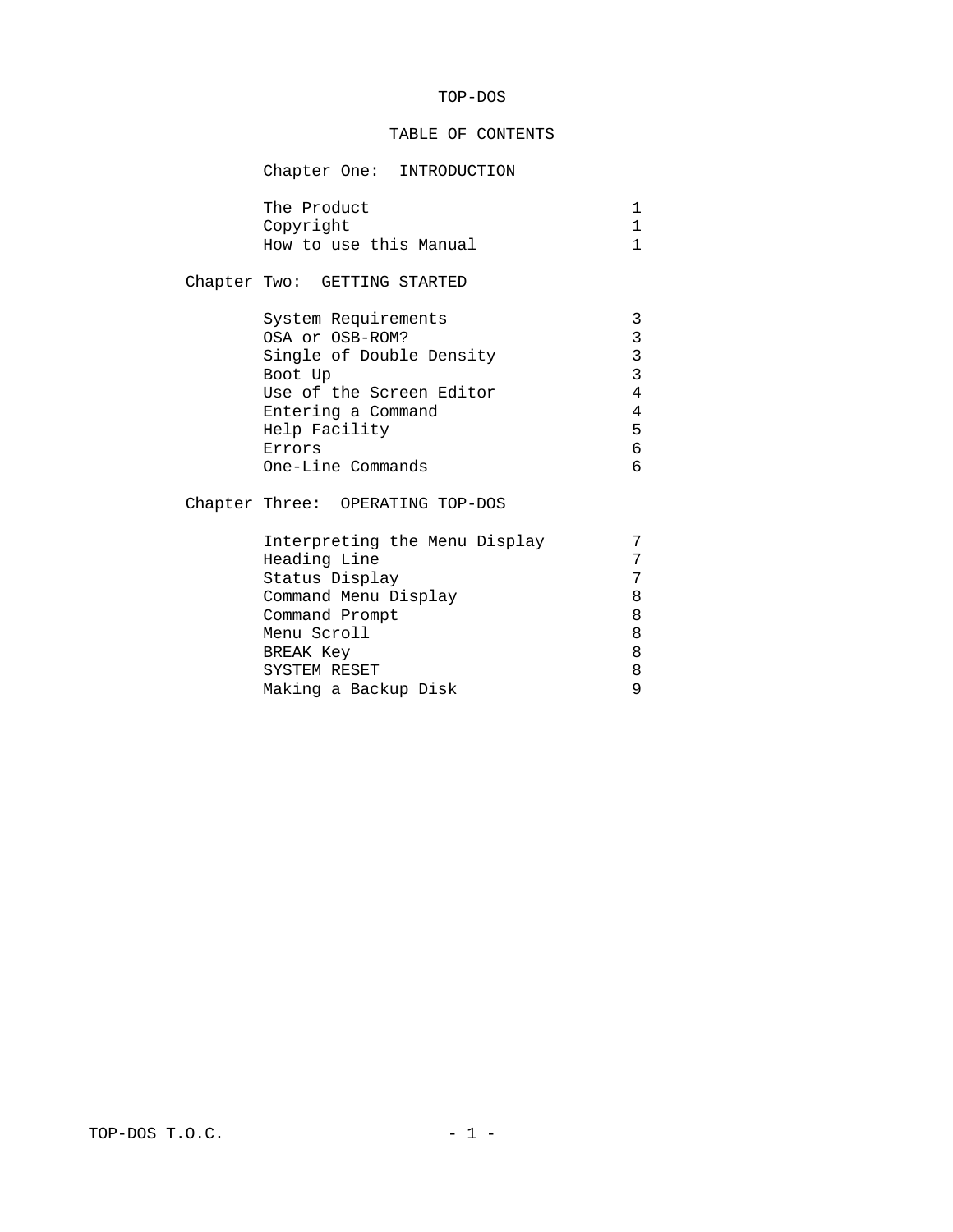| Filespec                 |  |                                  |    | 10                                |    |
|--------------------------|--|----------------------------------|----|-----------------------------------|----|
| Wildcards                |  |                                  | 11 |                                   |    |
| Defaults<br>System Drive |  |                                  |    | 12                                |    |
|                          |  |                                  |    | 12                                |    |
|                          |  |                                  |    | 12                                |    |
|                          |  |                                  |    |                                   | 13 |
|                          |  | Command Syntax<br>Brief Glossary |    | Chapter Four: DEFINITION OF TERMS |    |

## Chapter Five: TOP-DOS MENU COMMANDS

| Common Command Notes  | 14 |
|-----------------------|----|
| A - Directory Listing | 15 |
| B - Run Cartridge     | 19 |
| C - Copy Files        | 16 |
| D - Delete Files      | 22 |
| E - Rename Files      | 23 |
| F - Lock Files        | 25 |
| G - Unlock Files      | 26 |
| H - Write DOS Files   | 27 |
| I - Initialize Disk   | 28 |
| J - Duplicate Disk    | 31 |
| K - Binary Save       | 32 |
| L - Binary Load       | 34 |
| M - Run at address    | 36 |
| N - MEM.SAV           | 37 |
| 0 - Duplicate Files   | 38 |
| P - Run Program       | 39 |
| Q - Command File      | 40 |
| R - Read/Store Memory | 43 |
| S - Set/Status        | 46 |
| T - Trouble Report    | 50 |
| U<br>- Undelete Files | 51 |

Chapter Six: FEATURES AND OPTIONS

| Autorun File Facility | 53  |
|-----------------------|-----|
| RS232 Autorun File    | 53  |
| HELLO Facility        | .54 |
| DOS-Resident Feature  | .54 |
| Auto-RS232 Feature    | 55  |

|  | Appendix A: STRUCTURE OF TOP-DOS      | 56 |
|--|---------------------------------------|----|
|  | Appendix B: THE MEM.SAV FACILITY      | 60 |
|  | Appendix C: HEXADECIMAL NOTATION      | 66 |
|  | Appendix D: TOPICS FOR ADVANCED USERS | 69 |
|  | Appendix E: ERROR CODES               | 72 |
|  | Appendix F: RAMDISK ENHANCEMENT       | 75 |
|  |                                       |    |

 Updatem v. 1.5 Updatem v. 1.5 PLUS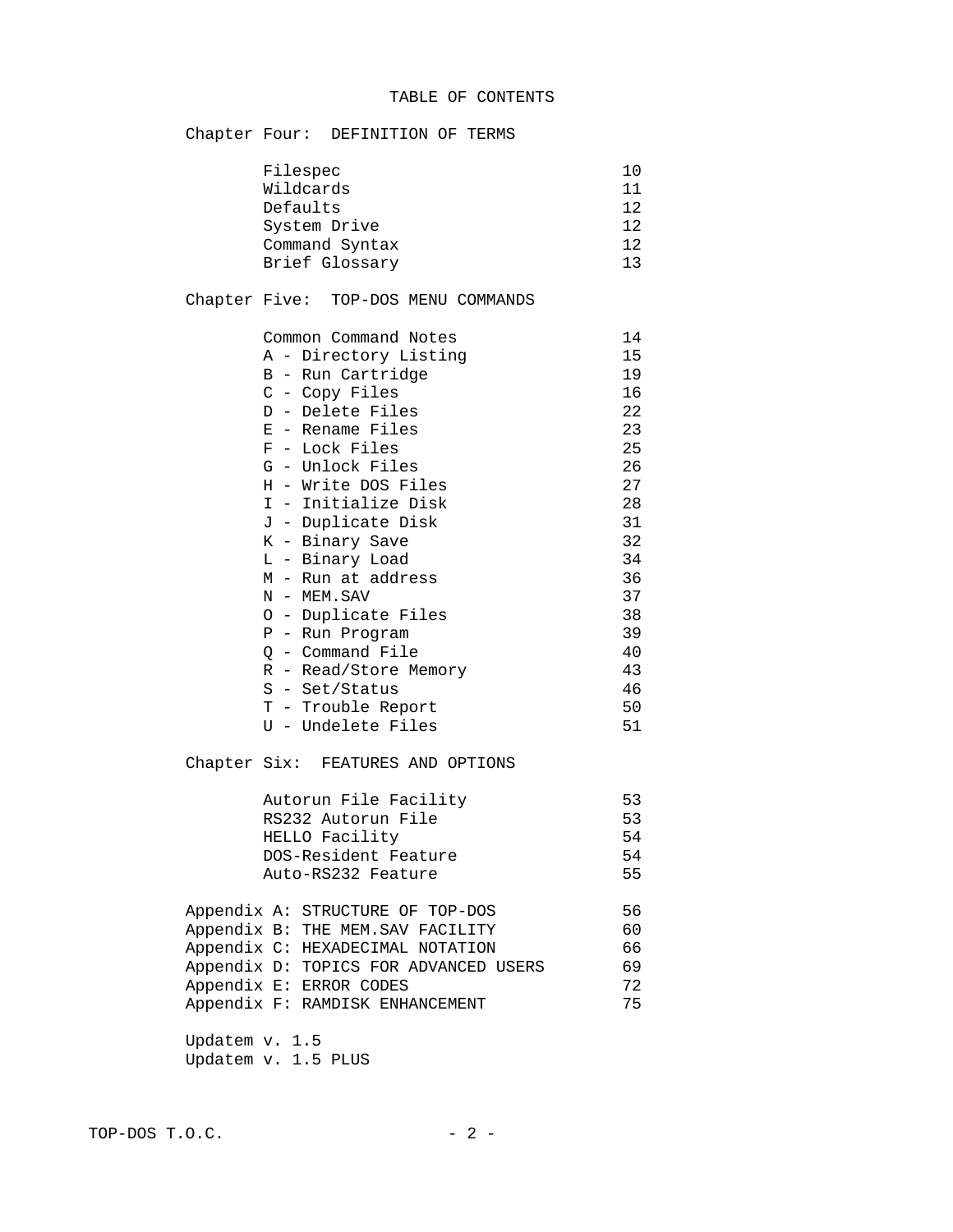#### CHAPTER ONE INTRODUCTION

Welcome to TOP-DOS!

THE PRODUCT

TOP-DOS was created by Richard K. Bennett of ECLISPSE SOFTWARE as a result of experience with its presecessor, DOS-MOD. With all its professional features, TOP-DOS should be compatible with all your ATARI software.

A DOS (Disk Operating System) is the set of instructions that organizes the disk into files and allows the user to access them. A DOS allows you to:

- \* Store programs on a disk
- \* Retrieve stored programs
- \* Create, Append , Copy and Delete files.
- \* Load and Save binary files
- \* Transfer files to or from RAM, Screen, disk, and printer.

In addition, with TOP-DOS you can:

- \* Enter commands with a single line.
- \* Create powerful command files made up of a series of operations.
- \* Examine and change bytes in memory without the hassle of PEEK, POKE and PRINT
- \* Alphabetize and compress your file Directory
- \* Restore unintentionally deleted files
- \* Call for HELP with a single keystroke!

HOW TO USE THIS MANUAL

TOP-DOS has many sophisticated features and facilities, not ordinarily found in a DOS for a home computer. Most of this manual is devoted to describing how to make the most effective use of these features. But do not be intimidated by the size of this manual. If you are familiar with the ATARI DOS 2.0, you bagin using TOP-DOS without reading further, since it includes all of the ATARI DOS commands and capabilities.

If you are not familiar with the ATARI DOS, then you should read Chapters Two, Three, and Four. You can use Chapter Five's command descriptions to refer to individual commands as you are learning them. Some of the commands you will need get started include: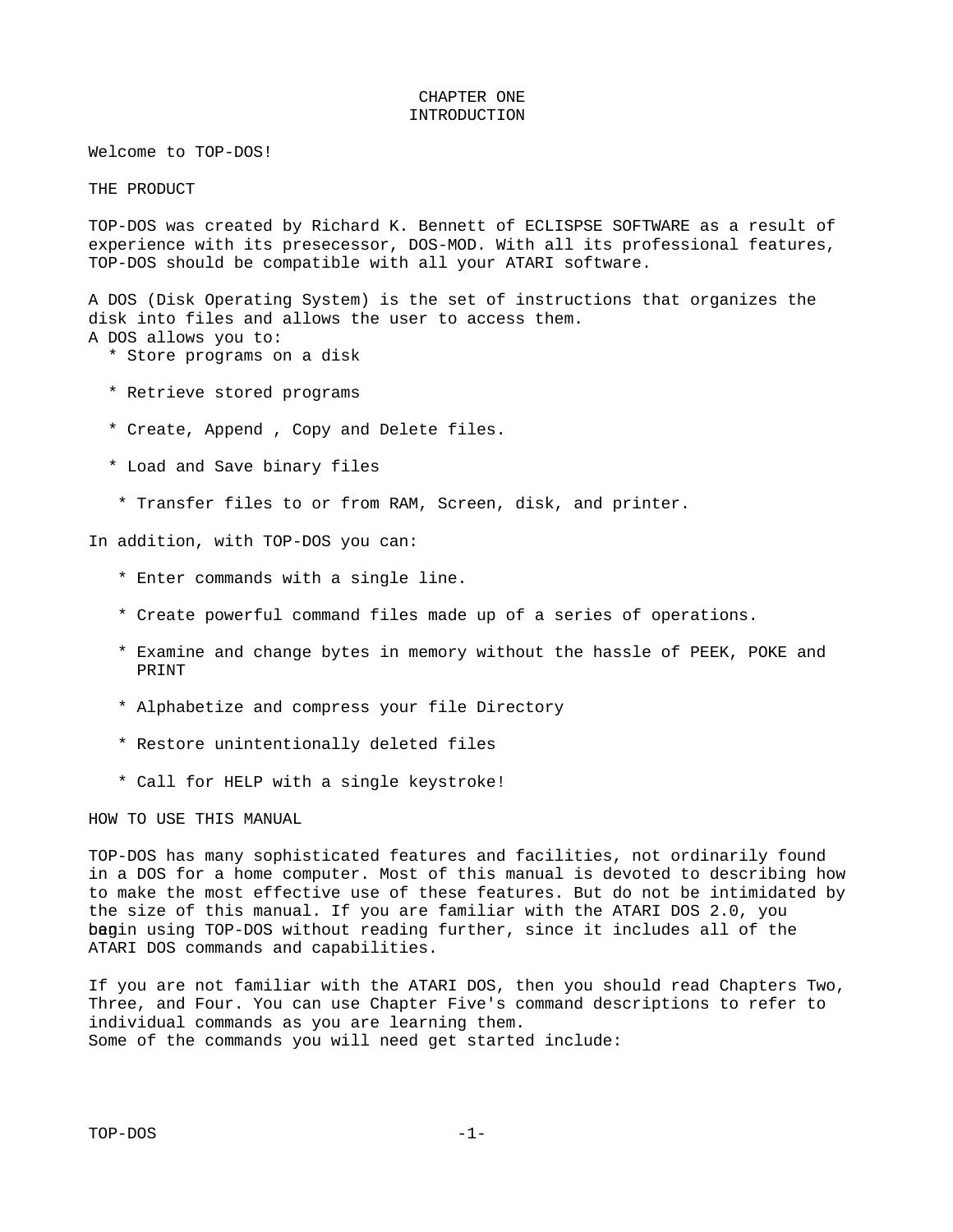- A Get a Directory Listing of the files on a disk.
- I Initialize a new disk before writing on it.
- H Write the TOP-DOS files to a disk.
- J Duplicate the files from one disk to another.
- T Get a Trouble report, in case you get an Error Number.
- B Go to BASIC (or other) cartridge.

If new to your computer or new to disk drives, be sure you have read your Atari operator's manual and your disk drive operator's manual

Chapter Two: GETTING STARTED gives you the system requirements, boot-up procedures, and enough of the basic features of TOP-DOS to allow the eager user to begin immediately.

Chapter Three: OPERATING TOP-DOS supplies information common to all command operations and tips on optimum use of TOP-DOS.

Chapter Four: DEFINITION of TERMS defines terms used in this manual.

Chapter Five: TOP-DOS MENU COMMANDS describes each of the Menu Commands. TOP-DOS includes improved versions of all the ATARI DOS-2 commands, plus six new commands.

Chapter Six: FEATURES AND OPTIONS provides technically more complex information on some of the features and options of TOP-DOS, including the Autorun File facility, the RS232 Autorun file, the Hello file facility, the DOS-Resident feature, and the Auto-RS232 feature.

Appendix A: STRUCTURE OF TOP-DOS describes the structure of TOP-DOS on disk and in memory. It includes a memory map of TOP-DOS and discussions of its programs, storage, and buffers.

Appendix B: THE MEM.SAV FACILITY describes the method whereby TOP-DOS and user programs can share memory.

Appendix C: HEXADECIMAL NOTATION gives an introduction to the "hex" number system, together with a conversion table.

Appendix D: TOPICS FOR ADVANCED USERS describes some memory locations and subroutines available to the advanced user.

Appendix E: ERROR CODES lists the error codes and messages which you may get and gives a brief explanation of there possible cause.

Appendix F: RAMDISK ENHANCEMENTS describes how TOP-DOS can be enhanced to accommodate a "ramdisk" with the AXLON or MOSAIC ram's.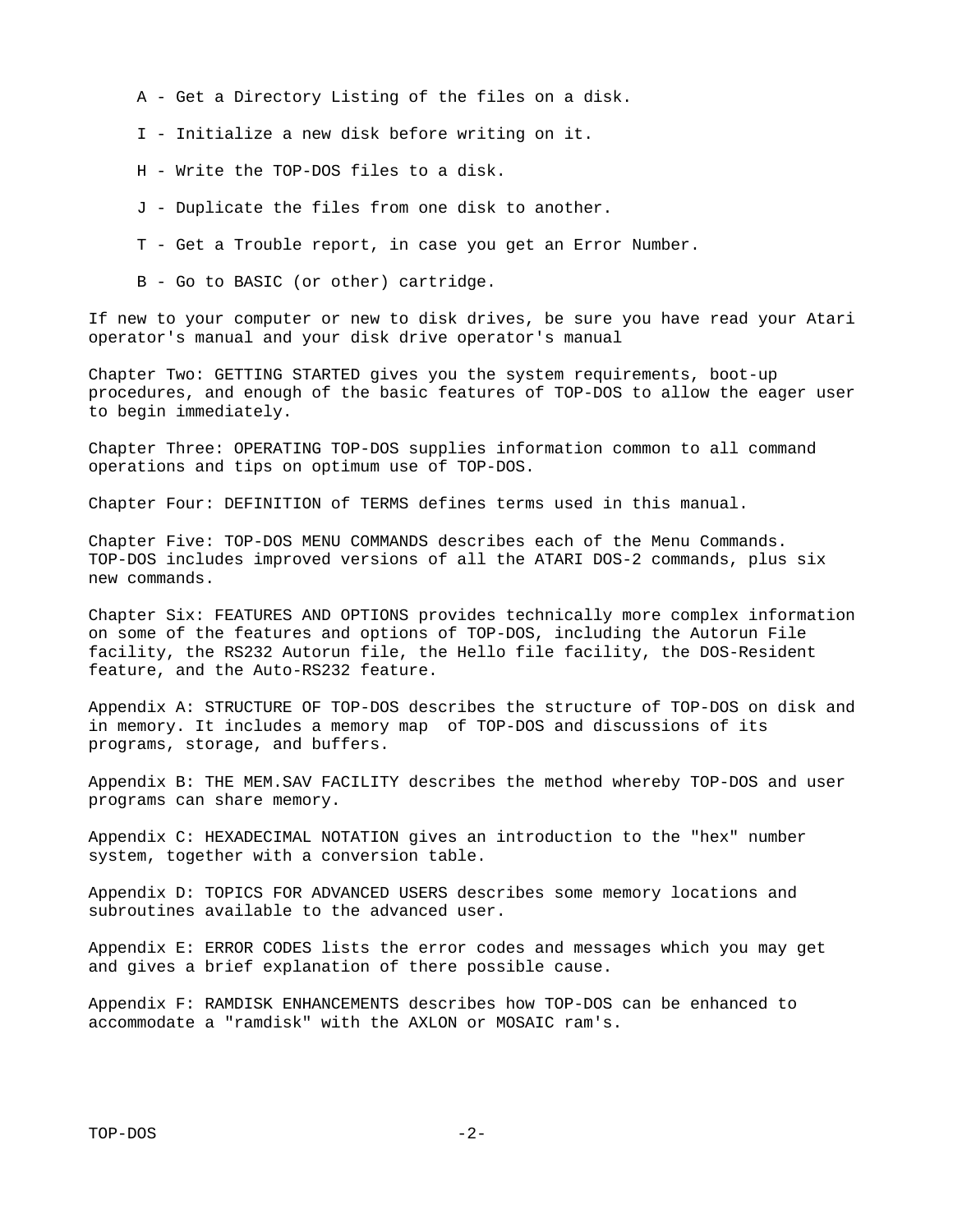#### CHAPTER TWO GETTING STARTED

#### PRELIMINARIES

#### SYSTEM REQUIREMENTS

TOP-DOS is designed for your Atari home computer and up to eight disk drives. To attach your computer and drives, be sure to follow the instructions in your operator's manuals. you must have at least 32K of ram to accommodate TOP-DOS.

Disk drives must be numbered so they can be addressed by the computer. A drive is numbered by setting the drive code switches, usually found on the back of the drive. Put a number lable on the front of each drive, too, remind you of it's number.

OSA or OSB-ROM

The Operating System for the ATARI computer was updated in 1982. Therefore some early 400 and 800 computers may have the outdated OSA-ROM. If this is what your machine has, a warning message will show up on your screen at boot, telling you that TOP-DOS will only work with OSB-ROM. Contact your Atari Dealer about upgrading your system.

SINGLE OR DOUBLE DENSITY?

TOP-DOS works with single-density, double-density, and double-sided double-density drives. When you boot-up, a status display will tell you which drives you have online and there density.

BOOT UP

Having done all the preparations noted above,

TURN ON your disk Drive-1. Wait until the busy light goes out, then

INSERT the TOP-DOS disk and close the door, GENTLY.

 Turn the computer ON to boot-up TOP-DOS. The busy light on your drive should come on.

 The boot-up procedure loads the TOP-DOS memory-resident file (DOS.SYS) into the computer's memory. This process, which takes about 8 seconds, prepares your computer to handle disk operations.

If the speaker on your TV or monitor is on, you will hear the sound of the data being transferred from the disk to your computer. This sound will become familiar to you, telling you that a disk transfer is proceeding normally.

If you have the BASIC cartridge inserted, "READY" will appear on the screen. With the ASSEMBLER cartridge, "EDIT" will appear. In either case type "DOS<RETURN>" to proceed into TOP-DOS with its Status and Menu Display.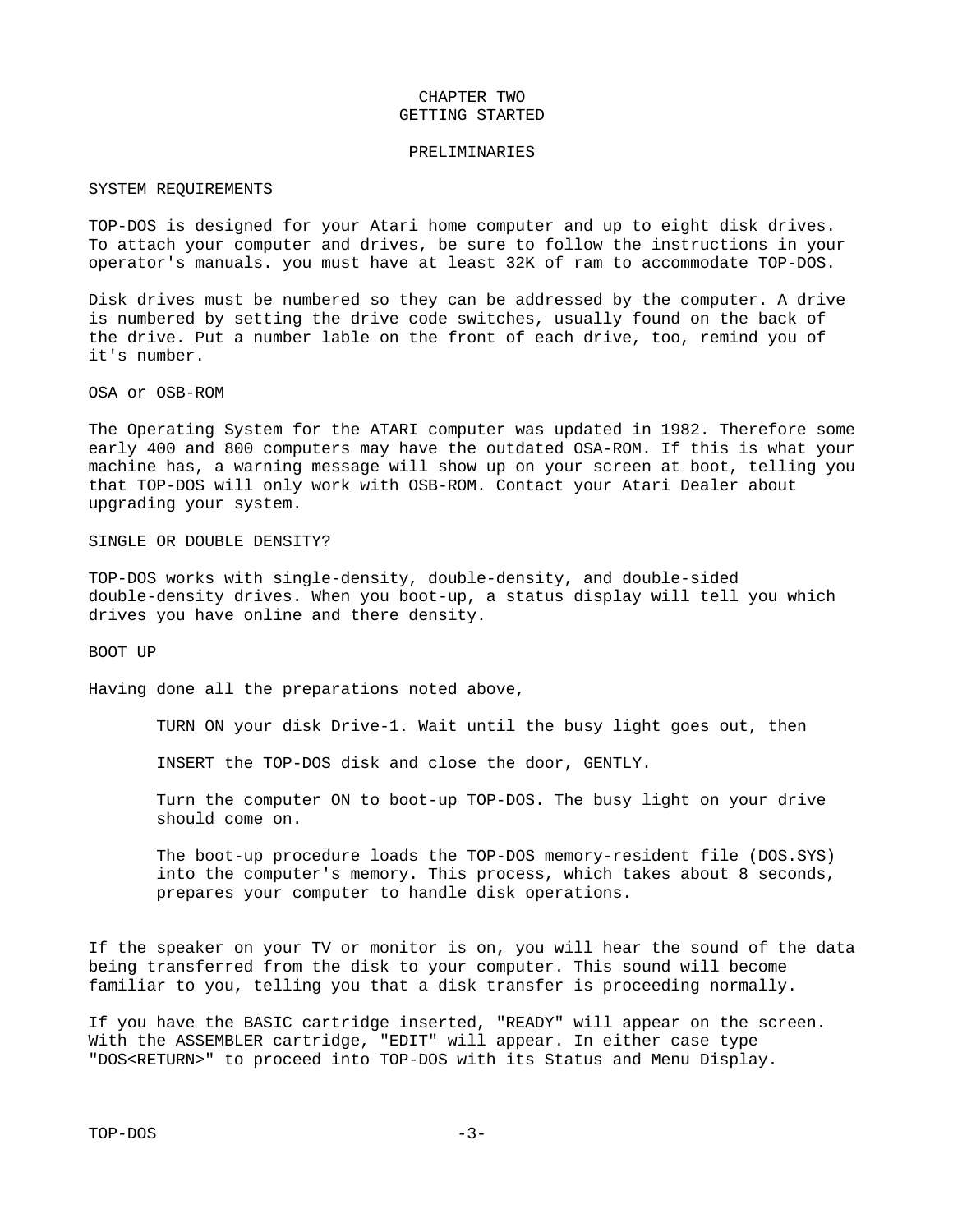If there is no cartridge, you will not the READY or EDIT prompt but will proceed directly to TOP-DOS.

At this point, the file DUP.SYS (the Disk Utility Program which handles the Menu commands) will be loading into your computer's memory and the following message will appear on your screen to inform you of what is going on:

#### Read D1:DUP.SYS

At the end of this read operation, which takes about 10 seconds, you will see The Command Menu. This Menu is interpreted in Chapter Three. The menu commands are now ready to be used! But first there are a few things you will need before you are to execute your first command.

#### USE OF THE SCREEN EDITOR

See your ATARI Operator's Manual for a full explanation of the uses of the Screen Editor. Atari's Screen Editor has some remarkable capabilities that are not available even on large computers. It is worth spending a little time to thoroughly learn how too use all of its features. They will come in handy as you use TOP-DOS, as well as, BASIC and other user programs.

Here are some reminders of what you can do:

 The cursor control Keys can be used to position the cursor anywhere on the screen. Insert and delete editing operations can be done on the screen before the final version of a line is entered by typing <RETURN>.

<CTRL>-1 will stop the screen from scrolling (useful in long lists.).

 <CTRL>-3 is the code for end of file, which is used to close a file thats is that is created on the screen.

 With the Screen Editor you can edit a line without retyping the whole line, or you can repeat an earlier command line simply by positioning the cursor anywhere on that line and hitting <RETURN>. Remember, in screen editing, nothing happens in memory until a <RETURN> is entered!

The Screen Editor can be used to correct lines in command files, to change bytes in memory via the R command, and even to edit short text files (28 lines or less) right on the screen without resorting to a word processor! (See the NOTES to the C Command for instructions on how to do this.)

#### ENTERING A COMMAND

The TOP-DOS Command Prompt (heart symbol)is displayed when an operation is complete and TOP-DOS is ready to accept the next command. When you have a (heart symbol), you may enter a command by typing in the Command Letter <RETURN>.

TOP-DOS will respond with a prompt message, indicating what parameters are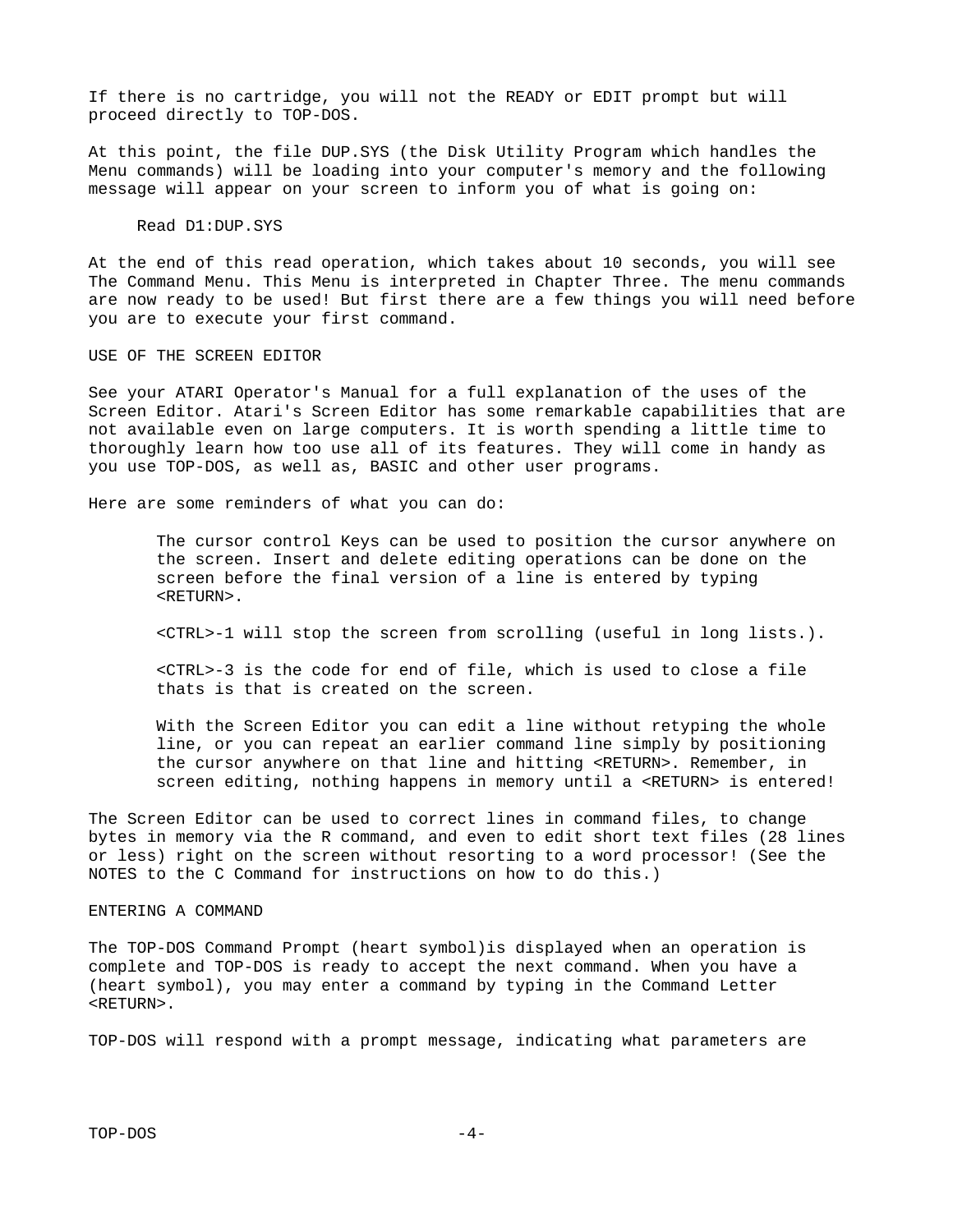required for this command. (The term "parameter" is explained in Chapter Four.)

For Example:

 C<RETURN> COPY: from,to/A/M/N/Q/U

The "C" is the Command Letter that you type for the Copy Command.

 TOP-DOS will responds to the command with the second, which is called the "Parameter Prompt".

At this point you have a choice. You can either:

- \* Abort the command by hitting the <BREAK> Key,
- \* Type in the parameters to complete the specification of the command, or
- \* Just type <RETURN> to let TOP-DOS supply "default", parameters (available for most commands).

Characters which are not "legal" Command Letters are Just ignored – nothing happens -- the prompt returns.

 IMPORTANT NOTE: The <RETURN> Key must always be struck after typing each line. This is necessary even if you are typing only one character, as in this case of selecting a Menu Command. The use of <RETURN> to enter input is consistent with ATARI OS Screen Editor. (The use of the <RETURN> Key is indicated throughout this manual by <RETURN>.)

 This procedure allows you to edit any mistakes before entering your input to the computer. Some other systems make the keyboard "live". With these systems, as soon as you type a character, the computer accepts it. You have no opportunity to make changes in your input before the computer uses it.

HELP FACILITY

TOP-DOS includes a friendly HELP facility. After any Menu Command Letter, just type "?<RETURN>" to get an explanation of that command. For example:

#### C?<RETURN>

will display an explanation of the C command. The HELP facility is also available after you have typed a Command Letter <RETURN> and the Parameter Prompt for the command is displayed. Again, just type "?<RETURN>" to get a HELP display for the command. For example:

 C<RETURN> COPY: from,to/A/M/N/Q/U ?<RETURN>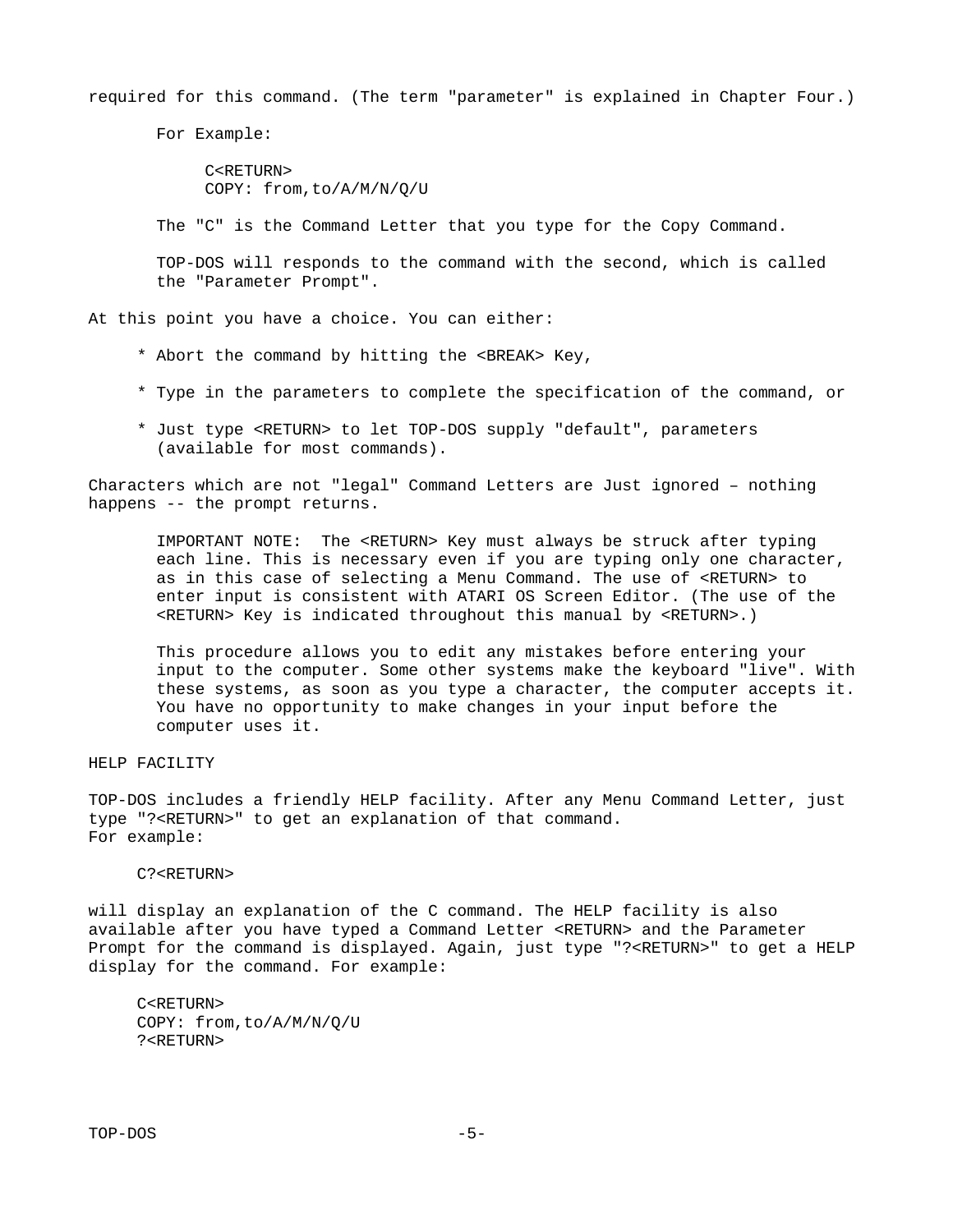will display the desired information.

This HELP facility may also be used after a Command Prompt (prompt) to give you general information about getting the Menu and entering a command.

 NOTE: The HELP facility uses files with a ### "file extension". (For example, the HELP file for the "A" command is "A.###".) These files must be included on the disk in the "System Drive", for this facility to be active. If you request HELP for a command for which the corresponding HELP file is not on the System Drive, "ERR 170" (File not found) will be displayed. (See Chapter Four for the definition of "file extension" and "System Drive".)

#### ERRORS

Errors detected by TOP-DOS are handled in different ways. Some errors are considered innocuous -- such as an attempt to copy or delete a non-existent file -- and are simply ignored. Other errors result in a simple message, indicating the nature of the error.

Some errors, such as those originating from the Operating System (OS) are reported by display of an Error Number. For example, The OS "Invalid Command" error is displayed as "Err 134". Error numbers can be interpreted by using the T command, as described in Chapter Five.

ONE-LINE COMMANDS

After you have become familiar with the commands, you will no longer need the parameter prompts. You can then progress to entering a whole command on a single line. This is faster and uses much less space will give you more work history on the screen, which you will find to be helpful.

To enter a one-line command type the Command Letter, followed by a space and then the parameters. For example:

C FILE1,FILE2<RETURN>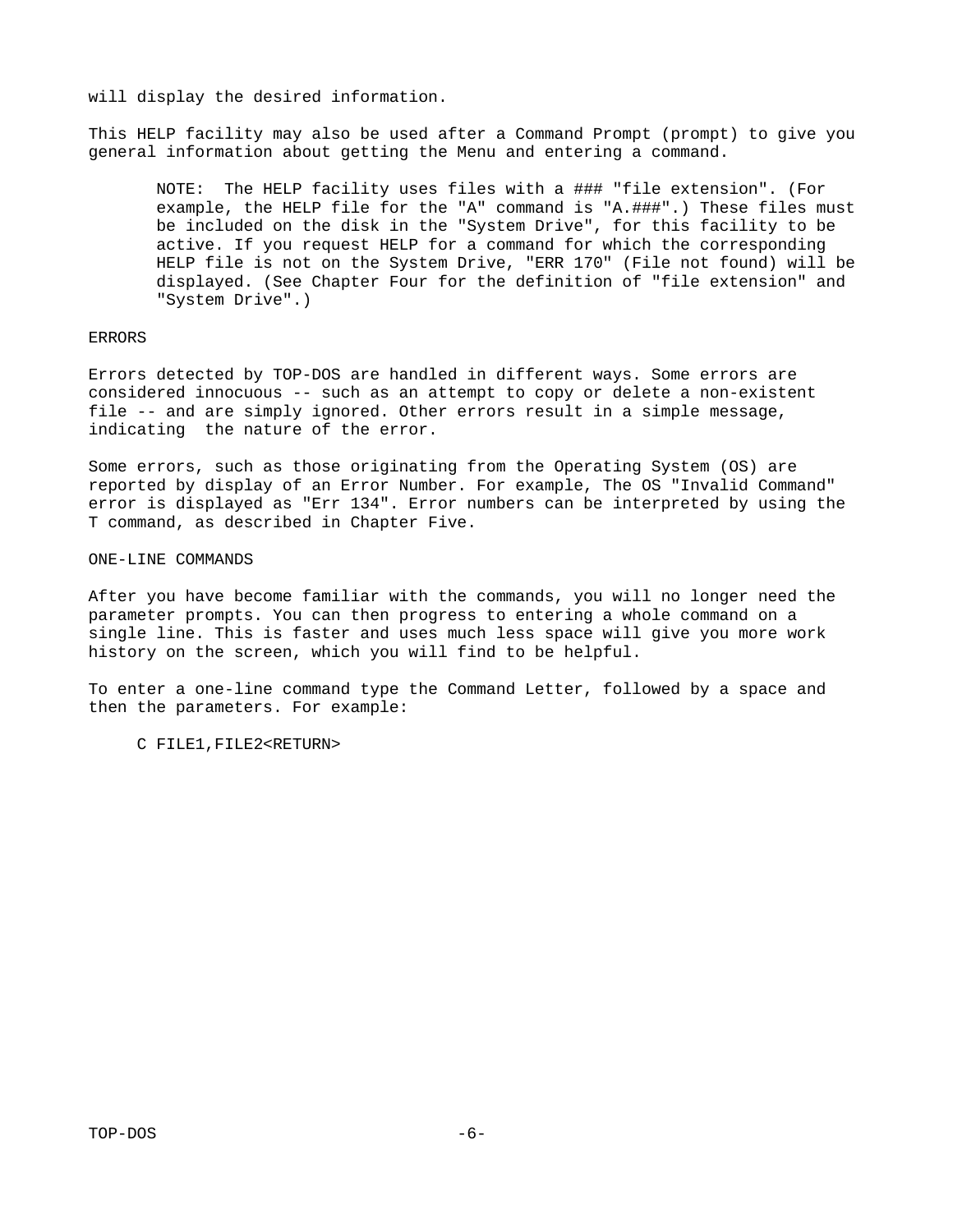#### CHAPTER THREE OPERATING TOP-DOS

#### INTERPRETING THE MENU DISPLAY

What does the information on the screen tell you? Lets take a closer look at the Menu Display:

#### HEADING LINE

The heading line gives you the copyright notice and the current version number of TOP-DOS.

#### STATUS DISPLAY

The four-line Status Display which follows the heading line tells you:

- 1. On the first line the Drive numbers in the "drive list" and the density of each drive: S=Single-density, D=Double-density, Q="Quad"-density (double-sided double-density). A "\*" in place of a drive number signifies the drive is off-line, a "l"(approx symbol) signifies a Ramdisk. The highlighted number indicates which drive is the "System" Drive (See Chapter Four).
- 2. Also on the first line of the Status Display, the of buffers available for open files. Double-density drives require two buffers for each open file. Normally, three or Four open files are sufficient for most applications programs.

 The above Status Display shows 8 buffers for open files. This is sufficient for 4 open double-density files or 8 open single-density files, or some combination like 2 single-density and 3 double-density files, ect. (See Appendix A for more information on buffers.)

 3. The second line of the Status Display gives you the bounds of the memory space available for the user program. The numbers are address found in MEMLO and MEMTOP, in hexadecimal notation (hex), which is the established numerical system used to computer memory location and bytes.

 NOTE: MEMLO and MEMTOP are memory locations set by the Operating System (OS) and other system programs, including TOP-DOS. These and other special memory locations are listed in "Mapping the Atari" by Lan Chadwick, published by COMPUTE! Books, a book you might find usefull if you want to delve more deeply into the inner workings of your ATARI computer.

 4. The remainder of the Status Display consists of the status of the TOP-DOS features; Auto-RS232, MEM.SAV, DOS-Resident, which are described in Chapter Six, and Bypass-Cartridge and Verify-Write, which are handled in the S command in Chapter Five.

NOTE: To get the Status Display without re-booting, use the S command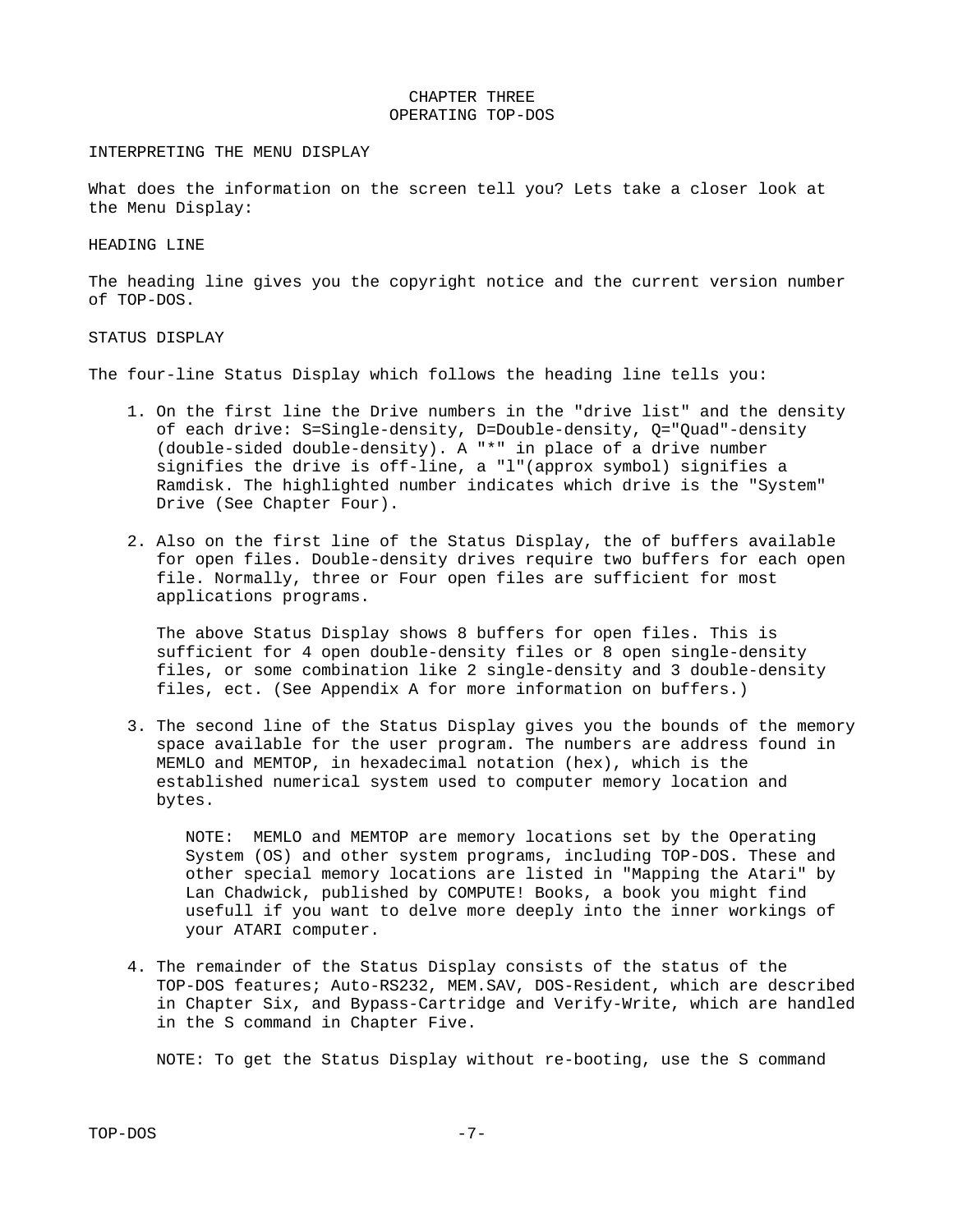with the J (Just Status Display) parameter. J<RETURN>

#### COMMAND MENU DISPLAY

The Menu Display contains the Command Letters A through U and a brief descriptions of the TOP-DOS commands. These commands are fully described in Chapter Five.

#### REQUESTING MENU DISPLAY

The next to last line of the display reminds you to type ";" to have the Command Menu redisplayed whenever you want it: ;<RETURN>

 NOTE: This use of the semicolon ";" to get the Menu instead of the more commonly-used <RETURN> prevents the inadvertent redisplay of the Menu and the subsequent loss of work history on the screen.

#### COMMAND PROMPT CHARACTER

The last line of the menu display shows the TOP-DOS Command Prompt and the cursor. The prompt is displayed whenever an operation is complete and TOP-DOS is ready to accept the next command from you.

#### MENU SCROLL

As you type in commands, the TOP-DOS Menu scrolls off the top of the screen, providing you with more work area. You can, of course get the Menu back by typing ";"<RETURN>.

#### BREAK KEY

The <BREAK> Key can be used to abort any command, if if pressing when your user input is expected, such as when TOP-DOS is waiting for command parameters.

The <BREAK> Key can also be used to interrupt a C Copy, D Delete, or E Rename command operation while in progress. This valuable capability allows you to terminate an operation without losing files.

#### SYSTEM RESET

If the system does not respond properly to your keyboard entry, and if the <BREAK> does not help, try the SYSTEM RESET Button. Its effect is similar to turning the computer OFF and ON to re-boot, except that the program memory is not destroyed. (The 6502 microprocessor chip used in ATARI computers will "hang-up" if it encounters an illegal instruction. If this happens, System Reset will not work, and you will have be forced to re-boot to recover.)

#### MAKING A BACKUP DISK

You may wish to make a backup copy of your TOP-DOS disk as a safety measure in case it may become damaged.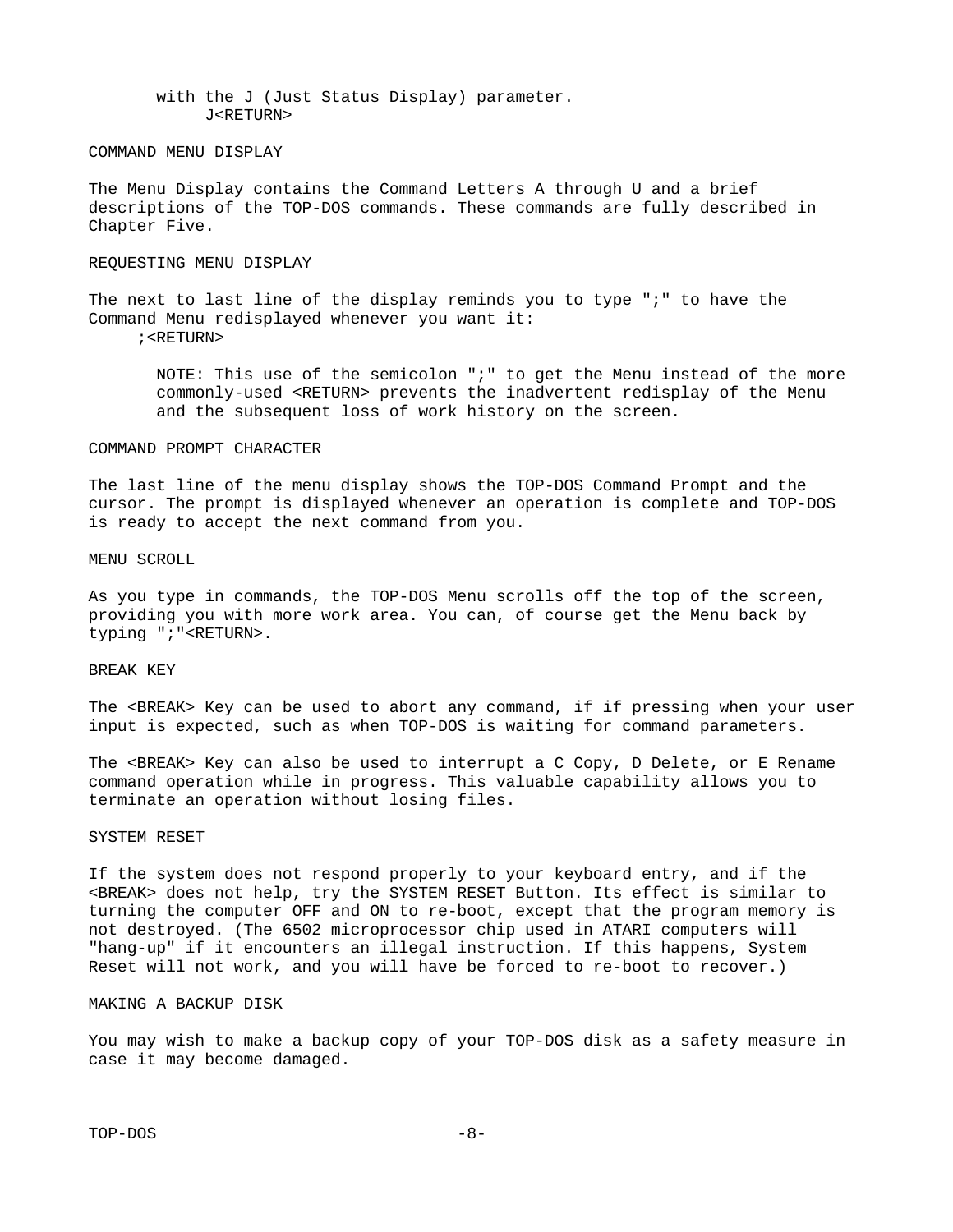First Format a blank disk, using the I command. Then use the J command to duplicate the TOP-DOS disk to the formatted disk. (See Chapter Five for descriptions of the I and J command.)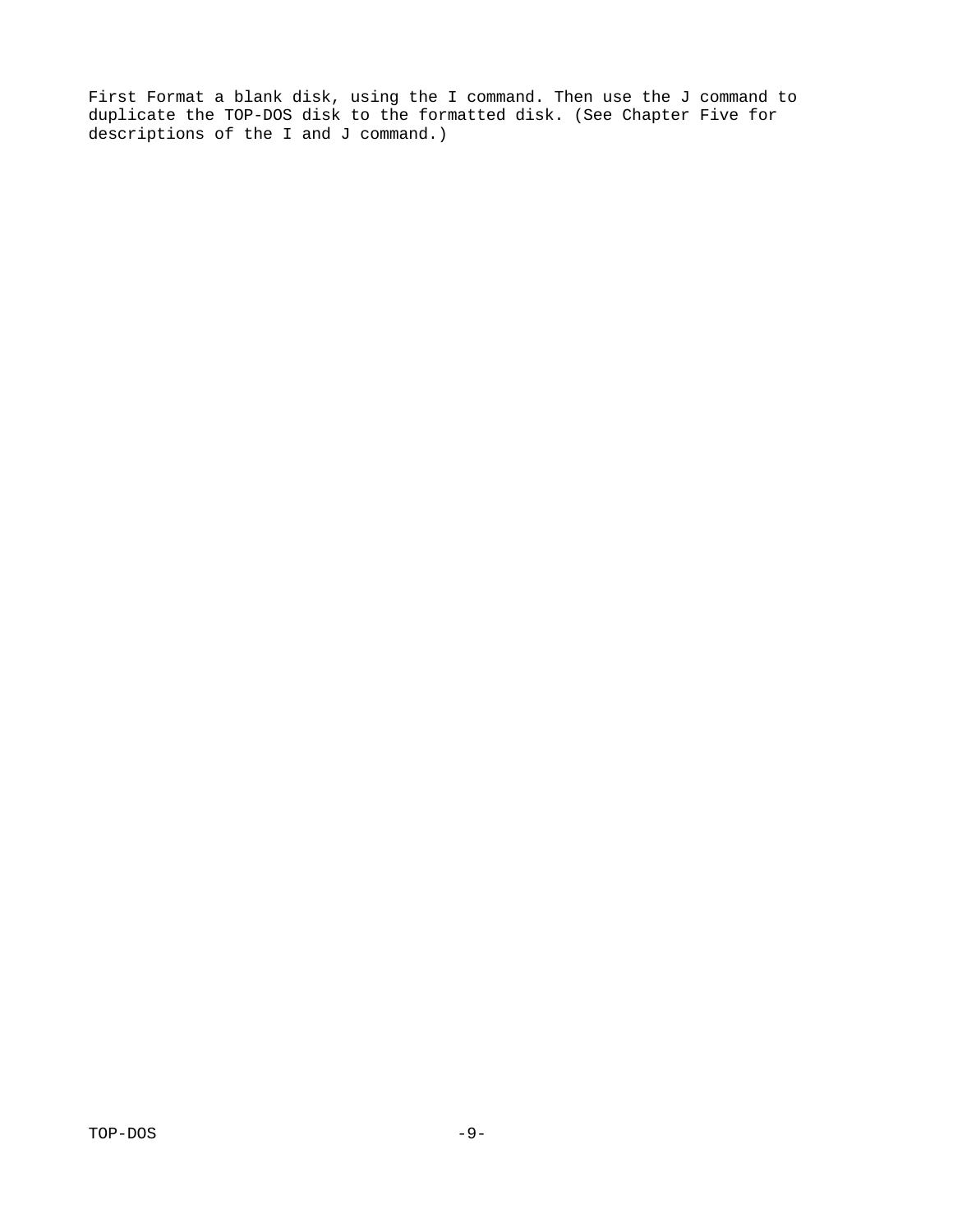#### CHAPTER FOUR DEFINITION OF TERMS

FILESPEC (File Specificition)

A "filespec" is a string of characters which specifies the source or destination of a file. (A file refers to a display on the screen or a listing on the printer or a file on one of your disk drives.)

A filespec consists of a "Device Designator", a "Filename", and a "File Extension".

For example:

D1:CAMU.BAS

Is a typical filespec of a disk file, and will be referred to throughout this section.

Device Designators: "P:", "E:", "Dn:"

The devices which can be used with the Menu commands the Printer, Screen, or a Disk Drive.

The Printer is designated by "P:". The Screen is designated by "E:" ("E:", because ATARI uses the name "Screen Editor"). Disk Drives are designated by "Dn:" ("n" denotes the disk drive number, 1 through 8). "D1:" in the above example Disk Drive-1 as the Device.

If the device is either the "E:" or "P:", the filename and extension are inappropriate.

Filename and File Extension

A filename is the name of a file on a disk. It consists of 0 to 8 characters. A zero-length (null) filename is permitted, but not generally used.

The filename specified in the above example is "CAMU".

A file extension is a modifier of the Filename. It consists of 0 to 3 characters and is separated from the filename by a Period ".". A zero-length file extension is permitted and is frequently used.

A file extension is generally used to indicate the "kind" of file, such as SYS (system), TXT (text), BAS (basic), TMP (temporary), etc. But any "legal" characters will do.

In the above example, the file extension is "BAS".

 NOTE: Throughout this manual, files with TXT extensions will be referred to as .TXT files.

If no file extension is specified after a filename, TOP-DOS presumes the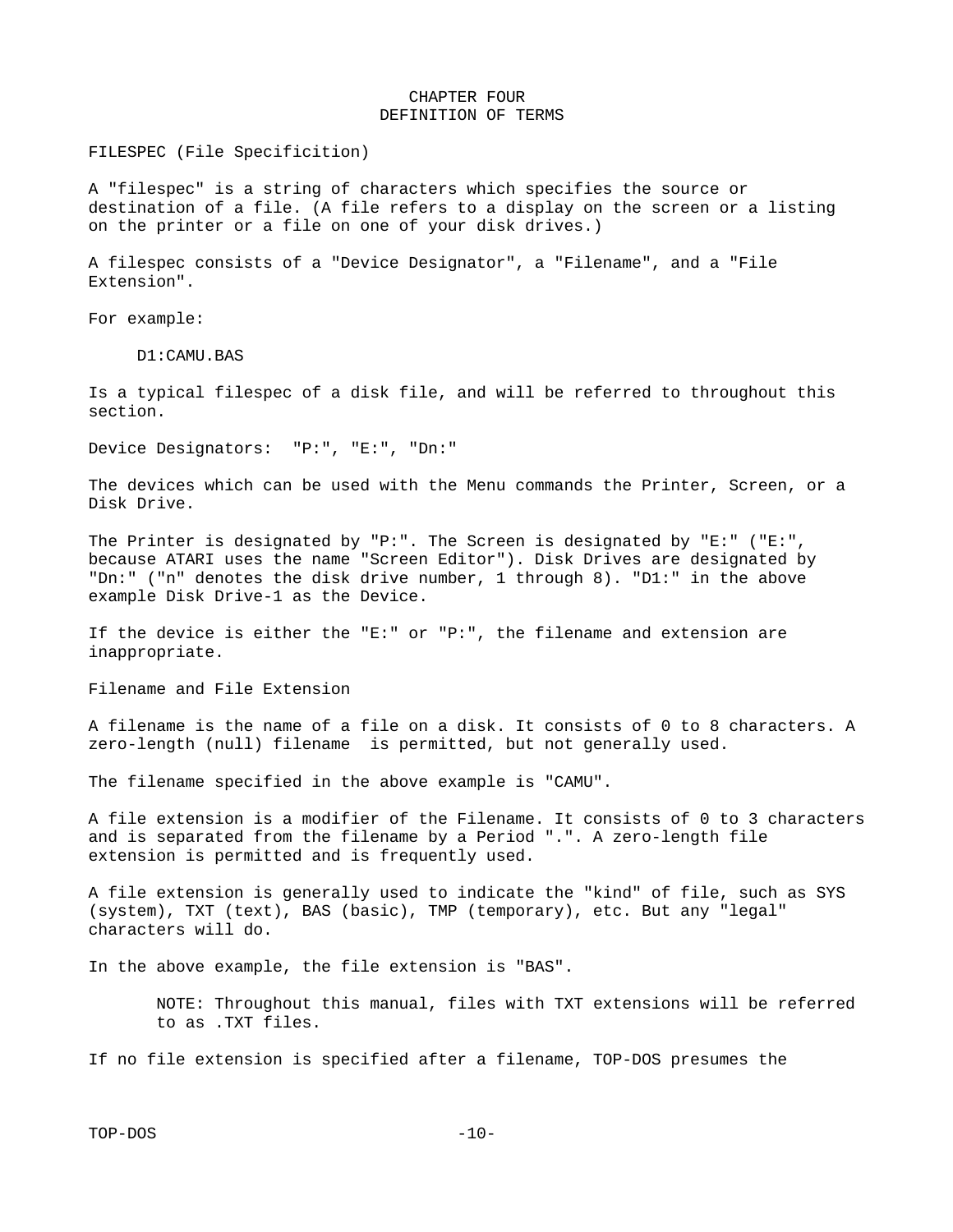extension to be null. If an extension is specified, it must be preceded by a period ".", weather or not the filename is specified.

Legal Characters for Filenames & Extensions

Any combination of the following characters, in any order, are legal characters for filenames and file extensions in TOP-DOS:

| Upper case letters: |    | A through Z |
|---------------------|----|-------------|
| Lower case letters: |    | a through z |
| Numerals:           |    | 0 through 9 |
| Underscore:         |    |             |
| Number Sign:        | #  |             |
| Dollar Sign:        | \$ |             |
| Percent Sign:       | %  |             |
| Ampersand:          | R, |             |
|                     |    |             |

 NOTE: Although TOP-DOS allows this flexibility in filenames, some programs -- such as the ATARI MEDIT -- restrict you to numerals and Upper-case letters (the character set of the ATARI DOS). Other programs -- such as ATARI BASIC -- do not have this restriction, so you can use the full TOP-DOS set.

 ALSO: TOP-DOS intentionally does not allow ALL characters in filenames, which would have small value and could create problems for future extensions of TOP-DOS.

#### WILDCARDS

When searching for files on a disk, or when copying files, you may want to specify a particular set or class of files. This is accomplished by using the special characters "\*" and "?" in the filespec. These characters are called "wildcards" because of their similarity with wildcards in card games, wherein a wildcard may be used for any card.

These wildcards can be substituted for characters in a filename and/or a file extension. Each "?" substitutes for a single character, while "\*" substitutes for any string of characters.

\*.TXT

specifies any and all files with a TXT file extension, and

ABC.??T

specifies all files with the filename ABC and a three-character file extension ending in T.

Examples of legal filespecs, including some with wildcards:

D1:JOE.TXT Just this one particular file on drive-1.

D1:JOE\*xx.### Shows the use of non-alphanumeric characters.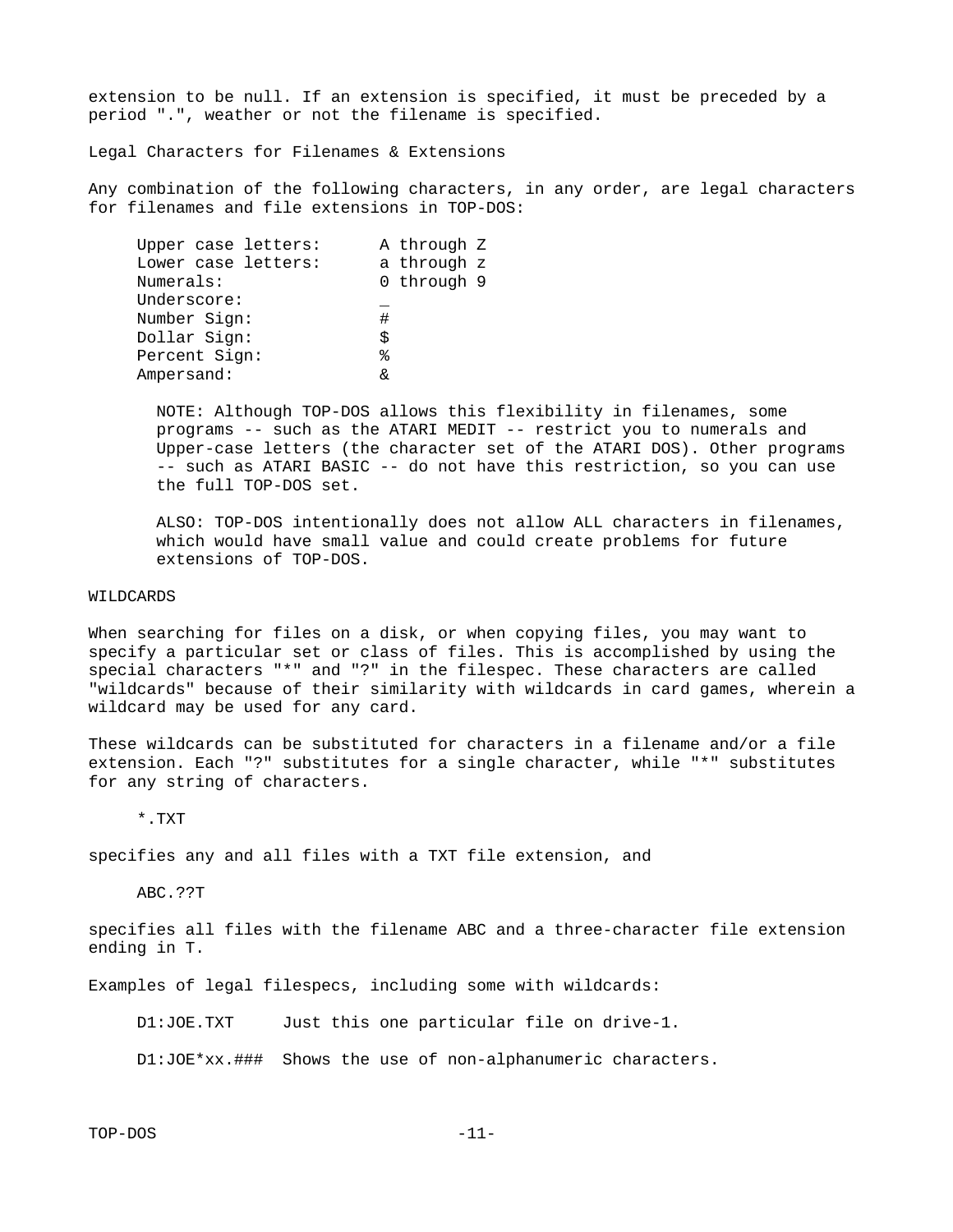- D\*:\*.TXT All .TXT files on all drives
- D1:t\* All files starting with "t" with a null extension on Drive-1
- D1:JOE.\* All files with the filename JOE and any extension on drive-1

#### DEFAULTS

The term "default" refers to a parameter or part of a parameter that TOP-DOS will supply when it is omitted from a command.

For example, for most commands the default filespec is "D1:\*.\*". Also, if the filename and/or extension is given, but the device designator omitted, the default device is the "System Drive".

The use of defaults makes your task of entering commands easier, because TOP-DOS supplies frequently used parameters -- or, parts of parameters -- for you.

#### SYSTEM DRIVE

The System Drive -- normally Drive-1 -- is the drive which holds the "system" files. It also serves as the default drive number in a filespec. (The system files include DOS.SYS, DUP.SYS, MEM.SAV, and the HELP files.)

 NOTE: Drive-1 is always used for the boot operation. COMMAND SYNTAX

The term "syntax" refers to the specific format of a command. It specifies precisely how to structure a correct command.

For example, to get a Directory Listing, you would type the command:

#### A<RETURN>

TOP-DOS responds with the following "prompt" line, indicating the "parameters" required to complete this command:

#### DIR: filespec/n/A/B/C/D,list-file/N

A parameter is a string of characters that supplies additional information to a command. Parameters are separated by commas "," (No spaces, please!). If a parameter is omitted, its comma is still needed if a following parameter is given. In the above example for the A command, to omit the first parameter and give the second, you would type ",DIRLIST<RETURN>", to specify DIRLIST as the list-file.

The specification of the order and type of parameter constitutes the syntax of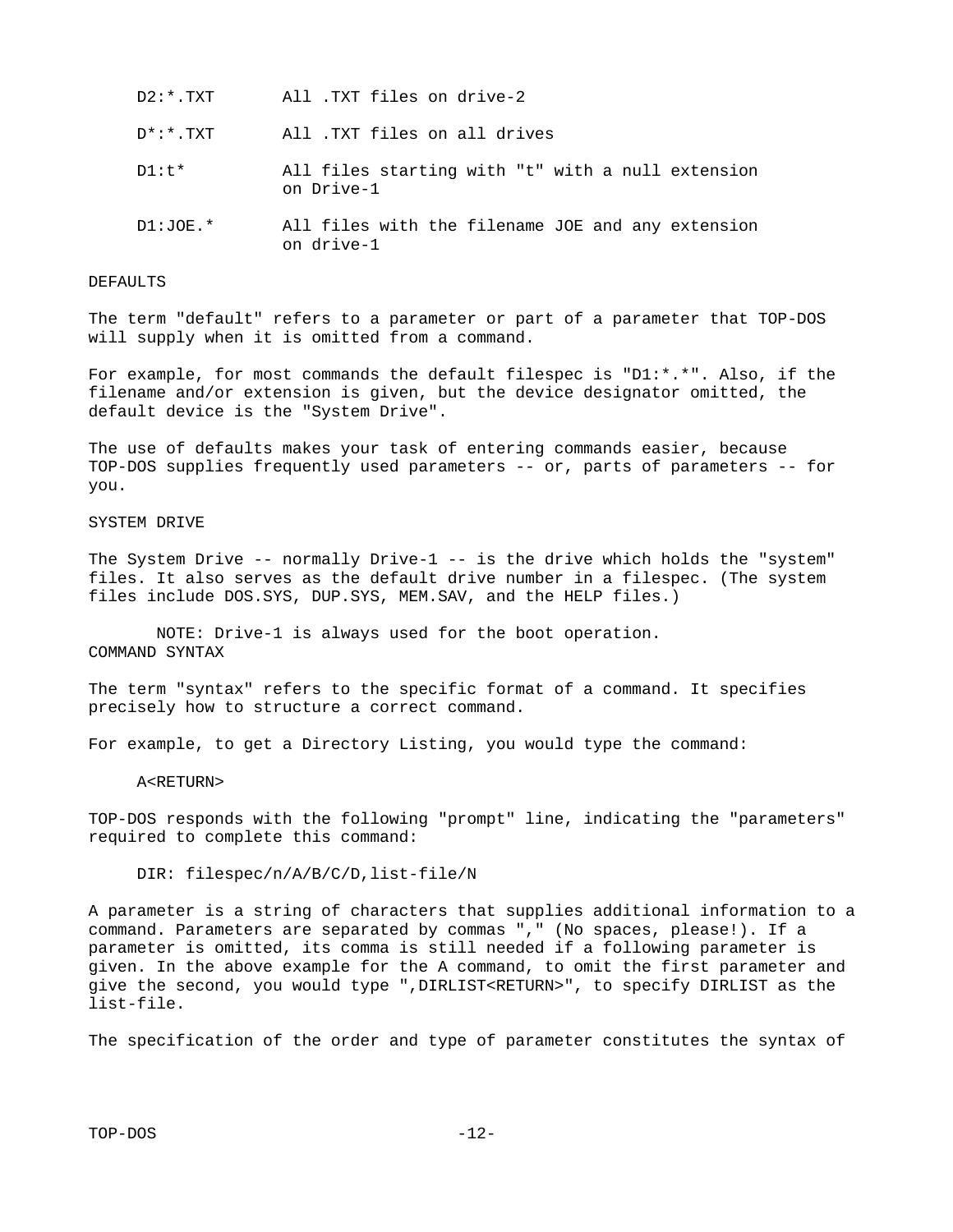the command The syntax for each command is given in Chapter Five.

A BRIEF GLOSSARY

Here are definitions of some other terms you will run across in this manual:

Binary Load File: A file containing an exact copy of the binary data in an area (or areas) of memory, together with the memory addresses of those areas.

Buffer: A storage area located in RAM used to temporarily hold data intended for further processing.

File: A named collection of related data.

File Directory: A list of the files contained on a disk. The File Directory is itself stored on the disk and includes other information about the files from user programs.

FMS (File Management System): That part of TOP-DOS which includes the handlers for accessing disk files from user programs.

RAM (Random Access Memory): Memory in a computer that can be both read from and written to, as opposed to Read Only Memory (ROM), or as opposed to Disk Memory, RAM is generally volatile, that is, data contained in it is lost when the copmuter is turned off.

ROM (Read Only Memory): Memory which can only be read and cannot be written to. ROM is used to contain permanent programs, such as an OS or BASIC, which are not lost when the computer is turned off.

6502: The microprocessor computer chip used in the ATARI computer.

Sector: A portion of a track on a disk used to hold data.

Track: A ring of data on a disk which is divided into sectors.

(TOP-DOS)-TYPE DISK: ECLIPSE SOFTWARE has created a file structure slightly different from ATARI'S. It accommodates the larger number of sectors required by the double sided disk drive and permits the alphabetization of File Directories. (this difference is the elimination of the file numbers from the sector links.) Disks with the ATARI file structure are referred to as (TOPDOS) type disks. TOP-DOS can read and write both type of disks. (see the "I" command for further information.)

VTOC: (Volume Table of Contents): The directory on a disk of the sectors which are available for use.

Write-Protection: A method of preventing a disk drive from writing to a disk. Accomplished on 5-1/4" diskettes by fastening a sticker over the notch on the disk.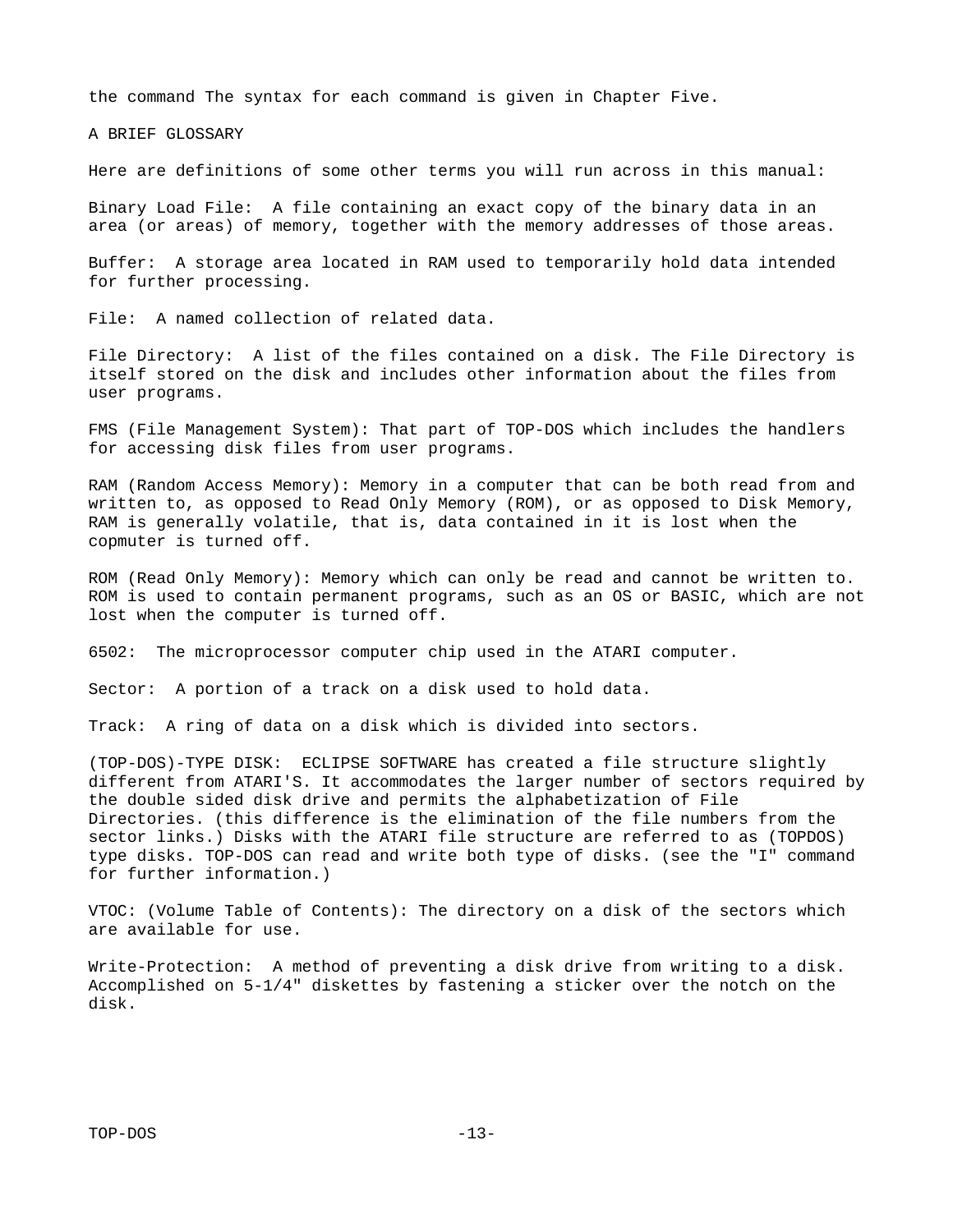#### CHAPTER FIVE TOP-DOS MENU COMMANDS

For each letter, the following information is provided:

- \* The Command Letter and Title of the command.
- \* The SYNTAX of the command

 Brackets [ ] are used to indicate input that is optional. Vertical Bar "<sup>3</sup>" indicates a choice. Options are preceded by a Slash "/", which must be included before the option character, if the option is selected. Commas "," separate parameters and must be included even when the parameter is omitted, if a following parameter is given. Spaces are NOT permitted between parameters.

- \* The PURPOSE of the command
- \* The SYNTACTIC ELEMENTS

 Brackets [ ] are used to show the default value, if one exists. (This use of brackets is related to their use in the SYNTAX of the command, where they are used to indicate optional elements.)

\* EXAMPLES

COMMON COMMAND NOTES

The following notes apply throughout this chapter. Refer to these notes as you read the command descriptions.

DEFAULT DRIVE -- For simplicity of explanation, the default drive is referred to in this chapter as Drive-1. More precisely, the default drive is the System Drive -- which is normally Drive-1, but may be changed by the S command.

PROGRAM MEMORY USED AS BUFFER -- The C, J, and O commands use program memory as a buffer in the copying operations, and the A command uses it for sorting the File Directory if the /A or /C options are selected.

The J and O commands use ALL of program memory from the end of TOP-DOS through MEMTOP. The C and A command use only the top 1020 (hex) bytes of program memory just below MEMTOP.

The use of this program memory will of course destroy any program or data you may have there. Furthermore, since BASIC uses all of memory between MEMLO and MEMTOP, any use of the program memory invalidates any BASIC program you may have stored in its buffer. Therefore, if you intend to use any of the above commands, SAVE your BASIC program before typing "DOS" to go to the TOP-DOS Menu commands.

ATTEMPTING TO WRITE TO A WRITE-PROTECTED DISK -- You will get an "ERR 144" message if you attempt to write to a write-protected disk. Disk writes may

TOP-DOS -14-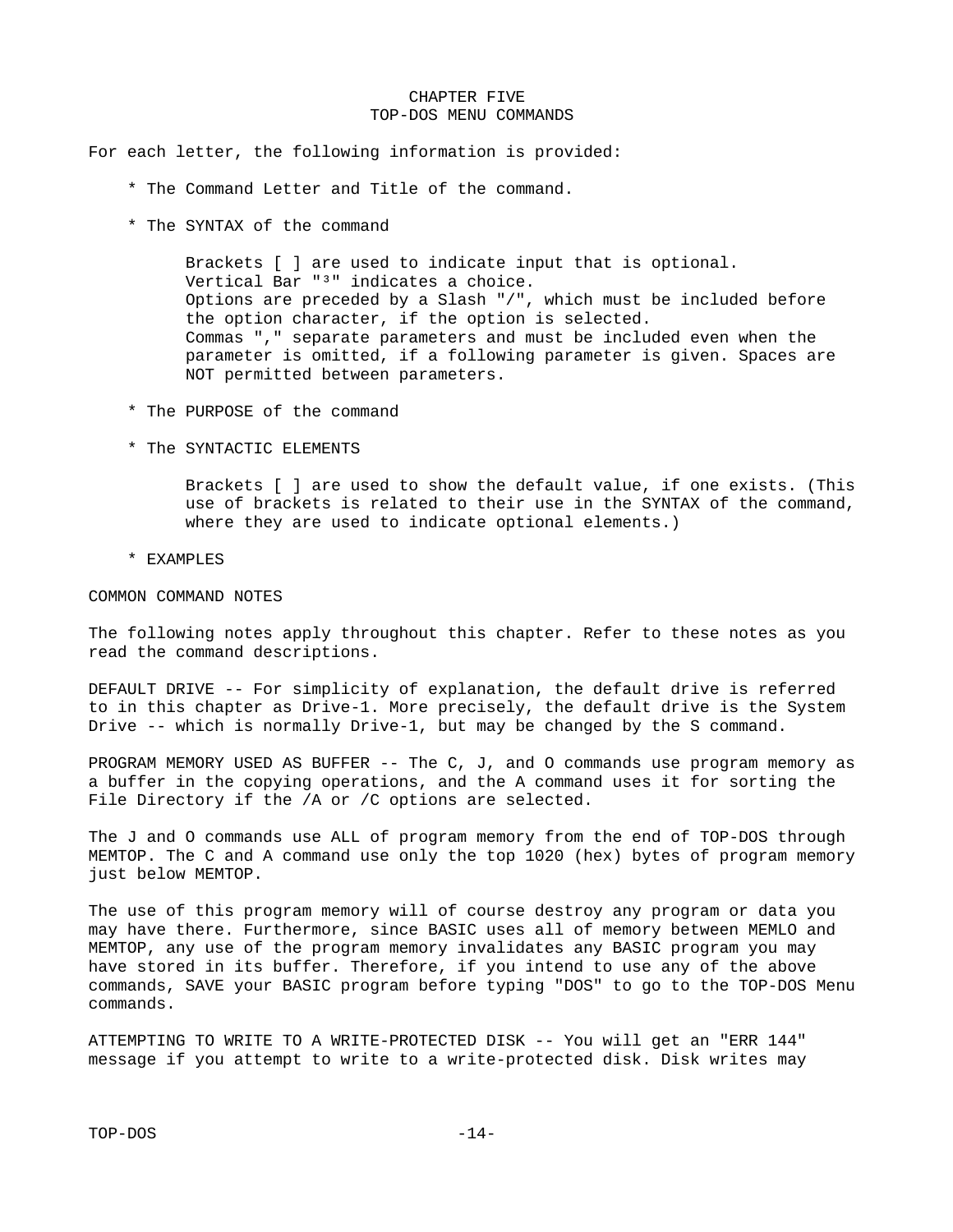occur with the A, C, D, E, F, G, H, I, J, K, O, and U commands.

- A - DIRECTORY LISTING

SYNTAX -- A[filespec][/n<sup>3</sup>A<sup>3</sup>C<sup>3</sup>D<sup>3</sup>B][,list-filespec[/N]]

PURPOSE -- This command is used to get a listing of the files in the File Directory of a disk.

DESCRIPTION -- The listing gives the name of files on the disk, in the order that they appear in the Directory, together with the number of sectors in each file.

The status of each file is indicated by these initial characters: "+" File is locked "-" File is deleted "!" File was left open (not properly closed)

At the end of the directory listing, a summary is given showing the number of sectors and the number of files listed together with the number of sectors and the number of files which are free on this disk, available for use. Also on the summary line are the disk "type", either <ATARI> or <TOP-DOS>, and the density, either "sd" or "dd". (See the I command for a discussion of the disk type.) This is an example of the summary display:

431/11=LISTED 276/53=FREE <TOPDOS>sd

As a special festure , TOP-DOS accepts the drive-number, alone, as a command to get a full Directory listing. For example: 2<RETURN>

will give a Directory listing of all files on Drive-2.

SYNTACTIC ELEMENTS

filespec [D:\*.\*] - The specification of the files you want listed.

 This parameter may be just a single file, a set of files using wildcards, or all files. It may also -- as a special case for this A command -- include a wildcard as the drive number to permit a search of all your drives. As an example of a wildcard drive number:  $D^*$ : \* . TXT

specifies all .TXT files on all disk drives.

Note: the default filespec is: "All files on Drive-1".

/n  $(n=1^32^33^34^35^36)$  - The numbers of columns for the directory listing.

 The /n option allows you to specify the number of columns in which the files will be displayed or printed. The standard 40-column screen can accommodate one or two columns. An 80-column screen or printer can hold up to four columns. A 132-column printer can take up to six columns. At times you may prefer the 1-column format  $(1)$  -- such as, when working with an alphabetized Directory.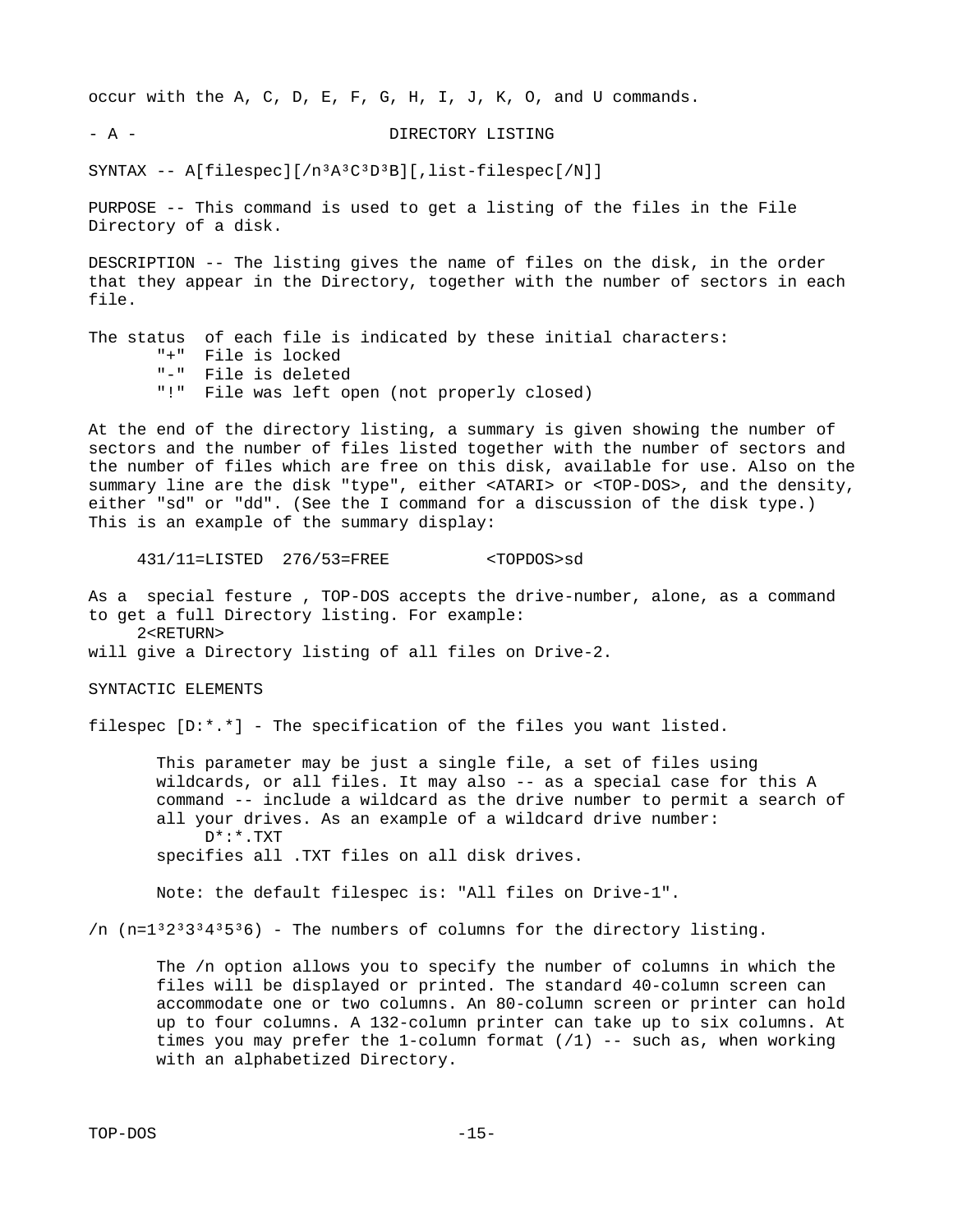The number of columns, once set, remains set until changed. As delivered, TOP-DOS is setup for 2-columns (/2).

 You can change the default number of columns you get when you Boot-up TOP-DOS, from two columns to whatever you choose. First establish the desired number of columns by getting a Directory listing with that number of columns. Then use the H command to write out the DOS files to a disk. When you Boot-up from that disk, the A command will display a directory listing in the new number of columns.

 NOTE: This option may not be used simultaneously with any other option. If you want to use the /n option to change the number of columns, and at the same time to specify another option, you can achieve the same effect by a two-step process. First use the /n option to establish the number of columns you want, getting a sample listing. Then get the listing you want, using the other option.

 HINT: To minimize Screen use, specify a non-existent file for the first listing.

/A - Alphabetize the File Directory on the Disk.

 This option first alphabetizes the Directory on the disk and then gives the alphabetized listing. Thus, once alphabetized, the Directory remains so (until you add new files).

NOTE: this option works only on <TOPDOS> type disks.

This option may be used alone or with  $\sqrt{C}$  (either order is OK). If you want to use this option with another option (other than /C), get two Directory listings, first using the /A option and, second with the other option.

 NOTE: This option uses program memory to sort the File Directory. (Only the upper C20 (hex) bytes are used.)

 NOTE: The Directory is read into memory, sorted, and then written back on the disk. Thus, your disk must not be write-protected -- that is, the notch must not be covered. Otherwise, you will get an "ERR 144" (Not Ready) message.

/C - Compress the File Directory on the disk.

 This option removes deleted files from the Directory, in order to speed Directory searches (which are required by all commands dealing with the disk files.) Use this option after you have deleted a large number of files from a disk in order to achieve a significant savings in search time.

 The /C option is normally used with the /A option -- or it can be used alone. To use /C with another option (other than /A) use the technique described in the /A option.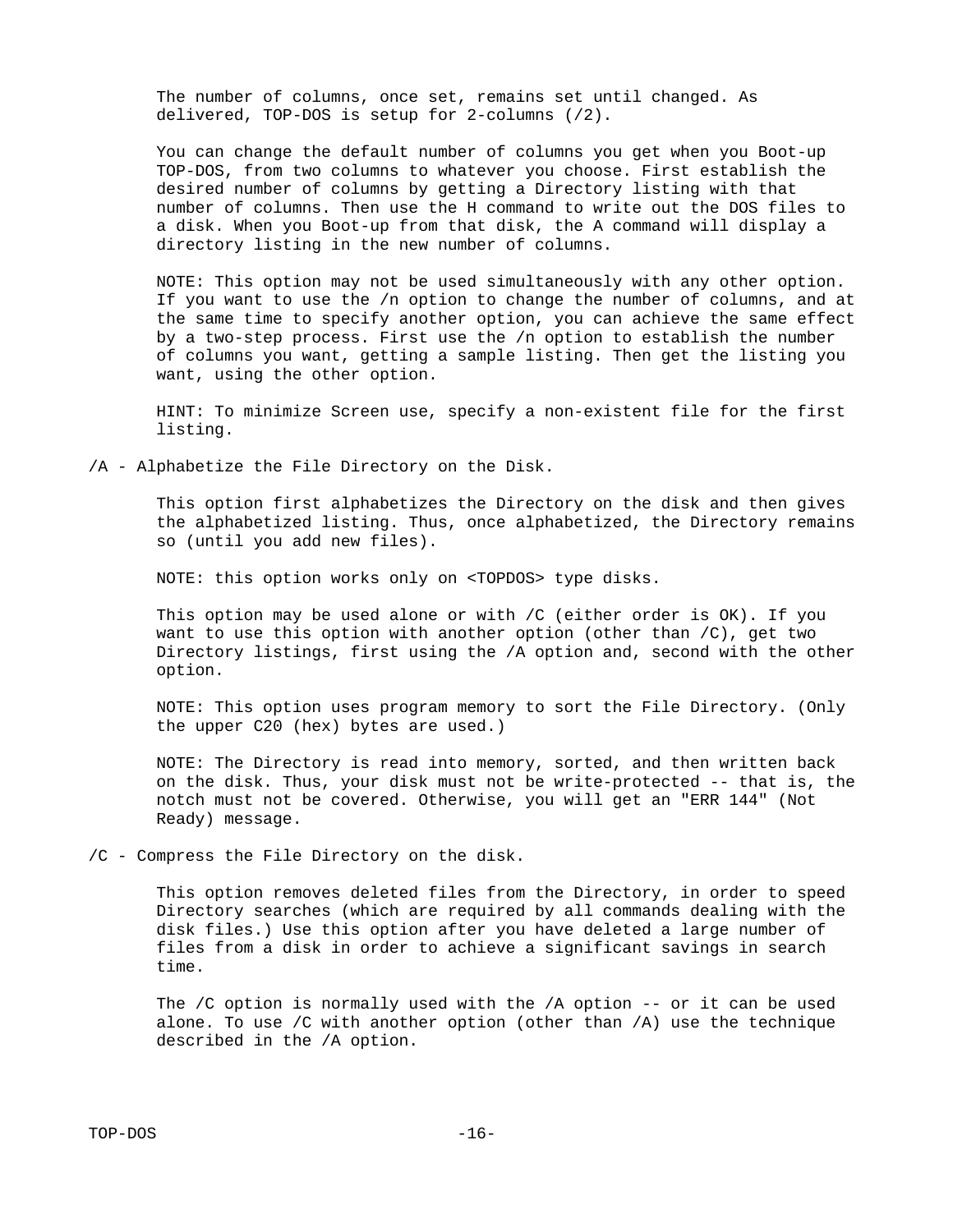NOTE: The notes under /A option apply also to this option.

 CAUTION: This option purges deleted files permanently from the Directory and prevents you from later Undeleting them.

/D - Find and List Deleted Files.

 This option lists deleted files in the File Directory on the specified disk drive. It is useful when you're not sure what happened to your files and you may want to restore them.

 The ability to be able to list deleted files in a disk's File Directory is a unique feature of TOP-DOS. This feature, of course, is essential to support the Undelete command, another unique TOP-DOS feature (see the U command).

This /D option may only be used alone.

 NOTE: The /B and /D options list a special category of files, called "open" files, in addition to listing deleted files. Open files are files that were not properly closed for some reason, such as a power failure, or pressing the <SYSTEM RESET> button at the wrong time. (In ATARI DOS 2, you cannot see these deleted and open files at all without using a disk utility program.)

 Such open files are designated by an exclamation-point "!" before the filename on the Directory listing. The U command tells how to deal with such open files.

/B Find and List Both "current" and deleted files.

This option will list both the "current" files and the deleted files.

NOTE: This option may only be used alone.

list-filespec [E:] - The filespec for the directory listing.

 This parameter tells TOP-DOS where you want the directory listing to go. It can be "E:", the Screen Editor (which is the default), or "P:", the printer, or a disk file. If the file exists. If the file exists, you will be queried if it is OK to delete it. If you do not answer "Y<RETURN>", the command will be aborted. This feature protects against inadvertent deletion.

NOTE: Wildcards are inappropriate in the list-filespec.

/N - No query for list-file deletion.

 This option suppresses the query for delete that would otherwise occur if a file by the same name as the list-file already exists. Use this option only when you are sure you want to override an existing file and do not wish to be queried.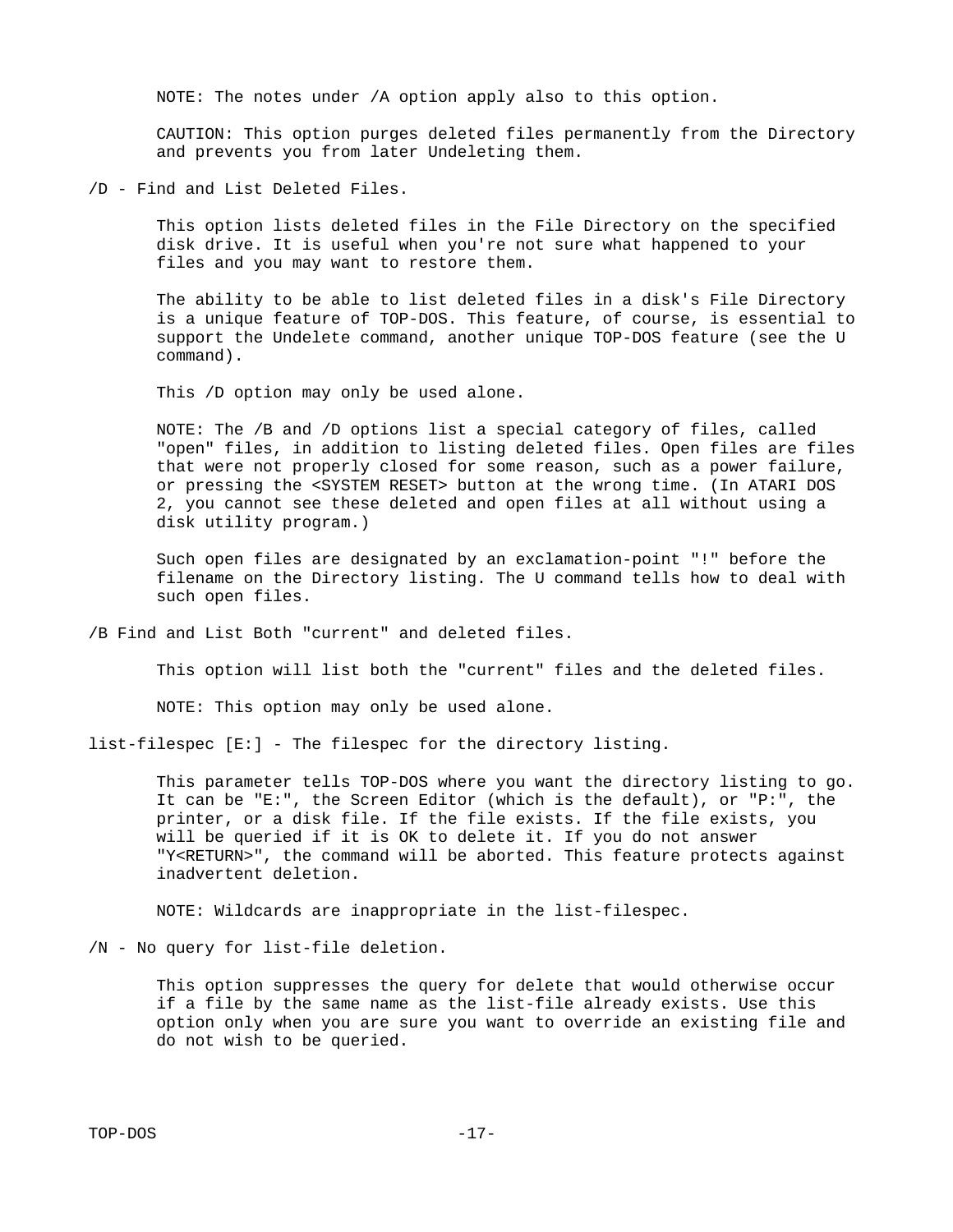#### EXAMPLES

If you type "A<RETURN>" (giving no parameters), you will get the prompt:

DIR: filespec/n|A|B|C|D, listfile/N

If you then type just <RETURN> a second time, all current files on the default drive, Drive-1 will display on your screen, looking something like this:

DOS .SYS 38 DUP .SYS 64<br>MEDIT . 79 MANUAL .BAK 21 MEDIT . 79 MANUAL 223/5=LISTED 484/59=FREE <TOPDOS>

Note: The same result would be obtained by: A D1:\*.\*<RETURN> A D1:<RETURN> A \*.\*<RETURN> A <RETURN><RETURN>

which are all equivalent, due to the default conventions.

If you specify a file that does not exist, you will get just the number of free sectors and free files, looking like this:

#### 484/59=FREE <TOPDOS>

the highlighted (inverse Video) designation at the end of the display tells you which format your disk has: <TOPDOS> or <ATARI>. (See the I command for more information on this matter.)

A few more examples:

| A /A/C <return></return>         | Alphabetizes and compresses the Directory<br>on Drive-1 and lists it on the screen |
|----------------------------------|------------------------------------------------------------------------------------|
| A *.TXT/A <return></return>      | Alphabetizes the Directory on Drive-1,<br>and lists the .TXT files on the screen   |
| A D2:, DirList <return></return> | Copies the directory listing from<br>Drive-2 to the disk file DirList on Drive-1   |
| A , D2:24Feb84 <return></return> | Writes the directory listing from Drive-1<br>to the file 24Feb84 on Drive-2        |
| A D3:, P: <return></return>      | Prints the directory listing from Drive-3                                          |
| A /B <return></return>           | Lists Both "current" and deleted files                                             |
| A /D <return></return>           | Lists all deleted and open files                                                   |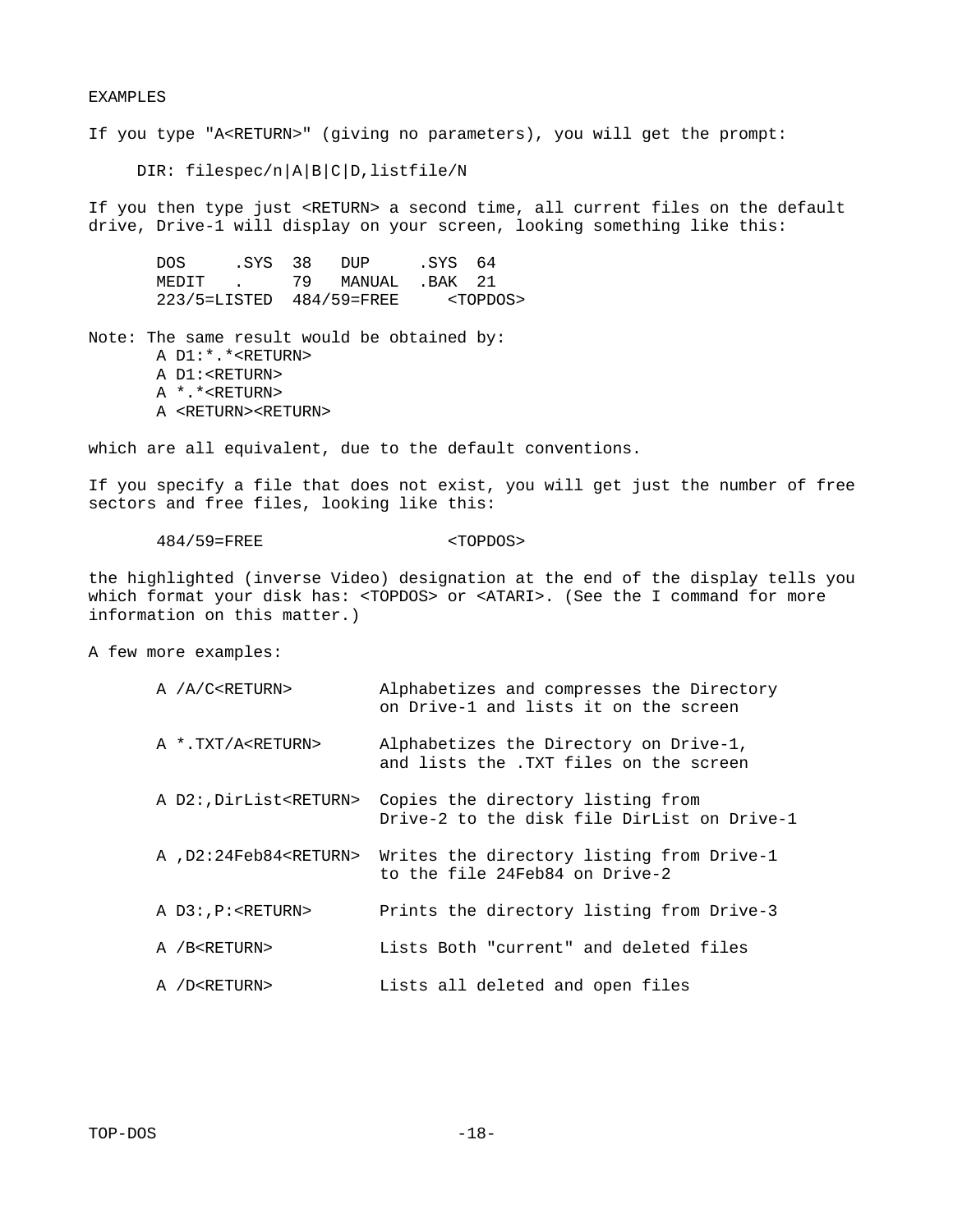SYNTAX -- B

PURPOSE -- The B command is used to run the BASIC or other cartridge in your computer. Use it when you are done with your current TOP-DOS operations and want to got to the cartridge program.

DESCRIPTION -- If you have a cartridge in place, after you type "B <RETURN>", the prompt appropriate for that cartridge will appear on your screen:

 READY for BASIC EDIT for ASSEMBLER

If you have no cartridge inserted, a "No Cartridge" message will display.

SYNTACTIC ELEMENTS

The B command has no syntactic element, aside from the Command Letter.

EXAMPLES

B<RETURN>

transfers control to the cartridge.

- C - COPY FILES

SYNTAX -- C [source-filespec][,destination-filespec][/A|Q|N|M|U]

PURPOSE -- The Copy command is used to copy files from a source device to a destination device.

DESCRIPTION -- TOP-DOS searches the File Directory for the source file you specified to be copied. Then TOP-DOS searches the destination device for a file of the same name and extension. If this file already exists. TOP-DOS will query you for permission to delete it before proceeding with the copy operation. (Without this check for existing destination files, files could be deleted without your knowledge.) This query may be suppressed by the /N option.

You also have the option  $(\sqrt{Q})$  if you want to get a query before each file is copied (whether or not a destination file exists).

TOP-DOS gives you a complete record of the copy operation by displaying a record on the screen for each file in a wildcard series, as it is processed. For example, the command:

C OLD\_FILE.TXT,NEW\_FILE.TXT<RETURN>

will produce the display:

Copy - D1:OLD\_FILE.TXT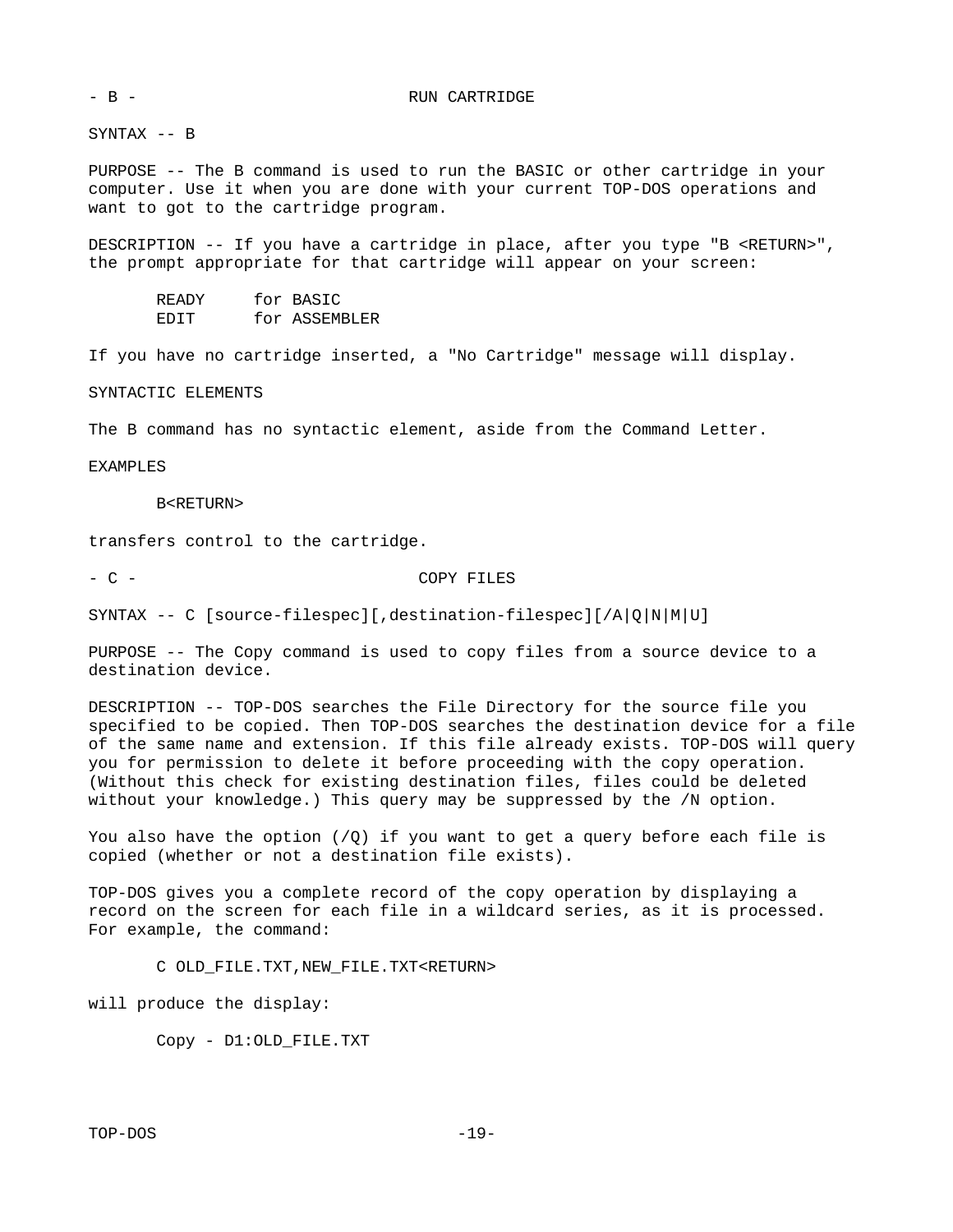if a destination file of the same name does not exist, or:

Delete D1:OLD\_FILE.TXT?

if it does exist, If you chose to be queried about the copy, these display lines would be followed by a "?" and your "Y" or "N" response.

If a destination file exists and you do not use the /N option, TOP-DOS will display:

Delete D1:NEW\_FILE.TXT?

"Y"<RETURN>" will cause the original NEW\_FILE.TXT to be deleted and OLD\_FILE.TXT to be copied as NEW\_FILE.TXT. However, if you respond with "N<RETURN>" or just <RETURN>,TOP-DOS will skip the file and go on to the next file, if in a wildcard series or, if not, will return to the Command Prompt.

If you try to copy a non-existent file, TOP-DOS will simply skip the request and return to the Command Prompt.

This command will copy files from one disk on one drive to another disk on a different drive, or to the same disk on the same drive.

When copying to a different drive, the names of the files may be changed in the process or they may be kept the same. However, when copying to the same drive, new names must be given to the copies, since they will reside on the same disk with the originals. (To copy a file from one disk to another, if you only have one drive, you must use the O Duplicate File Command.)

Files may also be copied to the Printer "P:" or to or from the Screen "E:".

If you try to copy a file to itself, TOP-DOS will ignore the request.

To stop a copy command, the <BREAK>-Key can be used. The copy process will be interrupted at the next possible point, and the user will be queried if s/he wishes to abort the operation. A "Y" reply will cause the operation to terminate, and open files to be properly closed!

TOP-DOS is careful not to include the destination file as a source file, even if it matches the source-filespec.

SYNTACTIC ELEMENTS

source-filespec [D1:\*.\*] - The files you want copied.

destination-filespec [D1:\*.\*] - The filenames of the copies.

 To copy a series of files to the same disk, the copies must have different names. For this case, wildcards in the destination-filespec must correspond to those in the source-filespec. For example, to make copies of your .BAS files to files with the BAK extensions:

C \*.BAS,\*.BAK<RETURN>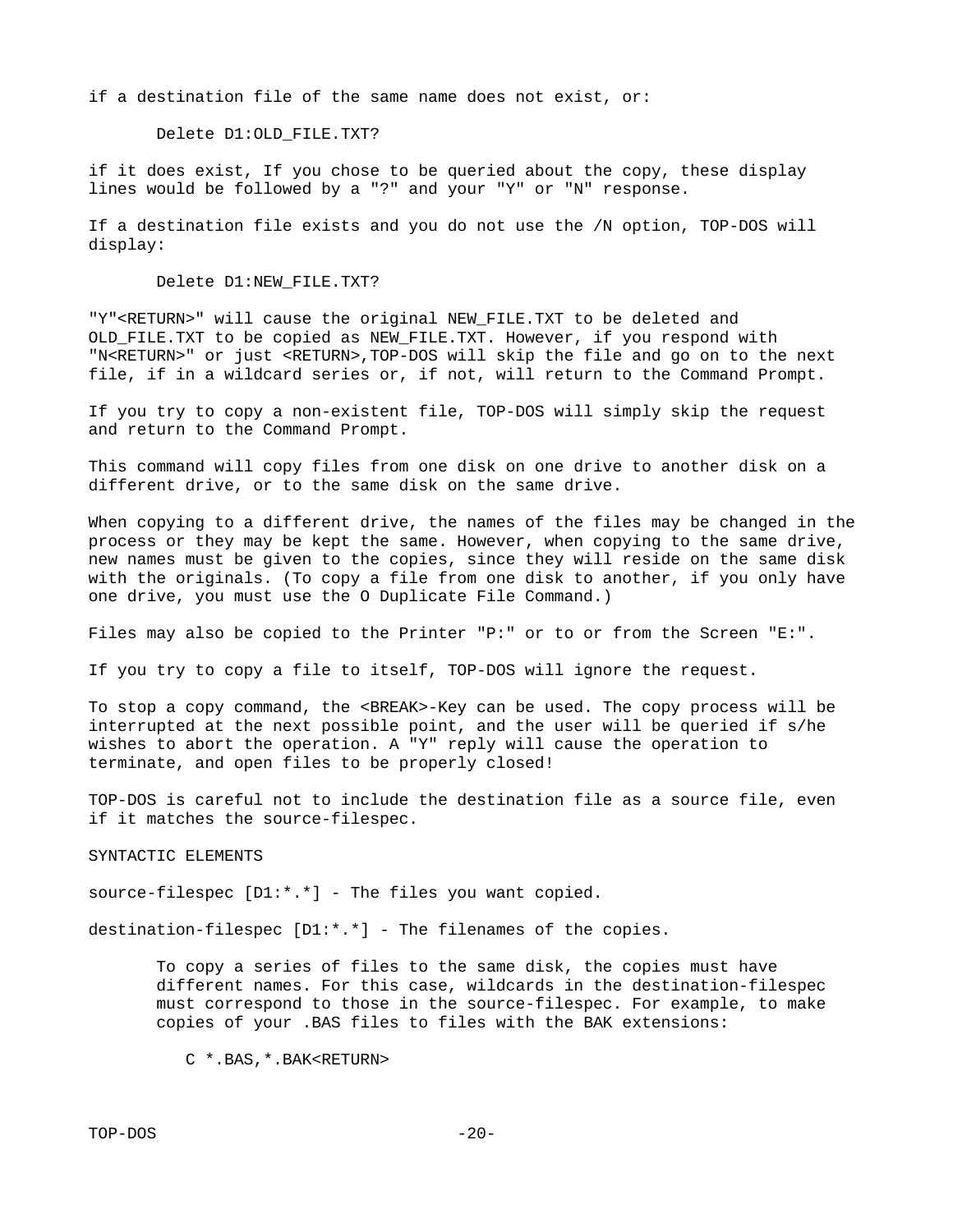will copy all the .BAS to files of the same filenames, but with BAK extensions.

 The same method can be used when copying a set of files to a different disk drive, For example:

 C D1:\*.BAS,D2:\*.\*<RETURN> C \*.BAS,D2:<RETURN>

 will copy .BAS files from Drive-1 to Drive-2. (The source device defaults to "D1:" and the destination filename and extension defaults to "\*.\*", since no filename or extension is specified.)

/A - Append to existing file.

 This option appends the source file to an existing destination file. If the destination file does not exist, an "ERR 170" (File not found) message will be displayed.

/Q - QUERY-for-copy of wildcard series.

 This option causes TOP-DOS to query before copying each file, to give you the opportunity to select which files of a series you want copied.

/N - NO-QUERY-FOR-DELETE of destination file.

 This option suppresses the query for delete that is ordinarily performed when a destination file exists and would be deleted by the copy operation. Use this option to speed up a copy operation, but only when you are sure you want to overwrite the destination files.

/M - MERGE files with the files on the destination disk.

 This option allows you to copy only those source files that are not already on the destination disk. This makes an easy job of merging the files from one disk to another, without being interrupted by queries. If files from the source disk are also on the destination disk, they are skipped.

/U - UPDATE the destination files.

 This option provides you with the ability to update a set of files on a destination disk from a set of files on a source disk. Only those files from the source disk that are already on the destination disk will be copied.

 The /U option suppresses the query for delete, since the purpose of this option is to copy over the existing files on the destination disk. So the copy proceeds without interruption by queries.

EXAMPLES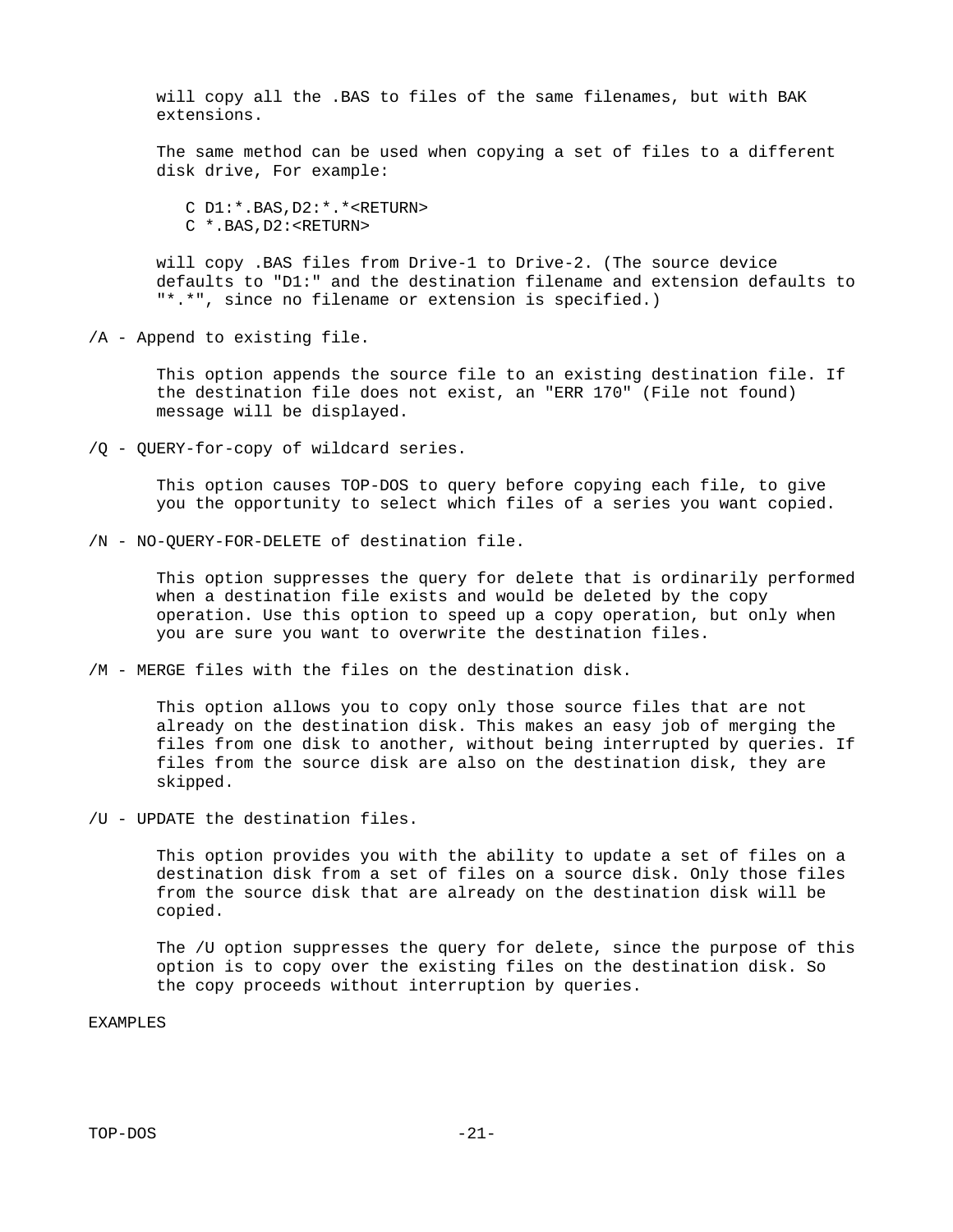C D2:,D1:<RETURN>

copies all files from Drive-2 to Drive-1.

C D1:ANYFILE.LST,E:<RETURN>

displays this file on the Screen.

C E:,ANYFILE.DEM<RETURN>

copies lines from the screen into a file named ANYFILE.DEM. Remember to type <RETURN> to enter each line and <CTRL>-3 (End of File) when all lines have been entered.

C ANYFILE.DEM,P:<RETURN>

prints this file.

A number of files can be concatenated to form a new file or append to an existing file with one command line. For example:

 C \*.TXT,COLLECT.TXT<RETURN> C \*.TXT,COLLECT.TXT/A<RETURN>

performs similar functions, except the first creates a new file, while the second starts with an existing file. The .TXT files will be appended in the order they appear in the Directory.

The commands:

- C D2:,D1:/N<RETURN> C D2:,D1:/Q<RETURN> C D2:,D1:/M<RETURN>
- C D2:,D1:/U<RETURN>

copy files from Drive-2 to Drive-1. The first copies all files, without queries, deleting same-name destination files if they exist. The second queries on all files, giving you the chance to select the files you wish copied. The third merges the files from Drive-2 to the disk in Drive-1, copying only those files on Drive-2 which are not on Drive-1. The fourth updates the files on Drive-1 by copying only those files on Drive-2 which are on Drive-1, deleting the old files on Drive-1, in the process.

- D - D - DELETE FILES

SYNTAX -- D [filespec][/N]

PURPOSE -- The delete Command disposes of files that you no longer need, so that their sectors and the space on in the File Directory can be reused for other files. (To delete ALL files from a disk, it is much faster to use the I command with the V option.)

DESCRIPTION -- TOP-DOS searches the File Directory of the disk in the specified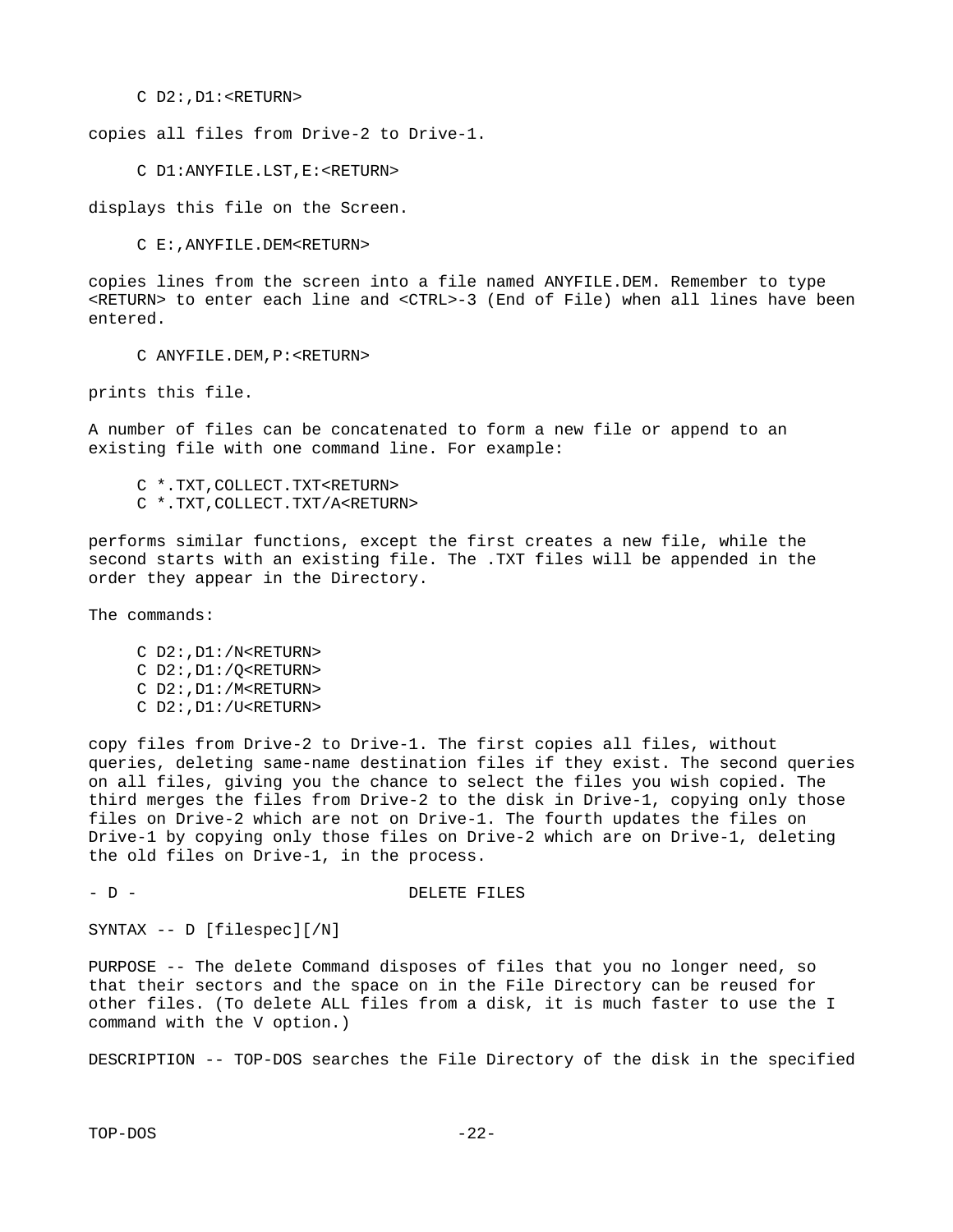drive for each file you want to delete. For each file found, you are queried:

Delete D1:OLD\_FILE.TXT?

(unless the /N option is given in the command). If you answer "Y<RETURN>", the file will be deleted. If you answer "N<RETURN>", or just <RETURN>, the file will not be deleted.

If you give the /N option, you will not be queried for the delete. However, the above message will still appear to record the deletion, but the "?" will be absent and the deletion will be carried out without further action on your part.

SYNTACTIC ELEMENTS

filespec [D1:\*.\*] - The specification of the files you want deleted.

 In addition to the usual use of wildcards in the filespec, a wildcard may be used as the drive number to allow you to delete a set of files on all drives with one command.

/N - No Query for Delete.

 This option will suppress the query for delete. TOP-DOS will delete each file as it is found in the search. Use this option to save time when you are sure you want to delete all files in a wildcard series and do not want to queried individually about each file deletion.

EXAMPLES

D D1:\*.BAK<RETURN>

deletes all files that have the BAK extension, asking you permission to delete each file as it is found in the Directory.

D D1:\*.BAK/N<RETURN>

performs the same operation as the previous example, except that the files are deleted without waiting for permission.

D D\*:\*.BAK/N<RETURN>

deletes all .BAK files from the disks in all drives, unconditionally.

- E - RENAME FILES

SYNTAX -- E[D#:]old-filespec,new-filespec[/N|Q]

PURPOSE -- Rename allows you to change the name of files in a disk File Directory.

DESCRIPTION -- TOP-DOS searches the File Directory, changing the names of the files, as required.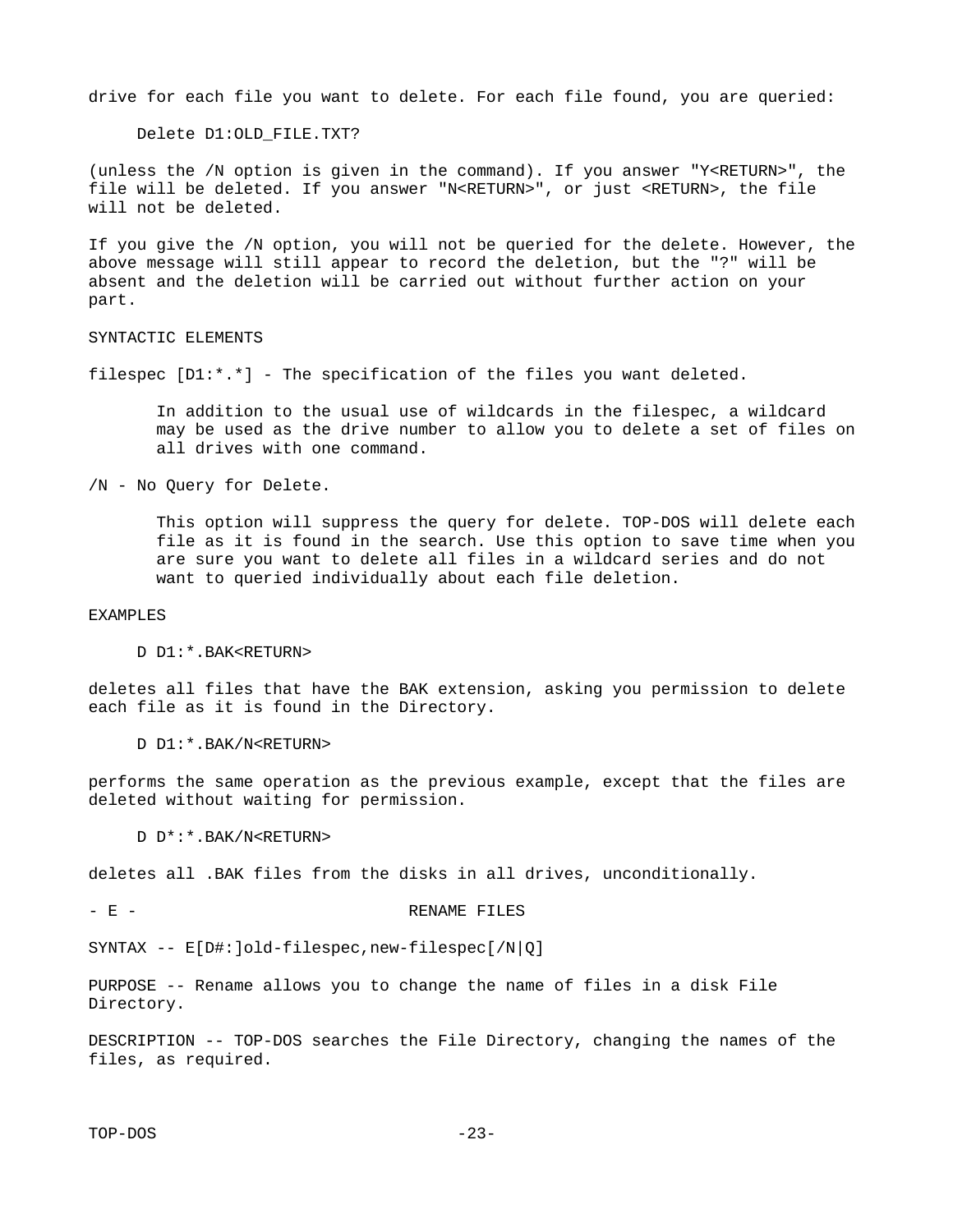Before changing the name of each file, TOP-DOS checks to see if a file of the new name already exists. If it does, you are queried for permission to delete this file, before the rename process is performed. (The query for delete can be suppressed by the /N option.)

 NOTE: Without this check for an existing file of the new name, and the deletion of this file before renaming the old file, you could end up with two files of the same name, as it is possible in ATARI DOS.

You also have the option  $(\sqrt{Q})$  to get a query before each file is renamed, whether or not a file of the new name already exists.

TOP-DOS gives you a complete record of the rename operation by displaying a record on the screen for each file it processes in a wildcard series. For example:

E OLD\_FILE.TXT,NEW\_NAME.TXT<RETURN>

will give the display:

Rename D1:OLD\_FILE.TXT

If a file named NEW\_NAME.TXT does not exist, or:

Delete D1:NWE\_NAME.TXT

if it does exist. If you chose to be queried about the rename, these display lines would be followed by a "?" and your "Y" or "N" response.

If you try to rename a non-existent file, TOP-DOS will continue with the next file. Otherwise the command is finished and you will get the prompt for the next command.

#### SYNTACTIC ELEMENTS

D<sup>\*</sup>: [D1:] - The device designator of the disk drive to be used.

 For this E command, only, the disk-drive number specification applies the old and new files. Since in this command, only the entries in the File Directory are changed, no files are moved. Therefore, only one disk is involved in the operation.

old-filespec - The filespec of the files you want to rename.

The above disk-drive specification applies to this old-filespec.

new-filespec - The new names of the files you want renamed.

 This element has the format of a filespec, but without the disk drive specification. The above disk-drive specification applies to this new-filespec, as well as the old-filespec, as explained above.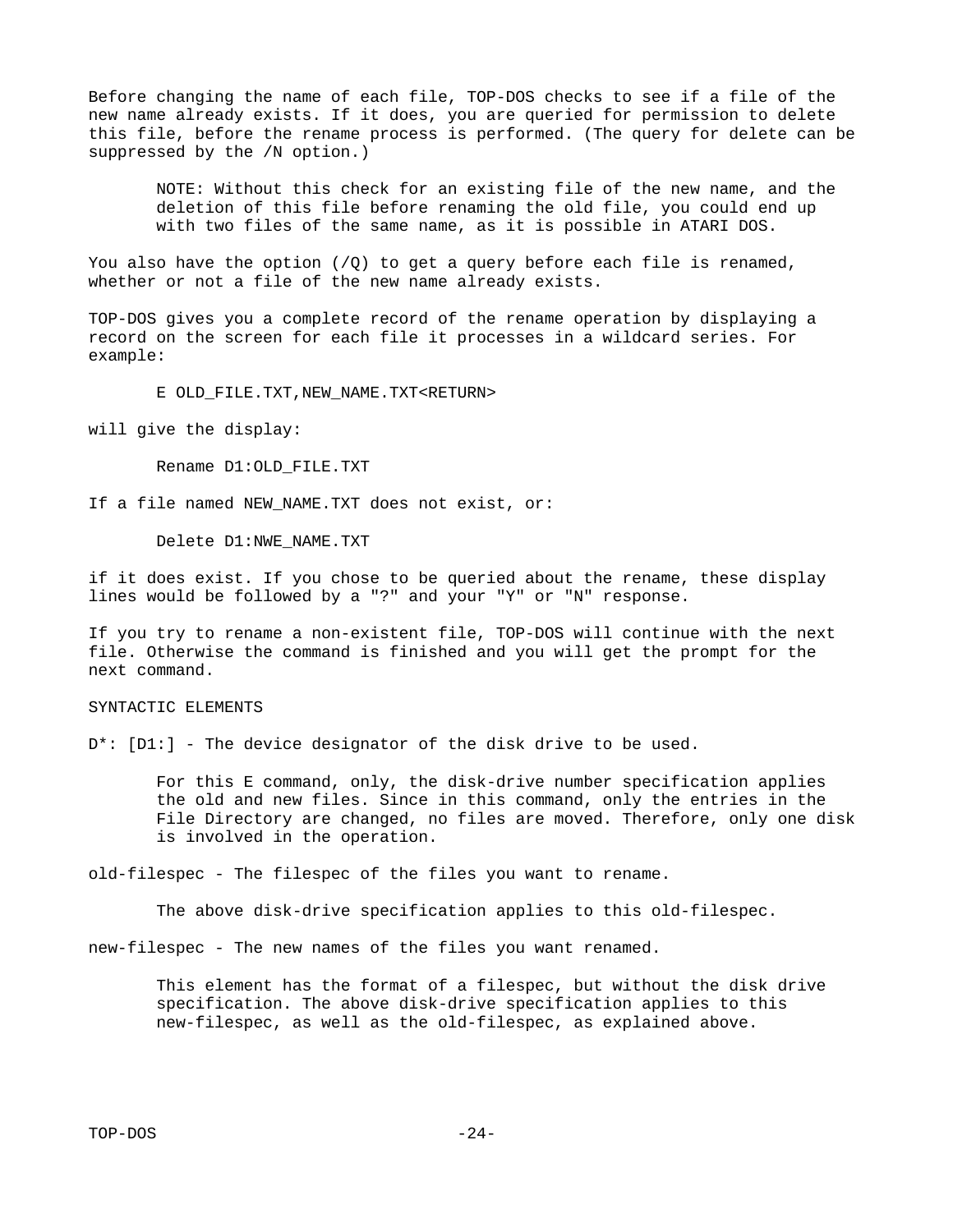/Q - QUERY for rename of each file of a wildcard series.

 This option allows you to choose which files of a wildcard series will be renamed. You will be queried, as TOP-DOS finds each file in its search of the File Directory. If a file of the new-name does not exist, the query will appear:

Rename D1:OLDFILE.TXT?

 "Y<RETURN>" will cause the file to be renamed. "N<RETURN>" or just <RETURN> will skip this file.

Delete OLD\_FILE.TXT?

 If you reply "Y<RETURN>", that file will be deleted and the old-name file will be renamed to the new-name. A "N<RETURN>" or just <RETURN> will cause the file to be skipped.

/N - NO QUERY FOR DELETE.

 This option suppresses the query for delete and speeds up the rename operation. Use this only if you know ahead of time that you want all files to be renamed regardless of whether or not existing same-name files will be deleted.

EXAMPLES

E D2:OLD\_FILE.TXT,NEW\_FILE.TXT<RETURN>

changes a file on Drive-2 from old to new name. If a file by the name of NEW NAME.TXT already exists on Drive-2, you will be queried for permission to delete this existing file before OLD\_NAME.TXT is renamed to NEW\_NAME.TXT.

E D2:0LD\_NAME.TXT, NEW\_NAME.TXT/N<RETURN>

Performs the same operation as the above example, except the rename will be done without query. If the file NEW\_NAME.TXT already exists, it will be deleted.

E \*.TXT,\*.ASC/Q<RETURN>

renames all .TXT files on Drive-1 to .ASC files, with a query before each rename.

- F - LOCK FILES

SYNTAX -- F filespec

PURPOSE -- The Lock command is used to protect them from being deleted or changed.

DESCRIPTION -- The files specified by the filespec are marked "locked" in the File Directory. Any subsequent operation (except the I and J commands) which

TOP-DOS -25-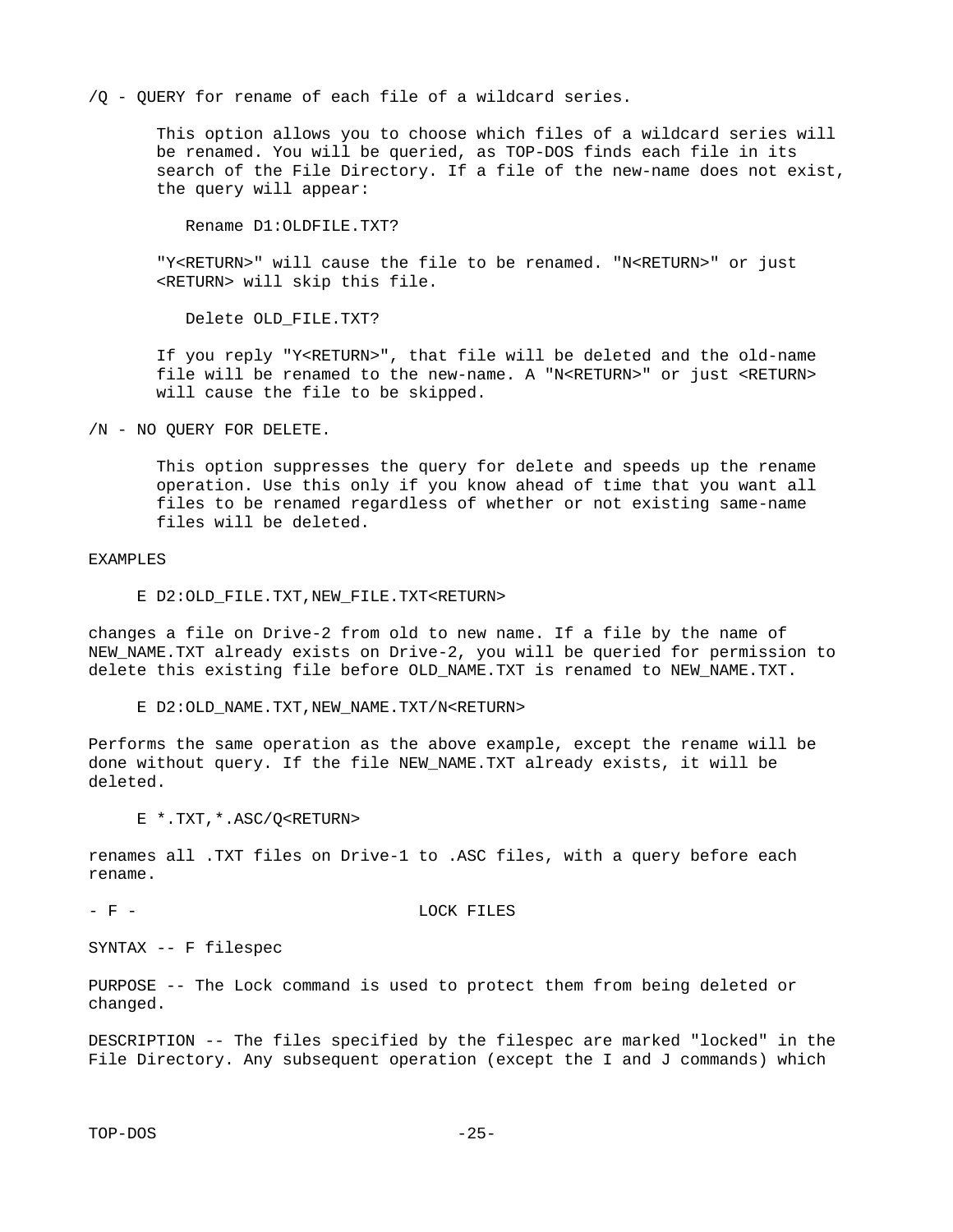would delete or modify them will be aborted and an "ERR 167" (File Locked) message will be issued.

Locked files are indicated in a Directory Listing with a "+" in front of the file name.

Locked files can be unlocked with the G Unlock command.

 CAUTION: The I Initialize Disk command and the J Duplicate Disk command effectively wipe out all files on the destination disk, by virtue of their mission. They do not check for locked files.

SYNTACTIC ELEMENTS

filespec - The specification of the files you want locked.

 Note that there is no default for this parameter. The absence of a default is a feature which prevents your locking all the files on Drive-1 by accident. This could easily occur, if you hit the "F" key by mistake, and then press <RETURN> twice to get out of the command. The second would trigger the default filespec, if this command had such a default. Since the standard default filespec is [D1:\*.\*], all files on Drive-1 would be locked.

 Although you must give a filespec, you may leave out the drive designator, to get the default Drive-1. For example:

F any\_file.TXT<RETURN>

 Or you may just give the drive designator and leave out the filename and extension to get the default "\*.\*". For example:

F D2:<RETURN>

#### EXAMPLES

F D1:ANYFILE.TXT<RETURN>

locks this one file.

F \*.BAS<RETURN>

locks all files with a BAS extension on Drive-1.

F D2:<RETURN>

locks all files on Drive-2.

#### - G - UNLOCK FILES

SYNTAX -- G filespec

PURPOSE -- This command unlocks a previously locked file or a set of files,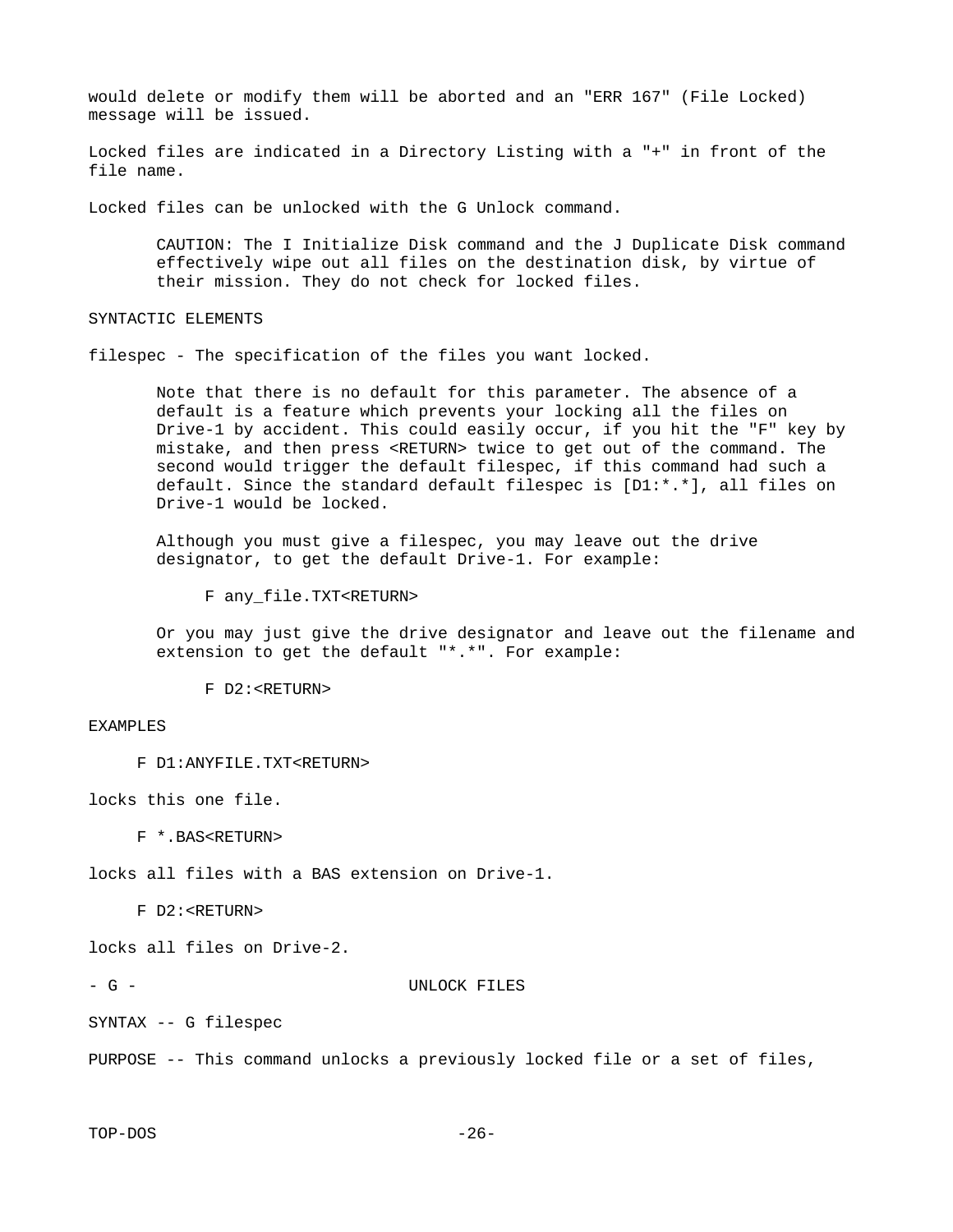allowing deletion, renaming, appending, or editing to take place.

DESCRIPTION -- When a file is unlocked, the "+" will vanish from the Directory listing.

SYNTACTIC ELEMENTS

filespec - The specification of the files you want unlocked.

 As in F command, there is no default for this parameter. This is a feature which prevents your unlocking all files on Drive-1 by accident. This could easily occur, if you hit the "G" key by mistake, and then press <RETURN> twice to get out of the command. The second <RETURN> would get the standard default filespec  $[D1:*,*]$  if it applied to this command.

 Although you must give a filespec, you may leave out the drive designator, to get the default Drive-1. For example:

G any\_file.TXT<RETURN>

#### EXAMPLES

G D1:ANYFILE.TXT<RETURN>

unlocks this one file.

G \*.BAS<RETURN>

unlocks all files with a BAS extension on Drive-1.

G D2:<RETURN>

unlocks all files on Drive-1.

- H - WRITE DOS FILES

SYNTAX -- H D#

PURPOSE -- The Write DOS Files command is used to writ the two TOP-DOS files: DOS.SYS and DUP.SYS onto a disk. This enables you to incorporate any customizing features you may wish to make permanent features of your TOP-DOS operations. (See the S command for a list of these customizing choices.)

DESCRIPTION -- This command writes TOP-DOS from memory to DOS.SYS and DUP.SYS, linking DOS.SYS to the Boot sectors (see Appendix A).

If you do not specify a drive number, D#, TOP-DOS will prompt you to give one. When you give a drive number, TOP-DOS queries you to be sure you want to complete the operation, since it will overwrite any DOS you may have on your disk. A "Y" reply is required to proceed.

The message "Writing DOS" will let you know it's working. When the Command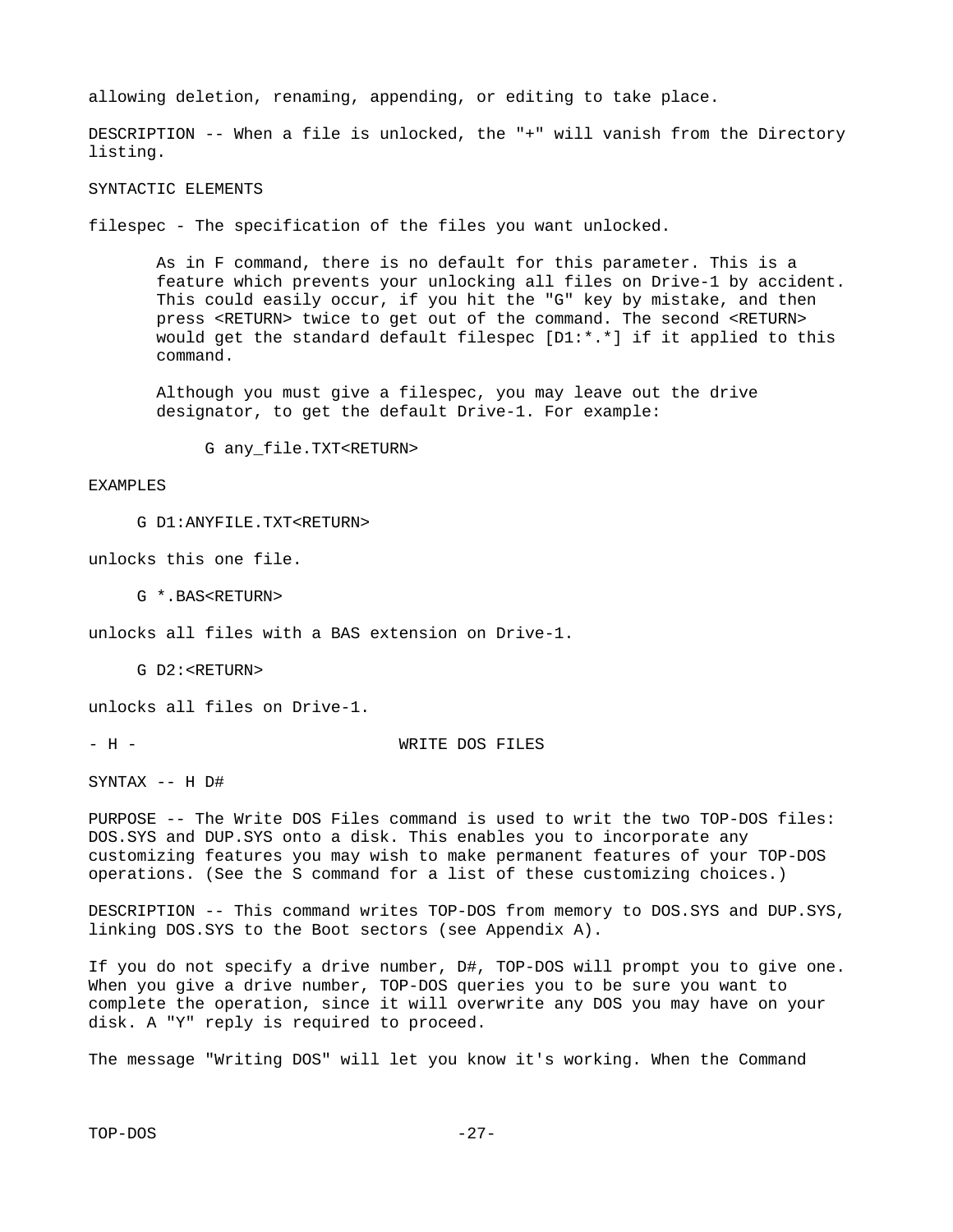Prompt again appears you may continue with your next command.

 NOTE: If you need the RS232 handler for telecommunications, then the file RS232.TOP must be separately copied to your disk using the C or O command. Similarly, if you want to use the HELP facility from your new disk, you should also copy the .### files, using the C or O command. If you decide not to include all these HELP files, you might want to include at least the general HELP file "#.###".

The H command writes TOP-DOS as it currently exists in memory at the time this command is executed. Be sure you have the various features and options set the way you want them to be at Boot-up (See the N and S commands). In addition, refer to the NOTE in the description of the /M option of the L command to see how to control the display of a memory map when the DUP.SYS and .AUT files are loaded.

#### SYNTACTIC ELEMENTS

 $D#$  - The disk drive number  $(1-8)$ .

 The disk drive number must be given. There is no default. (Although it is not required by this command, you may type the letter "D" before the drive number. Example: "D1" or "1".)

#### EXAMPLES

1<RETURN>

will write the TOP-DOS files to the disk in Drive-1 -- assuming that a "Y" reply is given when permission is requested to proceed.

#### - I - INITIALIZE DISK

SYNTAX -- I  $D#[V][A^3n/8]$ 

PURPOSE -- The I command is used to format a new disk and to initialize it with a VTOC and a File Directory. It can also be used to re-initialize a previously-used disk that no longer contains useful files.

DESCRIPTION -- The I command physically formats a new disk so that data can be stored on it. After a disk is formatted, it is initialized to enable it to accept files, by creating 9 special sectors: 1 sector for the VTOC (Volume Table of Contents) and 8 sectors for the File Directory.

To restore an already formatted disk and to save the formatting time, the I command may be used, with the V option, to perform only the initialization process.

A disk may be initialized in either the <TOPDOS> or <ATARI> "type" (see chapter Four.)

If the disk type is <ATARI>, then the file structure includes file numbers in the sectors of a file. If the disk type is <TOPDOS>, then file numbers are not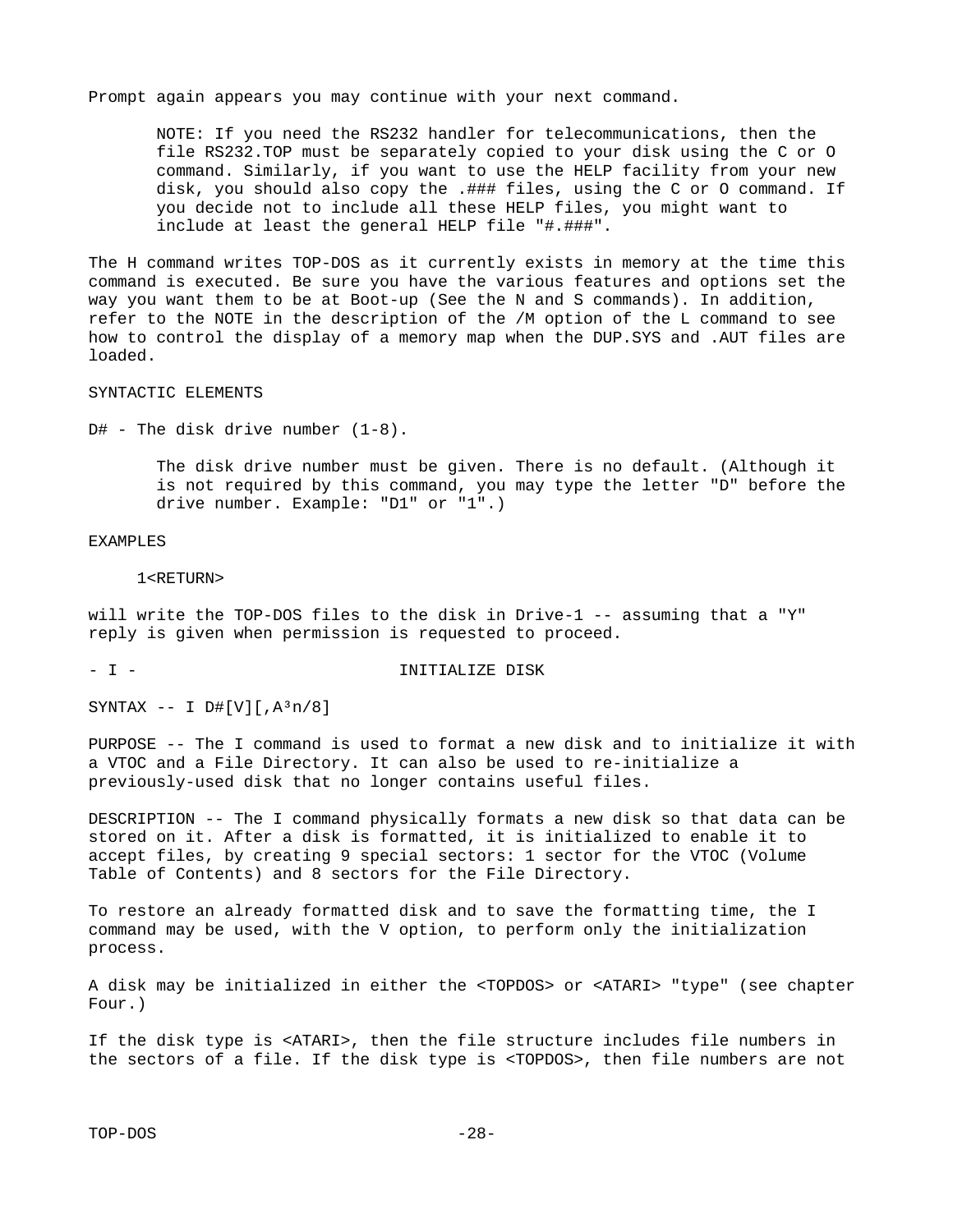included. (See the description of the A option below for more information.)

Since the I command will effectively erase all files from a disk, TOP-DOS queries you for permission, before proceeding.

 NOTE: The disk will be formatted in the density for which the drive is set. Use the S command to both check and set the density of your drive before using the I command.

If there are bad sector on a disk, "ERR 173" will display, and TOP-DOS will not format the disk.

SYNTACTIC ELEMENTS

D# - Disk drive number (1-8)

V (format) - Initialize the VTOC only.

 This option skips the physical disk formatting process and performs only the initialization of the VTOC and the File Directory on the disk. (Once a disk has been formatted, it does not have to be reformatted.) This cuts the time from 40 to 3 seconds. Use this option when to initialize a disk that has been previously formatted and want to save time.

 If V is not given, the command defaults to the performance of a full format operation on the disk.

 NOTE: This option is NOT preceded by a Slash "/" character (as are options on a filespec).

 CAUTION: Do not use the V option if you want to initialize a disk in a different density than it was previously formatted in. In this case, you must do the full format.

A [<TOP-DOS>-type] - Initialize the disk as <ATARI> type.

 This parameter is used if you want the initialization process to produce an <ATARI>-type disk. If the parameter is not given, the default, <TOP-DOS>, type is assumed.

 An <ATARI>-type disk is needed if you want to be able to read its files with the ATARI DOS. Otherwise, use the default <TOP-DOS>-type, which provides more flexibility.

 A <TOP-DOS>-type disk allows TOP-DOS to alphabetize and compress the File Directory, to handle double-sided double-density drives, and to access up to 1968 sectors on 8" double-density drives.

 TOP-DOS can read and write both <ATARI>- and <TOPDOS>-type disks. It can duplicate them, and can copy files between them.

 The disk type is displayed in inverse video at the bottom of a Directory Listing.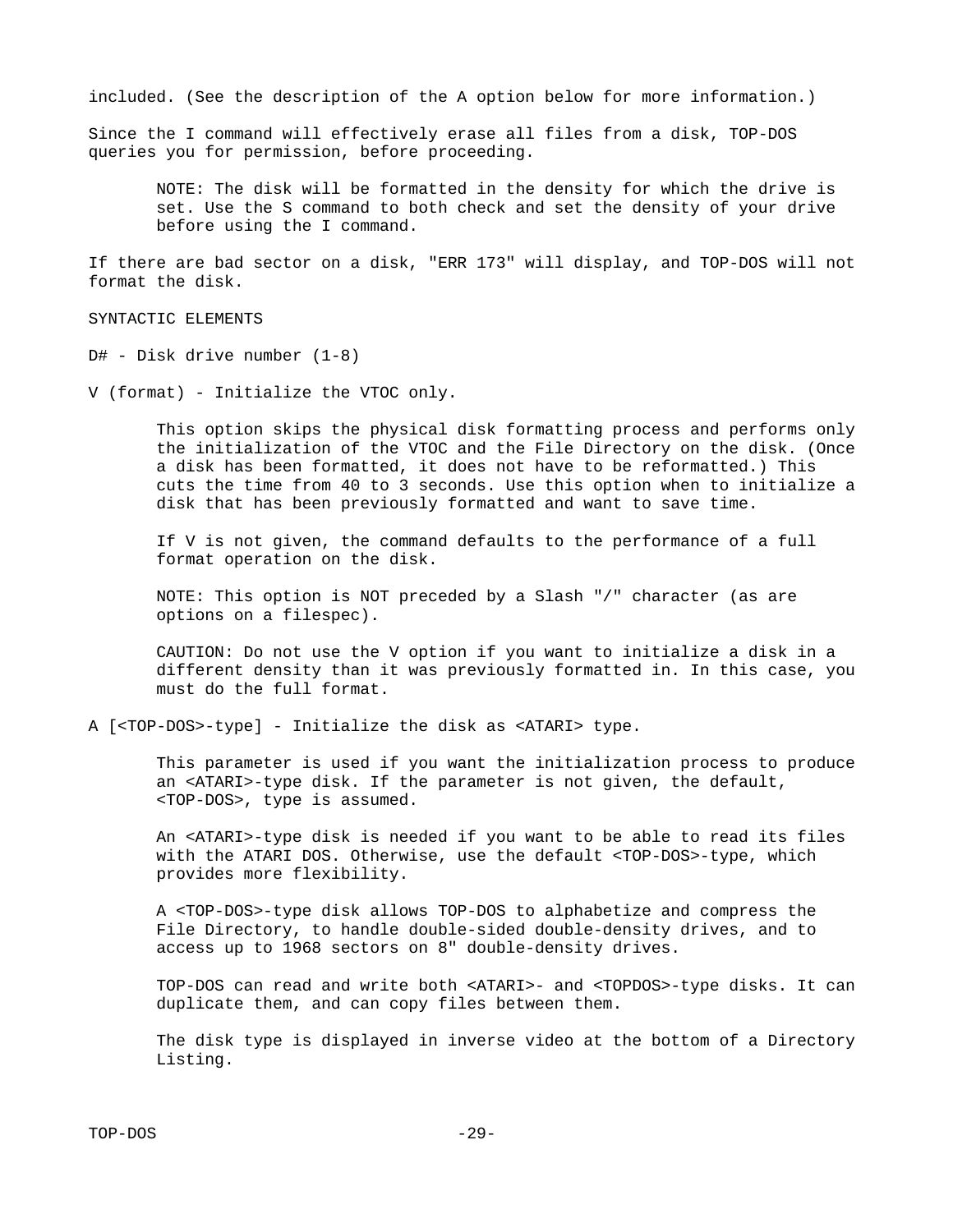Use the A parameter only if it is important to you to be able to read a disk with Atari DOS, which cannot read a <TOPDOS> type disk. This "backwards compatibility", for example, allows you to send a disk to a friend who doesn't have TOP-DOS yet.

 NOTE: The A parameter must be preceded by a Comma "," but not a Slash "/".

n/8 - Set the number of sectors on the disk.

This is a special parameter for the ADVANCED USER.

 If you have a nonstandard drive, this parameter will enable you to control the number of sectors in your VTOC.

 "n/8" is the number of sectors you require divided by 8 (ignore any remainder). The maximum number of sectors is 944 for single-density and 1968 for double-density disks. The corresponding values for this parameter are 944/8=118 and 1968/8=246, respectively.

 By the way of comparison, a single-sided drive has 720 sectors. The corresponding value for this parameter is 720/8=90.

NOTE: This parameter must be preceded by a Comma ",".

EXAMPLES

For a previously formatted disk, if you want to change the density, type:

I 1V<RETURN>

to initialize the disk on Drive-1 as <TOPDOS> type, without invoking the physical formatting process.

I 2<RETURN>

formats and initializes the disk on Drive-2 as <TOPDOS> type.

I 2, A<RETURN>

same as above, except as <ATARI> type.

I 2V,A<RETURN>

same as above, except the disk formatting operation is suppressed and only the VTOC initialization is performed.

#### I 2,246<RETURN>

formats and initializes the VTOC on the disk on Drive-2 as <TOPDOS> type, with 1968=246x8 sectors.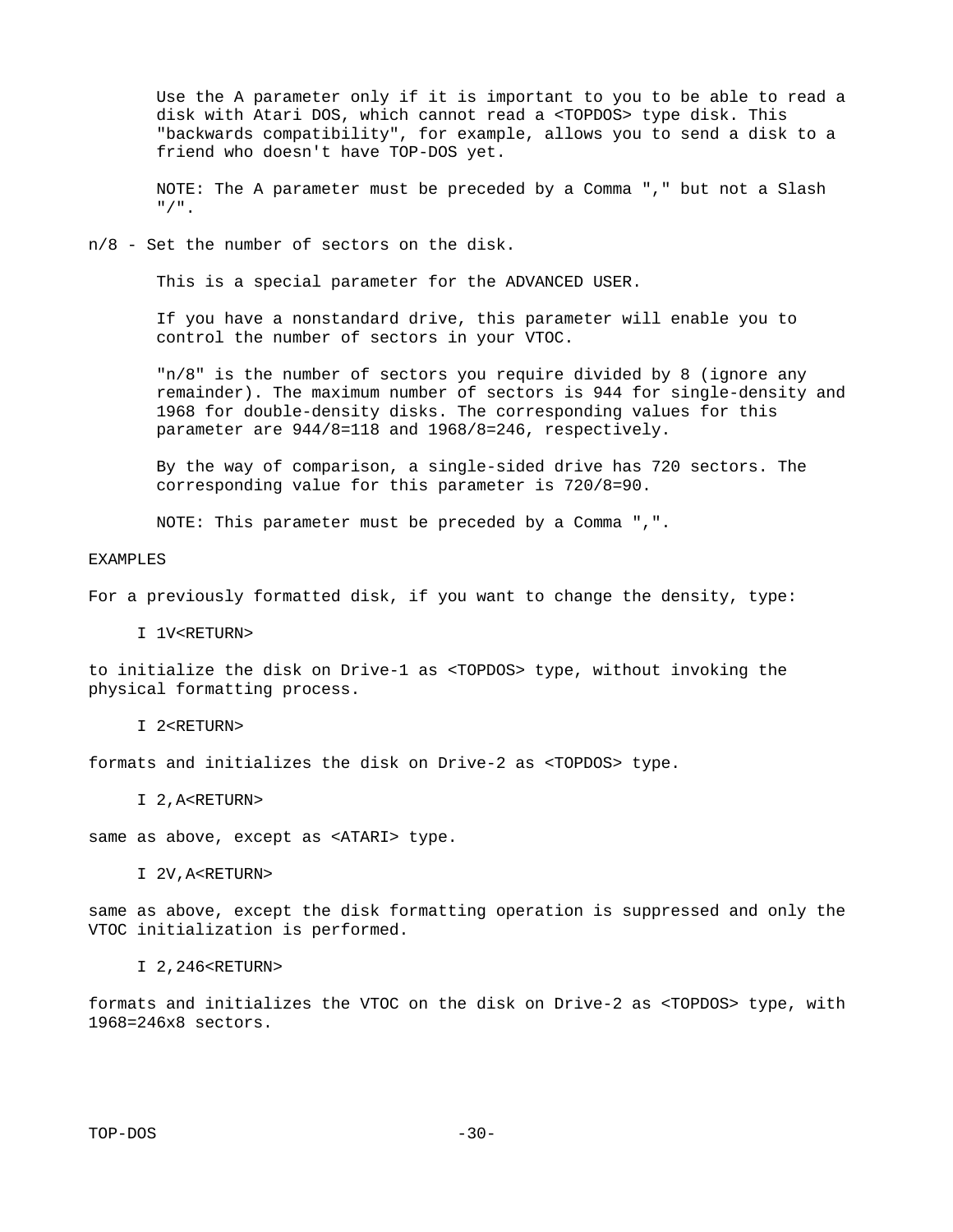#### I 2V,246<RETURN>

same as above, except only the VTOC initialization is performed.

- J - DUPLICATE DISK

SYNTAX -- J source-drive-#,destination-drive-#

PURPOSE -- The Duplicate Disk command is used to create an exact duplicate of a whole disk, with the same files, sector numbers, VTOC, and File Directory.

DESCRIPTION -- TOP-DOS copies only sectors which are in use, as marked in the VTOC. This process is faster than copying all files on the disk, and is especially useful if you have only one disk drive.

After typing in the complete command, TOP-DOS issues clear prompts to guide you through the process. If you use two disk drives, the process is simple and fast. The prompt tells you to insert both disks and type <RETURN>.

If you have only one drive, you must alternate between the source disk and the destination disk, swapping disks as directed by the prompts. The amount of time it takes for the duplication operation depends only on the size of your files.

 NOTE: TOP-DOS will detect if your destination disk is not formatted in the same density and will format it for you. However, this detection causes a delay and possibly a timeout, so use a correctly formatted disk.

 If you have trouble at the end of duplicating a double-sided double-density disk that was formatted on a PERCOM drive, your drive may have an old ROM. You can circumvent the problem by using 179 as the second parameter of the "I" command when you initialize the disk. For example, use "I 1,179<RETURN>" when initializing double-sided disks on that drive.

CAUTION: The J command uses program memory as a buffer.

SYNTACTIC ELEMENTS

source-drive-# - The disk drive number of the source.

 This parameter is the number of the disk drive that you will use for the source disk to be duplicated. This parameter must be given; there is no default.

destination-drive-# - The disk drive number of the destination.

 This parameter is the number of the disk drive that you will use for the duplication disk. It may be the same as the source-drive-#. This parameter must be given; there is no default.

EXAMPLES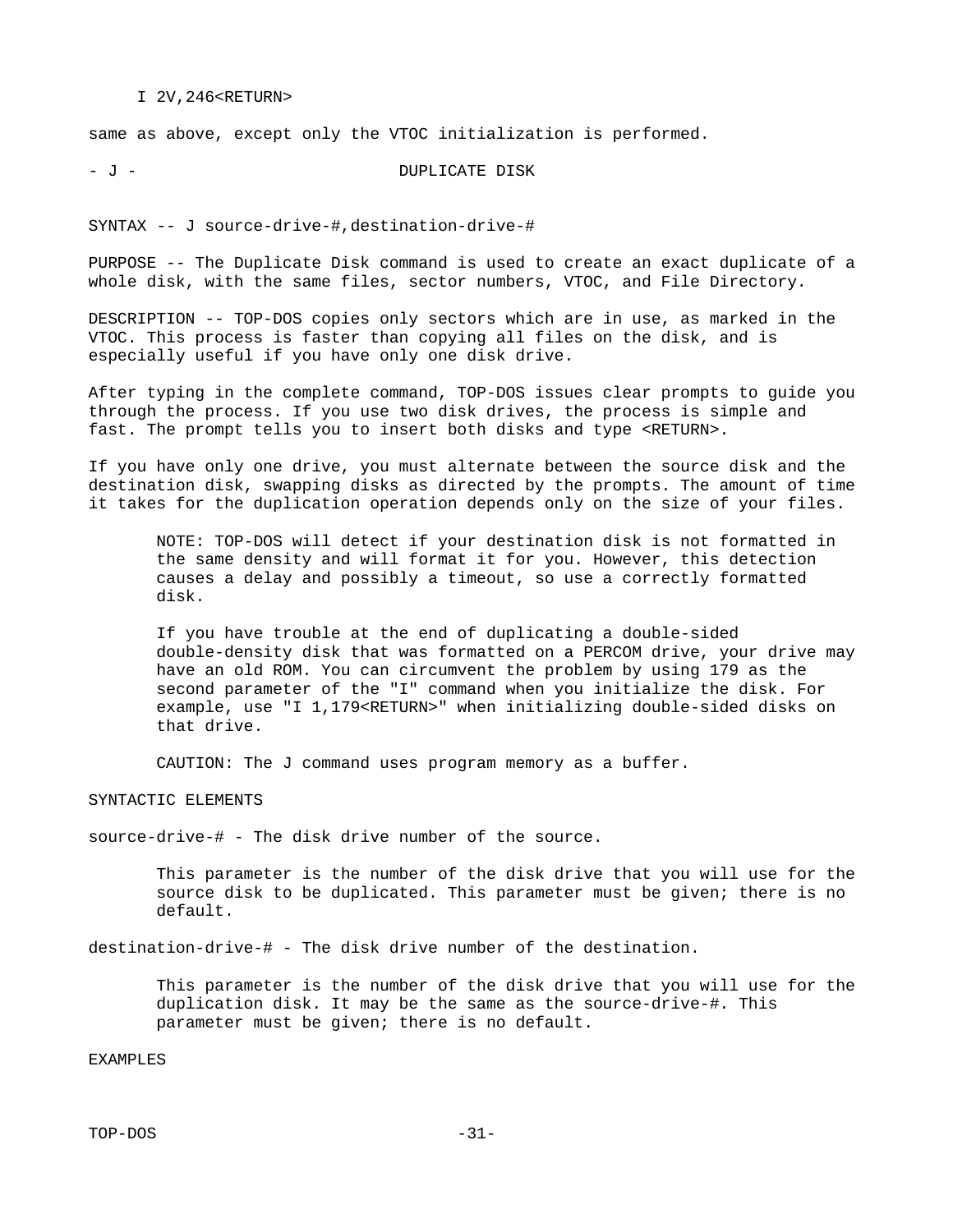J 1,2<RETURN>

will duplicate the disk on Drive-1 to the disk on Drive-2.

J 1,1<RETURN>

will duplicate a disk by requiring your swapping the source disk and the destination disk several times.

- K - BINARY SAVE

SYNTAX -- K filespec[/A|N][, start, end][, init][, run]

PURPOSE -- This command is used to save the contents of an area of memory in binary format.

 CAUTION: This command is for ADVANCED USERS who are familiar with hex notation. All memory address are in hex.

DESCRIPTION -- TOP-DOS writes a binary file from the area of memory specified by the parameters of the command. The binary file can later be read back to the same area of memory, using the L Load command.

Through the use of the /A option, a memory area can be appended to an existing file. In this way, you can build up a file with a number of "sections", each of which contains the contents of an area of memory.

Provision is also made for either or both a "Run" address and a "Initialization" address, which allow a binary file to be loaded and automatically executed, either as a whole program, or in sections as they are read into memory.

As a safety measure, TOP-DOS checks to see if the binary file to be written already exists -- unless the /A Append option or the /N No-query-for-delete option is specified. If the file exists, and neither option was given, you will be queried for permission to delete the file. Without this check, you could lose a file unintentionly.

SYNTACTIC ELEMENTS

filespec - The specification of the binary file.

 This parameter is the filespec of the binary file to be written from the binary data in the memory area. At least the filename and extension must be given. However, the disk drive specification can be omitted, in which case it will default to "D1:".

/A - Append to an existing file.

 This option specifies that the binary data be appended to an existing file, as a separate section. If the file does not exist, an "ERR 170" (File Not Found) will be displayed.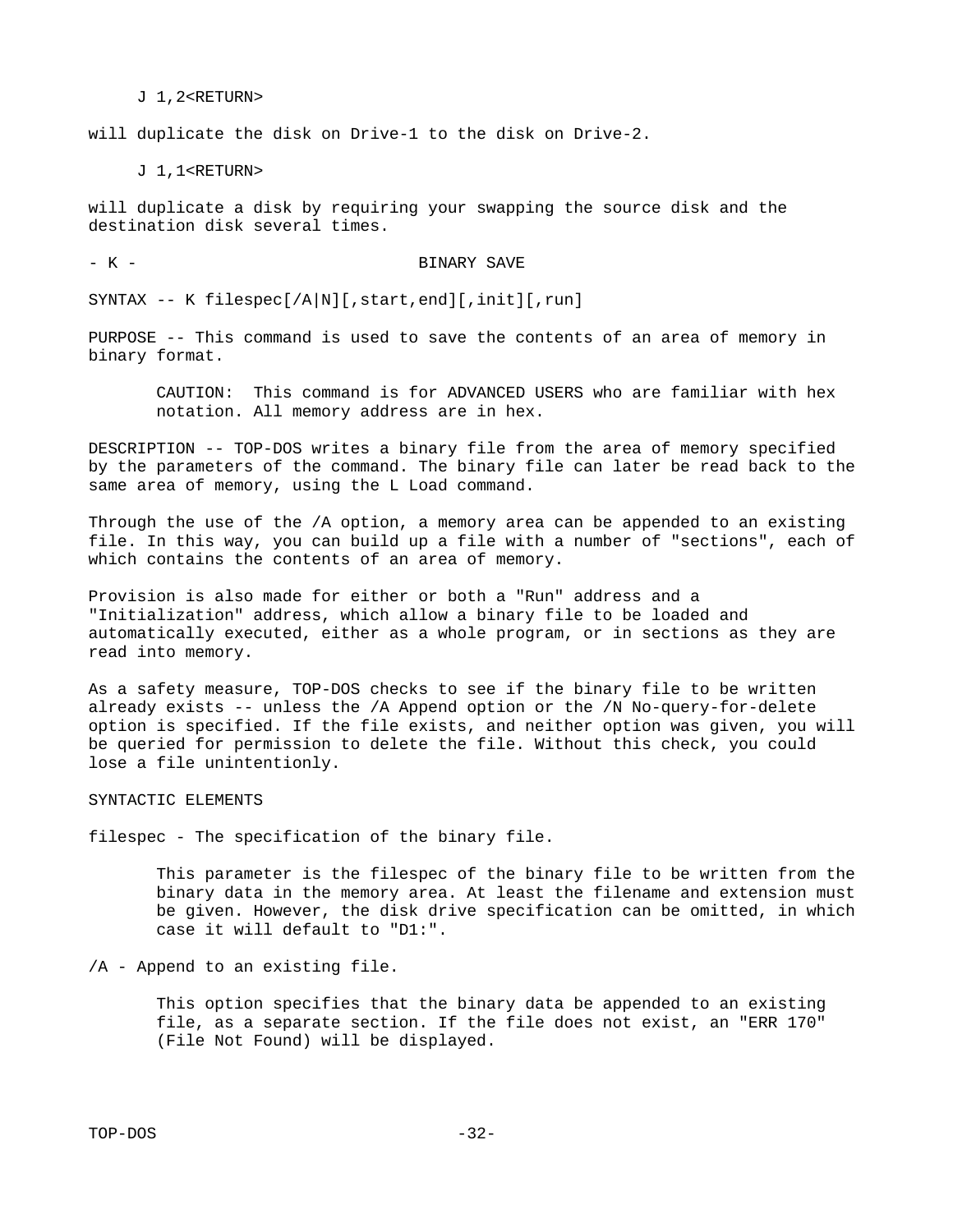/N - No-query-for-delete of file.

 This option eliminates the query which protects you from accidental deletion of an existing file. Use it only if you are sure you want to overwrite a file, if it already exists.

start - The first address of the memory area.

 This parameter gives you the first location, in hex, of the memory area to be written to the binary file. It may be omitted, only if the "end" address is also omitted, in which case no area of memory will be written. If these address are omitted, their two commas ",," must be included to indicate the absence of these address parameters.

end - The last address of the memory area

 This parameter gives the last location, in hex, of the memory area to written. Refer to "start" above for comments on omitting this parameter.

init - The initialization address.

 This parameter gives the location, in hex, in memory where the section just written will be executed immediately after being loaded by the L Load command. If this parameter is omitted, no initialization address will be written to the file. If the init address is omitted, but the run address is given, then the comma "," before the init address must be given.

 Although not often used, this parameter can be extremely valuable since it allows a multi-section binary file to be loaded and executed in pieces.

run - The run address.

 This parameter gives the hex location in memory where the whole program will be executed after an L command load is complete. If this parameter is omitted, no run address will be written to the file.

 NOTE: Although all of the above parameters, except the filespec, may be individually omitted, at least one must be given. If not, the command has no function and TOP-DOS will not execute it and just return to the command prompt.

#### EXAMPLES

K D2:ANYFILE.SAV/A,5000,5FFF,,5000<RETURN>

will append the memory area from 5000 through 5FFF hex to the file ANYFILE.SAV on Drive-2 and add a run address at 5000 hex.

K OLD\_FILE.SAV/A,,,,5000<RETURN>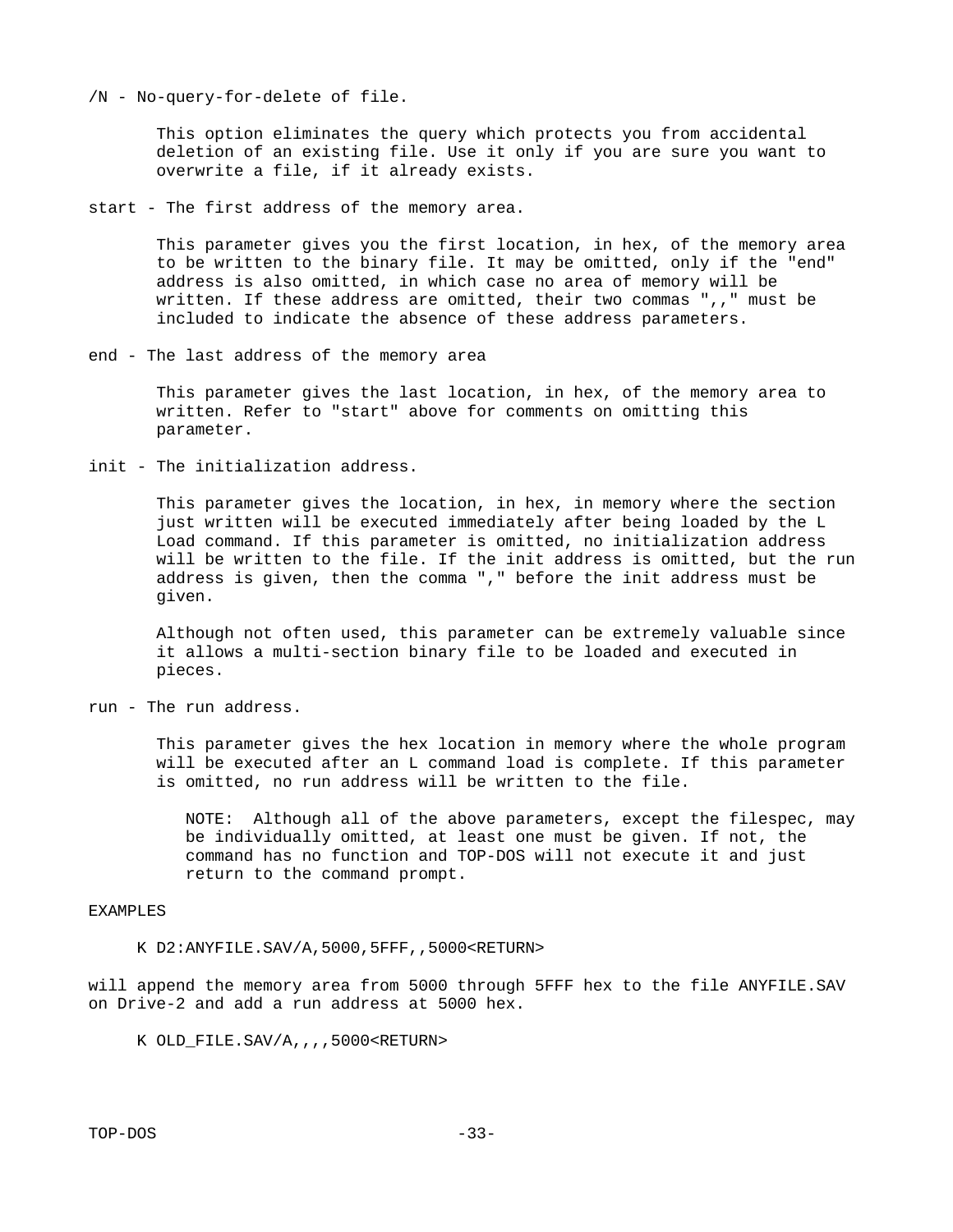will add just a run address at 5000 hex to the file OLD FILE.SAV

K NEW\_FILE.SAV/N,6000,6FFF<RETURN>

will create the file NEW\_FILE.SAV on Drive-1, deleting a file of that name if it exists, and write memory from 6000 through 6FFF hex.

- L - BINARY LOAD

SYNTAX -- L filespec[/N:O:M]

PURPOSE -- The Binary Load command is used to load and run binary files.

DESCRIPTION -- TOP-DOS searches the File Directory on the designated disk for the specified load file. It then loads the file, section by section.

Each section is loaded at the memory address which is included on the disk at the beginning of that section. After each section is loaded, TOP-DOS checks to see if an "Initialization" address is present and if it is, control is transferred to that address.

At the end of the load, control is transferred to a "Run" address, if one was included in the file. (If more than one Run address is in the file, the last one is used.)

The "Initialization" and "Run" addresses are discussed in the K Binary Save command, and that command is one source of binary files. Other sources are the ATARI Assembler Cartridge, other assemblers, compilers, and assembly-language programs purchased on disk.

The execution of the Initialization and/or Run addresses mat be suppressed by the /N and /O options, as described below.

A memory map of the areas loaded may be obtained through the use of the /M option.

 NOTE: If you encounter a binary file produced by OS/A+ (version 2.1) or DOS-XL, you will find that this L command will load, but not run it. To run this file, load it, using the /M Map option. Note the first memory location. Then use the M command to run it at that address. Or you can use the K command to append the run address to your file, so it will run automatically when loaded.

#### SYNTACTIC ELEMENTS

filespec - The specification of the binary file to be loaded.

 This parameter gives the disk file to be loaded. It does not have a default, although the disk drive-# may be omitted to get the "D1:" default drive.

If the file is not a binary file, the message "Not Load File" will be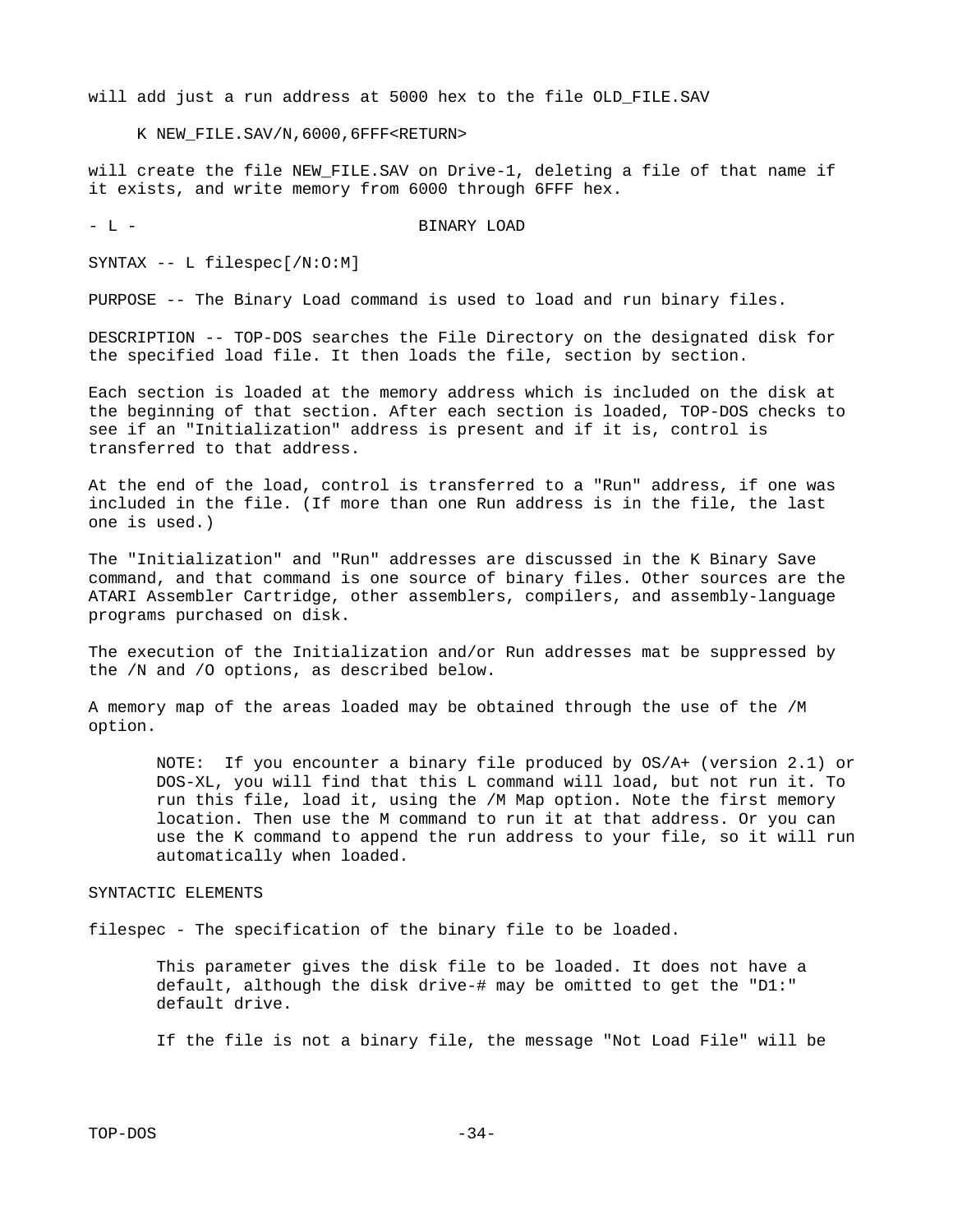displayed.

/N - No initialization or run.

 This option suppresses the execution of the Run address and any and all Initialization address. Use this option if you want to load a file but not run it. It can later be run using the M command.

/O - Only Initialization (no run)

 This option suppresses the execution of the Run address at the end of the load, but permits the execution of any and all Initialization addresses. Use this option when you want to load a file but not run it, and where the initialization is necessary for the loading process to proceed.

The program can later be run, using the M command.

/M Memory Map.

 This option gives a depiction of what areas of memory are loaded. As each section of the binary file is loaded into memory, the first and last (hex) addresses of that memory area are displayed. If the file includes several sections, the memory area of each section is so displayed.

This option can be used with either N or O option.

 NOTE: When TOP-DOS loads the DUP.SYS or an .AUT file, whether a memory map is displayed depends on whether you used the /M option with the last use of the L command. If you want to see the memory map when these files are loaded, then a file with the /M option (a non-existent file will do) before writhing the DOS files with the H command. Conversely, if you do not want the memory map on when the DUP.SYS and .AUT files are loaded, be sure that the last L command load, before writing DOS files is done without the /M option.

 CAUTION: A Binary Load will cause BASIC to reinitialize if reentered after the Load operation. This effect is designed to protect against the corruption of a BASIC program in its buffer, you should SAVE it before entering the TOP-DOS Menu command program. However, if you want to use a binary file in conjunction with a BASIC program, you should load the binary file first, change MEMLO and/or MEMTOP to keep BASIC from using the area of your binary program, and then call BASIC with the B command.

# EXAMPLES

# L TOOL.SAV/M/N<RETURN>

loads the binary file TOOL.SAV from the default Drive-1, with a memory map, and with execution suppressed.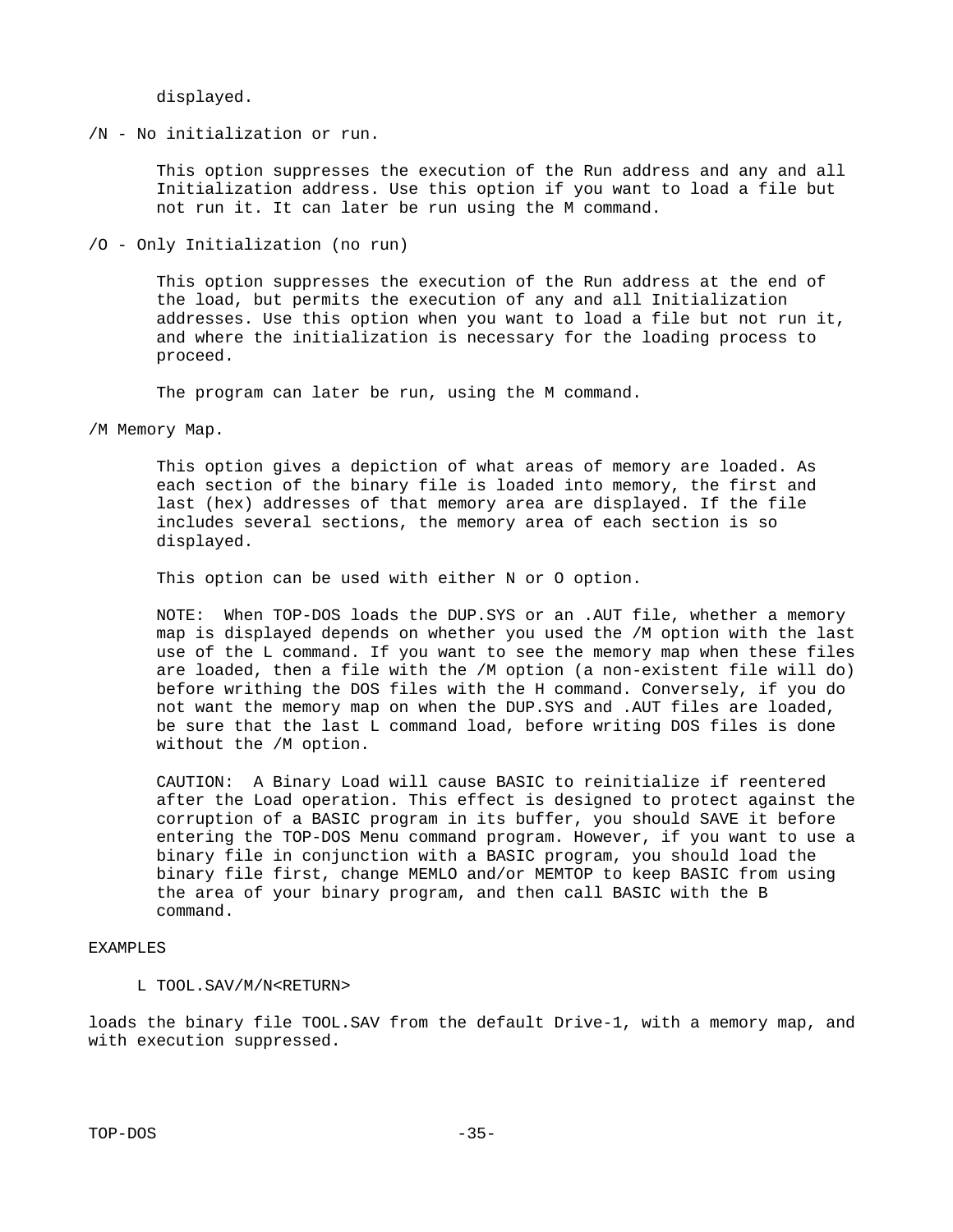L D2:TOOL<RETURN>

loads the file TOOL from Drive-2 and executes the program, if the file includes a Run address.

L TOOL/O<RETURN>

shows the use of the /O option, with section Initialization only. The Run feature is suppressed.

- M - RUN AT ADDRESS

SYNTAX -- M [hex-address]

PURPOSE -- The M command is used to run a program already in memory.

DESCRIPTION -- The M command starts the execution of a program in memory at the address given as parameter to the command. If an address is not given, it defaults to the Run address of the last binary file loaded, or to the address of the address of the previous call of the M command, whichever was more recent.

The default address will display on your screen as part of the Parameter Prompt. If no default is available, (NONE) will display.

 CAUTION: After <SYSTEM-RESET>, the default address is set to 0. The use of this 0 default address will produce unpredictable results and should be avoided.

# SYNTACTIC ELEMENTS

hex-address [default-address] - Memory address to start execution.

 This parameter is the location in memory, given in the hex notation, where TOP-DOS will transfer control to, at the time you type <RETURN>.

 The default-address is the Run address of the last binary file loaded, or the address of the previous call of the M command, whichever was most recent.

### EXAMPLES

#### M 5000<RETURN>

transfers control to the location 5000 hex in memory to begin the execution of the program which had been previously loaded or stored there.

#### M<RETURN><RETURN>

transfers control to the Run address of the last binary program loaded or to the address of the last call of the M command, whichever was the most recent. Note that two <RETURN>s are required to get the default address. The first <RETURN> results in the prompt: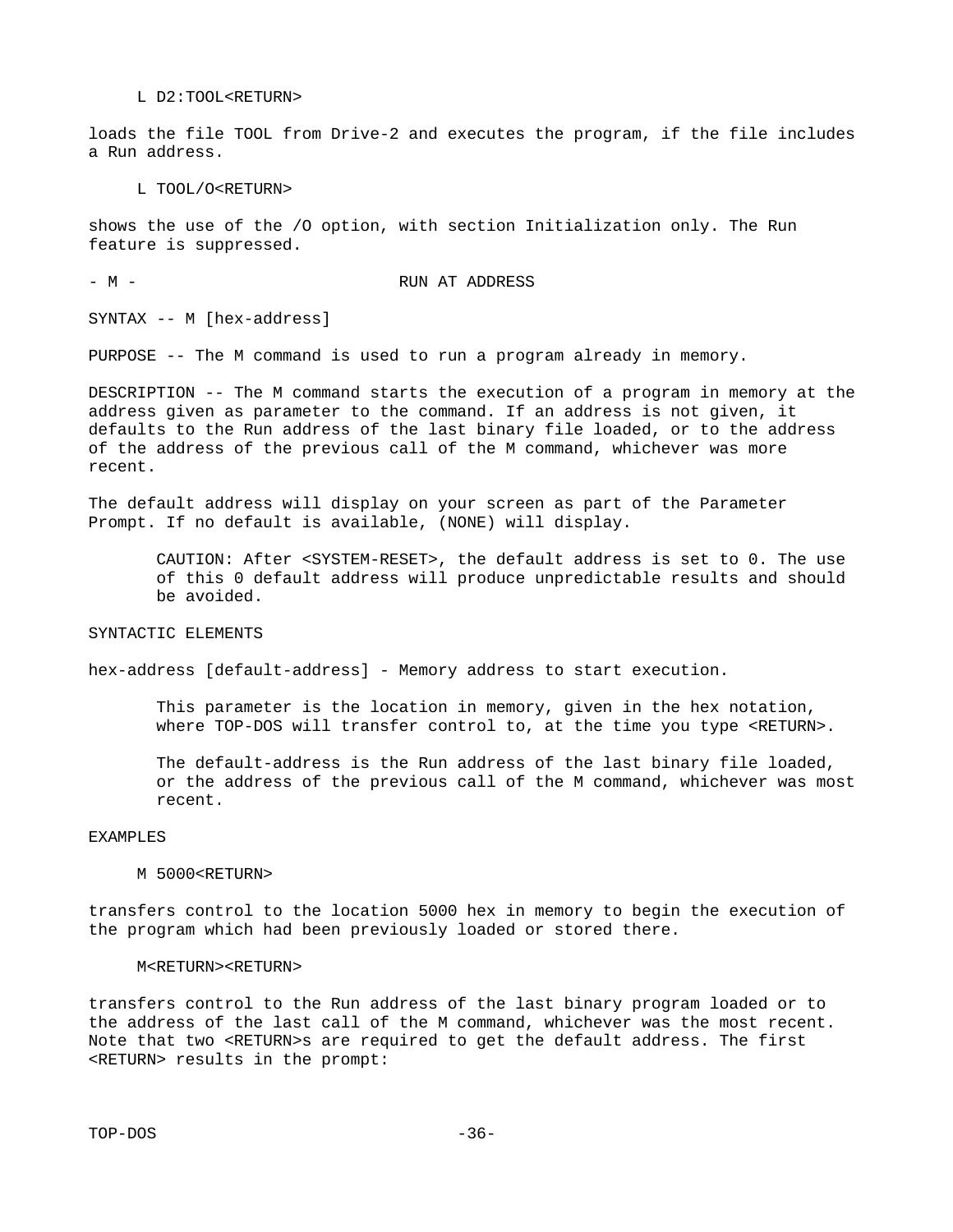RUN: addr [Run Addr=5000]

If the first example above had been previously executed. The second <RETURN> causes the program at 5000 hex to be executed.

If a program had not been previously loaded and this is the first M command used, the prompt would appear:

RUN: addr [Run Addr=<NONE>]

indicating that there is no default run address. If you hit another <RETURN> at this point without specifying an address, TOP-DOS will ignore the command and simply return to the Command Prompt.

- N - MEM.SAV

SYNTAX -- N F|O|C

PURPOSE -- The N command is used to control the "MEM.SAV" facility which allows user program to share the area of memory used by the TOP-DOS Menu command program, which is loaded from the DUP.SYS file.

DESCRIPTION -- The MEM.SAV facility, which is controlled by this command, is fully described in Appendix B.

SYNTACTIC ELEMENTS

F = OFF - turns the MEM.SAV facility OFF.

 This parameter disables the MEM.SAV facility. Turn it OFF to save time when you don't need it.

O = ON - turns the MEM.SAV facility ON.

 This parameter activates the MEM.SAV facility. Turn it ON when you want to be able to go from BASIC (or another user program) to the TOP-DOS Menu-command program and back again to BASIC, without losing your BASIC program.

C = CLEAR - "clears" the MEM.SAV facility.

 This parameter is intended for the ADVANCED USER. It signals TOP-DOS that the MEM.SAV file does not hold valid data. Use this parameter when you know that the data in the MEM.SAV file is obsolete, but want to leave the facility ON. This will save the time it takes to load the MEM.SAV data back into memory.

# EXAMPLES

N O<RETURN>

turns the MEM.SAV facility ON.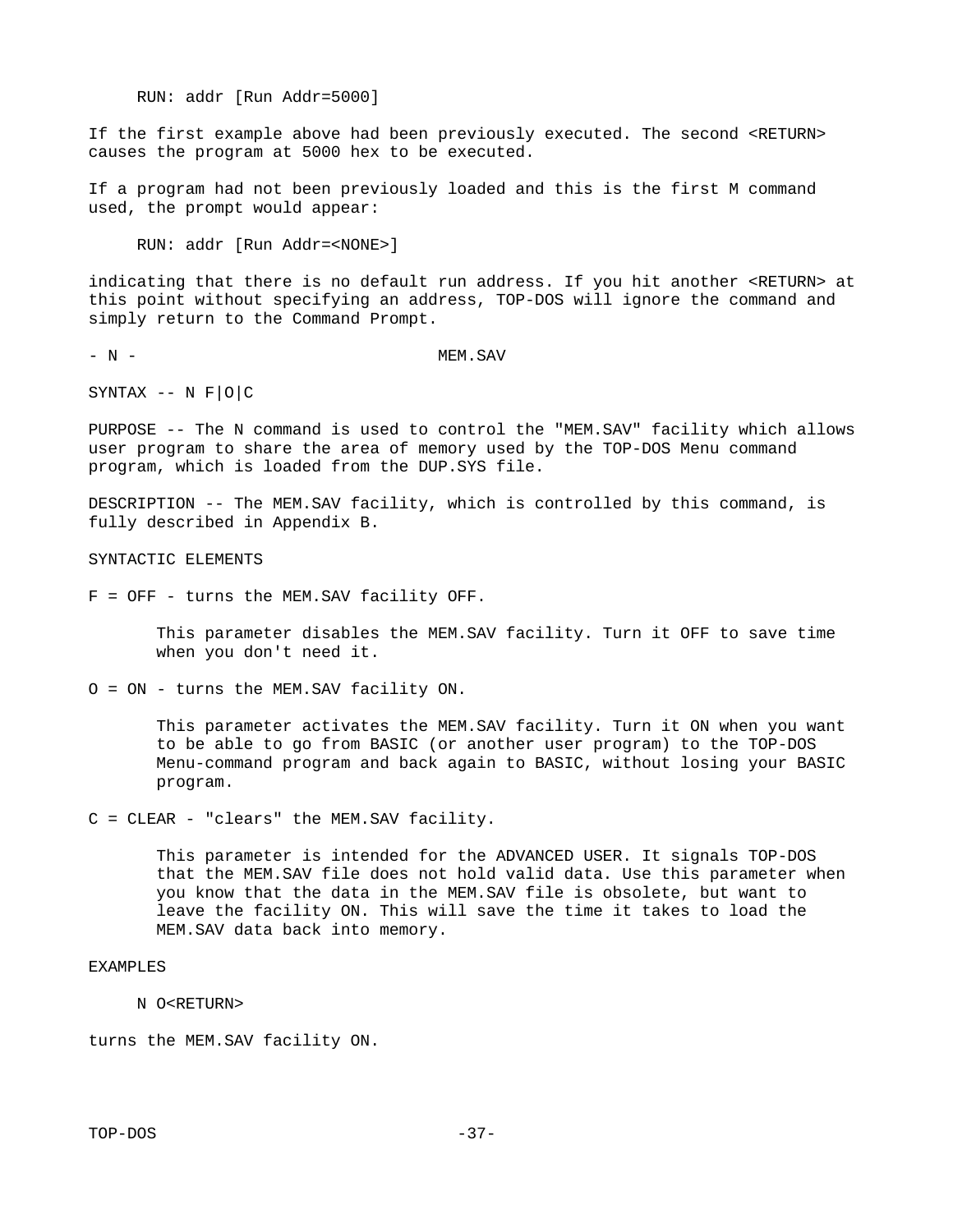#### N C<RETURN>

signals TOP-DOS that the data in the MEM.SAV file is obsolete.

- O - DUPLICATE FILES

SYNTAX -- O [filespec][/Q][,sd]

PURPOSE -- This command is only used if you have just one drive and want to copy files from one disk to another.

DESCRIPTION -- After you enter the O command, TOP-DOS prompts you to insert your source disk and type <RETURN>. TOP-DOS then searches the File Directory for the first file specified. If you give the /Q option you will be queried for permission to copy this file.

Each file is copied individually by reading the file from the source disk into computer memory. Then you are instructed to insert the destination disk and type <RETURN>. The data from memory is then written to the destination disk as a file of the same name.

If the file is too large to fit in program memory, you will be instructed to again insert the source disk, and later, the destination disk, until the whole file is transferred.

 CAUTION: All of program memory is used as a large buffer for the copy operation.

 The protection against inadvertent file deletion provided by the C command, is not available for the "O" command. It is not feasible for the "O" command to check if a file of the same name as the source file already exists on the destination disk. Therefore, if such a file does exist, it will be replaced by a copy of the file from the source disk.

SYNTACTIC ELEMENTS

filespec [D1:\*.\*] - The filespec of the files to be copied.

 This parameter specifies which file or files you want copied from one disk to another.

/Q - QUERY for copy of wildcard series.

 This option causes TOP-DOS to query before copying each file to give you the opportunity to select which files of a series you want copied.

 To accept a file to be copied type "Y<RETURN>". To reject a file, type "N<RETURN>" or just <RETURN>.

,sd - Source and Destination Densities.

This parameter consists of two of the letters: S, D, Q (Single-density,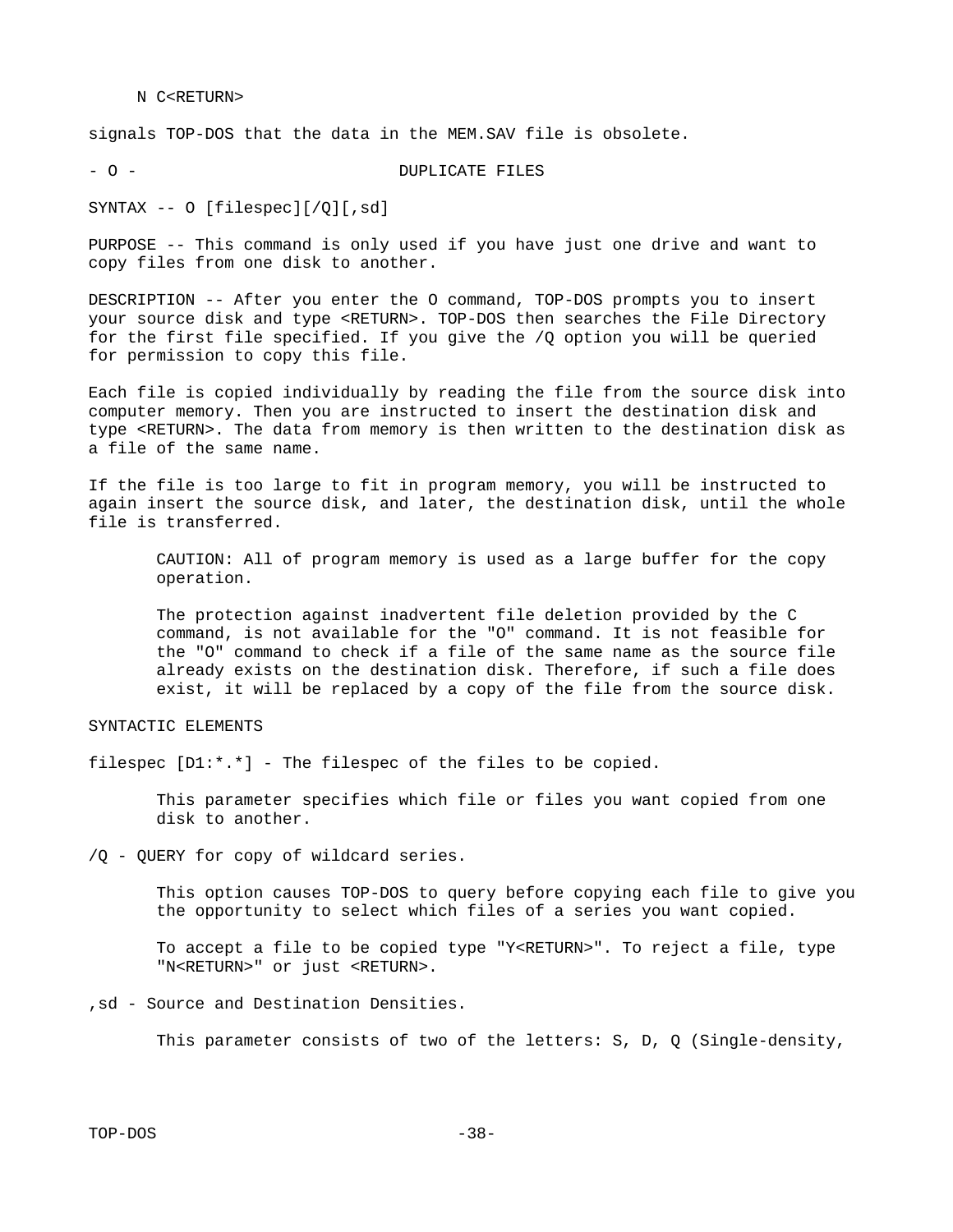Double-density, or Quad-density). (See the S command for information on setting your drive to these densities.)

 The first letter represents the source density and the second, the destination density. Any combination is permissible, including two of the same letters.

 If this parameter is given, the drive density will be switched automatically before each disk is to be inserted.

 At the end of the O command operation, if wildcards were used, the drive will contain the source disk and the drive will be set to the source density. If wildcards were not used, the drive will contain the destination disk and the drive will be set to the destination density.

#### EXAMPLES

O OLD\_FILE.TXT<RETURN>

will duplicate (copy) the file from a "source" disk to be placed in Drive-1 to a "destination" disk to be later placed in the same drive.

O \*.TXT<RETURN>/Q

will copy all ".TXT" files from a source disk to a destination disk, both to be placed in Drive-1, alternately. Before each file is copied, you will be queried as to whether you want to copy that file.

O OLD\_FILE.TXT,SQ<RETURN>

copies the file from a single-density disk to a "quad"-density (double-sided double-density) disk.

#### - P - RUN PROGRAM

SYNTAX -- P [hex-address]

PURPOSE -- This command is used to initiate the running of a program already in memory. It differs from the M command, which is similar, in how the default is handled. The P command is most useful in executing a frequently used program, quickly.

DESCRIPTION -- The P command starts the execution of a program in memory at the address given as a parameter to the command. If the address is not given, it defaults to the address given in the previous use of the P command.

The P command differs from M in two ways:

 1. The P command does not default to the Run address of a load file, as does M.

 2. The P command does not give a parameter prompt, if only the Command Letter is given, as does M, but rather begins execution of the memory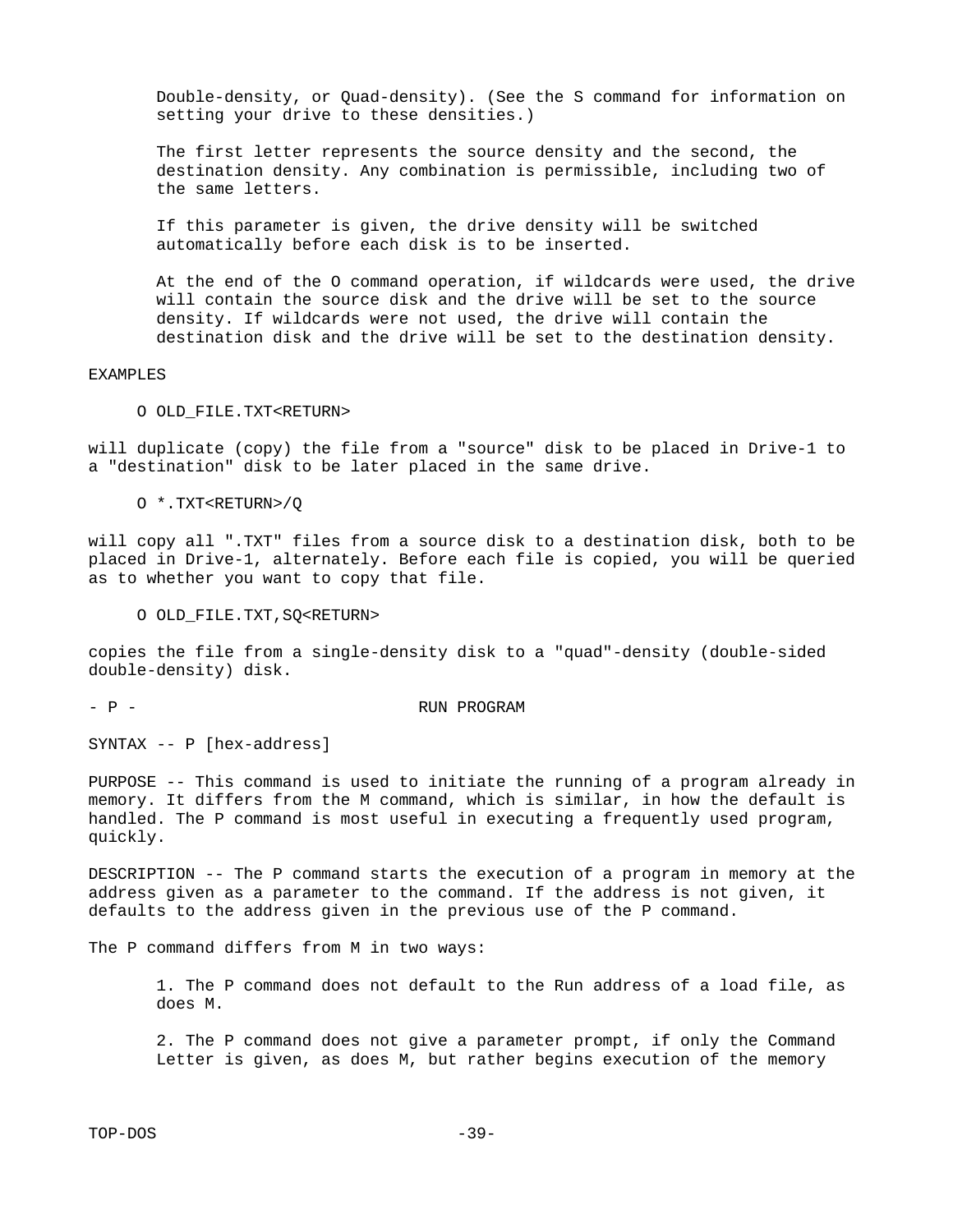program immediately.

So to execute a frequently-used program, simply call it once by typing "P hex-address<RETURN>". Then for subsequent calls, merely type "P<RETURN>".

You can make a default address permanent, by writing TOP-DOS to a disk with the H command. The next time you boot-up TOP-DOS from that disk, the default start address for the P command will already be established.

SYNTACTIC ELEMENTS

hex-address [default-address] - Memory address to start execution.

 This parameter is the location in memory, given in hex notation, where TOP-DOS will transfer control to, at the time you type <RETURN>.

 The default-address is the last address given in a previous use of the command. If an address had never been given, then TOP-DOS simply returns a Command Prompt.

EXAMPLES: P 5000<RETURN>

initiates the execution of a program already loaded in memory at hex location 5000. Subsequent calls:

P<RETURN>

will cause the same action.

- Q - COMMAND FILE

SYNTAX -- Q filespec

PURPOSE -- This command file capability allows you to execute a complex sequence of TOP-DOS Menu commands in one simple operation. It is particularly useful in executing repetitive sequences of commands that you use often.

DESCRIPTION -- The Q command reads the specified command file, one line at a time. Each line is displayed on the screen and interpreted just as though you had entered it from your keyboard.

How to Create a Command File

A command file is a text file, made up of lines, just as you would type them into TOP-DOS. It can be created by any text editor, or it can be created on the screen and copied to a disk file using the C command.

How to include Comments in a Command file

In addition to commands, you can include comments or other messages, which will be displayed on the screen as the command file is executed. Comment lines start with a space (so they will not be interpreted as commands).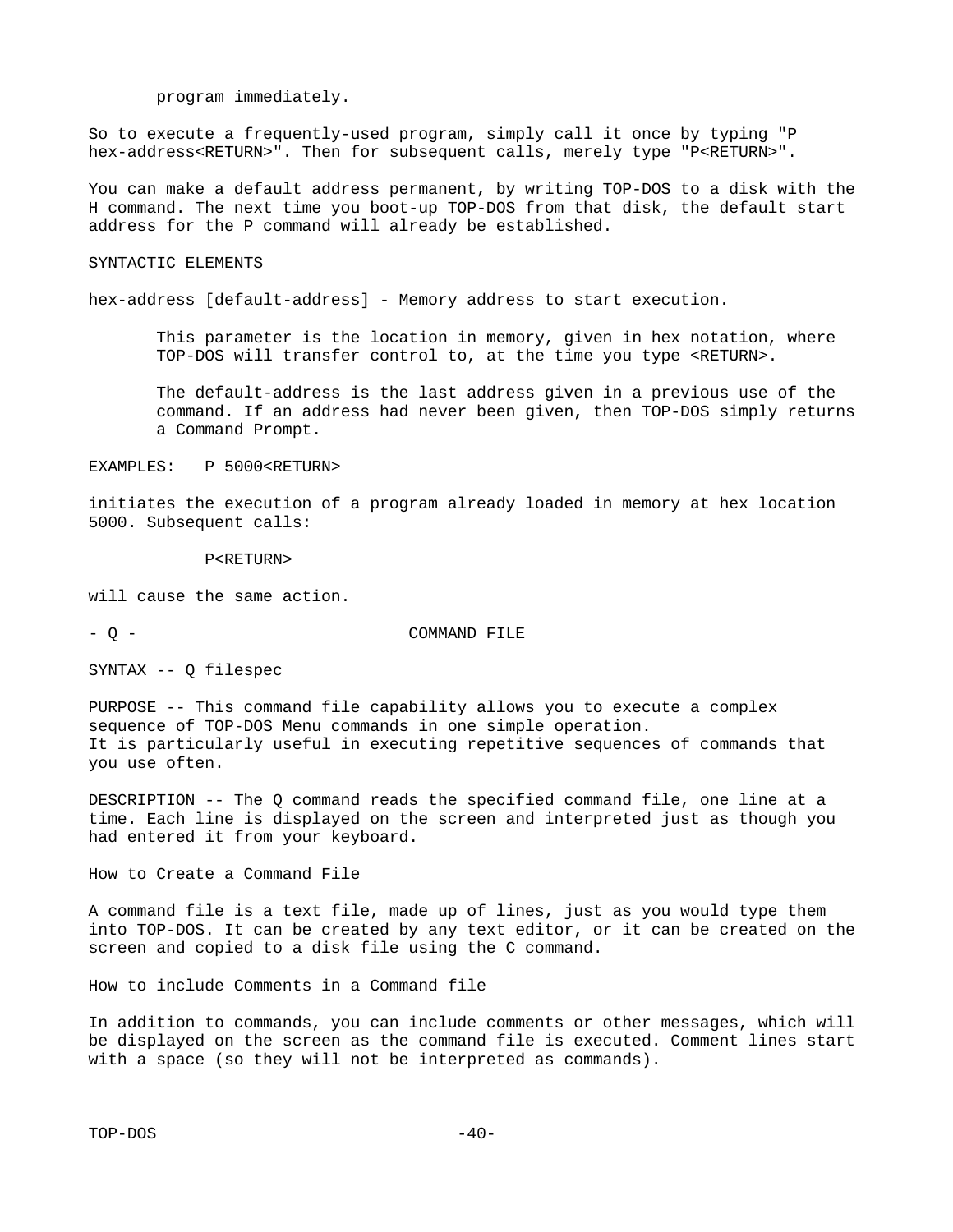A Command File can Include Q Commands!

After you use command files for a while and discover their power and utility, you may find that you want to create a command file that includes calls to other command files. TOP-DOS permits this "recursion" to two levels. That is, you may create one command file that calls a second-level command file. (Ver. 1.5 allows four levels.)

How to Handle Commands that Require Responses to Queries

Sometimes there is the need in a command file for answers to questions that TOP-DOS displays on the screen, as it executes your commands. For example, if you call the I command to initialize a disk, TOP-DOS will query for permission to proceed and expect a "Y" or "N" line in response (see the I command).

You have a choice as to how to handle the response. You can set up your command file so that IT will supply the response. Or you can set it up so that YOU will supply the response -- that is, TOP-DOS will wait for you to give the response from the keyboard. The choice is made by including one of these special control characters: "\$" or "#" in your command file.

"\$" and "#" Control Characters

"\$" and "#" are special commands used to control the source of "secondary" input, when needed by Menu commands executed within a command file.

By "secondary input" is meant any input required by a Menu command, which is not given on the command line. This would include parameters, if not given on the command line, and responses to any queries, such as required by the H and I commands.

When used, one of these special commands  $(\$$  or  $\#$ ) must appear in the first column of a line. The rest of the line is not used by TOP-DOS, so you may use it for comments if you wish.

For example: I 2<RETURN>

to format disk drive-2 requires a subsequent "Y" confirmation to enable the operation.

Whether this secondary input is taken from the next line of the command file, or from the user via the Screen, is determined by which special command "\$" or "#" was LAST used. (You can switch between them throughout a command file.)

The special command "\$" causes TOP-DOS to seek secondary input from YOU (via the Screen Editor "E:"). Whereas the special command "#" causes TOP-DOS to seek secondary input from the command file itself.

 NOTE: To help remember which is which: People like dollars (}, but computers like numbers  $(\#)$ . So "\$" gets secondary input from the user and "#" from the command file.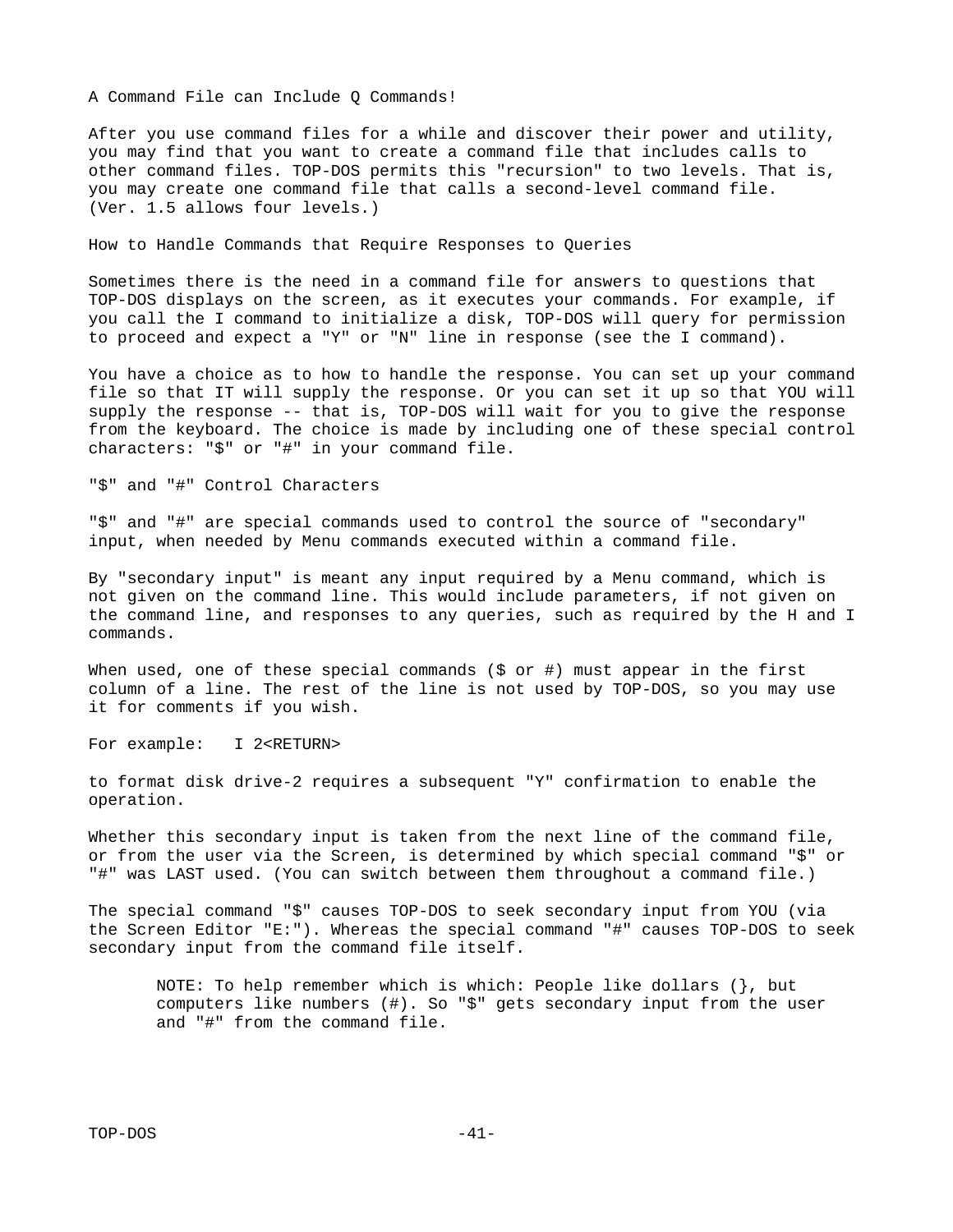How to Interrupt a Command File

If you want your command file to stop when it gets to a certain line, use the "!" character at the beginning of the line.

When "!" is the first character on a line in a command file, TOP-DOS will interrupt the process and will wait until the user types <RETURN>. This gives the user a chance to read and respond to the message on the screen before proceeding to the next line. TOP-DOS ignores the rest of the "!" line, so you can use it for a message.

SYNTACTIC ELEMENTS

filespec - The command file containing TOP-DOS commands & comments.

EXAMPLES

Suppose you want to create a command file to:

- \* Alphabetize and compress all directories,
- \* Initialize a new disk on Drive-2,
- \* Write TOP-DOS to the newly-initialized disk on Drive-2,
- \* Get a listing of all .TXT files on Drive-1,
- \* Copy all .TXT files from Drive-1 to Drive-2,
- \* Lock all .TXT files on Drive-2,
- \* Unlock all .TXT files on Drive-1,
- \* Delete all .TXT files on Drive-1,
- \* Get a new Directory Listing of the .TXT files in the directories on all disk drives, and
- Finally, get a complete printout of all .TXT files on Drive-2.

Since the command file for this example is short, you can easily create it on the screen. To use this method you would first enter the command:

C E:,UPDATE.CMD<RETURN>

to copy your input from the Screen to the file UPDATE.CMD. After a few seconds, when the disk activity settled down, you would enter the following lines:

 This command file initializes a disk<RETURN> on D2, copies .TXT files from D1,<RETURN> deletes the old files from D1, and<RETURN> locks & prints the new files on D2<RETURN> A D\*:/A/C<RETURN>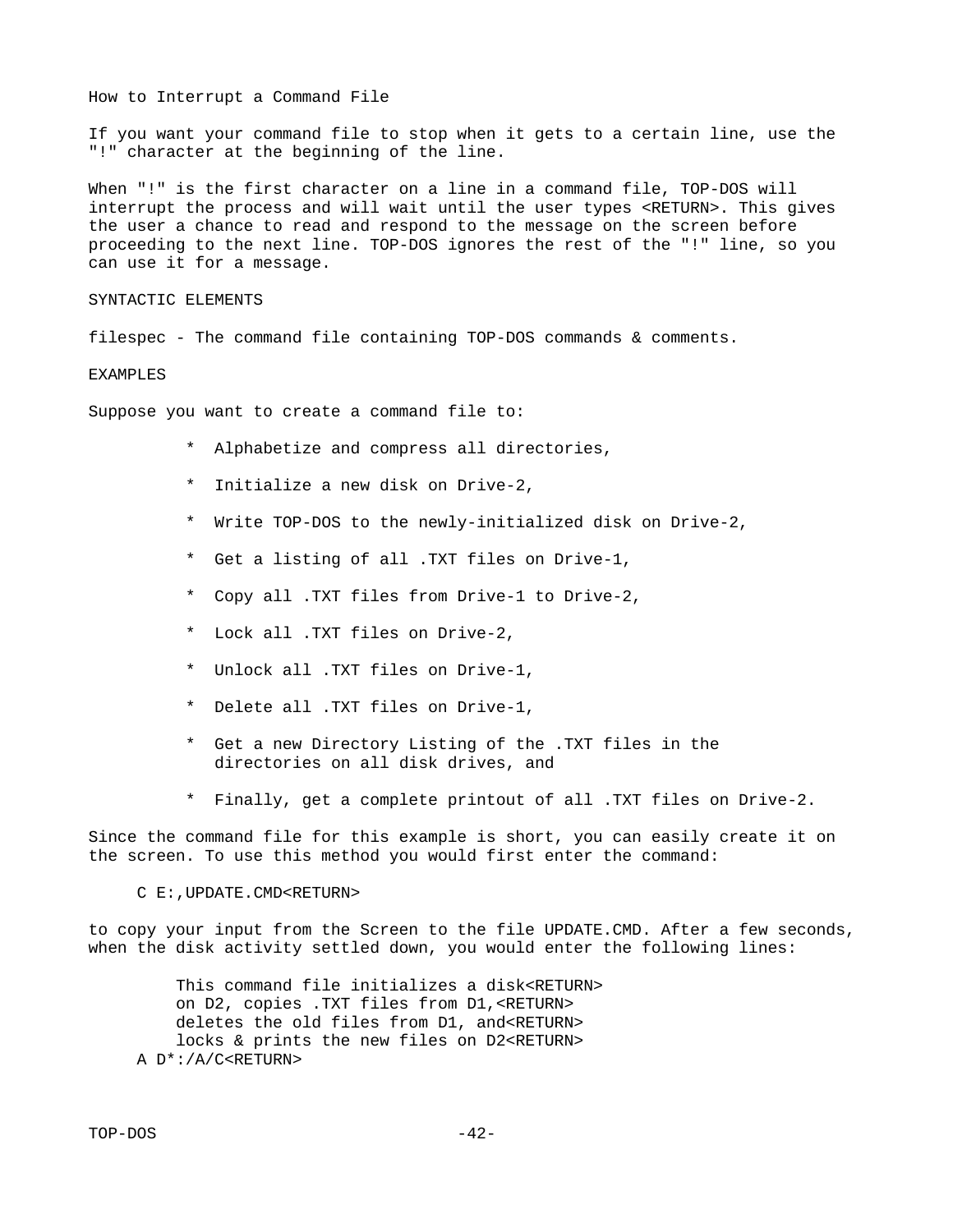! Insert a blank disk on Drive-2 and Type RETURN<RETURN> \$ You will supply the response to queries hereafter<RETURN> I 2<RETURN> # The response to queries hereafter comes from this file<RETURN> H 2<RETURN> Y<RETURN> C D1:\*.TXT,D2:<RETURN> F D2:\*.TXT<RETURN> G D1:\*.TXT<RETURN> D D1:\*.TXT/N<RETURN> A D\*:<RETURN> C D2:\*.TXT,P:<RETURN>  $<$ CTRL $>3$ 

The first few lines are comments which tell what this command does. The comment lines in this example have four spaces at the beginning, even though only one is required. The command lines are flush with the left margin on the Screen, as they should be.

As each line is typed on the Screen, and edited if necessary, a <RETURN> enters it into the command file. After all lines are entered, <CTRL>-3 (End-of-File) signals TOP-DOS to close the file.

In this example, the special command "\$" is used before the I (Initialize disk) command to return control to the user, so that s/he can be sure that a disk with valuable files is not destroyed. Once the disk is initialized, the H (Write DOS Files) command can proceed without the need for further user intervention. Therefore, the special command "#" is used before the H command to return control to the command file.

The next time you wish to perform these operations, you need only to type the single line:

Q UPDATE.CMD<RETURN>

to execute the entire sequence of commands in this UPDATE.CMD file.

- R - R - R - R - READ/STORE MEMORY

SYNTAX -- R hex-address

PURPOSE -- The Read/Store Command gives you a convenient way to examine and replace bytes in memory, without using BASIC's PEEK, POKE, and PRINT commands or resorting to an Assembler or a utility program.

DESCRIPTION -- The R command is called by giving a hex memory address. TOP-DOS responds by displaying the contents of the 8 bytes of data at that location in memory, in both hex and ATASCII (character) form.

NOTE: All addresses and byte values are given in hexadecimal notation.

For example, if you type: R 5040<RETURN>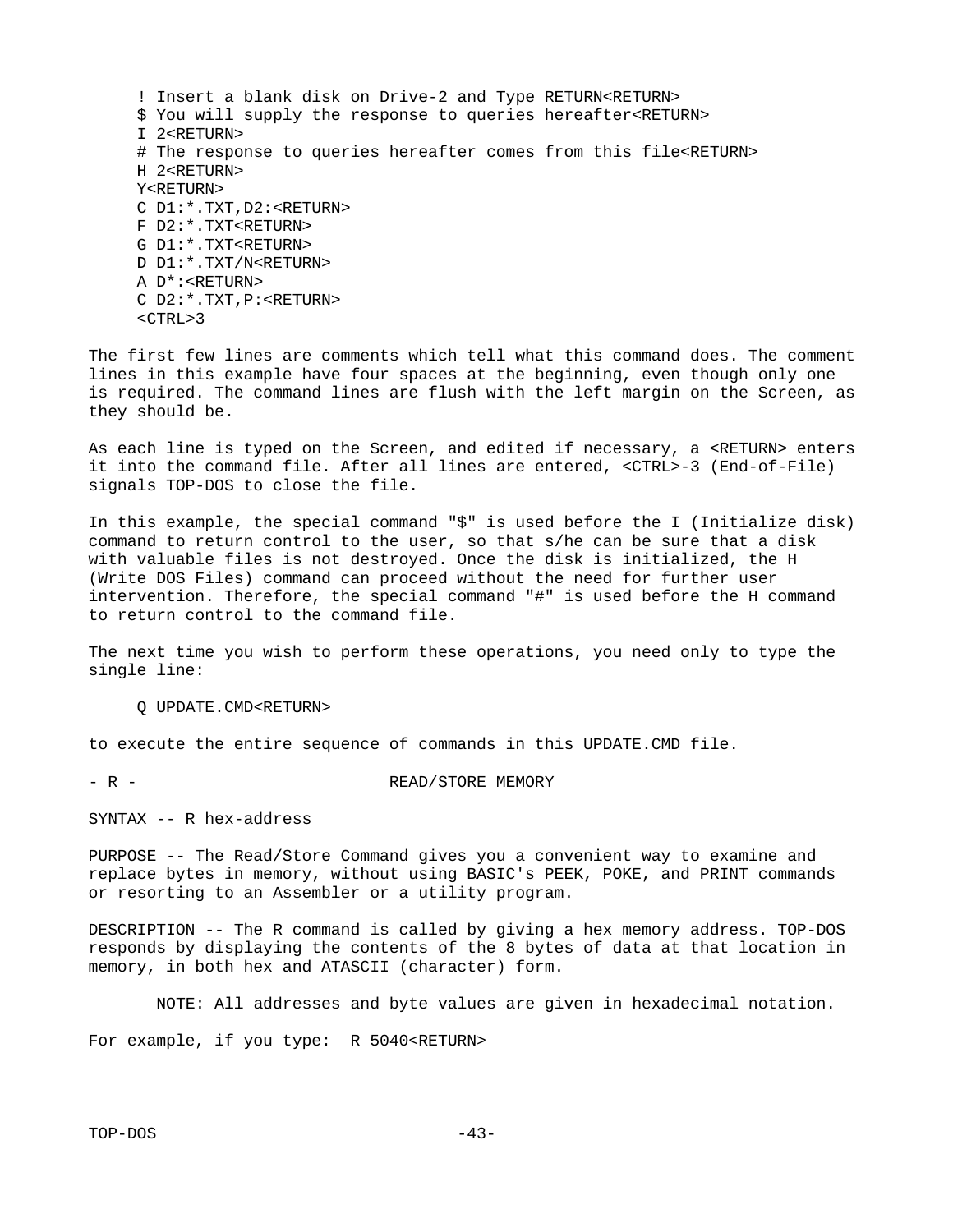The display might look something like this:

 5040 52 45 41 44 44 2F 53 54 52 READ/STR \*=Store

The 5040 is the memory address. The two-digit hex numbers are the contents of the eight bytes of memory, starting at 5040. The "READ/STR" are the eight character representations of the eight bytes.

The prompt "\*=Store" (read "Star=Store") reminds you how to arm the store mode. You can either:

- \* Type <RETURN> which causes the next 8 bytes to display. This may be repeated as often as you wish, thus requiring only a single keystroke to advance through memory.
- \* Type "-<RETURN>" to move backwards in memory, to display the previous 8 bytes. Once you have backed up in memory, subsequent <RETURN>s will continue to go backwards in memory. To go forward again, type "+" before the next <RETURN>.
- \* Type ".<RETURN> or <BREAK> to EXIT the R command.
- \* Type the next TOP-DOS command you want executed. This is a quick way of exiting the R command, since the R command exit and the next command are accomplished at the same time and on the same line.
- \* Type "\*<RETURN>" to arm the store mode to change bytes in memory.

Store-Mode to Change Bytes in Memory

TOP-DOS responds to the "\*" by blinking the cursor to warn you that the store mode is armed. (If there are any inverse video characters on the screen they will also blink.) What you do now may change memory and could cause a system "crash" if you happen to change a byte used by TOP-DOS or the ATARI OS. That is why TOP-DOS requires you to arm the store mode and also why the cursor blinks to alert you that the store mode is armed.

 NOTE: A "crash" doesn't mean your computer will be damaged, just that the system will "hang up" so that you can not continue what you are doing. You may be able to recover with a <SYSTEM-RESET>. If not, you will have to re-boot, destroying any data or program you may have in memory. So, be careful when the cursor blinks!

With the store mode armed, you can use the Screen Editor cursor commands and other facilities to edit bytes on the screen. Just move the cursor to the bytes you want to change and type the new values over them. Edit one line at a time and then type <RETURN> to change the memory bytes on that line to the new values.

TOP-DOS will then display three or four lines:

\* The original values of the bytes before the change.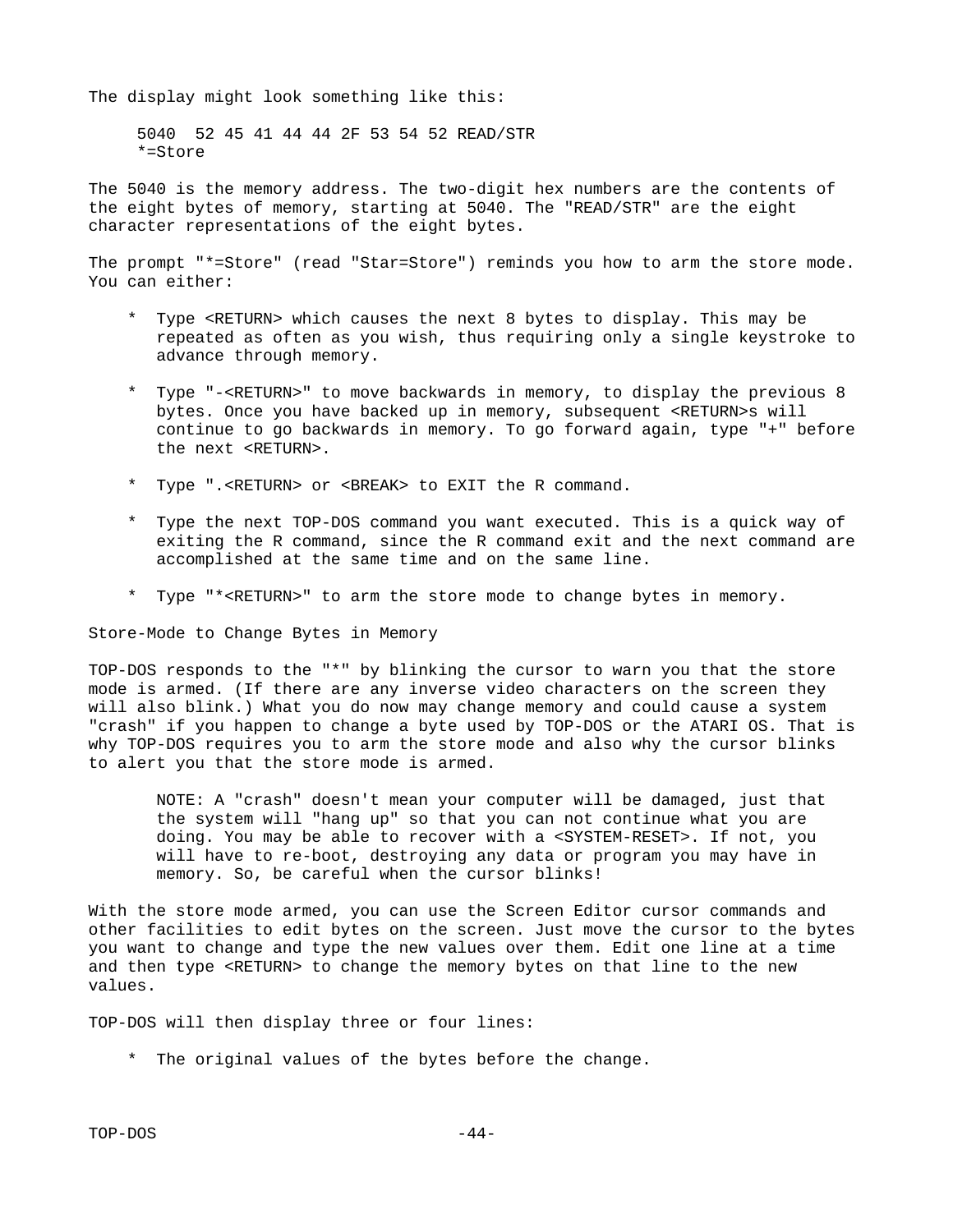- \* The line as you edited it.
- \* An error message if you entered an invalid hex number.
- \* The new values as now stored in memory.

These lines may appear confusing at first. However, they provide you with a complete picture of the process.

If all went as expected, all you need is the last line. The other lines are displayed to help you, if something did not go as expected.

In the first line, you can see the byte values before the change. In the second line, you can see what the line looked like when you hit <RETURN>

Furthermore, you can, if need be, restore the original values of the bytes without retyping them. Just position the cursor to the first line and hit <RETURN>. The original values will be restored!

To leave the restore mode -- and stop the cursor from blinking -- move the cursor down to a blank line, preferably at the bottom of the screen and hit <RETURN>. (Delete a line, if you have to.) You can also abort out of the R command completely by pressing the <BREAK> Key.

 HINT: You may find it helpful to "clean up" the display after editing and changing a line of bytes, by deleting lines you no longer need.

 If you like the bytes as they are now in memory, as shown in the last line, move the cursor up to the first line and delete the first two lines (with <SHIFT>-<DELETE>), one at a time. This will leave only the line containing the current values of the bytes.

 If you do not like the bytes in the last line, then choose one of the three lines to start with. Edit that line and hit <RETURN>. This line will become three or four lines, leaving your with a total of five to seven lines from the original line, back two changes ago. Clean up the display by deleting lines.

 If the display gets too confusing, it might be best to exit the R command, as described above. Then call the R command again to display the bytes in question. You should have enough history on the screen to see both the old display, as well as the new. If you want to, you can even move the cursor to any line in the old display and use it to replace bytes. Of course, you have to be in the R command mode and have the store mode armed.

 A little practice with the Screen Editor commands will pay off handsomely for you. They are very powerful -- better than provided on most large computers.

SYNTACTIC ELEMENTS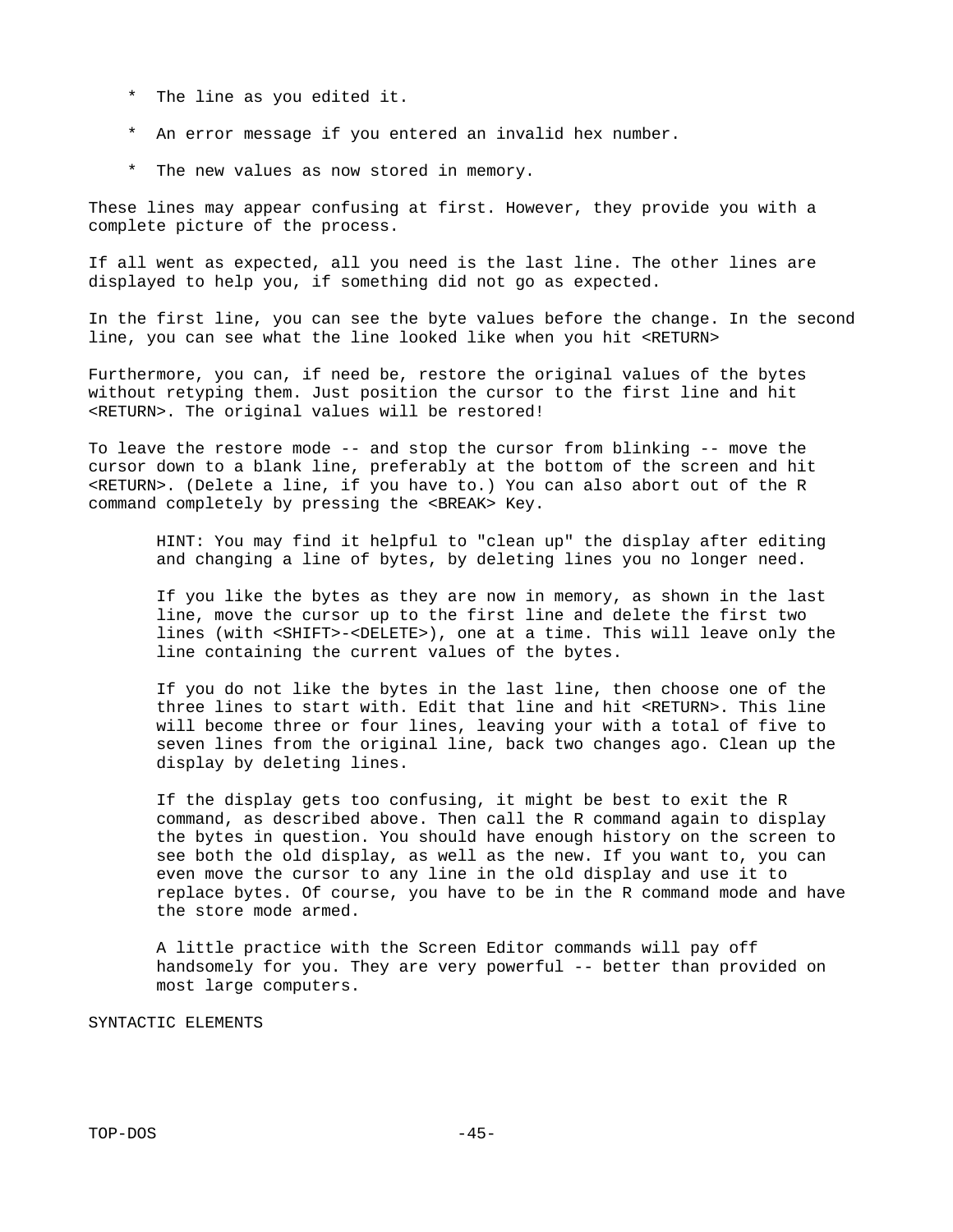hex-address - Memory address of bytes to be displayed.

 This parameter is the location in memory of the first of the eight bytes which will be displayed on the screen.

EXAMPLES

R 5000<RETURN>

results in the display of the bytes at memory location 5000 hex. Typing:

\*<RETURN>

arms the store mode to allow you to change bytes between 5000 and 5007 hex.

- S - S - SET STATUS

SYNTAX -- S [set-specification]...

PURPOSE -- The Set/Status Command enables you to customize many features of TOP-DOS to your own needs, including selecting options and specifying the configuration of your disk drives. This command is also used to get the Status Display and to initialize the disk buffers.

DESCRIPTION -- The S command allows you to set a number of options and disk-drive configuration parameters. It accepts any number of specifications. After handling all the specifications, it initializes disk buffers and MEMLO, if appropriate, and finally puts the Status Display on the screen.

Initializing the disk buffers includes interrogating all the disk drives on the drive list, to determine their density, and allocating buffers for the drives and for open files.

 HINT: To make any change permanent, write out TOP-DOS to a disk, using the H command. Then, when you boot that disk, TOP-DOS will come up with the options set as you want.

The parameter prompt for the S command, which is displayed if you just type "S<RETURN>", is the ten-line menu:

|  | $< P$ > Prompt Char.       | <j> Just Status</j>  |
|--|----------------------------|----------------------|
|  | <l#> Left Margin</l#>      | <i> Initialize</i>   |
|  | <s#> System Drive#</s#>    | <a> Auto-RS232</a>   |
|  | <n#> Num Buffers</n#>      | <a> Clear Auto</a>   |
|  | <d#> Add Drive#</d#>       | <b> Bypass Cart.</b> |
|  | <d#r> Remove Drive#</d#r>  | <b> Clear Bypass</b> |
|  | <d#s> Single Density</d#s> | <r> Resident DOS</r> |
|  | <d#d> Double Density</d#d> | <r> Clear Res.</r>   |
|  | $<$ D#Q> Quad (DS,DD)      | <v> Verify Write</v> |
|  | <d#m> Modify Bytes</d#m>   | <v> clear Verify</v> |
|  |                            |                      |

Since this prompt occupies almost half the screen, you may want to avoid getting it, if you don't need it, in order to leave more of your work history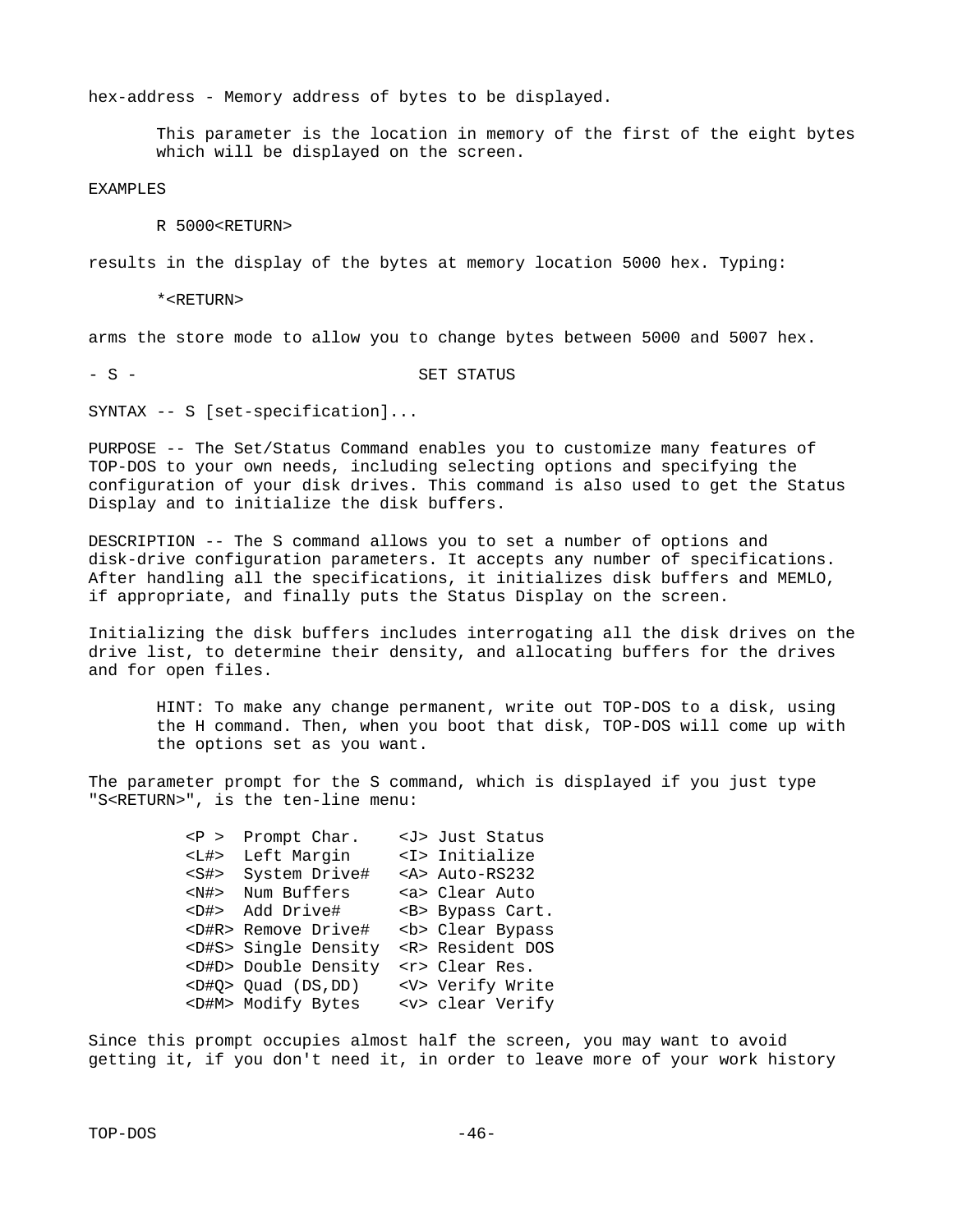on the screen. So, use the one-line command format, when you don't need this menu.

 NOTE: The disk buffers will be initialized and MEMLO reset, if any one of the S command parameters, N, D, I, or R, is specified.

 CAUTION: The RS232 handler may be destroyed, if the disk buffers are initialized (as determined in the above note) -- unless the DOS-Resident option was ON when TOP-DOS was Booted. (The problem with the RS232 handler is that it loads in at, and changes, MEMLO. But initializing the disk buffers also changes MEMLO.)

 Therefore, after calling the S command with N, D, I, or R to re-configure your disks, etc., re-boot before attempting to use the RS232 handler.

### SYNTACTIC ELEMENTS

set-specification... [J] - The specification of one set action.

 This parameter specifies one action for the S command to take. The "..." means that any number of such parameters may be given, each separated by a Comma ",". If no parameter is given, the default is the J parameter (described below).

 NOTE: When specifying a disk drive number, you may use either "D#" or just "#", where "#" represents a number from 1 to 8.

Each parameter consists of one of the following:

 Pc - Change the Command Prompt character to "c", where "c" represents any character. As delivered, this character is set to [heart] (which is obtained by typing "<CTRL><comma>").

 L# - Change Left Margin to "#", a small decimal number, normaly 0 or 2. (The change will not be seen until after you execute the next command.) Any number larger than 2 may cause TOP-DOS's display lines to wrap-around the screen, making them hard to read. As delivered, the Left Margin is set to 0, to give you the full screen. Set it to 1 or 2, if your TV "overscan" causes you to lose the first or second characters on the line when it is set to 0.

 S# - Change System Drive to Drive-#, where "#" is a number from 1 to 8. The System Drive is normally Drive-1.

 $N#$  - Change Number of open-file buffers to "#", a number from 1 to 16. Each single-density open file requires one such buffer and each double-density, two. As delivered, the number of buffers is set at 8.

D# - Add Drive-# ("#" is a number from 1 t 8) to the drive list. As delivered, Drive-1 and Drive-2 are in the drive list. If you have more than two drives, you should add your other drive numbers to the drive list.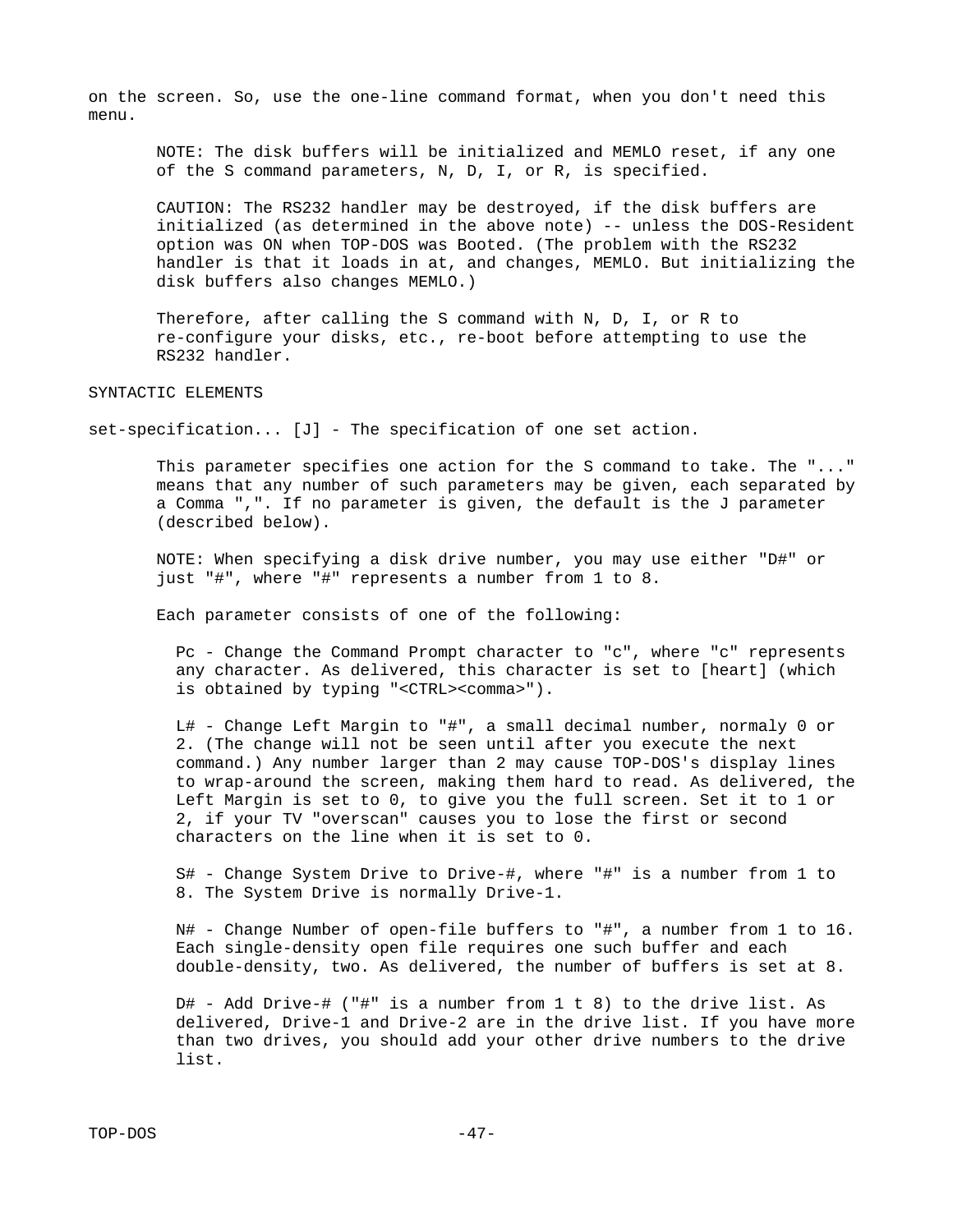$D\#R$  - Remove Drive-# from the drive list. If you only have one drive, you should remove Drive-2 from the list, as delivered.

 D#S - Set Drive-# to Single-density. Use this only if your drive is software switchable and PERCOM compatible.

 D#D - Set Drive-# to Double-density. Use this only if your drive is software switchable and PERCOM compatible.

 D#Q - Set Drive-# to "Quad" density (double-sided double-density). Use this only if your drive is software switchable and PERCOM compatible, and double-sided.

 D#M - Modify Drive-# control bytes. This is only for the ADVANCED USER who understands the 12-byte PERCOM protocol. It causes the 12 bytes to be read from the drive and displays them on the screen, using the R command format. (Actually, 16 bytes are displayed: ignore the last 4 bytes.) Change any of the 12 bytes, using the method described in the R command. Then type "/<RETURN>" to exit from the R command mechanism. The modified 12-byte protocol is then written back to the drive.

 J - Just display Status Display. Use this if you just want to get the Status Display, but do not want to change any options.

 I - Initialize the disk buffers. The effect of initializing the disk buffers is described above. Use this parameter if you just want to accomplish this function.

 A - Turn ON the Automatic RS232-MEM.SAV option. This option automatically turns on the MEM.SAV facility if needed when the RS232 handler is loaded from the ATARI 850 Interface Module. This option is ON, as delivered, an is fully described in Chapter Six.

a - Turn OFF the above A option.

 B - Turn ON the Bypass-cartridge option. This option causes a cartridge, like BASIC, to be bypassed on Boot-up, so that the system will go directly to the TOP-DOS Menu. This option is OFF, as delivered.

b - Turn OFF the above B option.

- Turn ON the DOS-Resident option. This option causes all of TOP-DOS to remain in memory when you go to a user program, such as BASIC. This allows you to go back and forth between BASIC and the TOP-DOS Menu commands, without losing your BASIC program in the process and without the need to use the MEM.SAV facility. This option is OFF, as delivered, and is fully described in Chapter Six.

r - Turn OFF the above R option.

V - Set the disk write command to write-with-Verify. The Verify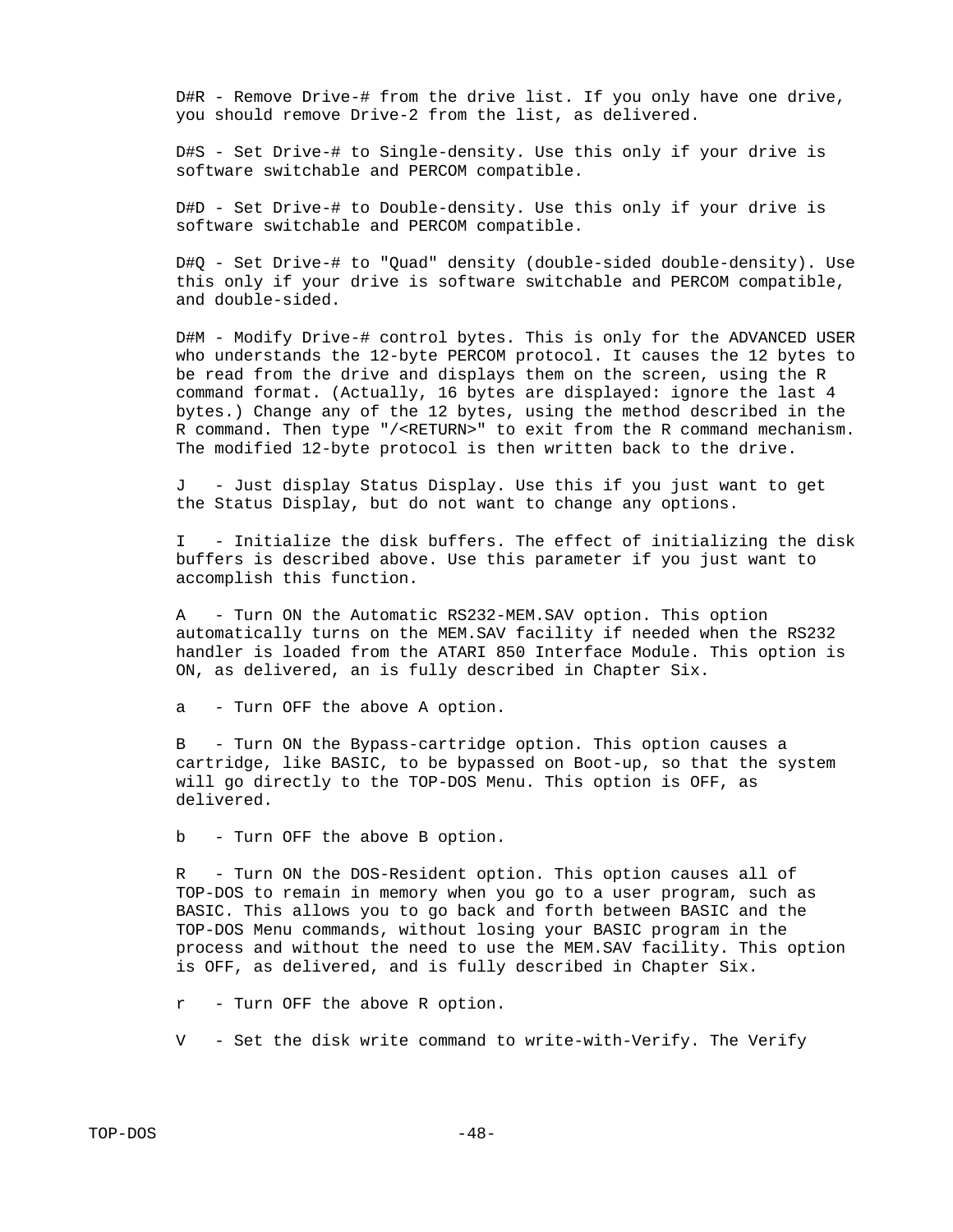action consists of reading back the data written on a disk to insure its validity. This option is OFF, as delivered, since it slows disk writes and it is felt that it is not needed to insure data integrity.

v - Turn OFF the above V option.

### EXAMPLES

To get started, type: S<RETURN>

to get the S command menu. You'll need this menu until you are more familiar with all the many parameter choices.

After the menu displays, type in one or more choices, each separated by a comma ",". If no parameter is given, you will just get the Status Display.

The most frequently-used call to the S command will probably be:

S J<RETURN>

which will just give the Status Display, but make no changes to the options or drive configuration, and will not initialize the disk buffers. Another frequently-used command is:

#### S I<RETURN>

which you would use to initialize the disk buffers after connecting, disconnecting, turning ON or OFF any disk drive, or manually switching its density.

S P>,L2,S2<RETURN>

sets the Command Prompt to ">", sets the left margin to 2, and sets the System Drive to Drive-2.

S N10,D2R,D3<RETURN>

sets the number of buffers for open files to 10, removes Drive-2 from the drive list, and adds Drive-3 to the drive list. Drive-2 will no longer be accessible, even if it is connected and ON.

S D1S, D2D, D3Q<RETURN>

sets Drive-1 to single-density, Drive-2 to double-density, and Drive-3 to double-sided double-density ("Quad" density). This example assumes that these drives are software switchable and PERCOM compatible.

As noted above, the initial "D" is optional when specifying a disk drive in the S command. Thus the above example could be written:

S 1S,2D,3Q<RETURN>

to accomplish the same function and is easier to type and read.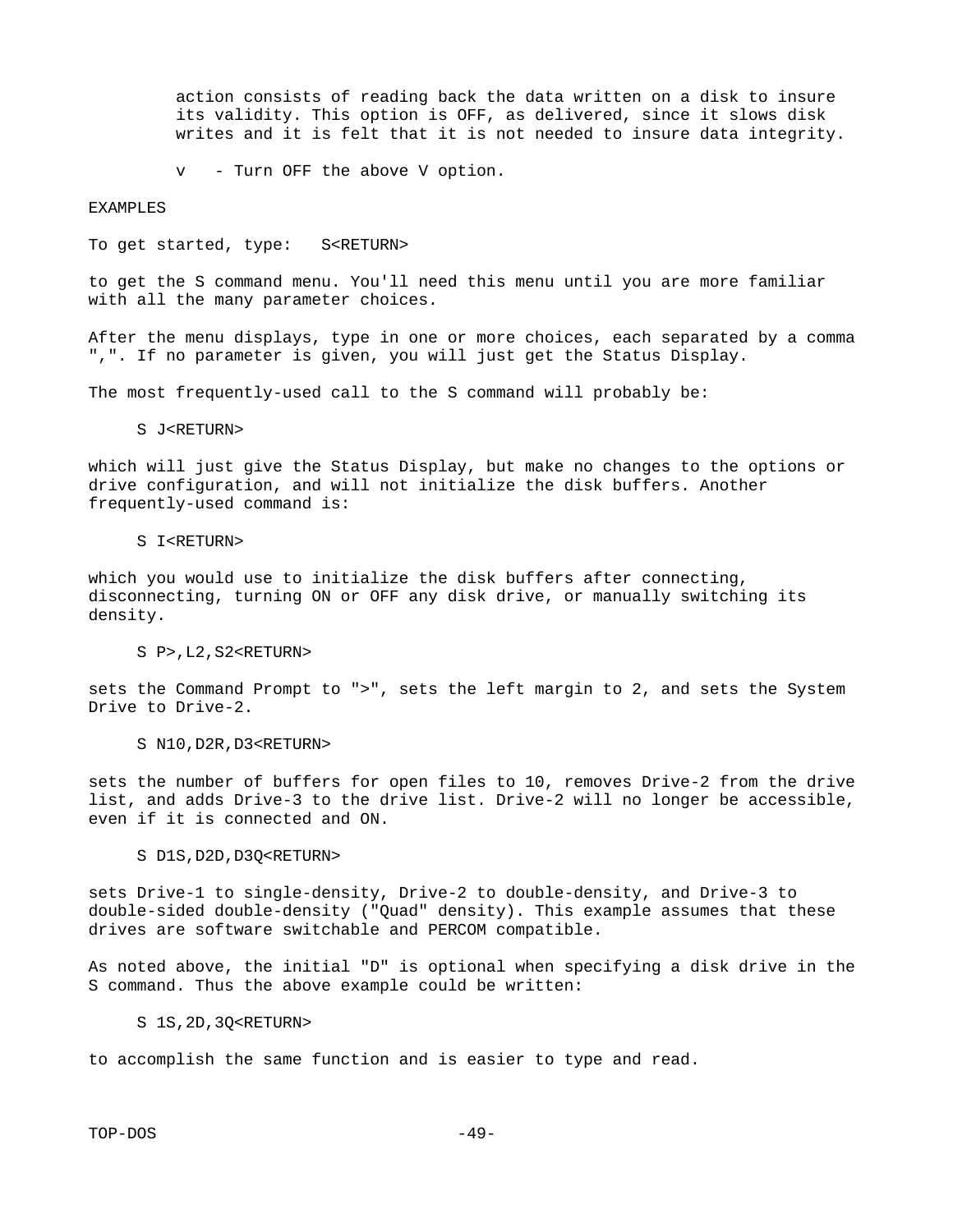#### S a,8,R,V<RETURN>

turns the Automatic-RS232 option OFF, the Bypass-Cartridge option ON, the DOS-Resident option ON, and the Verify-Write option ON.

- T - T - TROUBLE REPORT

SYNTAX -- T [error #]

PURPOSE -- The Primary purpose of this command is to interpret an error number that you may encounter when using TOP-DOS commands. This saves having to look up error code numbers.

DESCRIPTION -- The T command displays a message explaining an error number. The error number is either the one entered by the user as the parameter to the command or the one displayed in an "ERR ###" message.

To interpret the error number in an "ERR ###" message, just type "T<RETURN>" and TOP-DOS displays a brief explanation of that error.

To permit this simple quick method of interpreting a displayed error number, the T command has no parameter prompt. If it did have a parameter prompt, then when you typed "T<RETURN>", you would get the parameter prompt rather than the error message.

Error numbers (in contrast with descriptive messages) are frequently used in small computers because messages require a lot of memory space to store.

SYNTACTIC ELEMENTS

error# [last-err#] - The error number to be explained.

 This parameter is the error number you want interpreted. If not give, the parameter defaults to the last error number displayed.

EXAMPLES

If you try to delete a locked file, you will get:

ERR 167

Typing: T<RETURN>

will give you: File locked

Similarly, attempting to write to a write-protected disk, results in:

 ERR 144 T<RETURN> Device "Done" (Not Ready)

(This message is not specific because this error could be caused by a number of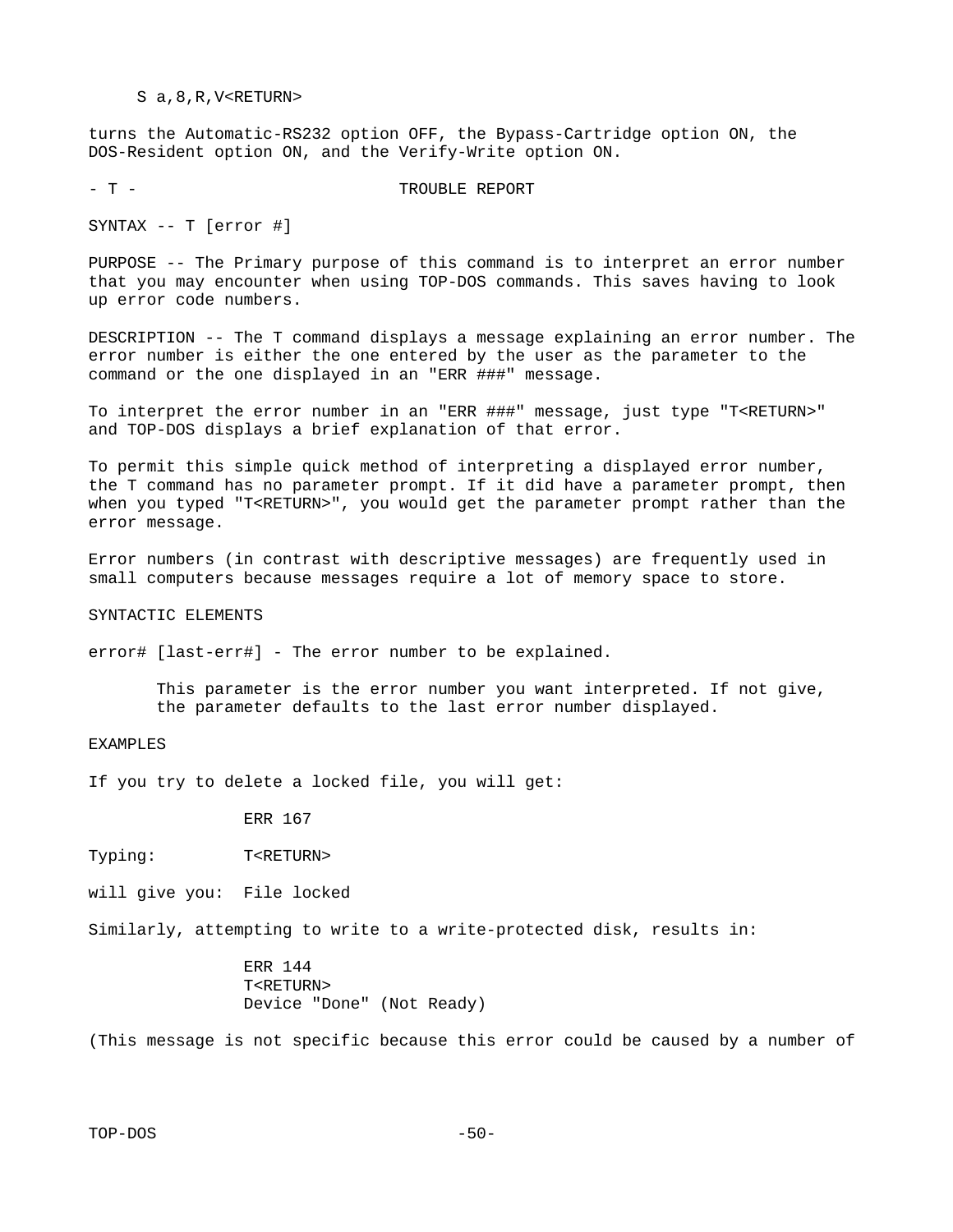conditions.)

It may take a little time to determine the problem, but this system is better than many which either give you no clue at all, or just say "I/O Error".

- U - UNDELETE FILES

SYNTAX -- U filespec[/N]

PURPOSE -- The Undelete command is used to restore files that have been deleted. It can also recover files and sectors tied up in improperly closed files.

DESCRIPTION -- TOP-DOS searches the File Directory for the files in the filespec marked as 'deleted' or 'open'. For each file found, you are queried (unless the /N option is used):

Undelete D1:OLD\_FILE.TXT?

If you answer "Y<RETURN>", the file will be restored. If you answer "N<RETURN>" or just <RETURN>, the file will be skipped.

 NOTE: If you have written to the disk since the file in question was deleted, some or all of the sectors of the deleted file may have been reused and therefore not recoverable for the deleted file. In this case, an "ERR 164" (Attempt to Take a Used Sector) will be displayed. However, the deleted file will be restored in the File Directory, with as many sectors as were not reused. Thus, you may be able to recover part of your deleted file, if some, but not all, of its sectors were reused.

How to See the Deleted Files in the Directory

Use the /B or /D options in the A command to list the deleted and open files in the Directory listing. Deleted files are indicated in the listing by a "-" before the filename and open files by "!".

What if the File Already Exists?

If a "current" (that is, not deleted or open) file of the same name already exists, you will be told:

File exists!

and the file will be skipped. If you want to restore the deleted file, you must rename the existing file, at least temporarily. Then you can restore the deleted file.

What if there are Two or More Deleted Files of the Same Name?

Not too likely, but it can occur. In this case, undelete the first. Then rename it and undelete the next, etc.

How to Handle "Open" files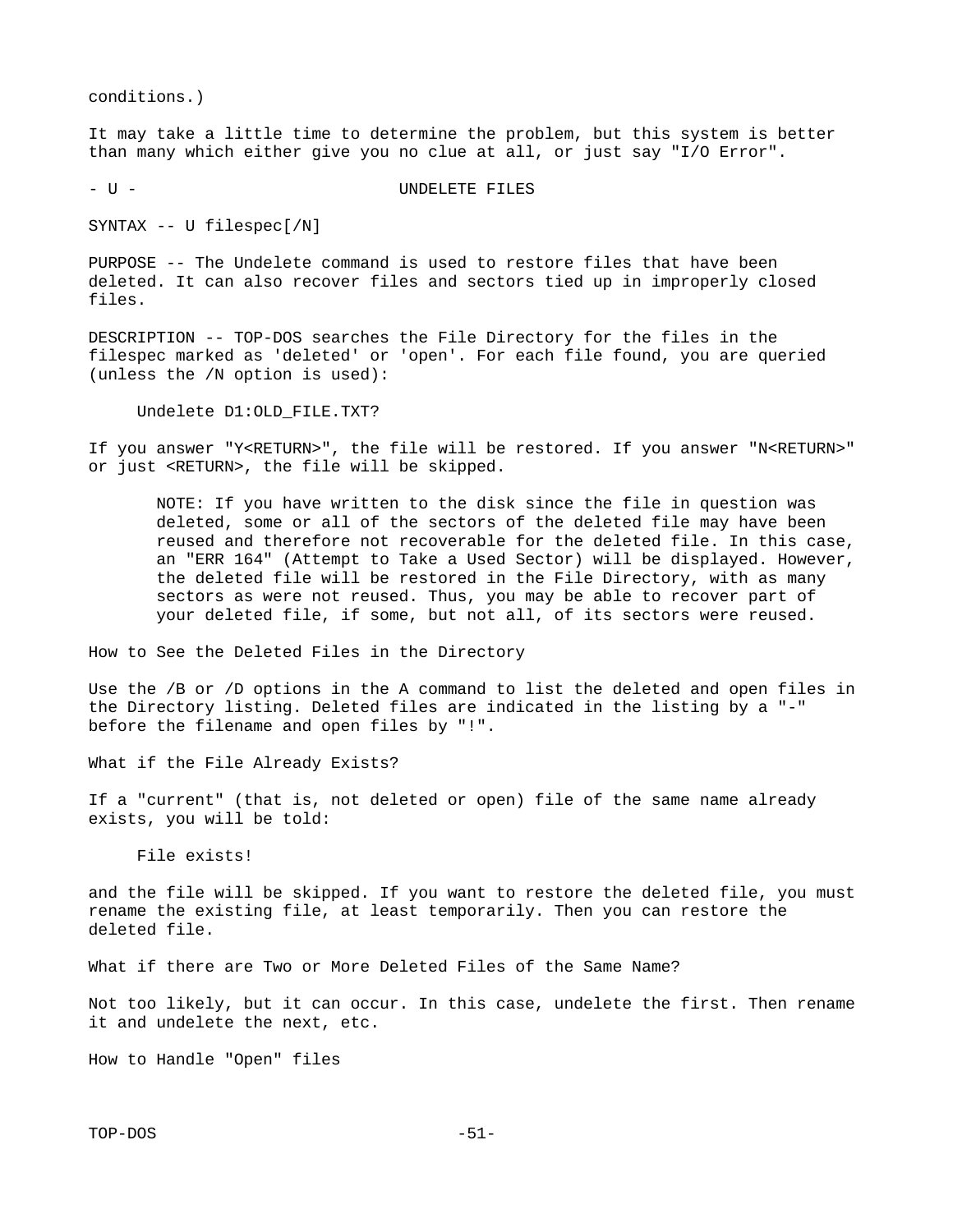The Undelete command can handle "Open" files, if you find them in your Directory when you get a Directory listing with the A command using /B or /D option. Such files were not properly closed for some generally unknown reason. These files take up slots in the File Directory and may also have sectors connected, which make them unavailable for use. Other DOS's will not access them.

However, This TOP-DOS U command allows you to access and properly dispose of these open files! Operate on these files with the U command as though they were deleted files, to bring them back into the "real world". Then delete them with the D command to free up their sectors and file slots. In the process it is normal to get an error message, such as "ERR 163" (Attempt to Free a Free Sector).

## SYNTACTIC ELEMENTS

filespec [D1:\*.\*] - The specification of the files you want restored.

 This parameter specifies the files to be undeleted. Wildcards may be used in the filespec, just as they may in the D Delete command.

/N - No Query for Undelete.

 This option suppresses the query for undelete. TOP-DOS will undelete each deleted or open file as it is found in the search. Use this option to save time when you want to restore all deleted and open files specified in the filespec.

### EXAMPLES

U OLD\_FILE.TXT<RETURN>

will restore the file, assuming it is in the Directory marked as deleted or open, and assuming that a file of the same name does not already exist as a current file, and assuming that you answer "Y<RETURN>" when queried for permission to undelete.

U \*.TXT/N<RETURN>

will restore all undeleted or open .TXT files without queries, if files of the same names do not already exist.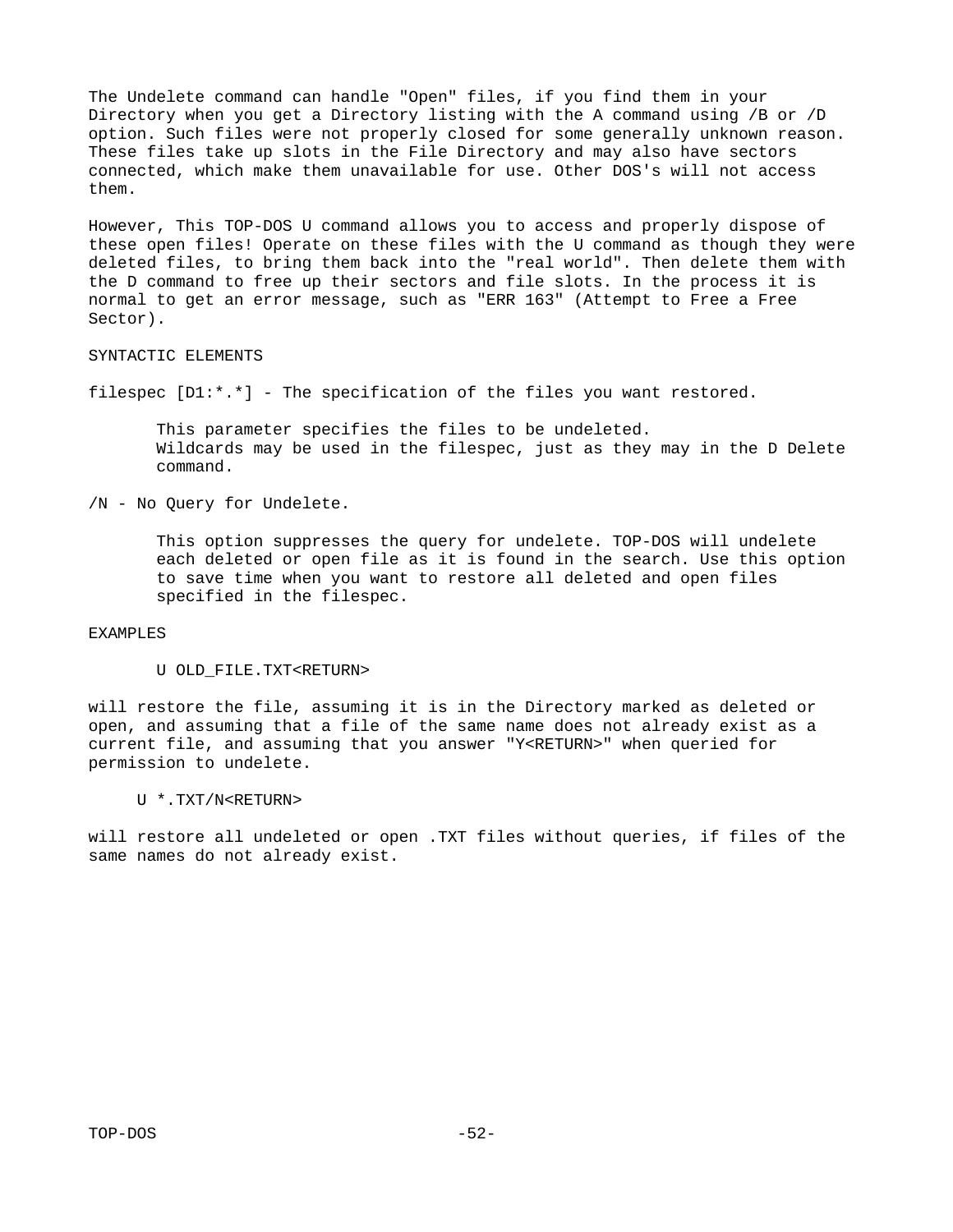### CHAPTER SIX FEATURES AND OPTIONS

This chapter covers the features and options of TOP-DOS not previously covered (except for the MEM.SAV feature described in Appendix B).

### AUTORUN FILE FACILITY

This feature provides for the automatic execution of a binary file on Boot-up. If the disk in Drive-1 contains a binary file with an AUT extension, it will be loaded and executed after the DOS.SYS file is loaded into memory. If you have a BASIC or other cartridge inserted, the .AUT file is executed before control is passed to the cartridge.

This feature differs from a similar feature of the ATARI DOS 2.0. The ATARI DOS will only execute a file named AUTORUN.SYS, whereas TOP-DOS will execute any file with an AUT extension. This flexibility in TOP-DOS allows you to have a number of binary files on a disk that you may want to use as Autorun files, at different times. Each file can have a unique filename, which it retains when you activate it by renaming it with an AUT extension.

You can make an Autorun file out of any binary file that has a Run address by using the E command to rename it with an AUT extension. For example:

E MEDIT,MEDIT.AUT

or (to show you a shortcut):

E MEDIT,\*.AUT

will setup the ATARI MEDIT editor as an autorun file. The next time you boot up the disk containing this file, it will be automatically executed, without your having to load it with the L command. This allows you to insert a disk containing MEDIT.AUT and text files, turn ON your ATARI, and go off to perform some other chore. When you return, MEDIT will be ready for you to use!

 NOTE: If you have more than one file with an AUT extension, the first one in the File Directory will be used as the Autorun file.

# RS232 AUTORUN FILE

One of the files included on your TOP-DOS disk is an Autorun file named RS232.TOP. By renaming this file to RS232.AUT, it will load the RS-232 handlers from an ATARI 850 Interface Module. This is needed if you are going to use your ATARI for telecommunication over the telephone lines, using a modem. (If you are not following this presentation, you probably don't need this information now. Skip to the next section.)

For those familiar with the ATARI DOS 2.0, the RS232.TOP file is equivalent to the AUTORUN.SYS file supplied with that DOS, with one notable exception: The RS232.TOP file patches the RS232 handler so that it is not destroyed by <SYSTEM-RESET>.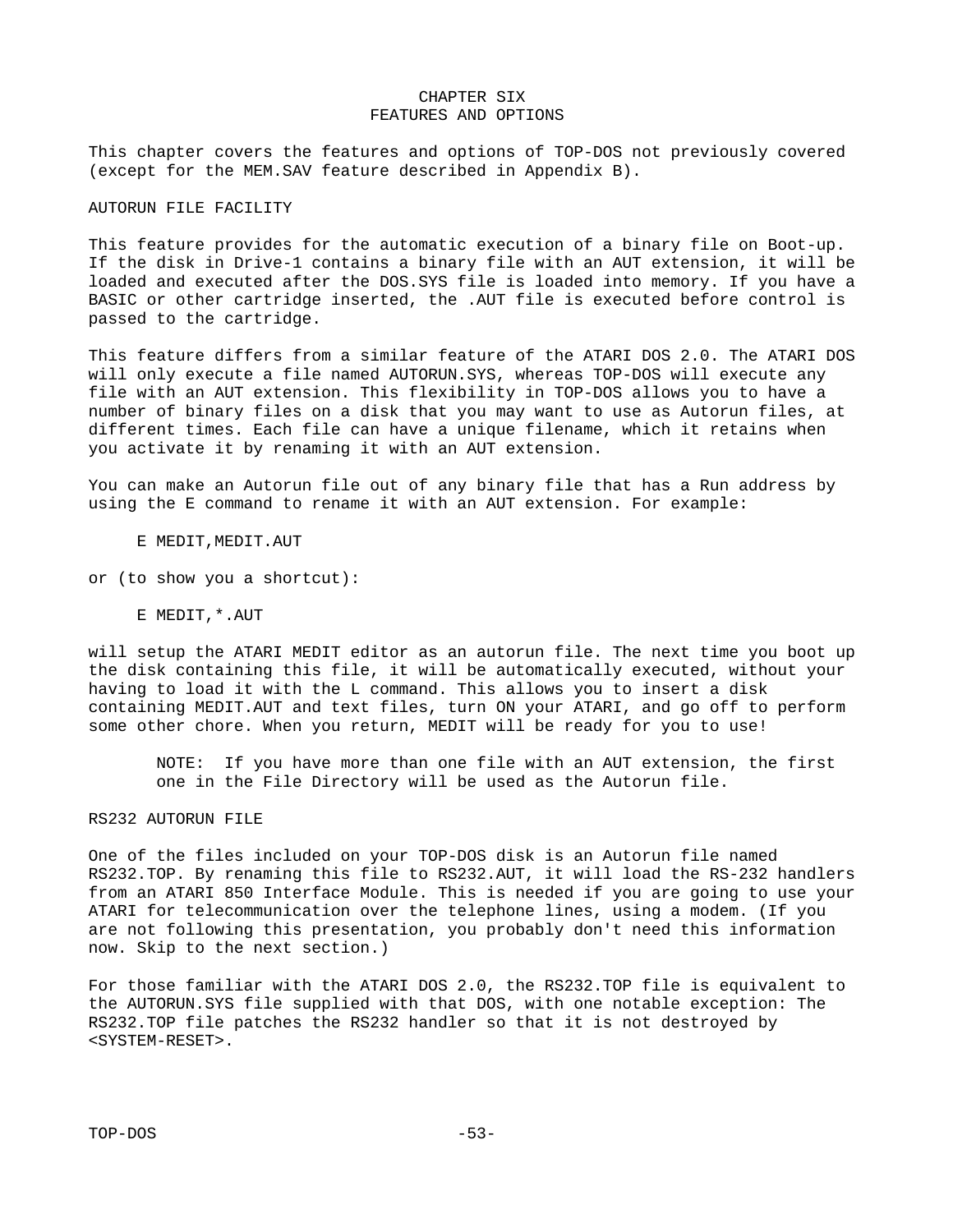### HELLO FACILITY

The HELLO feature of TOP-DOS provides for the automatic execution of a command file on Boot-up. If the disk in Drive-1 contains a file named HELLO (with a null extension), it will be executed as a command file just after the command Menu is displayed at Boot-up.

This feature allows you to customize your disks with a message and/or a set of TOP-DOS commands, when that disk is booted. Or you can create a common command file to put on all your disks to initialize your system when you boot it up. For example:

S 2D,3Q<RETURN>

in a HELLO file will set Drive-2 to double-density and Drive-3 to 'quad'-density, when it is executed on Boot-up.

A HELLO file is created just like any other command file, (See the Q command Chapter Five).

 NOTE: a convenient way to deactivate a HELLO file is just to rename it. If you have only one HELLO file on a disk, you could rename it by adding an extension. For example:

E HELLO,HELLO.SET

 will rename it to HELLO.SET. (The extension SET is arbitrary, any legal extension will do.) However, if you want to maintain a number of HELLO files on a disk, then you might use the extension HEL to hold inactive ones, using the filename to identify the purpose of the file. For example:

E HELLO,Set\_Dens.HEL

 will deactive the HELLO file, leaving a filename to remind you what's in it.

DOS-RESIDENT FEATURE

This feature allows you to have all of TOP-DOS always in memory, so you can go back and forth between BASIC, or other user program, and the TOP-DOS Menu commands, without the time consuming MEM.SAV disk file transfers, which are otherwise necessary.

This feature is accomplished by TOP-DOS advancing the address in MEMLO to beyond the end of the DUP-Area (see Appendix A). Programs which properly use MEMLO, then, will not conflict with TOP-DOS's use of this area.

The cost of this feature is about 9K to 10K bytes of program space. For a program like BASIC or an editor or word processor, this means a smaller buffer area. But fo some programs which load into a low memory area, there may be an overlap with the DUP-Area. In this case, this feature is not applicable.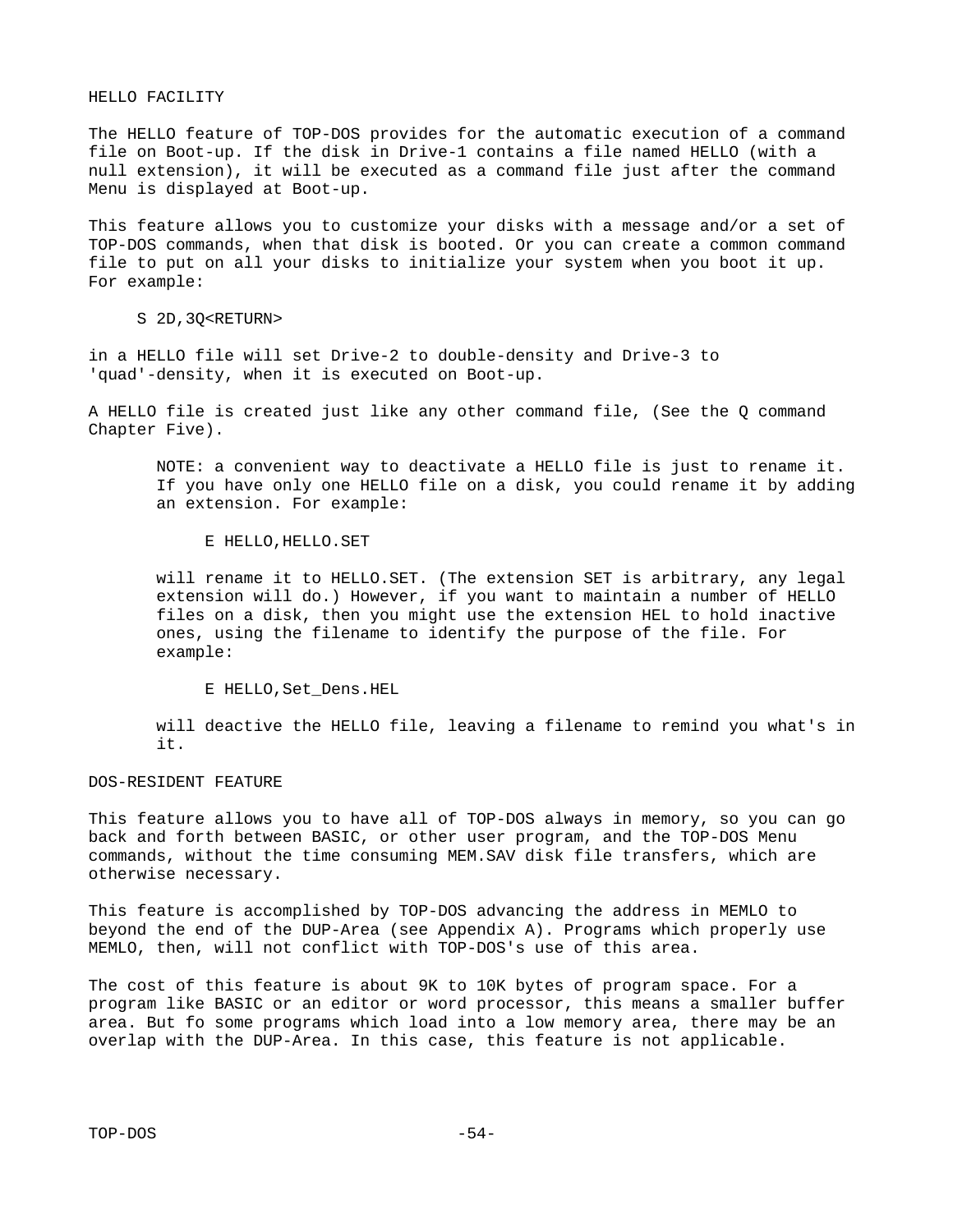One way to determine if a program loads over part of the DUP-Area is to load the binary program in question, using the /M and /N options, the latter to inhibit execution. For example, if the program is the ATARI MEDIT editor:

### L MEDIT/M/N<RETURN>

will display the memory area(s) loaded by the MEDIT file. If there is an overlap of the DUP-Area, after the load is complete, the DUP.SYS file will be automatically reloaded and then its area will be displayed. (For this test, the MEM.SAV feature should be OFF.)

Note, for this example, there is a large overlap. MEDIT starts at 2600 hex, while DUP occupies memory up to about 4800 hex.

Use this DOS resident feature when there is no overlap of your programs with the DUP-Area and when the loss of buffer space is not a problem.

To turn this DOS-Resident feature ON, use the R parameter of the S command. To turn it OFF, us the "r" parameter.

### AUTO-RS232 FEATURE

The RS232 handler loads in from the ATARI 850 Interface Module starting at the memory location contained in MEMLO. Thus, unless the DOS-Resident feature is ON, the RS232 handler will lie in the DUP-Area. Then, when DUP.SYS loads into the DUP-Area to bring you the Menu commands, it will overwrite the RS232 handler -- unless, of course, the MEM.SAV feature is ON! (See Appendix A for a discussion of MEMLO and the DUP-Area, and Appendix B, for the MEM.SAV facility.)

Since the RS232 handler is loaded by the Autorun file RS232.AUT at Boot-up, the MEM.SAV facility must already be ON or the RS232 handler will be overwritten and destroyed by DUP.SYS loading into memory. You could, of course, have anticipated this problem by having turned ON the MEM.SAV facility and then having written TOP-DOS files to your disk. In that case, the MEM.SAV facility would be ON at Boot-up and the RS232 handler would be protected.

But, in case you didn't prepare for this problem, TOP-DOS provides the AUTO-RS232 facility, which turns on MEM.SAV when needed to protect the RS232 handler from being overwritten. Actually, this facility is more general and will protect any program which is loaded by and .AUT file at Boot-up.

This AUTO-RS232 facility is ON, as delivered. It may be turned OFF by the "a" parameter of the S command. Turn if OFF if you use a telecommunication program that runs in BASIC, do not need the RS232 handler preserved when you go to the TOP-DOS Menu commands, and do not want the MEM.SAV turned ON, with the resulting disk-file operations.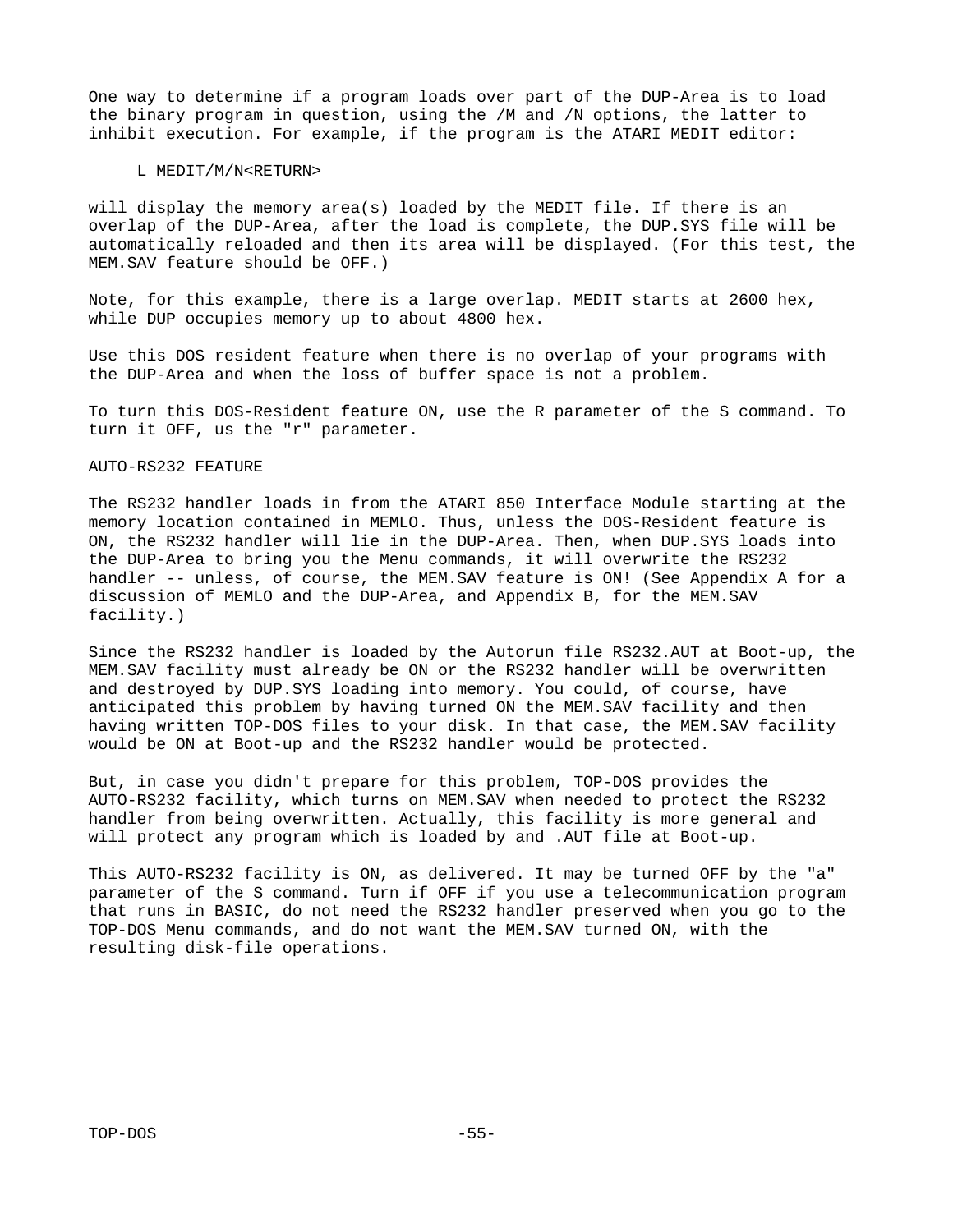### APPENDIX A STRUCTURE OF TOP-DOS

This appendix, for the ADVANCED USER, describes the structure of TOP-DOS on disk and in memory. It includes the memory map of the programs, storage, and buffers of the TOP-DOS system.

For maximum compatibility with the ATARI DOS 2.0, the structure and nomenclature of TOP-DOS has been kept close to that of the ATARI DOS.

OS vs DOS

First, let's clear up a commmon confusion between an OS (Operating System) and a DOS (Disk Operating System). As will be seen, these are two different, although related, systems programs. Understanding some of their interactions is helpful in understanding the role and function of a DOS and, in particular, of TOP-DOS.

An OS is the software that makes a computer generally accessible and usable. It provides input/output facilities so you can type in commands, see what you type on the screen, output to a printer, boot-up a disk, etc. In the ATARI computers, the OS is contained in ROM (Read-Only Memory), so it is always available when you turn ON your computer.

A DOS is the software that provides the access to your disk drive units. It organizes the sectors on a disk into files, maintains and interprets a File Directory on a disk, and provides you with the facilities and commands to work with disks and the files they contain.

TOP-DOS (like ATARI DOS 2.0) consists of two parts:

- 1. DOS: The memory-resident part that must remain in memory.
- 2. DUP: The part that provides the Menu commands.

The first part, DOS is contained in the DOS.SYS file and the second, DUP, in the DUP.SYS file. (DUP stands for Disk Utility Program, the terminology established by the ATARI DOS.)

There is an interaction between an OS and a DOS. On the ATARI computers, the OS is designed to function without a disk, and therefore without a DOS. You can run cartridge programs to play games, using just the OS. If you write programs in BASIC or Assembler, or if you run a program which generates data, you need a way of saving information when you turn OFF your computer. If you use a cassette recorder to store programs or data, OS has provision to handle the necessary operations.

However, when you get a disk drive to store your information, a DOS is required, due to the much more complex function of organizing the disk into files. Although the DOS routines could have been incorporated in with the OS ROM, that would have greatly increased its size in memory, leaving little room for user programs. Instead, ATARI wisely provided to keep the DOS separate, residing on disk, to be loaded into RAM when needed for disk operations.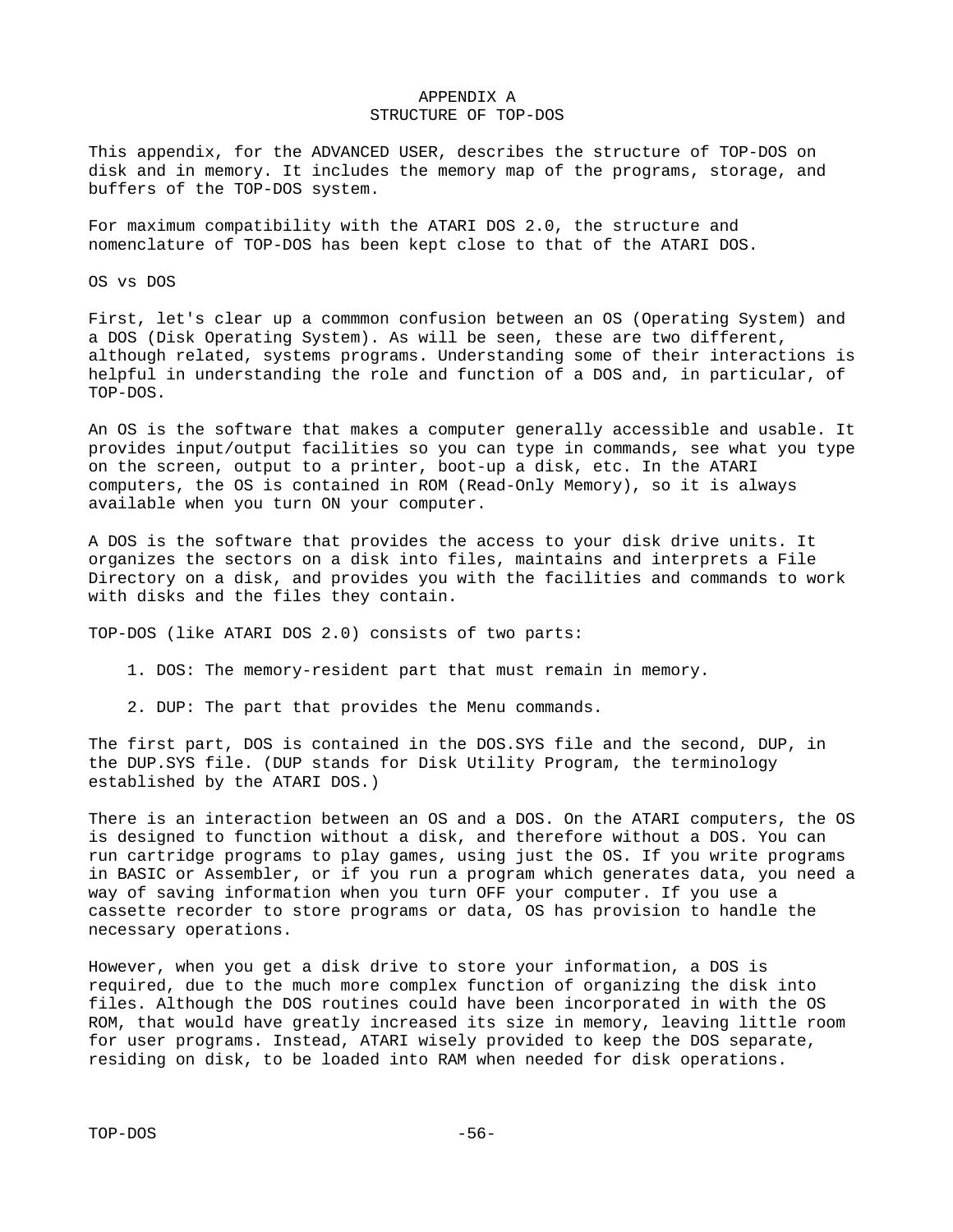THE BOOT PROCESS

When you turn ON your computer, the OS checks to see if you have a disk Drive-1 connected and ON. If so, the OS reads in Sector-1 of the disk in Drive-1 to a buffer in low memory. From this sector, the OS determines the number of sectors to be read and the location in memory to which they are to be read.

This is called a "bootstrap" operation (or "boot", for short), and comes from the phrase "lifting yourself by your bootstraps". The sectors read by the OS are called "boot" sectors.

In TOP-DOS as in the ATARI DOS 2.0, there are three boot sectors. The small program in these sectors is loaded by the OS at location 0700 hex in memory. This small program then "boots" in the rest of the first part of TOP-DOS from the file DOS.SYS. TOP-DOS then loads and executes an .AUT file, if one exists on Drive-1.

At this point, if a cartridge is present, it is executed. If not, TOP-DOS reads in DUP from the DUP.SYS file, which contains the Menu and the routines to execute the Menu commands.

### MEMORY MAP OF TOP-DOS

Figure 1 shows the memory areas occupied by the two parts of TOP-DOS, DOS and DUP. As is seen, these parts are separated in memory by an area for disk buffers. It is also seen that the DUP program has an associated memory area from 2480 to 2680 for storage. This storage area, together with the program area of DUP is referred to as the "DUP-Area", and it is this DUP-Area which is shared with user programs (see Appendix B, The MEM.SAV Facility).

 NOTE: The areas shown in Figure 1 are not to scale. Also, the end of the DUP-Area, shown as 4800 hex, is approximate and may change with later releases of TOP-DOS. For a given release, you can determine this address by turning ON the DOS-Resident option using the R parameter of the S command and looking at the value of MEMLO in the Status Display. Also, this address is stored at 1550 hex (low-order byte first, in keeping with the method of storing 6502 addresses).

As mentioned above, DOS must remain in memory, even when BASIC or other user program is run. However, DUP is only needed when you are working with the TOP-DOS Menu commands. Therefore, the DUP-Area may be used by BASIC or other user program. When returning to TOP-DOS from BASIC (by typing "DOS") or other user program, if any bit of any byte of the DUP-Area has been changed by the user program, TOP-DOS will re-load DUP from the DUP.SYS disk file.

 NOTE: To insure the integrity of DUP in memory, and to detect any change in the DUP-Area by a user program, a three-byte check-sum is computed when leaving TOP-DOS to run a user program. When returning to TOP-DOS, this check-sum is recomputed and compared with the previous value. This three-byte check-sum provides a 16,000,000-to-1-odds assurance of the detection of any change in the DUP-Area!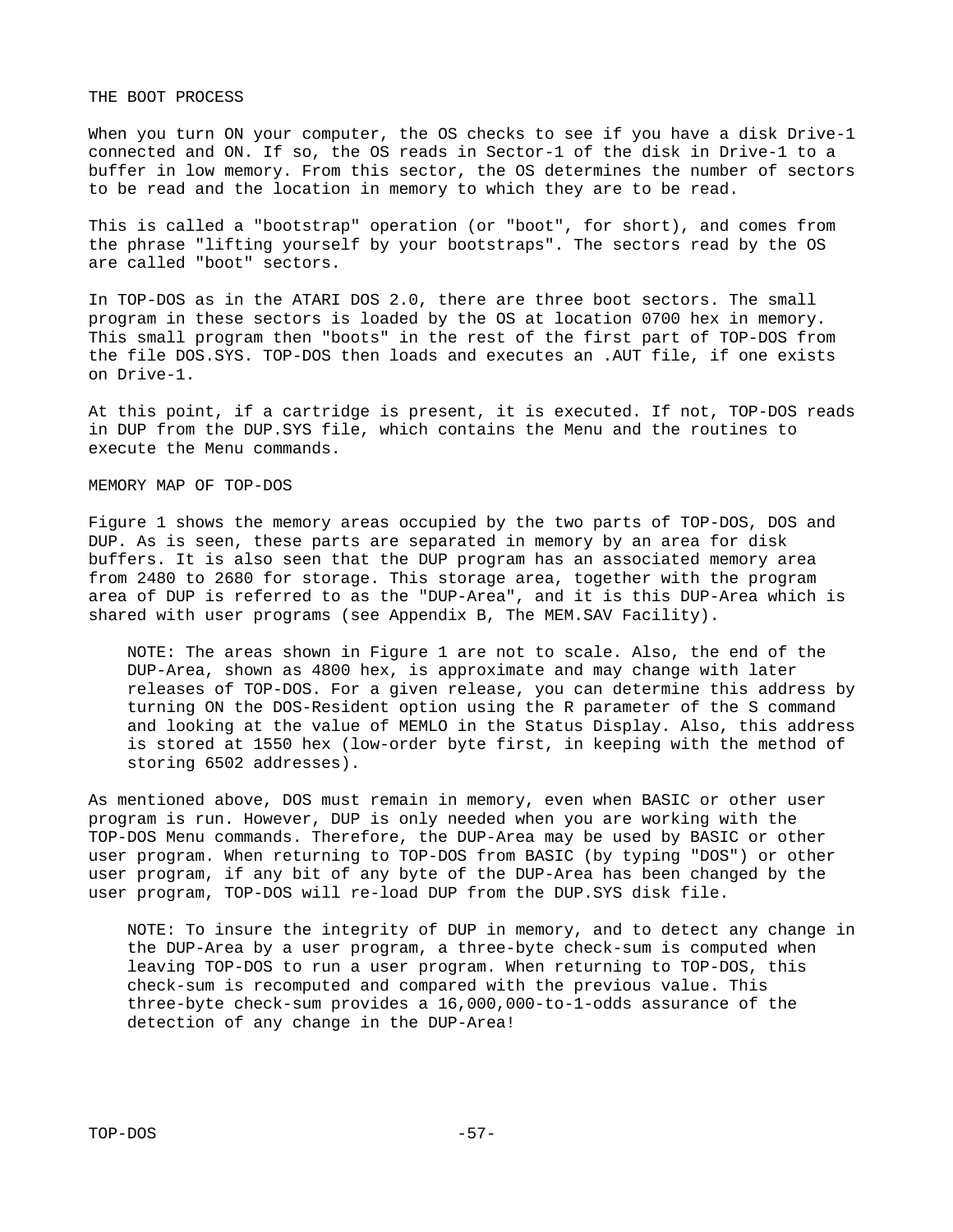#### DISK BUFFERS

As seen in Figure 1 of Appendix A, the space between DOS and the DUP-Area is left open for disk buffers. (A disk buffer is an area of memory used to hold the data for a disk sector, during the process of reading or writing it to or from a disk.) This space is large enough to hold 20 128-byte buffers.

Disk buffers are allocated by the initialization routine of TOP-DOS. This routine is called when TOP-DOS is booted at power-up. It is also called on <SYSTEM-RESET> and by the S command (see Chapter Five).

During this initialization process, each disk drive in the drive list is interrogated to determine its status (active?) and its density. One buffer is allocated for each active single-density drive and two for each double-density drive. (Remember that a single-density sector holds 128 bytes and a double-density sector, 256 bytes.) These buffers for the active drives are used to hold the VTOC's of the disks.

The initialization continues the disk buffer allocation by adding the buffers for open files, according to the number given by the N parameter of the S command. This number is shown in the Status Display before "=#Bufs".

#### MEMLO

After the buffers are allocated, the memory address just beyond the last buffer is stored at MEMLO. MEMLO, established by the OS at 2E7 hex (743 decimal), holds the address of the first byte of memory available for user programs. If total number of buffers for both drives and open files is equal to 20, then MEMLO would contain 2480 hex, which is the beginning of the DUP-Area. (20 times  $128 = 2560$  or A00 hex;  $1A80 + A00 = 2480$  hex)

If fewer than 20 buffers are allocated, MEMLO would point to an address less than 2480 hex. It is doubtful that you would need more than 20 buffers, but if you did, MEMLO would point to an address larger than 2480.

If the DOS-Resident option is ON, TOP-DOS will advance the address in MEMLO to just beyond the DUP-Area, no matter how many buffers are allocated. (See Chapter Six for more about the DOS-Resident feature.)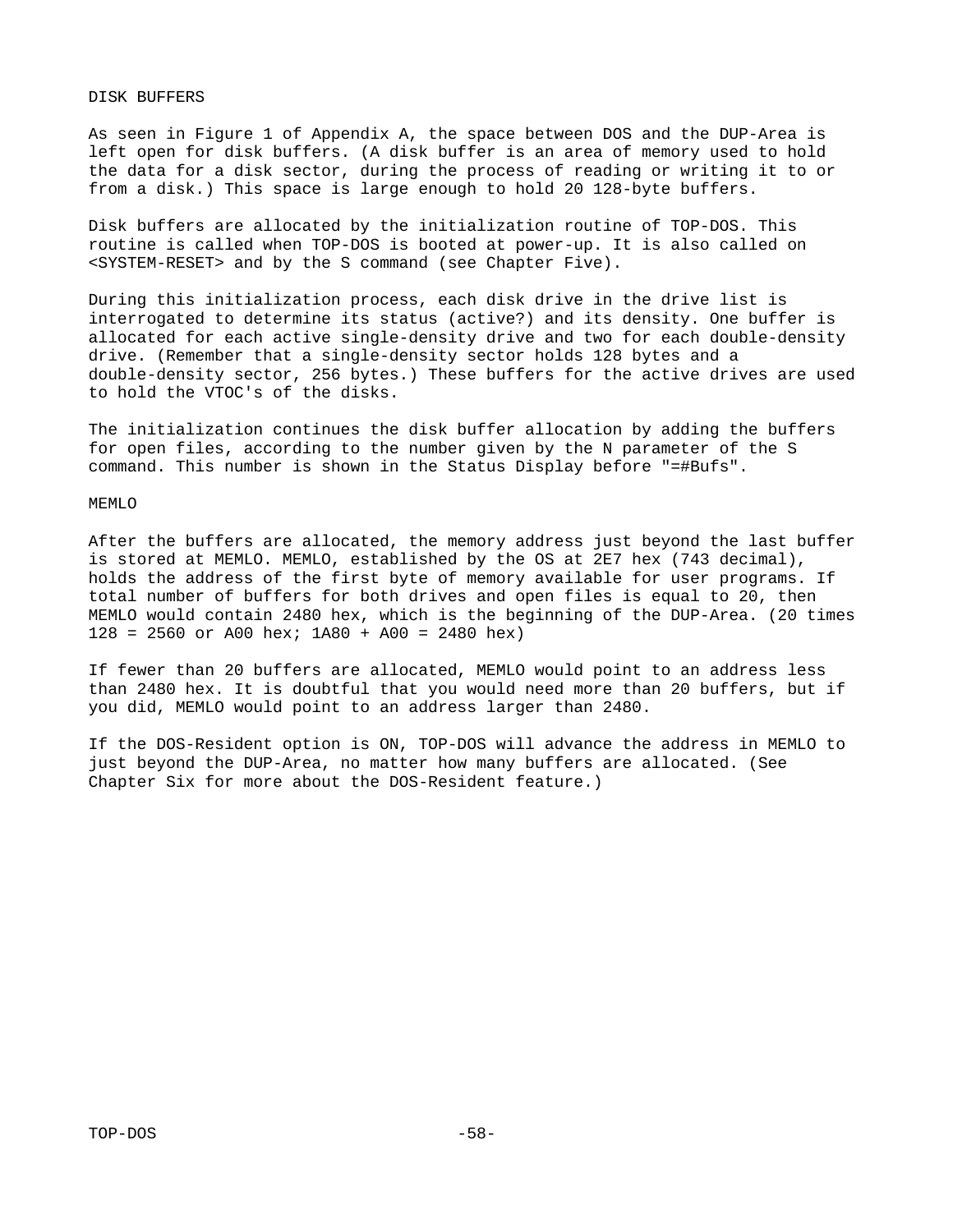Figure 1. Memory Map of TOP-DOS.



NOTE: Addresses are in hex.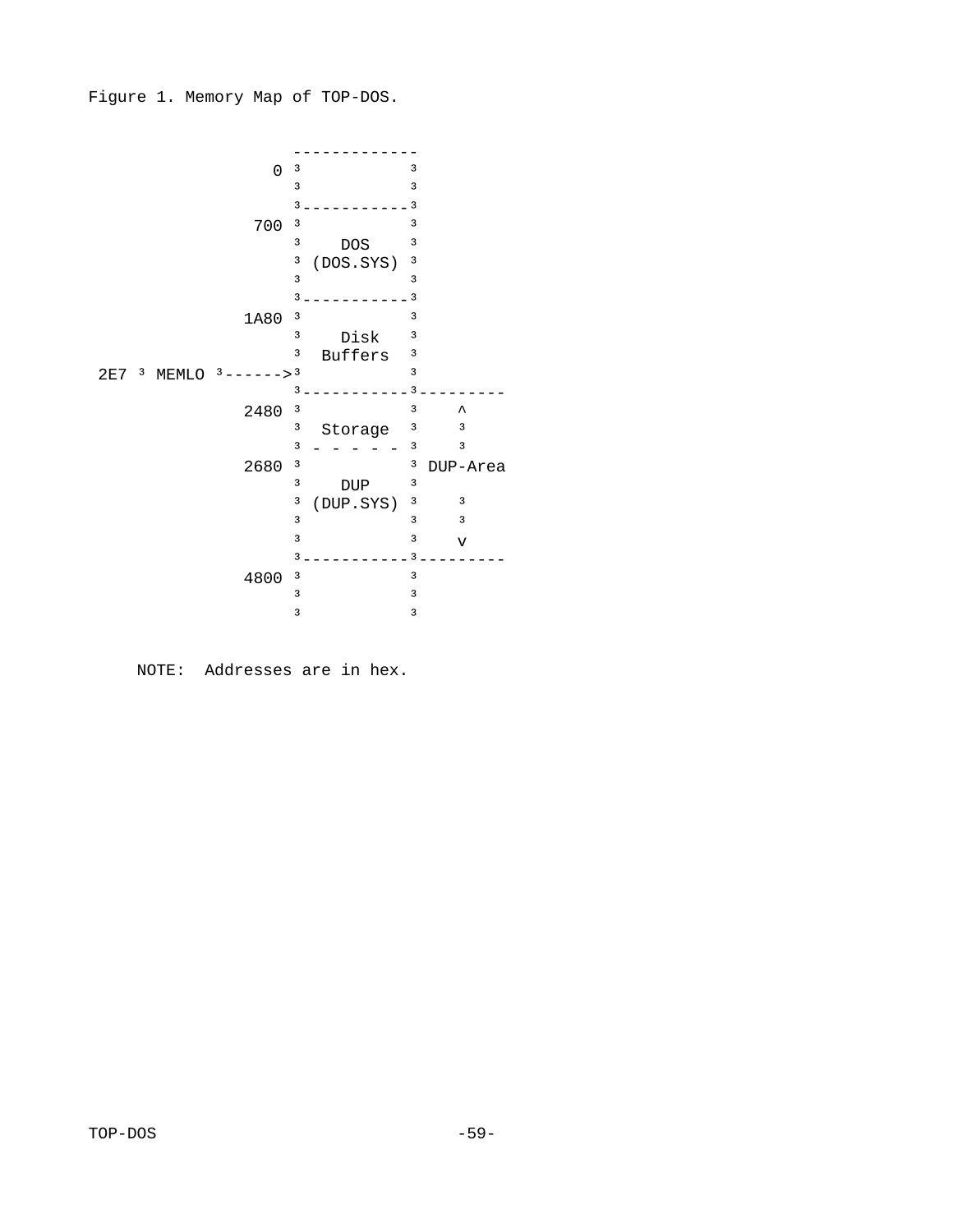## APPENDIX B THE MEM.SAV FACILITY

This appendix assumes familiarity with Appendix A and is for the ADVANCED USER. It describes how the MEM.SAV facility works, not just how to operate it. An understanding of this appendix should help you:

- o Know when to use this facility and how it will help you.
- o Know when you can avoid using it, to save the time it takes for its disk operations.
- o Know why it is reading or writing the MEM.SAV file under different circumstances.

SHARING MEMORY BY DUP AND USER PROGRAMS

The DUP-Area can be shared by DUP and user programs in two ways:

- 1. By restoring DUP from DUP.SYS when going to the DUP Menu from a user program. In this case, the program's data in the DUP-Area is lost.
- 2. By swapping the program's data to and from disk (MEM.SAV file), when going between the TOP-DOS Menu and your program.

SWAPPING DUP-AREA MEMORY

If a program uses the DUP-area, and you want to be able to return to your program after going to the TOP-DOS Menu, then the data in the DUP-area must be saved before DUP is read in over it.

In this case, the program's data in the DUP-area is written to the MEM.SAV file when you go to the TOP-DOS Menu and read back to the DUP-area when you return to your program.

This function is also performed when you load programs into the DUP-area or write binary files from it.

FACTORS CONTROLLING MEM.SAV ACTIONS

There are several factors that affect the action the MEM.SAV facility will take. These include:

- o Is the MEM.SAV facility ON?
- o Is the MEM.SAV file data valid?
- o Has a program written data in the DUP-area?
- o Has the data in the MEM.SAV file been loaded into the DUP-area?
- o Is a program about to be written to or from the DUP-area?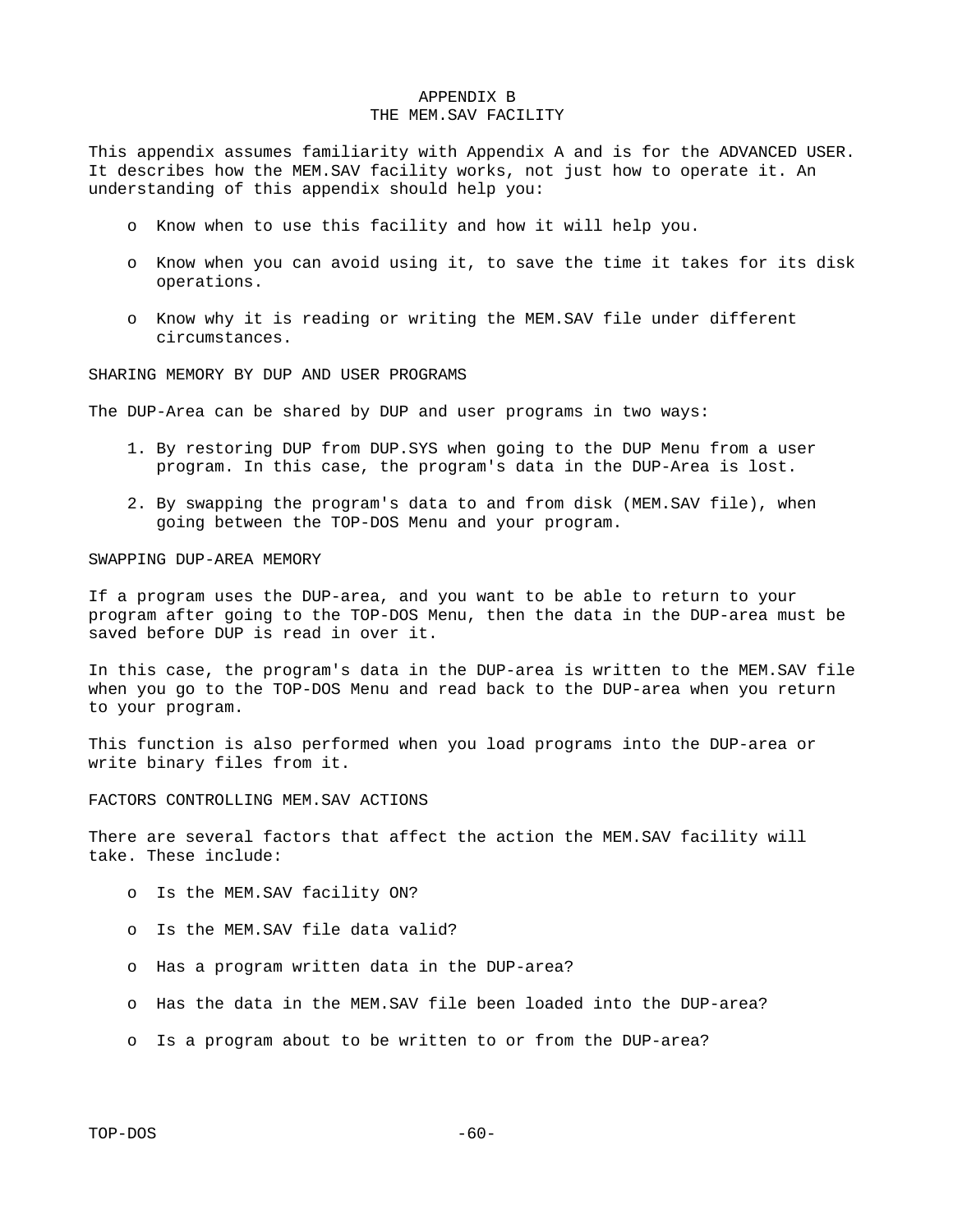Let us look at several cases involving these factors.

1. A PROGRAM WRITES IN THE DUP-AREA

The first case to be considered is when a program writes into the DUP-area. The Atari BASIC cartridge is such a program and will be used as the example for this case. BASIC uses the DUP-area for storing the user program.

 EXCEPTION: If the DOS-Resident option is enabled, the DUP-area is not used by programs, like BASIC, which correctly use MEMLO to determine where to begin their storage area. (See the DOS-Resident section of Chapter Six and also Appendix A.)

The action taken in Case-1 depends on several factors, as will be seen below.

IF MEM.SAVE FACILITY IS OFF

If MEM.SAV is OFF, when you go to the TOP-DOS Menu from BASIC (by typing "DOS"), your program in the DUP-area is not saved on disk. Consequently, your BASIC program will be destroyed when the TOP-DOS Menu program (DUP) is restored to the DUP-area from the DUP.SYS file.

If you had SAVE'd your BASIC program before you left BASIC and if you don't plan to return to your BASIC program from the Menu, then you have no problem: it is OK that the MEM.SAV facility was OFF.

However, if you want to find your program intact when you return to BASIC, then MEM.SAV should be ON.

IF MEM.SAV FACILITY IS ON

If MEM.SAV is ON when you go to the TOP-DOS Menu from BASIC, your program in the DUP-area is saved on disk in the MEM.SAV file, before DUP is restored from the DUP.SYS file.

IF MEM.SAV HOLDS VALID DATA

In this case, where MEM.SAV was ON and your program in the DUP-area was written to the MEM.SAV file on disk, TOP-DOS takes note that the MEM.SAV file holds valid data (<VALID> is shown in the Status Display).

When you return to BASIC from the Menu (by typing "B"), TOP-DOS loads the MEM.SAV file into the DUP-area.

Back in BASIC, your program is intact.

IF MEM.SAV FILE DATA NOT VALID

Suppose you decide that you don't want your BASIC program restored when going back to BASIC. Or maybe you are going to load and run another program, so that the data in the MEM.SAV file is no longer valid.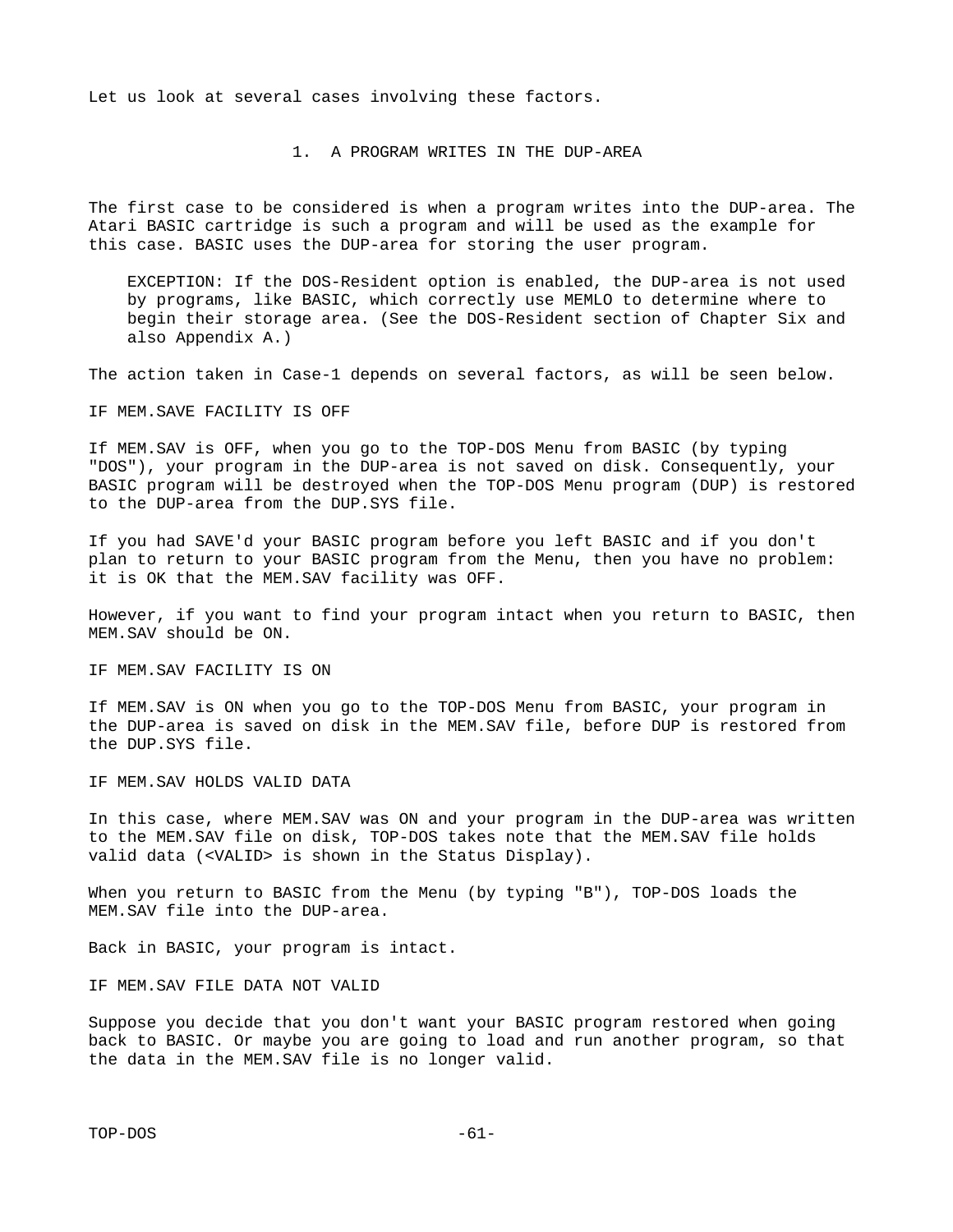In this case, you can notify TOP-DOS to inhibit the reading and writing fo the MEM.SAV file either by turning the MEM.SAV facility OFF:

1>N F<RETURN>

or by "clearing" the MEM.SAV facility:

1>N C<RETURN>

which leaves the MEM.SAV facility ON, but notes that the MEM.SAV file does not hold valid data (<INVALID> is shown in the Status Display).

WHY NOT LEAVE THE MEM.SAVE FACILITY ON

Before continuing to the next case, let's answer the questions: If the MEM.SAV facility is so great, why not leave it ON all the time?

The reason is simple: It takes a long time -- about 30 seconds -- to save and restore the DUP-area to and from the MEM.SAV disk file.

So when you don't need it, you'll want to turn OFF the MEM.SAV facility.

If you need the MEM.SAV facility ON, but want to stop it from saving and restoring invalid data, us the C Clear parameter in the N MEM.SAV command, as discussed above. That will stop the wasted operations, but leave the facility ON.

2. LOADING A PROGRAM TO THE DUP-AREA

The second case is where you load -- but do not run -- a binary program that overlaps the DUP-area.

PROGRAM, NOT DATA, IN THE DUP AREA

Note that this case is different from Case-1.

In Case-1, the program did not itself overlap the DUP-area, but rather it stored data (your BASIC program, for example) in the DUP-area, when it ran.

In this case, Case-2, the program itself is loaded into the DUP-area (by the L command). This presents a special problem to TOP-DOS, since DUP gets overwritten in the process!

HOW TOP-DOS LOADS TO THE DUP-AREA

You might wonder how, when you are in the TOP-DOS Menu, you can use the L Load command to load a file to the DUP-area, where DUP itself resides?

The answer is that the loader is not in the DUP-area, but rather in the DOS (memory-resident) area. All TOP-DOS does for an L command is to get the file information from you and then transfer control to the memory-resident (DOS) part of TOP-DOS to perform the load.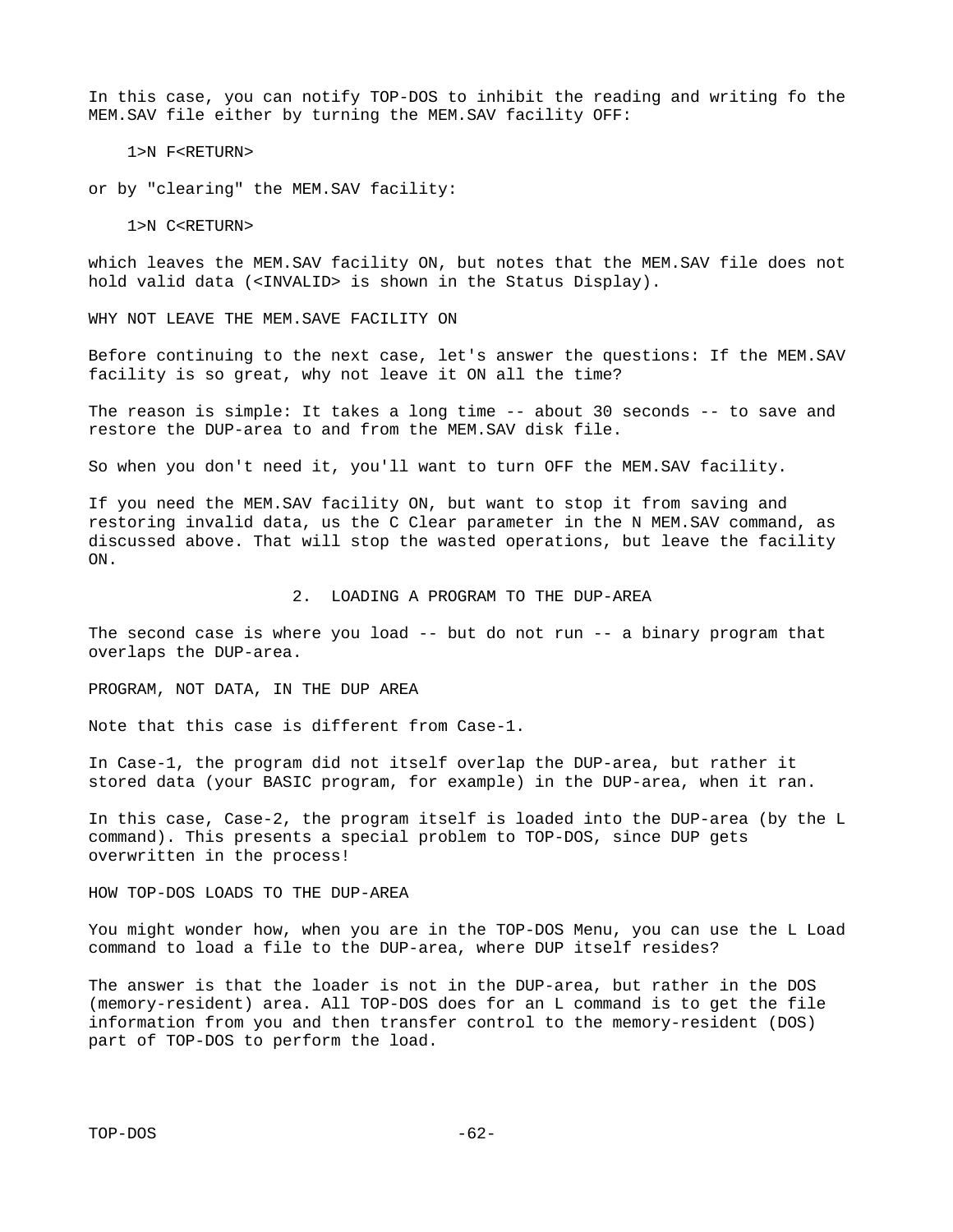If the binary file you are loading contains data to be loaded in the DUP-area, it will destroy the TOP-DOS Menu program in the process. TOP-DOS takes care of this by reloading DUP.SYS into the DUP-area before returning to the TOP-DOS Menu.

IF MEM.SAV FILE HOLDS VALID DATA

If the MEM.SAV file holds valid data, then it will be loaded into the DUP-area before a binary program which overlaps the DUP-area is loaded.

The reason the MEM.SAV file is loaded before the binary file is that the MEM.SAV file may hold data in a different part of the DUP-area than that used by the binary file. If the MEM.SAV file were not loaded first, the data in the MEM.SAV file would be lost when the DUP-area is later written to the MEM.SAV file.

AFTER THE LOAD, BACK TO THE MENU

After the binary load is completed, we must get back to the TOP-DOS menu. (Remember, in this case, Case-2, the program is loaded -- but not run. So we have to go back to the Menu.) To get back to the Menu, DUP must be restored to the DUP-area from the DUP.SYS file. In the process, the binary program just loaded will be overwritten and destroyed. To avoid the loss of the program data in the DUP-area, it must first be saved in the MEM.SAV file.

Thus, the MEM.SAV facility must be ON before loading a binary file into the DUP-area, unless the binary file is to be run at its Run address, as part of the L Load process (see Case-3).

RE-CAP OF CASE-2

Loading -- but not running -- a binary file which overlaps the DUP-area requires the following steps:

- o The MEM.SAV file is loaded into the DUP-area, if the MEM.SAV file holds valid data and the MEM.SAV facility is ON.
- o The binary file is loaded.
- o The DUP-area is saved to the MEM.SAV file, if the MEM.SAV facility is ON.
- o Dup is restored to the DUP-area from the DUP.SYS file.
- o The TOP-DOS Menu program is reentered.
	- 3. LOADING AND RUNNING A PROGRAM IN THE DUP-AREA

This case is related to Case-2.

In Case-2, the program in the DUP-area is NOT run. In this case, Case-3, the program IS run, using the Run-Address contained in the binary file.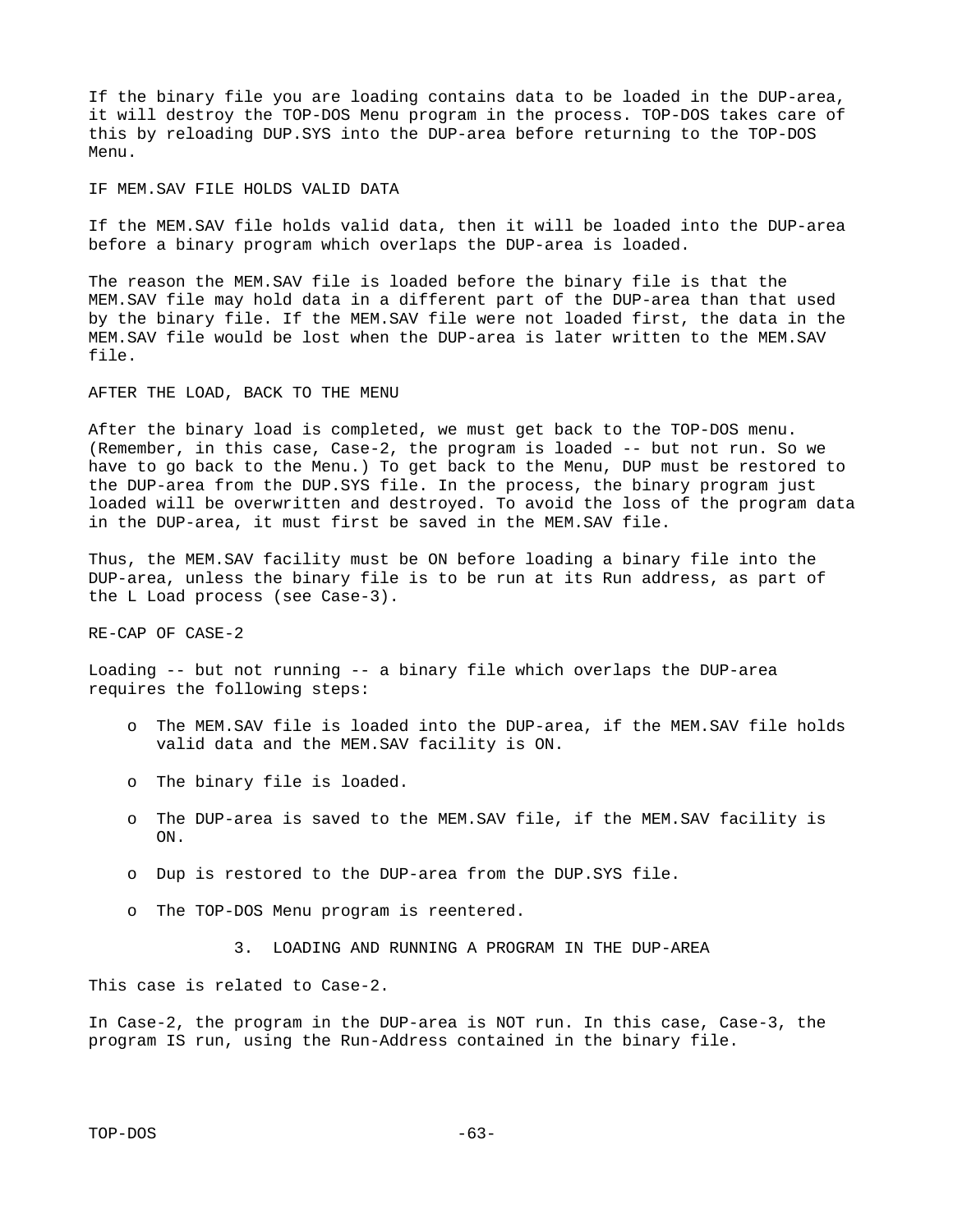This difference is important, since in this case, we do not have to return to the TOP-DOS Menu after the load. Thus, the DUP-area does not have to be saved to the MEM.SAV file and DUP does not have to be restored from the DUP.SYS file!

However, if the MEM.SAV file holds valid data, the DUP-area will still be restored from the MEM.SAV file before the binary file is loaded into the DUP-area.

RE-CAP OF CASE-3

The following steps are taken in Case-3, where a binary file that overlaps the DUP-area is loaded and run:

- o The DUP-area is restored from the MEM.SAV file, if the MEM.SAV file holds valid data.
- o The binary file is loaded.
- o The program is run.

 NOTE: Case-3 is simpler than Case-2, because we don not return to the TOP-DOS Menu after the load, since the program is immediately run. Thus, the TOP-DOS Menu does not have to be restored or the program in the DUP-area saved.

#### 4. RUNNING A PROGRAM NOT IN THE DUP-AREA

Before running a program, even if not in the DUP-area, the MEM.SAV file will be loaded to the DUP-area, if it holds valid data.

To understand why this is done, it is important to realize that the DUP-area is considered to be part of the user-program memory. When you are using the TOP-DOS Menu commands, DUP (from the DUP.SYS file) is in the DUP-area. The MEM.SAV file represents the user-program "image" of the DUP-area at this time, if it holds valid data. Therefore, when going to a user program (by the M or P commands), this user-program image of the DUP-area is restored from the MEM.SAVE file.

5. BINARY SAVE FROM THE DUP-AREA

This case is where the area to be written by a Binary Save "K" command overlaps the DUP-area.

If the MEM.SAV file holds valid data, this file will be loaded to the DUP-area, before the binary file is written.

HOW TO TURN ON MEM.SAV WHILE IN BASIC OR ASSEMBLER

If you find yourself in BASIC (or ASSEMBLER) with the MEM.SAV facility OFF, you can turn it ON by: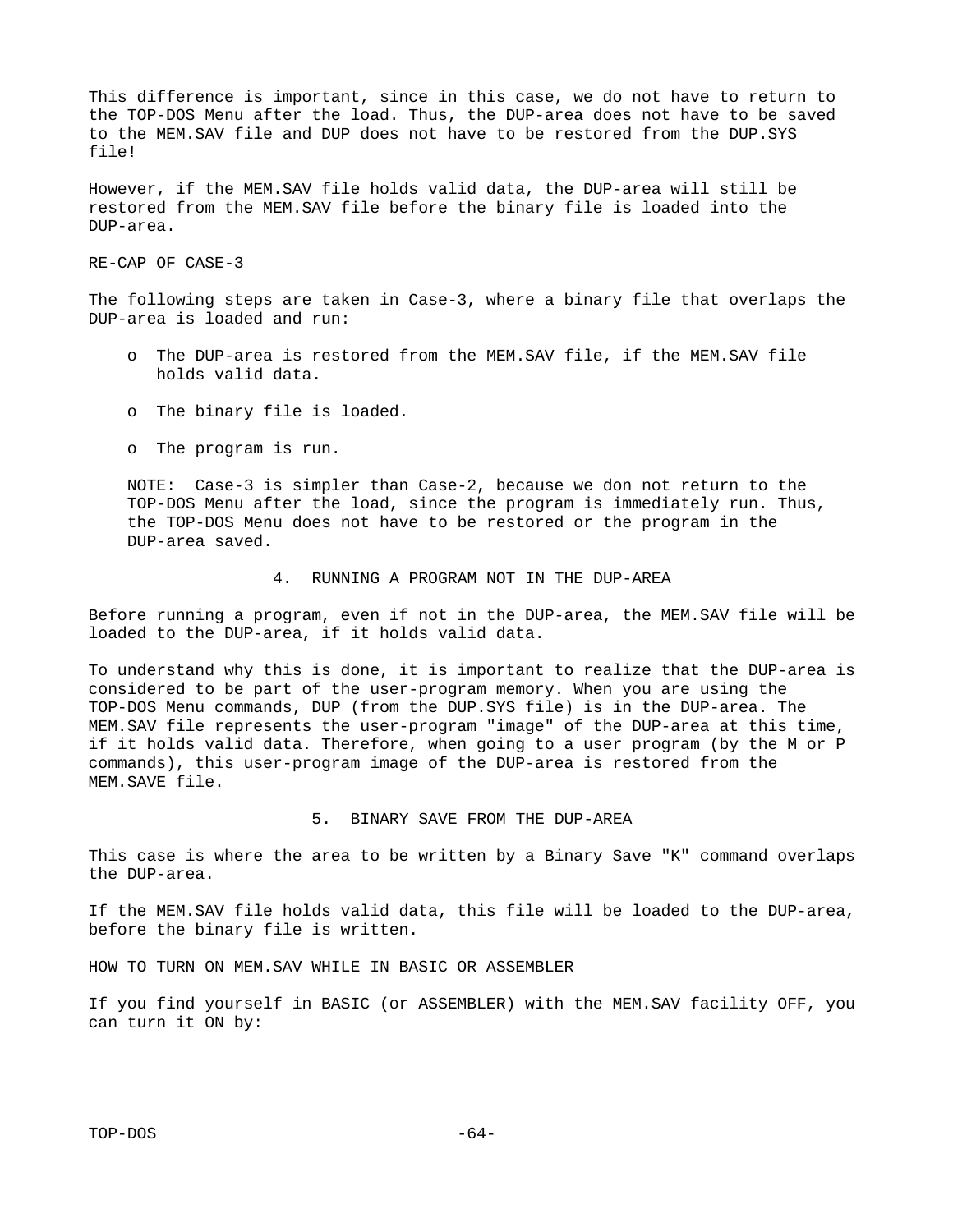POKE 5445,128 [BASIC]<br>C 1545<80 [ASSEMB] [ASSEMBLER]

(Or you can turn the facility OFF by POKE'ing a 0 in the same location.)

SIZE OF THE MEM.SAV FILE

The MEM.SAV file is 71 sectors long for the first release version of TOP-DOS. (In TOP-DOS 1.5+, the MEM.SAV file is 108 sectors long.) Room for this file must exist on the disk in Drive-1, to use the MEM.SAV facility.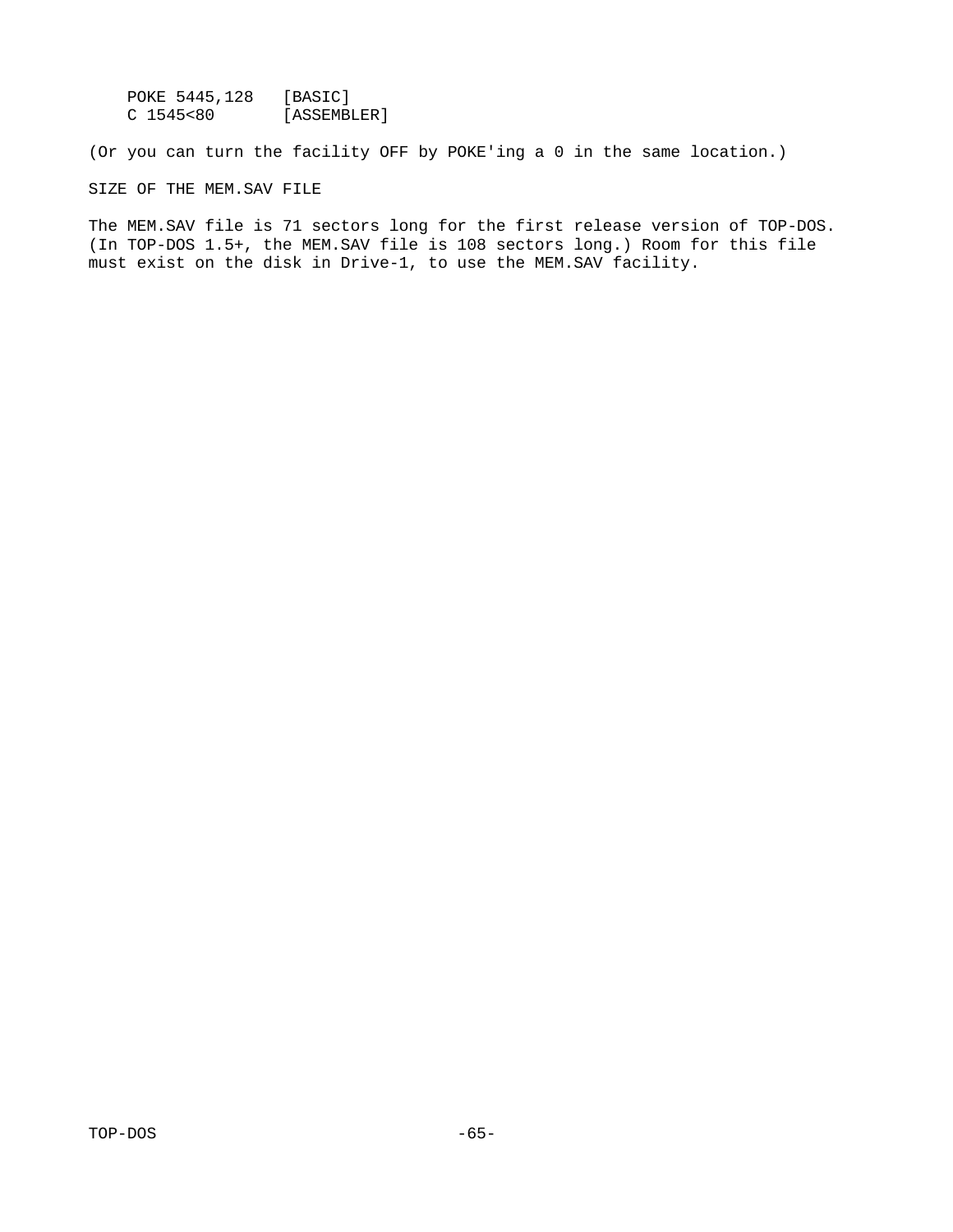### APPENDIX C HEXADECIMAL NOTATION

This appendix presents a brief explanation of the hexadecimal notation ("hex", for short). A table is given to aid in the conversion between decimal and hex.

The use of the hex number system stems from te extensive use of the 8-bit "byte" as the basic unit of information in computers. To aid in representing its bits, a byte is divided into two 4-bit parts called "nibbles".

Each nibble can assume one of 16 values from 0 through 15. Thus a hexadecimal, or 16-based, number system follows as the natural method of representing data and addresses in computers. Each nibble is represented by one hex digit; a byte, by two hex digits; a two-byte "word" or address, by four hex digits, etc. (Words and addresses in the 6502 are two bytes in size.)

In the decimal number system there are ten values to be represented: 0 through 9. Conveniently, there are ten numerals, 0 through 9, to represent these values.

However, since widespread use of the hexadecimal number system is relatively new, there are no numeral symbols t represent the six values above 9. Therefore, six symbols had to be chosen to represent these values. The six so chosen are the capital letters A through F. Thus, the 16 hex digits are  $0$ through 9 and A through F (A=10, B=11, C=12, D=13, E=14, F=15).

The basic principle of a number system is that each digit in a number carries the weight of its position in the number. For example, in the decimal system, the value of the number:

2345

can be determined by adding the contribution of each digit. The low-order digit (the right-most one) carries the weight of 1; the next digit, of 10; the next, of 100; the next of 1000; etc. Thus, for this example:

 $5 \times 1 = 5$ <br> $4 \times 10 = 40$  $4 \times 10 =$  $3 \times 100 = 300$  $2 \times 1000 = 2000$  ----  $Total = 2345$ 

In the hex number system, the same principle applies, but the base is 16, rather than 10. If the number in the above example were hex, it would have the value:

 $5 \times 1 = 5$  $4 \times 16 = 64$  $3 \times 256 = 768$  $2 \times 4096 = 8192$  ----  $Total = 9029$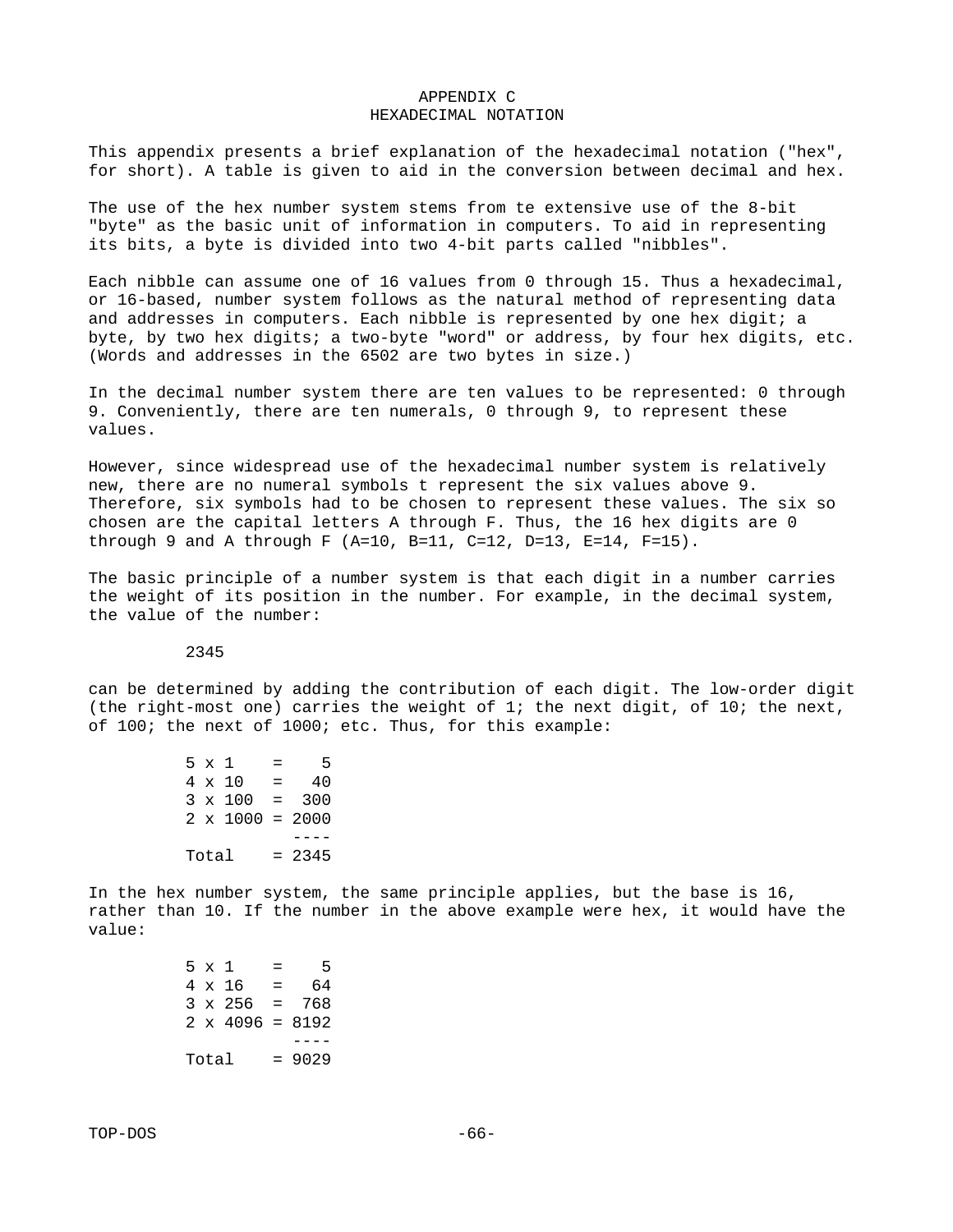Thus, 2345 hex = 9029 decimal. Note that each of the weights is 16 times the size of the previous weight for the 16-based hex system, whereas, for the 10-based decimal system, the multiplier of the weights is 10.

For another example, the value of the hex number:

ABCD

is evaluated:

| <b>HEX</b> |                            |  | <b>DECIMAL</b> |  |                                |  |                                            |  |
|------------|----------------------------|--|----------------|--|--------------------------------|--|--------------------------------------------|--|
|            |                            |  |                |  |                                |  |                                            |  |
|            | $D \times 1 = 13 \times 1$ |  |                |  | and the state                  |  | 13                                         |  |
|            |                            |  |                |  | $C \times 16 = 12 \times 16 =$ |  | 192                                        |  |
|            |                            |  |                |  |                                |  | $B \times 256 = 11 \times 256 = 2816$      |  |
|            |                            |  |                |  |                                |  | A $\times$ 4096 = 10 $\times$ 4096 = 40960 |  |
|            |                            |  |                |  |                                |  |                                            |  |
| Total      |                            |  |                |  |                                |  | $= 43981$                                  |  |

Thus, ABCD hex =  $43981$  decimal.

The table given below helps in converting between hex and decimal. Up to four hex digits can be converted, which is all you will need for the ATARI computers.

To convert from hex to decimal, just add the weighted values from the columns of the table according to the position of the digits of a hex number.

To use the table in the reverse direction requires subtraction. Start with the decimal number and find the largest number in the table which is not larger than the number itself. Subtract the table number from the given number. Repeat the process with the difference until nothing is left.

Using the above example, backwards, convert the decimal number:

43981

to hex. From the table, the largest number not greater than 43981 is 40960, corresponding to the hex digit "A", in the 4th column. Then:

|        |               | $43981 - 40960 = 3021$ : A000 |      |
|--------|---------------|-------------------------------|------|
|        |               | $3021 - 2816 = 205$ : B00     |      |
|        | $205 - 192 =$ | 13 :                          | - C0 |
| $13 -$ | $13 =$        | 0.                            | Ð    |
|        |               |                               |      |
| Total  |               |                               | ABCD |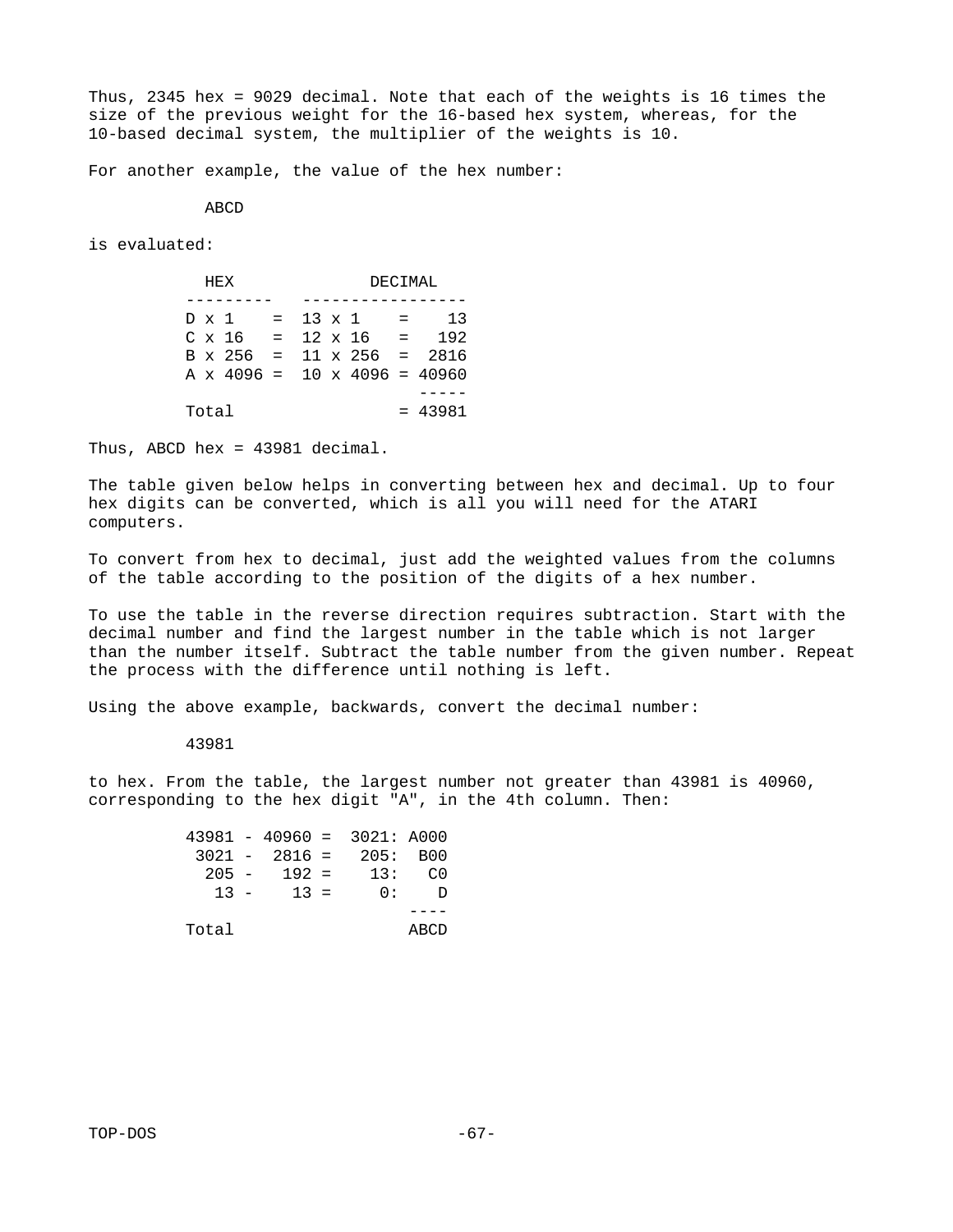# HEX-DECIMAL CONVERSION TABLE

 $\mathcal{L}_\text{max}$  and  $\mathcal{L}_\text{max}$  are the set of the set of the set of the set of the set of the set of the set of the set of the set of the set of the set of the set of the set of the set of the set of the set of the set o

| HEX | DECIMAL                 |                |     |      |       |  |
|-----|-------------------------|----------------|-----|------|-------|--|
|     | 1ST                     | 2ND            | 3RD | 4TH  |       |  |
|     | 0                       | 0              | 0   | 0    | 0     |  |
|     | 1                       | 1              | 16  | 256  | 4096  |  |
|     | $\overline{\mathbf{c}}$ | $\overline{c}$ | 32  | 512  | 8192  |  |
|     | 3                       | 3              | 48  | 768  | 12288 |  |
|     | 4                       | 4              | 64  | 1024 | 16384 |  |
|     | 5                       | 5              | 80  | 1280 | 20480 |  |
|     | 6                       | 6              | 96  | 1536 | 24576 |  |
|     | 7                       | 7              | 112 | 1792 | 28672 |  |
|     | 8                       | 8              | 128 | 2048 | 32768 |  |
|     | 9                       | 9              | 144 | 2304 | 36864 |  |
|     | Α                       | 10             | 160 | 2560 | 40960 |  |
|     | B                       | 11             | 176 | 2816 | 45056 |  |
|     | С                       | 12             | 192 | 3072 | 49152 |  |
|     | D                       | 13             | 208 | 3328 | 53248 |  |
|     | Е                       | 14             | 224 | 3584 | 57344 |  |
|     | F                       | 15             | 240 | 3840 | 61440 |  |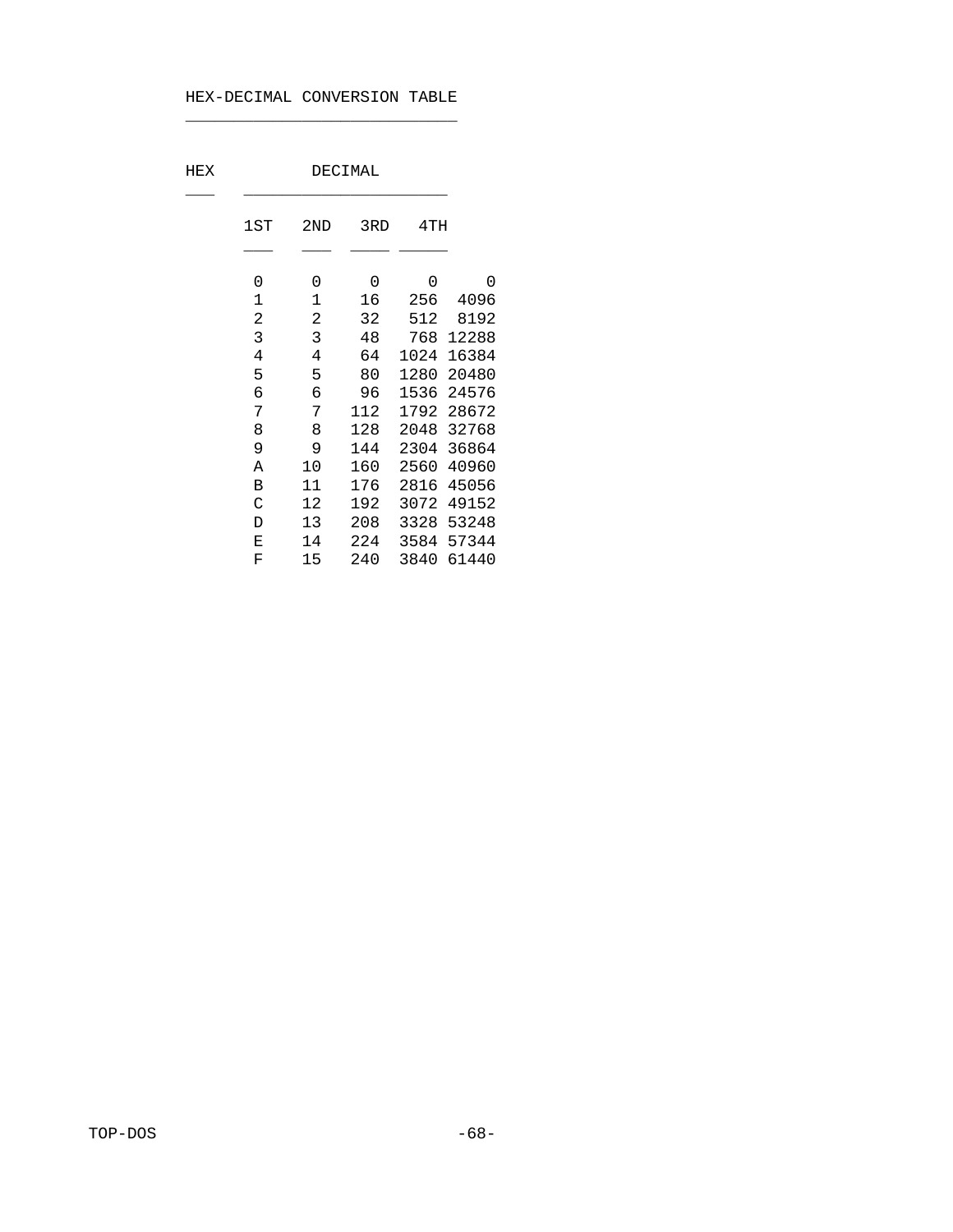# APPENDIX D TOPICS FOR ADVANCED USERS

This appendix contains topics of interest to advanced users who may wish to take advantage of some capabilities of TOP-DOS which are available to an assembly-language program. The read of this appendix is assumed familiar with the 6502 microprocessor and the ATARI OS.

All locations and byte values are given in hex.

KEY LOCATIONS

| 0714 - Device Time-out                                     |
|------------------------------------------------------------|
| 0715 - Device error retry count                            |
| 1544 - Flag: MEM.SAV file holds valid data                 |
| 1545 - Flag: MEM.SAV facility is ON                        |
| 154C - Error number of last error                          |
| 154F - Flag: DOS-Resident option is ON                     |
| 1550 - Address of first location beyond DUP-Area (2 bytes) |
| 1552 - Flag: Display memory map on binary load             |
| 1554 - Left margin                                         |
| 1555 - Flag: Bypass-Cartridge option is ON                 |
| 155A - Default run address for P command (2 bytes)         |
| 2480 - Command line input buffer (80 decimal bytes)        |
| 24D0 - Command parameter buffer (40 decimal bytes)         |
| 24F8 - Command-line offset-pointer                         |
| 24F9 - Parameter offset-pointer                            |
| 2602 - Flag: Error in reading parameter                    |
| 2680 - Subroutine: Get file name                           |
| 2683 - Subroutine: Get file name & set IOCB                |
| 2686 - Subroutine: Get decimal number                      |
| 2689 - Subroutine: Get hex number                          |

# NOTES: 1. Flags: Set, if negative; Clear, if positive

- 2. Offset-pointer: Byte offset in a buffer
- 3. All locations contain one byte, unless otherwise noted.
- 4. Device Time-out is the time in seconds that TOP-DOS waits for a device to respond before trying again. The ATARI DOS 2.0 set this timeout at 15 (0F hex). TOP-DOS has reduced it to 2, to speed recovery. If you experience timeouts with your drives, you can increase this parameter.
- 5. Device error retry count is the number of times TOP-DOS will retry an operation before giving up and issuing an error report.

# SUBROUTINES

The subroutines mentioned above and described below facilitate the access and interpretation of the command-line buffer and store their output in the parameter buffer, in the 6502 registers, or in an IOCB.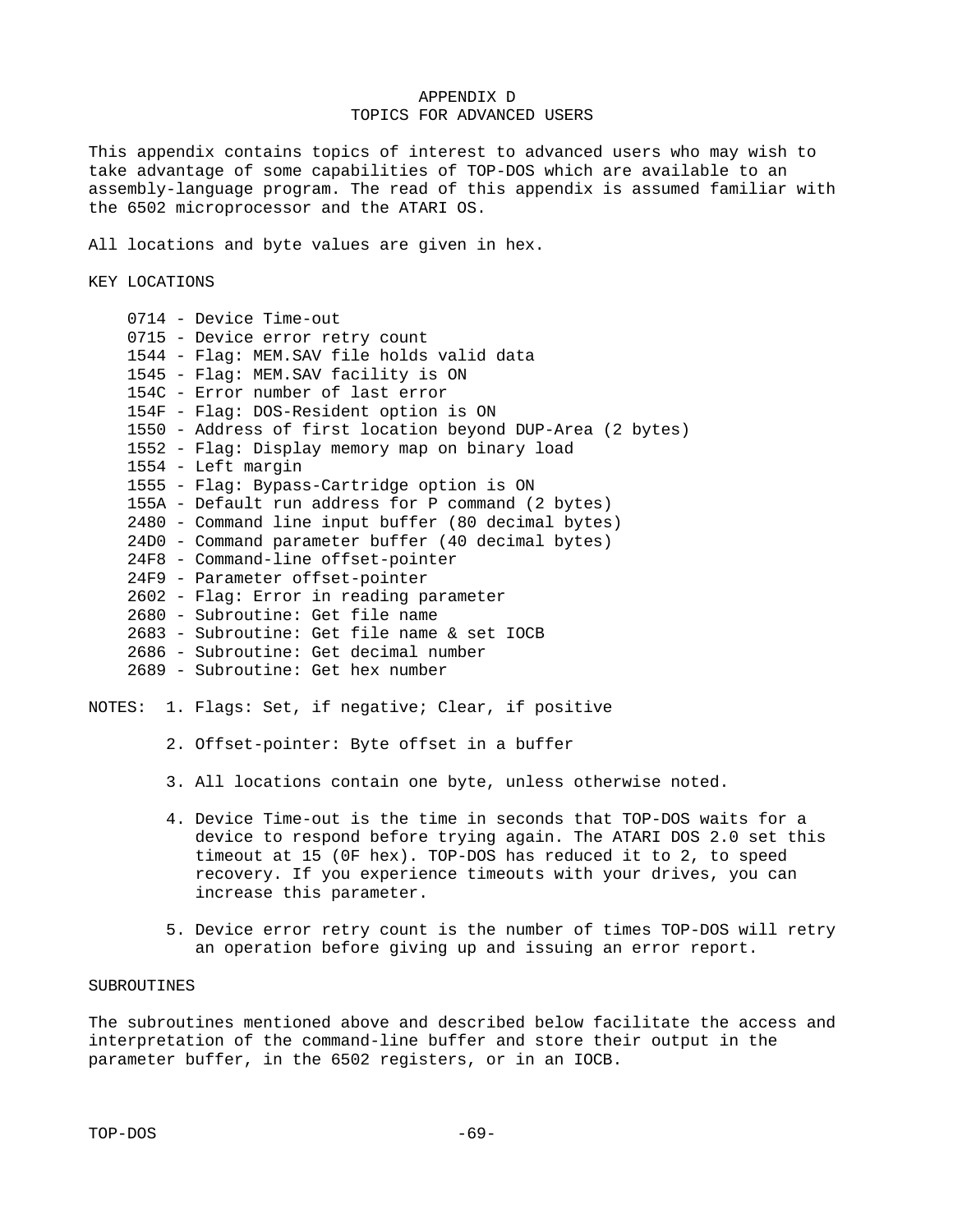These subroutines assume that the command line is is in the command-line buffer and that the command-line pointer contains the offset of the next byte in the command line to be interpreted. These conditions are in fact established by TOP-DOS.

GET FILE NAME SUBROUTINE

- IN: Command-line pointer: Next byte in Command Line buffer Parameter pointer: Where file name will be stored
- OUT: Command-line pointer: Advanced beyond file name Parameter pointer: Advanced beyond file name

GET FILE NAME AND SET IOCB SUBROUTINE

- IN: Command-line pointer: Next byte in Command Line buffer Parameter pointer: Where file name will be stored X: IOCB pointer
- OUT: Command-line pointer: Advanced beyond file name Parameter pointer: Advanced beyond file name X: IOCB pointer IOCB: Contains address of file name

GET DECIMAL NUMBER SUBROUTINE

- IN: Command-line pointer: Next byte in Command Line buffer
- OUT: A: Decimal number Y: Terminating character of hex number C: Set, if null (i.e.: no hex number was given) Command-line pointer: Advanced beyond hex number Error Flag: Set if error

GET HEX NUMBER SUBROUTINE

 IN: A: Low byte of hex number X: High byte of hex number Y: Terminating character of hex number C: Set, if null (i.e.: no hex number was given) Command-line pointer: Advanced beyond hex number Error Flag: Set if error

### NOTES:

- 1. The file name stored in the parameter buffer is terminated with an EOL (End Of Line) character.
- 2. The command-line pointer is advanced by these subroutines to beyond the terminating character, except if it is an EOL.
- 3. These subroutines lie below 4800, so the program which calls them should be located above 4800.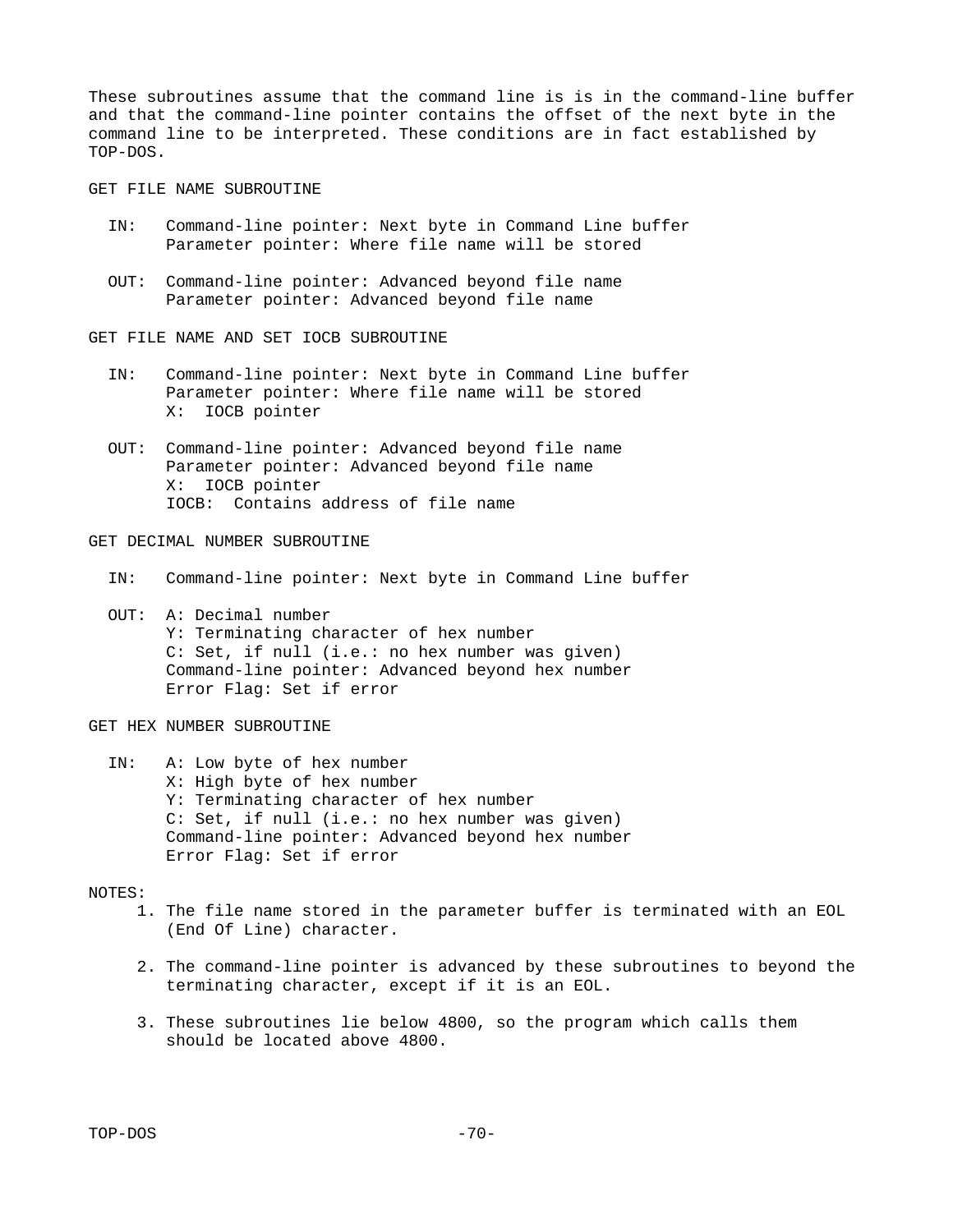The use of these subroutines is best illustrated with an example. Suppose you have written a program which reads an input text file and formats it into paragraphs. The output could be a disk file or the printer. After the program is written and assembled, it would be loaded with the L command:

## L FORMAT<RETURN>

If used in this way, you would have to program the reading and interpretation of the input and output filespecs and other parameters. However, by using the above subroutines, you could simplify the programming task, as well as the use of the program. The program would then be called by:

# L FORMAT,IN\_TEXT.TXT,OUT\_TEXT.FMT,10,70<RETURN>

where the parameters are given following the filespec of the binary load file. In this example, the parameters are the input filespec, the output filespec, the left margin, and the right margin. Of course, any names could be used for the input and output files, or the output filespec could be the Printer "P:". Your program would include:

 LDX #\$10 ;USE IOCB-1 FOR INPUT JSR \$2683 ;GET INPUT FILE NAME AND SET IOCB-1  $\ddot{i}$ CODE TO OPEN THE INPUT FILE  $\ddot{i}$ LDX #\$20 ;USE IOCB-2 FOR OUTPUT JSR \$2683 ;GET OUTPUT FILE NAME AND SET IOCB-2  $\ddot{i}$ CODE TO OPEN THE OUTPUT FILE  $\ddot{i}$ JSR \$2686 ;GET LEFT MARGIN (DECIMAL)<br>STA LEFT :AND STORE IT ;AND STORE IT JSR \$2686 ;GET RIGHT MARGIN STA RIGHT ;AND STORE IT  $\ddot{i}$  $\ddot{i}$ 

After reading the parameters your program is then free to use the area below 4800 for storage, since the above subroutines will no longer be needed.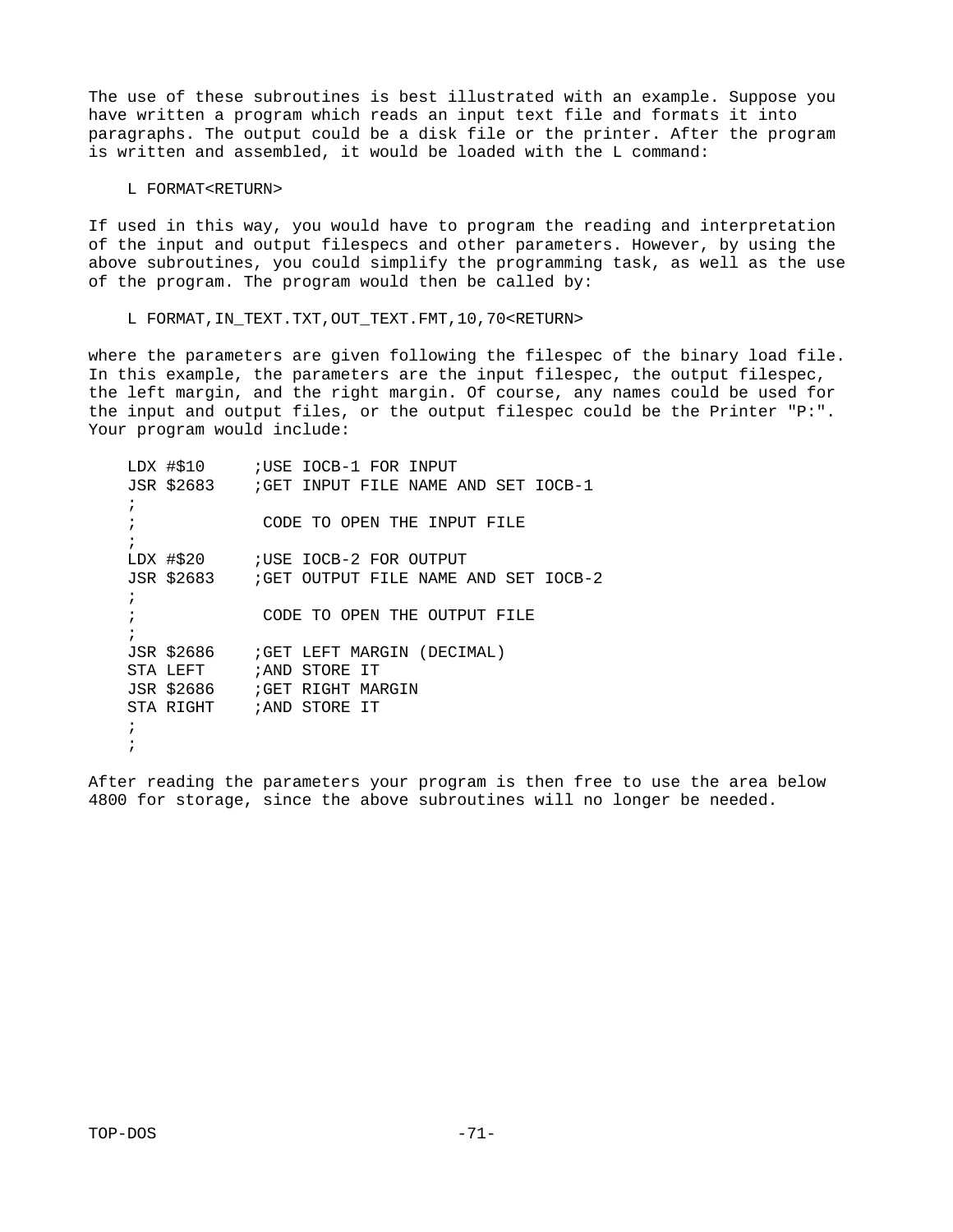## APPENDIX E ERROR CODES

There are three sources of error messages: the ATARI OS, the DOS.SYS (memory-resident) part of TOP-DOS, and the DUP.SYS (Menu command) part of TOP-DOS. The first two use error numbers to conserve memory space. The last one gives brief messages.

This appendix lists the error numbers and messages for these three categories.

ATARI OS ERROR NUMBERS

The ATARI OS error numbers are listed here, with the interpretations from the ATARI BASIC Reference Manual and brief additional comments.

| NO. ATARI INTERPRETATION                             | <b>COMMENTS</b>                                                                                                        |
|------------------------------------------------------|------------------------------------------------------------------------------------------------------------------------|
|                                                      |                                                                                                                        |
| 128 <break> Key</break>                              | TOP-DOS interprets the <break> Key as command<br/>interrupt, so it does not normally appear<br/>as an "error".</break> |
| 129 IOCB Already in Use                              | Probably a file was opened but not closed.                                                                             |
| 130 Nonexistent Device                               | Device letter not in handler table.                                                                                    |
| 131 IOCB Open for Write Only                         | Attempt to access a file that was not opened.                                                                          |
| 134 Bad IOCB Number                                  | Program call to CIO did not set X to a legal<br>IOCB pointer.                                                          |
| 135 IOCB Open for Read Only                          | Attempt to write to a file which was opened<br>for read only.                                                          |
| 136 EOF (End Of File)                                | Attempt to read beyond the end of the data in<br>a file.                                                               |
| 137 Truncated Record                                 | The record being read is larger than the buffer                                                                        |
|                                                      | used to read the record.                                                                                               |
| 138 Device Time-out                                  | Device does not respond to computer<br>(Possibly off-line).                                                            |
| 139 Device NAK                                       | Device responds to computer with a "Not<br>Acknowledge" message, meaning it did not<br>understand the request.         |
| 140 Serial Bus Frame Error                           | I/O communication garbled.                                                                                             |
| 141 Cursor Out of Range                              | Cursor moved off screen edge.                                                                                          |
| 142 Serial Bus Overrun                               | Computer did not respond fast enough to<br>accept input data.                                                          |
| 143 Serial Bus Checksum Error                        | I/O communication garbled.                                                                                             |
| 144 Device Done Error                                | Probably attempt to write to a write-protected<br>disk.                                                                |
| 145 Illegal Screen Mode                              | Attempt to open Screen Editor with illegal<br>mode number.                                                             |
| 146 Function Not implimented<br>147 Insufficient RAM | Device handler does not support IOCB command.<br>Insufficient memory available for the screen<br>mode selected.        |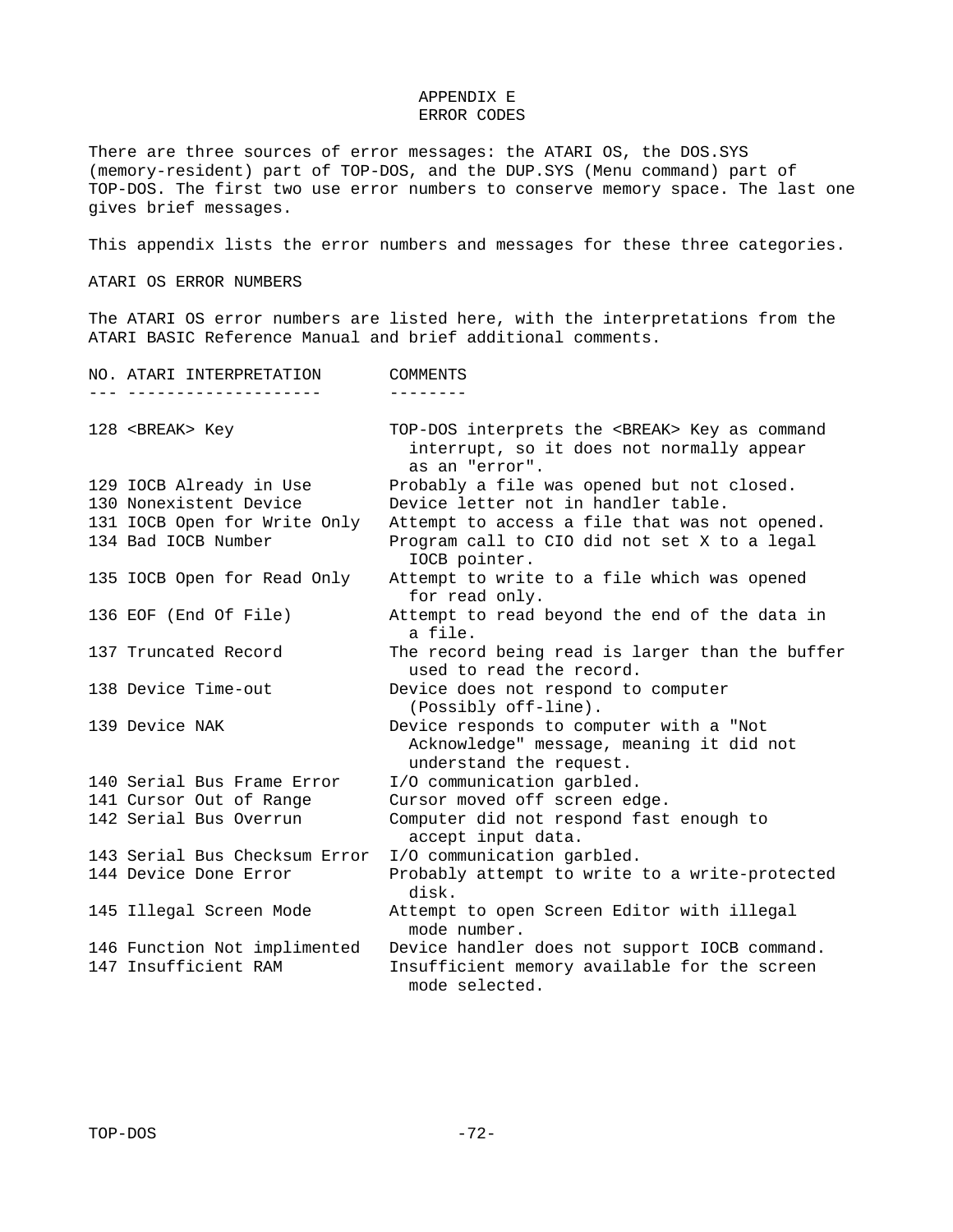DOS ERROR NUMBERS

TOP-DOS error numbers are listed here, with interpretations and comments.

| .<br>--------<br>160 Bad drive#<br>The specified disk drive number is not<br>available. Check the Status Display: it must<br>show that drive number with either S, D, or<br>Q density.<br>More buffers are needed for open files.<br>161 Too many open files<br>All sectors of the disk are used.<br>162 Disk full<br>163 Attempt to free a free<br>This may occur when a corrupted or "open" file<br>is deleted.<br>sector<br>This may occur when a corrupted file is<br>164 Attempt to take a used<br>undeleted.<br>sector<br>165 Bad filename<br>Filespec contains illegal characters.<br>The byte count in a POINT call is too large.<br>166 Bad Point Data Length<br>Attempt to delete a locked file.<br>167 File locked<br>168 Bad FMS command<br>FMS was called from a user program with an<br>illegal command.<br>169 Directory full<br>The File Directory on a disk has no room for<br>any more files.<br>170 File not found<br>The specified file was not found in the File<br>Directory.<br>Attempt to POINT beyond the end of a file or<br>171 Bad Point<br>to a file not open for read.<br>172 DOS-1 Disk<br>(or could result from a corrupted disk).<br>TOP-DOS does not handle files from DOS 1.<br>173 Bad sector<br>A bad sector was encountered during a disk<br>formatting operation. The disk should be<br>discarded. | NO. INTERPRETATION | <b>COMMENTS</b>                                 |
|-------------------------------------------------------------------------------------------------------------------------------------------------------------------------------------------------------------------------------------------------------------------------------------------------------------------------------------------------------------------------------------------------------------------------------------------------------------------------------------------------------------------------------------------------------------------------------------------------------------------------------------------------------------------------------------------------------------------------------------------------------------------------------------------------------------------------------------------------------------------------------------------------------------------------------------------------------------------------------------------------------------------------------------------------------------------------------------------------------------------------------------------------------------------------------------------------------------------------------------------------------------------------------------------------------------------------------------------|--------------------|-------------------------------------------------|
|                                                                                                                                                                                                                                                                                                                                                                                                                                                                                                                                                                                                                                                                                                                                                                                                                                                                                                                                                                                                                                                                                                                                                                                                                                                                                                                                           |                    |                                                 |
|                                                                                                                                                                                                                                                                                                                                                                                                                                                                                                                                                                                                                                                                                                                                                                                                                                                                                                                                                                                                                                                                                                                                                                                                                                                                                                                                           |                    |                                                 |
|                                                                                                                                                                                                                                                                                                                                                                                                                                                                                                                                                                                                                                                                                                                                                                                                                                                                                                                                                                                                                                                                                                                                                                                                                                                                                                                                           |                    |                                                 |
|                                                                                                                                                                                                                                                                                                                                                                                                                                                                                                                                                                                                                                                                                                                                                                                                                                                                                                                                                                                                                                                                                                                                                                                                                                                                                                                                           |                    |                                                 |
|                                                                                                                                                                                                                                                                                                                                                                                                                                                                                                                                                                                                                                                                                                                                                                                                                                                                                                                                                                                                                                                                                                                                                                                                                                                                                                                                           |                    |                                                 |
|                                                                                                                                                                                                                                                                                                                                                                                                                                                                                                                                                                                                                                                                                                                                                                                                                                                                                                                                                                                                                                                                                                                                                                                                                                                                                                                                           |                    |                                                 |
|                                                                                                                                                                                                                                                                                                                                                                                                                                                                                                                                                                                                                                                                                                                                                                                                                                                                                                                                                                                                                                                                                                                                                                                                                                                                                                                                           |                    |                                                 |
|                                                                                                                                                                                                                                                                                                                                                                                                                                                                                                                                                                                                                                                                                                                                                                                                                                                                                                                                                                                                                                                                                                                                                                                                                                                                                                                                           |                    |                                                 |
|                                                                                                                                                                                                                                                                                                                                                                                                                                                                                                                                                                                                                                                                                                                                                                                                                                                                                                                                                                                                                                                                                                                                                                                                                                                                                                                                           |                    |                                                 |
|                                                                                                                                                                                                                                                                                                                                                                                                                                                                                                                                                                                                                                                                                                                                                                                                                                                                                                                                                                                                                                                                                                                                                                                                                                                                                                                                           |                    |                                                 |
|                                                                                                                                                                                                                                                                                                                                                                                                                                                                                                                                                                                                                                                                                                                                                                                                                                                                                                                                                                                                                                                                                                                                                                                                                                                                                                                                           |                    |                                                 |
|                                                                                                                                                                                                                                                                                                                                                                                                                                                                                                                                                                                                                                                                                                                                                                                                                                                                                                                                                                                                                                                                                                                                                                                                                                                                                                                                           |                    |                                                 |
|                                                                                                                                                                                                                                                                                                                                                                                                                                                                                                                                                                                                                                                                                                                                                                                                                                                                                                                                                                                                                                                                                                                                                                                                                                                                                                                                           |                    |                                                 |
|                                                                                                                                                                                                                                                                                                                                                                                                                                                                                                                                                                                                                                                                                                                                                                                                                                                                                                                                                                                                                                                                                                                                                                                                                                                                                                                                           |                    | Attempt to access a file written by ATARI DOS 1 |
|                                                                                                                                                                                                                                                                                                                                                                                                                                                                                                                                                                                                                                                                                                                                                                                                                                                                                                                                                                                                                                                                                                                                                                                                                                                                                                                                           |                    |                                                 |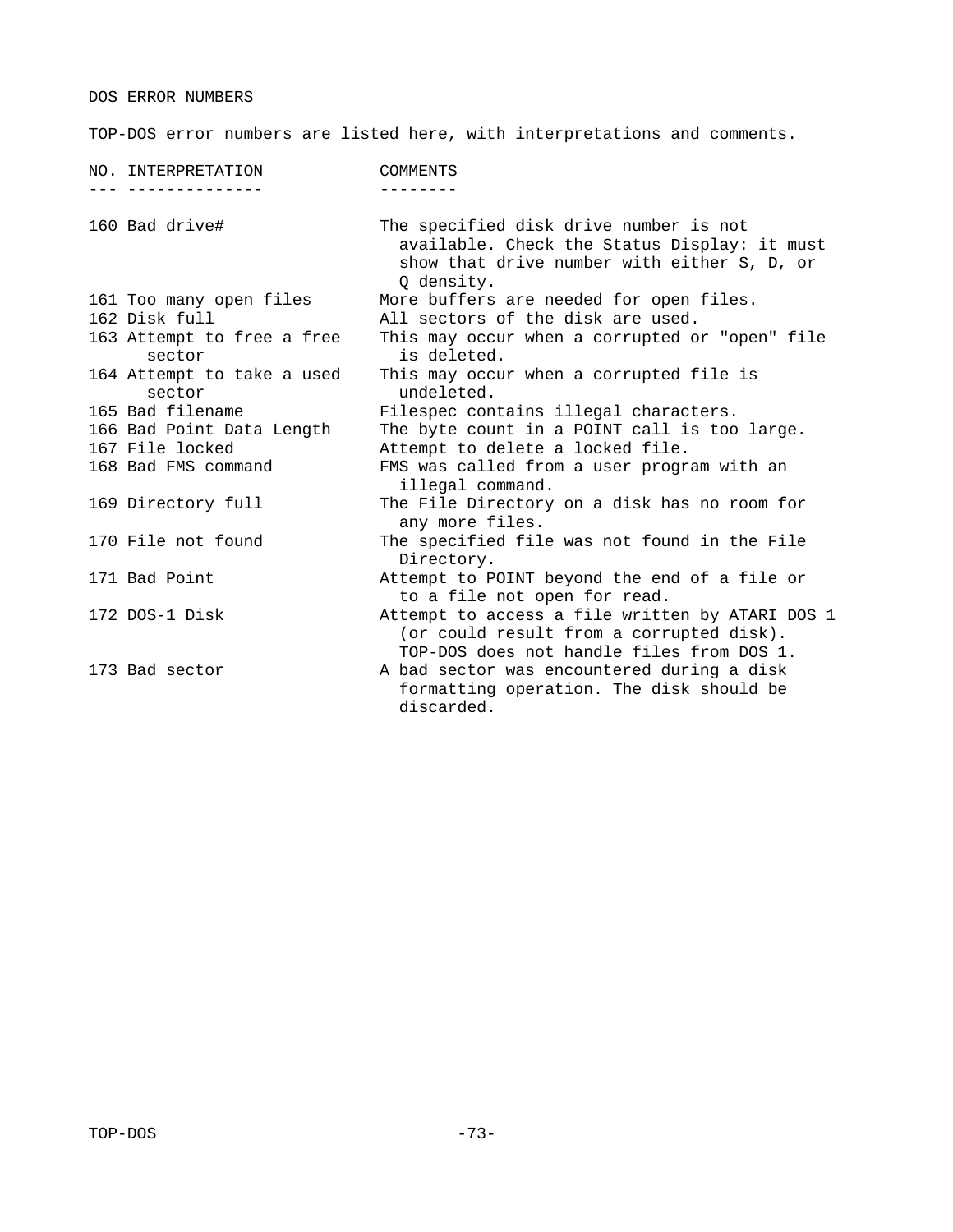# TOP-DOS MENU-COMAND ERRORS

The TOP-DOS Menu-command errors are listed here, with brief comments. These errors generally occur when calling Menu commands.

| ERROR MESSAGE              | <b>COMMENTS</b>                                                         |
|----------------------------|-------------------------------------------------------------------------|
|                            |                                                                         |
| Bad Device                 | A device was used, which is illegal in the<br>C command.                |
| Bad name                   | An improperly formed file name.                                         |
| Bad Paramater              | Error in parameter specification.                                       |
| BRK Abort                  | 6502 BRK instruction encountered.                                       |
| Drives Incompatible        | Disk drive densities differ for J Duplicate-Disk<br>command.            |
| Err# not listed            | T command cannot find the error#.                                       |
| IO ERR                     | I/O error during a binary load                                          |
| Invalid Hex                | Illegal hex character.                                                  |
| Max=118 for Single-Density | I command parameter error.                                              |
| $Max=246$                  | I command parameter error.                                              |
| Need D1 thru D8            | Error in disk-drive parameter. Use "D1" or "1",<br>etc. $(no ":")$ .    |
| No cartridge               | B command called with no cartridge inserted.                            |
| Not enough room            | Inadequate memory space for J Duplicate-Disk<br>command.                |
| Not TOPDOS Format          | The specified operation can only be carried out<br>with a TOP-DOS disk. |
| Too Many Cmd. Files        | The Q-command facility can only recurse to two<br>levels deep.          |
| Too many Digits            | More than four digits in a hex number is illegal.                       |
|                            |                                                                         |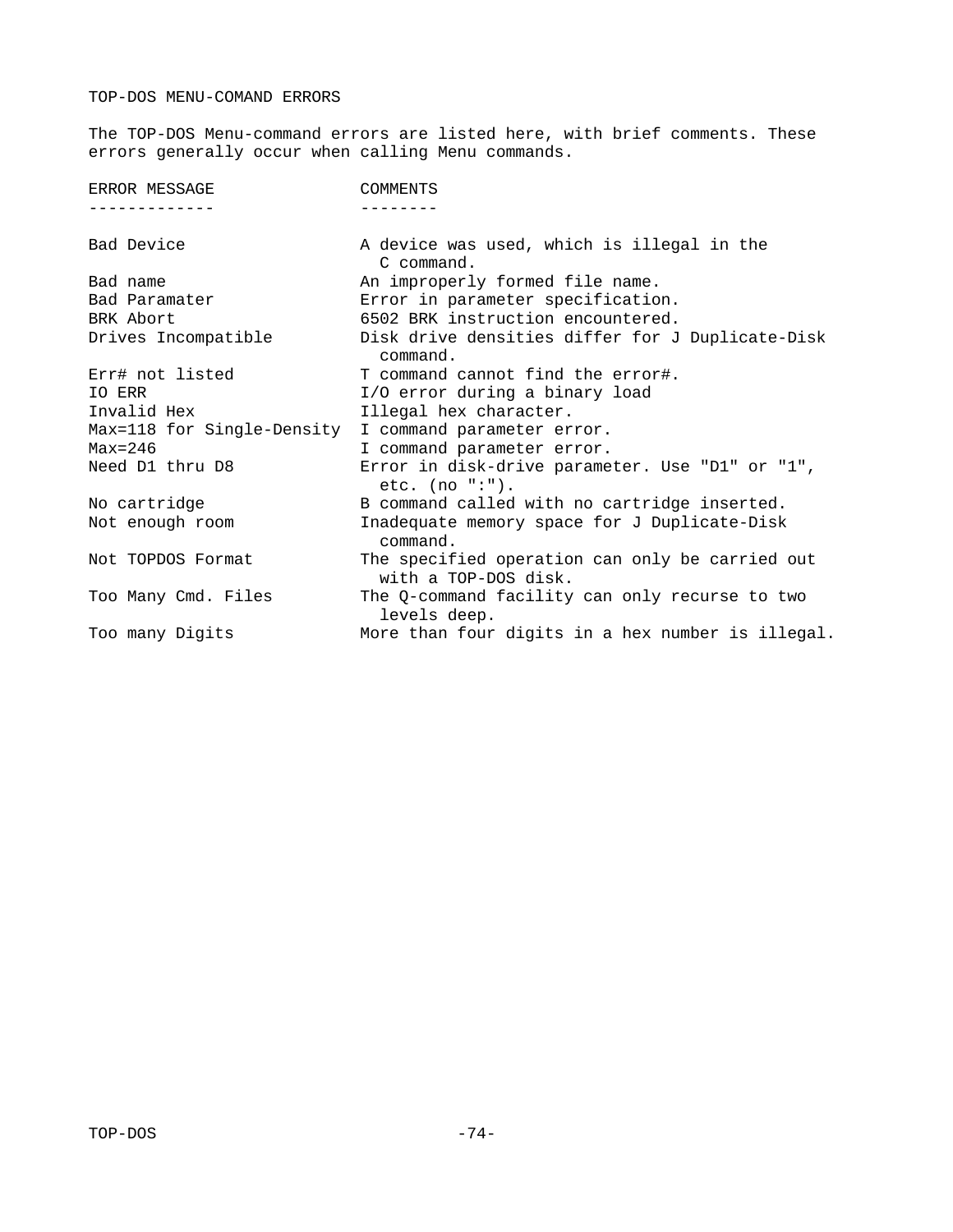## APPENDIX F TOP-DOS RAMDISK ENHANCEMENT

TOP-DOS SUPPORTS RAMDISK

If your TOP-DOS disk includes the files AXLON and/or MOSAIC, then it can be enhanced to handle a "ramdisk" with either the AXLON 128K RAM or the MOSAIC 64K SELECT RAM for the ATARI 800 computer.

In either case, the additional RAM is made to look like a disk drive to TOP-DOS.

## ADVANTAGE OF RAMDISK

The advantage of having a ramdisk is the greatly increased transfer speed when reading or writing data.

Transfers between the ramdisk and RAM are almost instantaneous. Thus, you can load files from a ramdisk without the usual long delay imposed by a real disk load. Transfers between the ramdisk and a real disk are about twice as fast as between two real disks.

### AUGMENTING TOP-DOS FOR RAMDISK

In order to achieve this capability, TOP-DOS must be augmented with additional computer program code. This code is added to the memory-resident part of TOP-DOS -- that part contained in the DOS.SYS file. The additional code has been limited to one "page" (256 bytes). (See Appendix A for more information on the structure of TOP-DOS.)

The TOP-DOS contained on your disk is a "standard" TOP-DOS. That is, when you Boot the disk, TOP-DOS comes up without the ramdisk capability. You may use this TOP-DOS as is, or you may augment it with either of the ramdisks.

## A SINGLE COMMAND CREATES YOUR RAMDISK

This augmentation of TOP-DOS to implement a ramdisk for either the AXLON or MOSAIC RAM is accomplished by a single TOP-DOS command. Simply load either the AXLON or MOSAIC file:

### 1>L AXLON<RETURN>

or

#### 1:L MOSAIC<RETURN>

This just takes a couple of seconds. TOP-DOS is now augmented with the ramdisk selected: AXLON or MOSAIC. The ramdisk is set to Drive-8, single-density.

 AXLON NOTE: Be sure that the switch on the AXLON board is set ON, to permit the ramdisk operation. If this switch is OFF, the ramdisk will not function.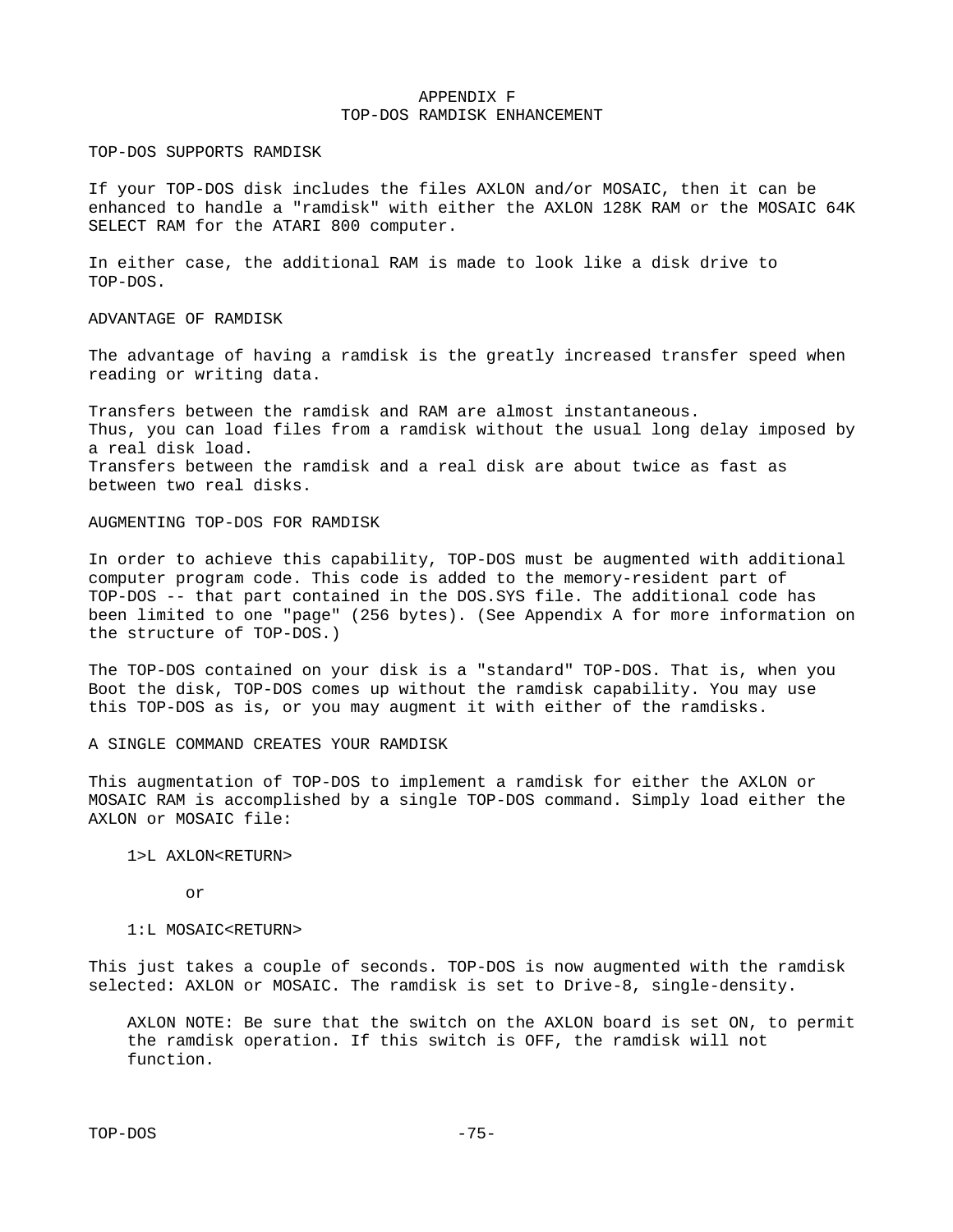### CONFIRMING THE RAMDISK

Get a Status Display to see the effect of this augmentation process. (See the S command.)

#### 1>S J<RETURN>

will produce the Status Display. It should now include "8S" in the drive configuration, that is, Drive-8, Single-density. It should also include either AXLON or MOSAIC to indicate that your TOP-DOS is augmented with that ramdisk capability.

Note that MEMLO has increased by 180 hex: 100 (256 decimal) for the additional page of code, plus 80 (128 decimal) for the buffer for your new ramdisk. (For a description of MEMLO, see Chapter Three and Appendix A. For a presentation of hex, refer to Appendix C.)

#### SAVING YOUR AUGMENTED TOP-DOS

Before using your new ramdisk, you might want to save the DOS files to another disk to preserve the augmented TOP-DOS. (See the H command for this operation.)

## INITIALIZING YOUR NEW RAMDISK

To use your new ramdisk, first it must be initialized. (See the I command.) Alsways use the V option, since the ramdisk is not formatted like a real disk. (If you attempt to format a ramdisk, by omitting the V option, you will get an "ERR 139" [NAK] message.)

### 1>I 8V<RETURN>

When you omit the second parameter, as shown in the above command, the ramdisk size defaults to the full use of all available RAM. For AXLON, this is larger than a standard single-density disk. To simulate a standard disk to permit the use of the J Disk Duplicate command, type "I 8V,90".

 NOTE: If you have three MOSAIC 64K SELECT boards installed, you will have 144K of RAM for your ramdisk. But TOP-DOS can only handle 118K for a single density drive. In this case, the ramdisk will be initialized at its maximum size (118\*8=944 sectors) and you will get the message "Max=118". This message means that the second parameter of the I command can't exceed 118.

#### USING YOUR NEW RAMDISK

You are now ready to use your new ramdisk. Try copying some files to it. If one of these files is a binary load file, try loading it to RAM and see how fast it loads. Get a Directory listing:

#### 1>8<RETURN>

to verify the ramdisk contents.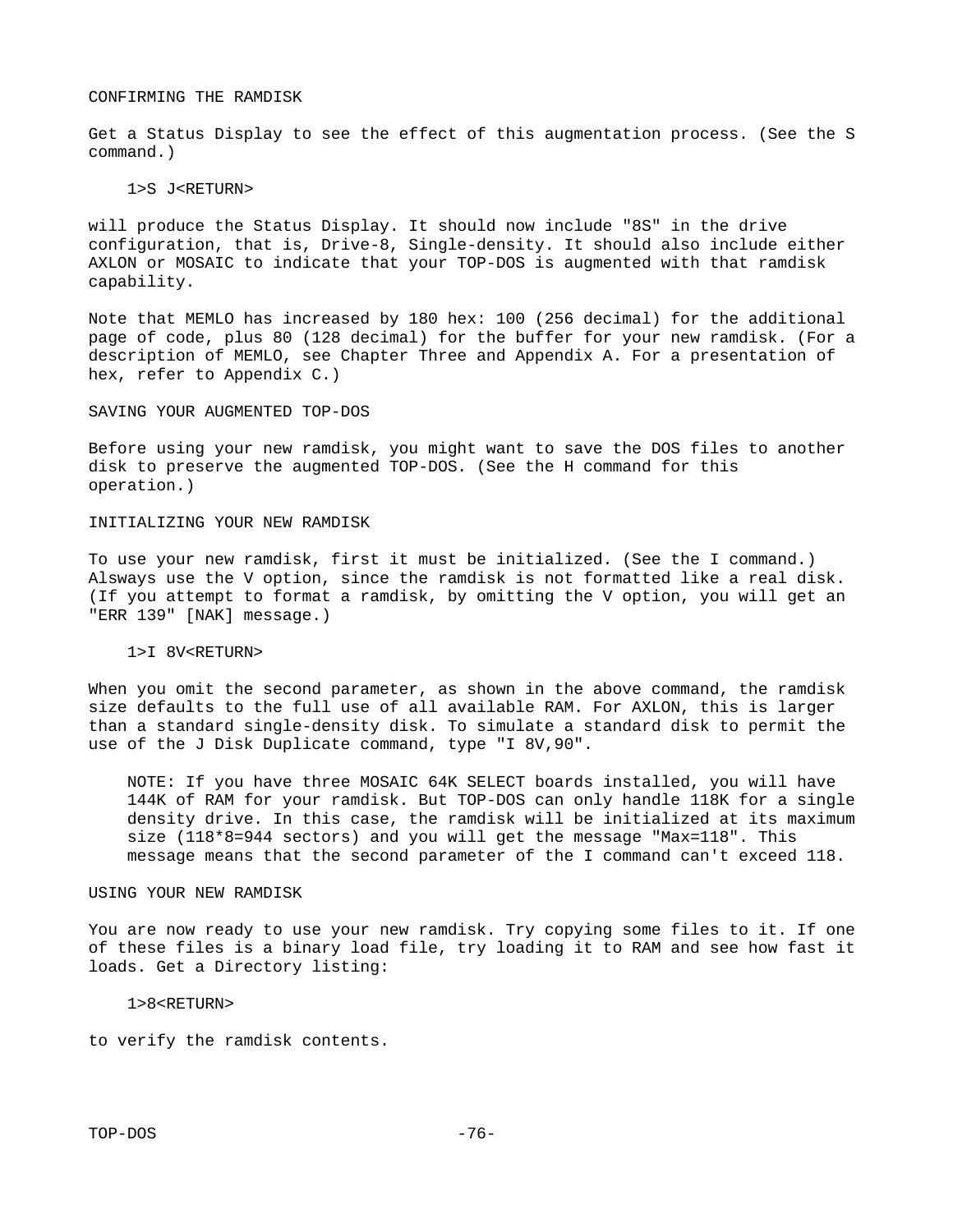### SELECTING YOUR RAMDISK AS THE SYSTEM DRIVE

You may want to select your ramdisk as the System Drive. (See Chapter Four and also the S command.) The command:

1>S S8<RETURN>

selects your ramdisk as the System Drive. If you choose to do this, be sure to copy the DUP.SYS file to your ramdisk, since TOP-DOS goes to the System Drive to load the DUP.SYS file when you go to DOS from BASIC or another user program.

USING A "HELLO" FILE TO SETUP YOUR RAMDISK

The HELLO facility of TOP-DOS may be used to initialize and set up your ramdisk on Boot-up. Just create a command file with the desired TOP-DOS commands, and name it HELLO. (See Chapter Six for a description of the HELLO facility and the Q command. in Chapter Five for information on creating a command file.)

Your TOP-DOS disk contains a sample HELLO file, named HELLO.RAM. This file selects your ramdisk as the System Drive and leaves it containing the DUP.SYS file. The process consists of setting your ramdisk as the System Drive, initializing the ramdisk, writing the DOS files to it, deleting the DOS.SYS file from it, and finally getting a Directory listing.

 NOTE: With TOP-DOS 1.5+, you can write only DUP.SYS to the ramdisk with the following command:

1>H 8U<RETURN>

 It is much faster than copying from a real disk drive. You can also write only DOS.SYS with the "H 8O" parameter ("U" for dUp, and "O" for dOs). You must also reply with a "Y" to the prompt following the H command.

To activate this HELLO.RAM file, copy it, as HELLO, to the disk that you wrote the augmented TOP-DOS to:

1>C D8:HELLO.RAM,D2:HELLO<RETURN>

Or, you can execute this file directly, using the Q command:

 1>Q D1:HELLO.RAM<RETURN> or 1>Q HELLO.RAM<RETURN>

CREATING YOUR OWN HELLO FILE

You will want to create your own HELLO file. If you don't want your ramdisk to be your System Drive, you will not need to have the DUP.SYS file on it. But you will probably want to copy some of your most frequently used programs to it, so that you can access them quickly.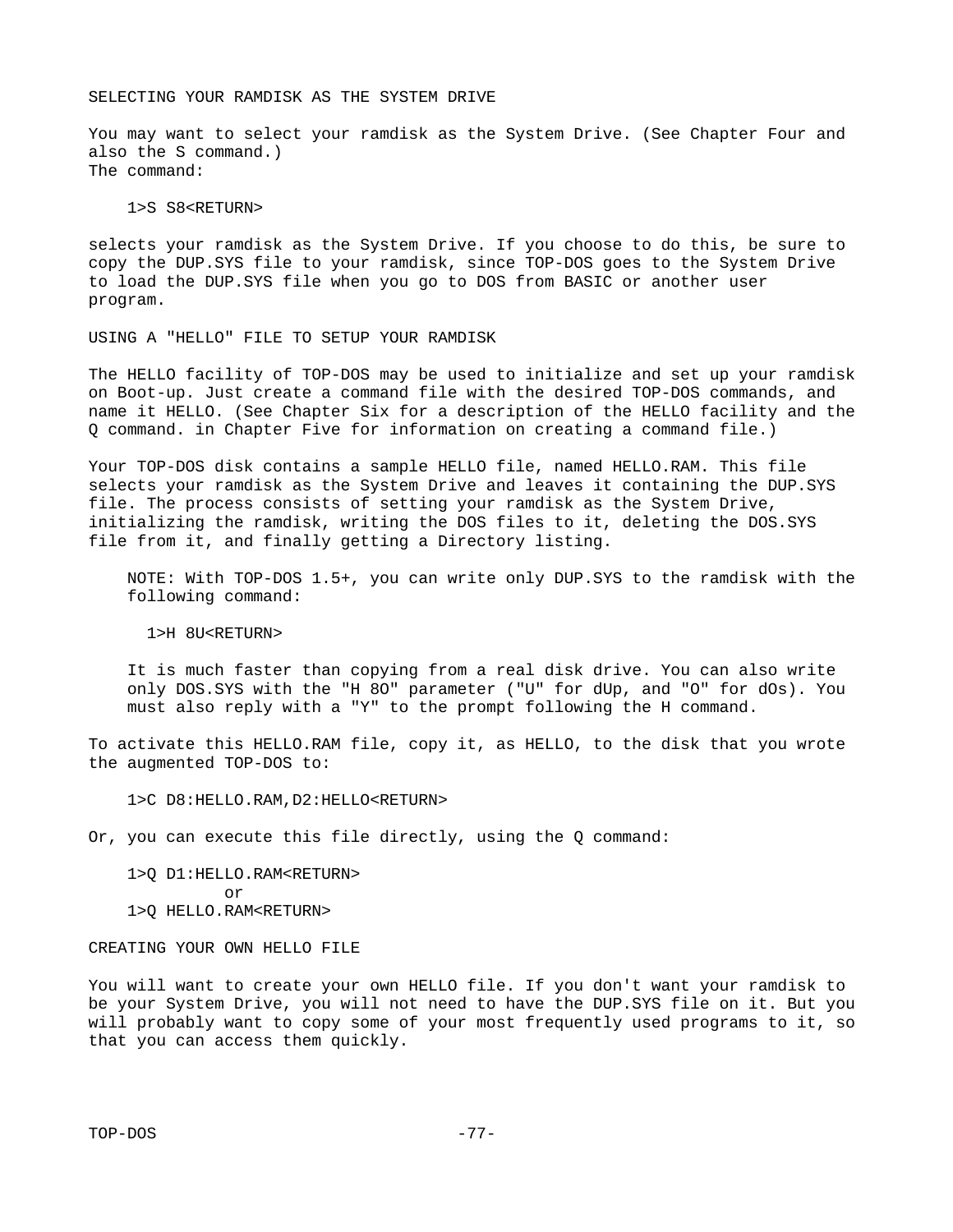### CUSTOMIZING YOUR NEW RAMDISK

You may modify your new ramdisk to suit your particular needs. This can be accomplished by including the commands in the HELLO file, or you can make the changes when you want.

The following material is primarily for the ADVANCED USER and assumes familiarity with the characteristics of your ramdisk.

#### SETTING THE RAMDISK SIZE

You can initialize your ramdisk to a different size than the default size which is used when you don't give a second parameter to the I command. For the AXLON ramdisk, you may use 90 (720/8) as the second parameter to make the ramdisk look like a standard ATARI drive. This will allow you to use the J Duplicate Disk command with your ramdisk.

If you have the MOSAIC SELECT RAM, you must have a total of at least 144K of RAM to be able to accomplish this same result. That is, you will need at least two 64K SELECT boards to get a ramdisk which is the full size of an ATARI drive.

Ramdisk Size Limits

If you give the second parameter of the I command, it must be at least 46 to accommodate the VTOC and File Directory. Furthermore, you must be careful not to specify a parameter which makes the ramdisk appear to be larger than the memory which is available to the ramdisk.

For the AXLON ramdisk, the available RAM is 128K, minus 16K which is needed for the program memory. Thus, 112K of RAM is available fo the AXLON ramdisk. This translates to a maximum value of 112 for the second parameter of the I command.

For the MOSAIC ramdisk, determine the total RAM in your system. Then subtract 48K for program RAM to get the RAM available for the ramdisk. Use this figure as the maximum for the second paramater of the I command.

 NOTE: The second parameter of the I command is the same as the number of "K" of RAM available for your ramdisk. This coincidence is a result of the fact that there are eight sectors per "K" for single-density drives, and the second parameter of the I command is the number of sectors divided by eight.

CHANGING THE DENSITY OF THE RAMDISK

If you have enough RAM, you can change the density of your ramdisk to double-density if you wish. Just use the S command.

The sector size for double-density drives is 256 bytes, which is twice the size for single-density drives. Therefore, you must have twice as much RAM to meet the minimum necessary to contain the VTOC and File Directory. This minimum for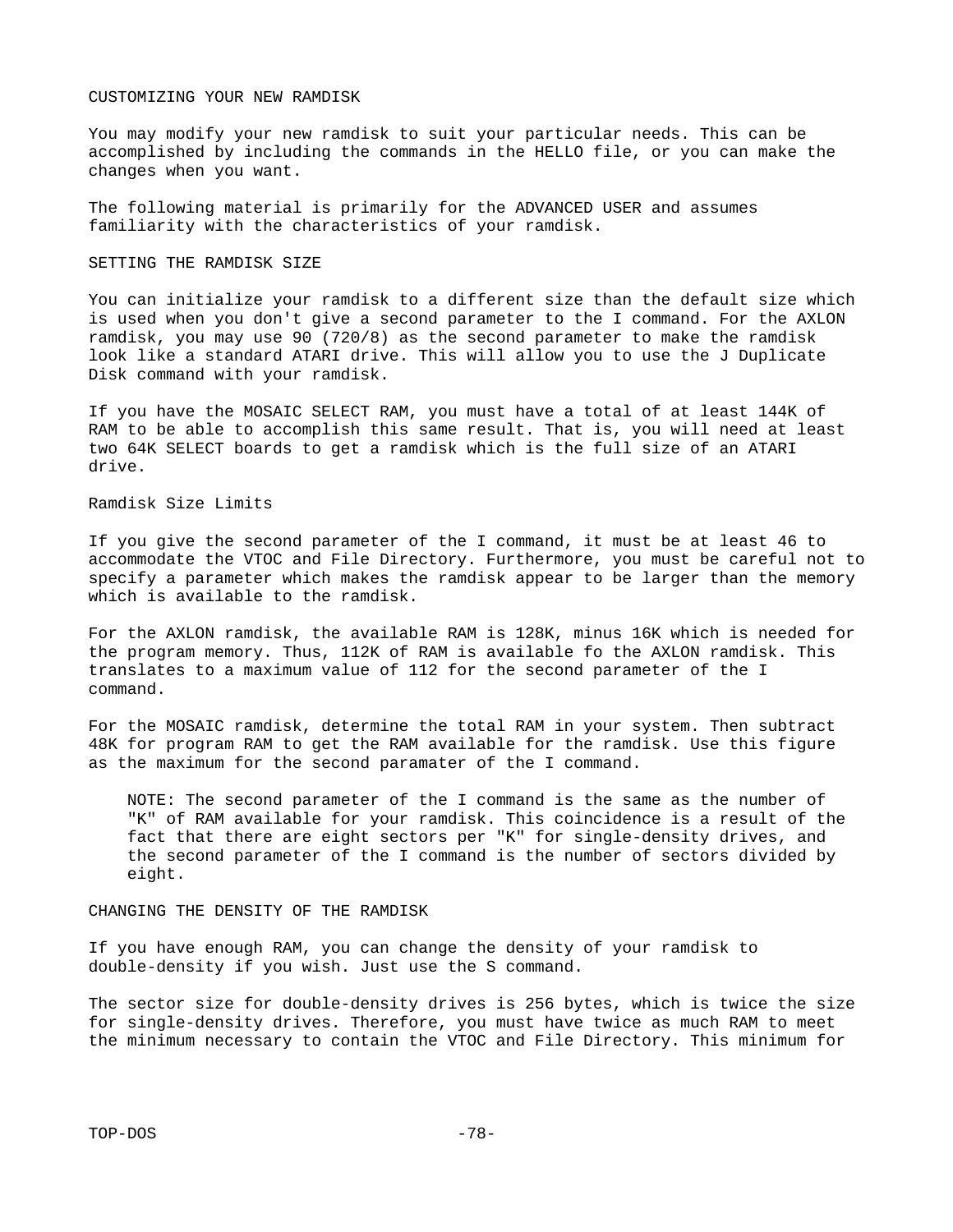double-density is 96K. The AXLON has 112K available for the ramdisk, unless you choose to use some of its banks for other purposes (see below).

For the MOSAIC, you need at least 48K for program memory, so the minimum is 96+48=144K of total system RAM for double density.

REMOVING THE RAMDISK FROM THE DRIVE LIST

If you wish, you can remove the ramdisk from the drive list, using the R parameter of the S command (X paramater in ver. 1.5). This will eliminate the need for a drive buffer for the ramdisk and thus reduce MEMLO when you are not using your ramdisk.

CHANGING THE DRIVE NUMBER

If you wish, you can change the drive number of your ramdisk. The drive number is stored at 1518 (hex). You can set it to any number from one to eight. Use the R command.

CHANGING THE BANKS

You can change the banks used for the ramdisk. There are three bytes which control the bank selection:

 1A80 - Standard bank number for program memory 1A81 - First bank number for ramdisk 1A82 - Next bank number for ramdisk

The addresses are in hex.

Standard Bank Number

The "standard" bank number is that which is used for program memory. For the AXLON ramdisk, it is the bank used for memory at 4000-7FFF. For the MOSAIC, it is the bank at C000-CFFF.

The default for AXLON is bank #0. For the MOSAIC, the default is "no-bank", which is represented by the value FF.

For the MOSAIC, if you change the standard bank number from FF to a real value, you will extend the RAM available to program from 48K to 52K. However, this puts Screen RAM in a MOSAIC bank. The result will be a flashing and tearing of the Screen display during any ramdisk activity. No harm results from this effect, but it could be annoying. Therefore, this configuration for the MOSAIC is not recommended.

First and Next Bank Numbers

The first and next bank numbers control the range of banks used for your ramdisk. By the "next" bank number is meant the last bank number, plus one.

The default values for these bank numbers were selected to make use of all available RAM for your ramdisk. For the AXLON, the values are (1,8). For the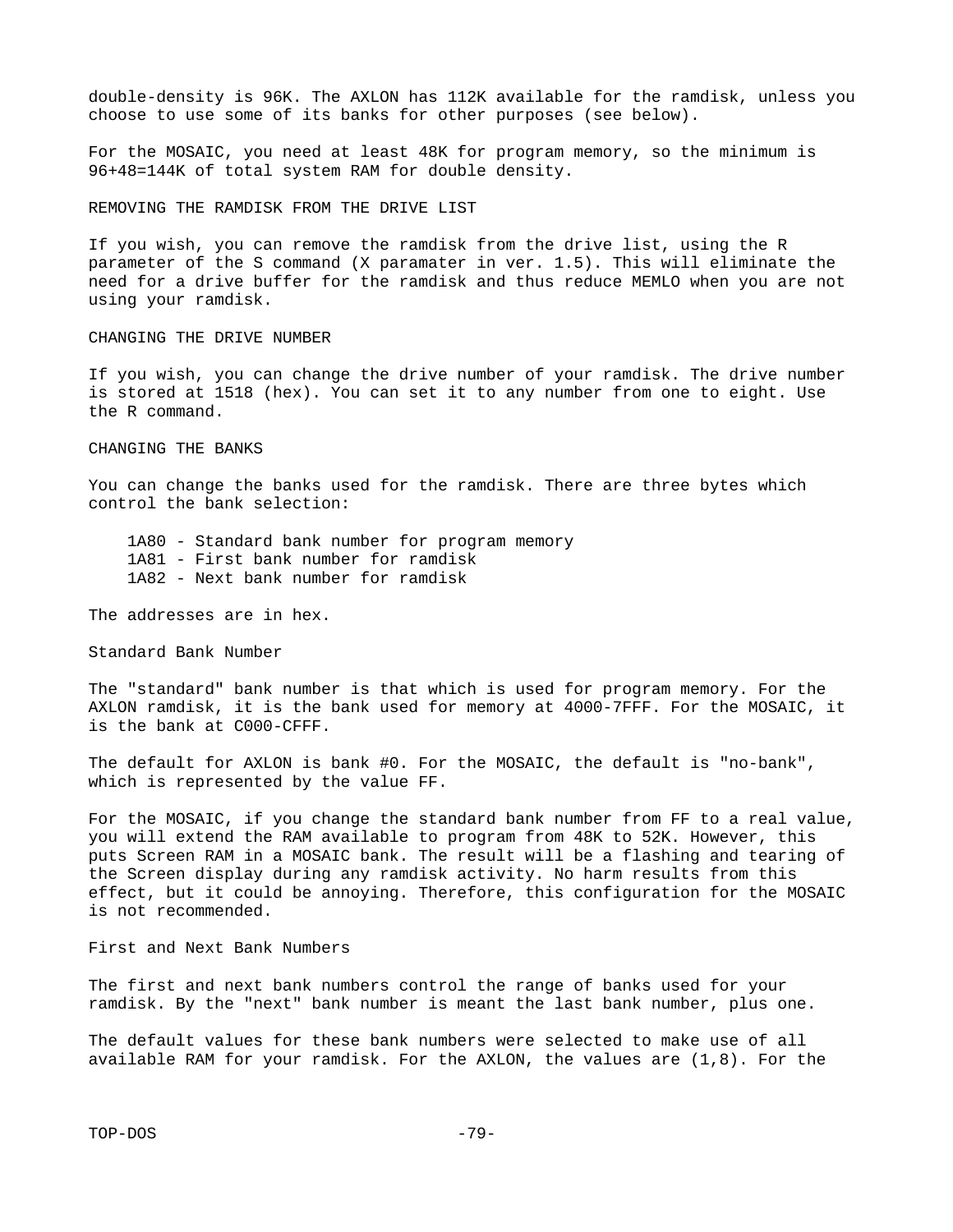MOSAIC, they are (0,n), where "n" is the total number of banks available for ramdisk use.

You may wish to use some of the banks for purposes other than for your ramdisk.

Default Bank Numbers

| Bank          | Address AXLON MOSAIC |                       |     |
|---------------|----------------------|-----------------------|-----|
| Standard Bank | 1A80                 | $\boldsymbol{\Theta}$ | FF. |
| First Bank    | 1A81                 | 1                     | ∩   |
| Next Bank     | 1A82                 | 8                     |     |

Where "n" is the number of banks available for ramdisk use.

Obviously, care must be used in changing any of these values. If you do change them, you should save the DOS files (H command) and re-boot -- or at least press SYSTEM-RESET.

Good Luck!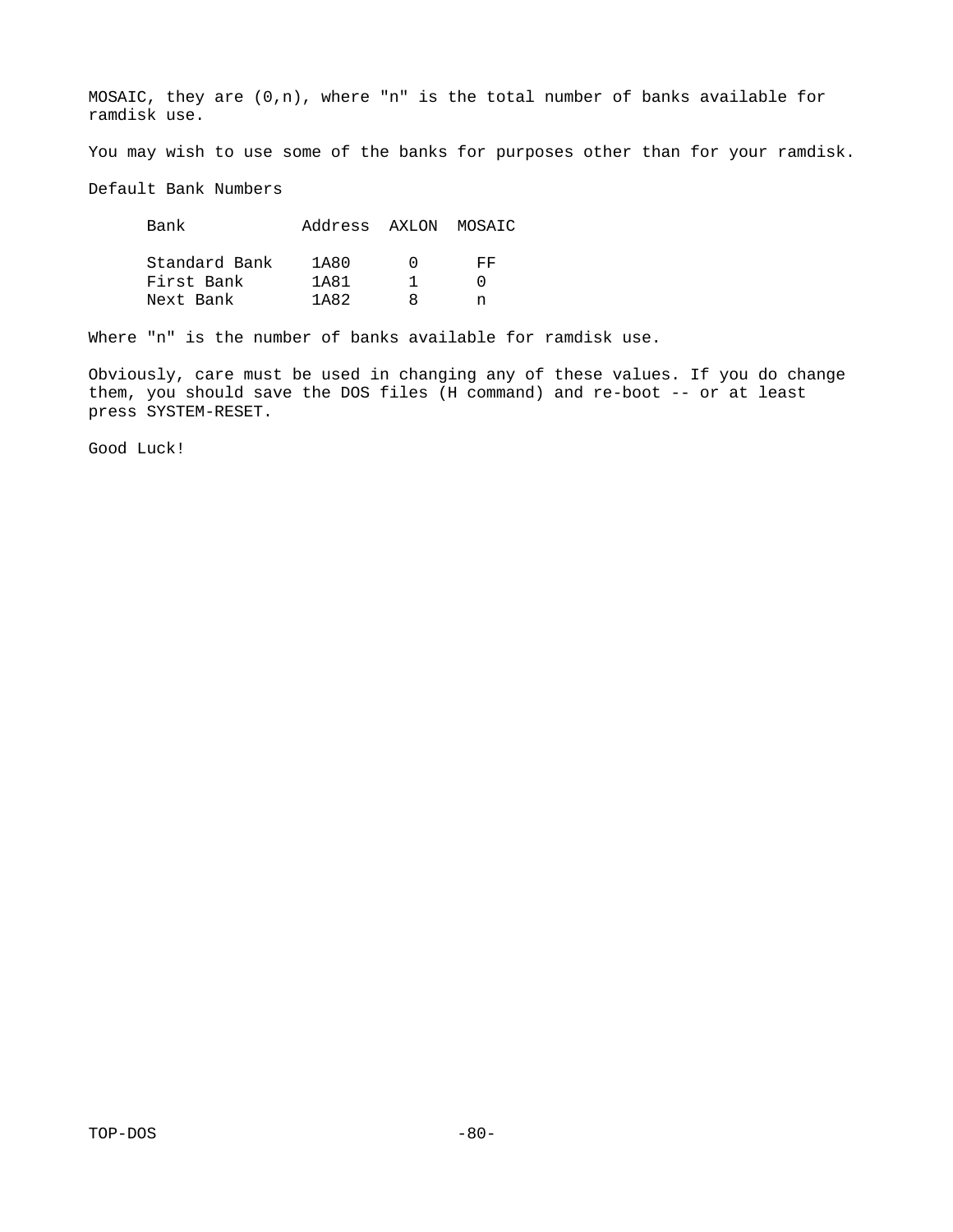## PREFACE FOR TOP-DOS VERSION 1.5

TOP-DOS Version 1.0 was released in March 1984. Subsequent releases of versions 1.1, 1.2, 1.3 and 1.4 included such enhancements as single-key directory listing, single-key Status Display, and ramdisk support for AXLON and MOSAIC RAM's.

Version 1.5 represents a major advance over previous versions, with a number of significant improvements, including:

- \* 130XE SUPPORT with (1) Standard 64K Ramdisk
	- (2) Expanded 78K Ramdisk
	- (3) Special 90K disk-copy buffer for one-pass duplication with only one disk drive!
- \* 1050 ENHANCED-DENSITY SUPPORT for more disk space.
- \* "WISE" DENSITY automatic selection between Single-density, Double-density, and Double-sided Double-Density.
- \* HIGH SPEED DATA TRANSFER with HAPPY COMPUTER's "Warp" Speed for owners of 1050 and 810 HAPPY Drive Enhancement.
- \* AUTOMATIC RAMDISK INITIALIZATION on Bootup for ATARI 130XE, AXLON, and MOSAIC RAMs.
- \* IMPROVED STATUS DISPLAY: more information and easier to read.
- \* HEX-DECIMAL CONVERSION command.
- \* HEX OR DECIMAL INPUT of parameters user's choice.
- \* COMMAND FILES NESTED TO FOUR LEVELS for more flexibility.
- \* EXPANDED "SET" COMMAND for more control of options and system configuration.

The Manual, proper, which constitutes the bulk of this book, has been kept intact since Version 1.2. (The additional features of Version 1.3 were covered in a separate update sheet; Version 1.4 did not add any new features -- just a bug-fix.)

The additional features of Version 1.5, over those covered in the Manual, are described in an Addendum, which is at the end of this text.

The changes which result from Version 1.5 (and Version 1.3, as well) are described in the following UPDATUM.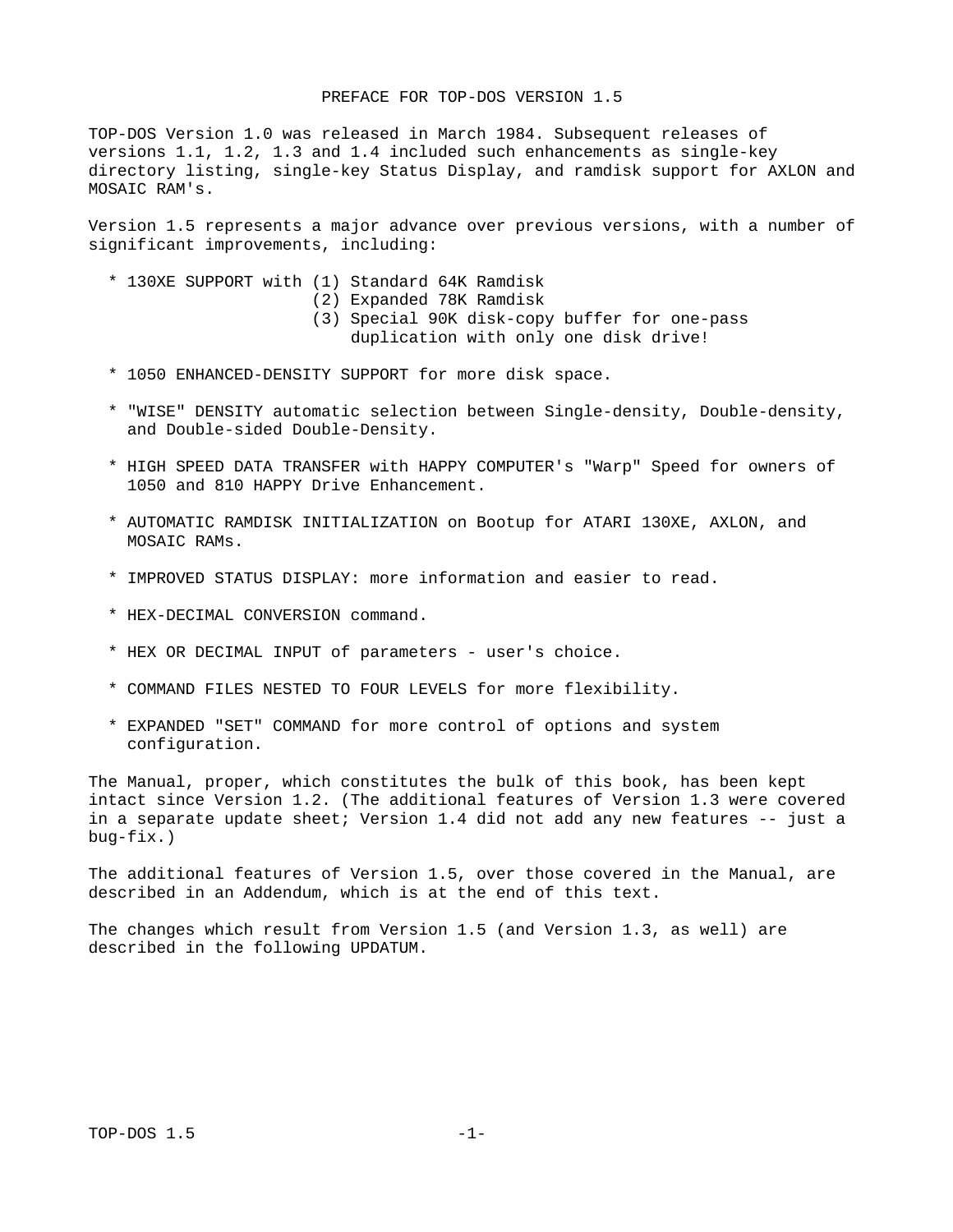This section contains the manual CHANGES for Version 1.5. New features are described in the Addendum.

The most obvious change, when you boot up TOP-DOS, is in the layout of the Status Display and the Menu. These both appear on the Screen, following the Version-number/Copyright line. The Screen after boot should look (something) like this:

 TOP-DOS 1.5 (c) 1985 R.K.Bennett \_\_Status\_\_\_\_\_\_\_\_\_\_\_\_\_\_\_\_\_\_\_\_\_\_\_\_\_\_\_\_\_ |1S 2S \* \* \* \* \* 8S|N6 |T8/R1 | |\_\_\_\_\_\_\_\_\_\_\_\_\_\_\_\_\_\_\_\_\_\_\_\_\_\_\_\_\_\_\_\_\_\_\_| |2180-BC1F=MEMORY|HAPPY|Auto-Save| | |\_\_\_\_\_\_\_\_\_\_\_\_\_\_\_\_\_\_\_\_\_\_\_\_\_\_\_\_\_\_\_\_\_\_\_| |MEM.SAV-VALID |Echo|KeepDOS|130XE | |\_\_\_\_\_\_\_\_\_\_\_\_\_\_\_\_\_\_\_\_\_\_\_\_\_\_\_\_\_\_\_\_\_\_\_| |Bypass|VerifyWrit|Wise| |JFormat| |\_\_\_\_\_\_\_\_\_\_\_\_\_\_\_\_\_\_\_\_\_\_\_\_\_\_\_\_\_\_\_\_\_\_\_|  $\sqrt{2}$ Menu $\sqrt{2}$ |A Directory|H WriteDOS|O Dup. File | |B Run Cart.|I InitDisk|P RunProgram| |C Copy File|J Dup.Disk|Q Cmd. File | |K Bin.Save|R Read/Store| |E rEname |L Bin.Load|S Set/Config| |F Lock File|M Run@Load|T Translate |  $|G$  Unlock  $|N$  Number  $|U$  Undelete |\_\_\_\_\_\_\_\_\_\_\_\_\_\_\_\_\_\_\_\_\_\_\_\_\_\_\_\_\_\_\_\_\_\_\_| |? Help|; Menu|/ Status|\* Version-# | |\_\_\_\_\_\_|\_\_\_\_\_\_|\_\_\_\_\_\_\_\_|\_\_\_\_\_\_\_\_\_\_\_\_|

(NOTE: some of the characters are inverse video, but not shown here.)

There has been a definite improvement in the readability of this display. (When first booting TOP-DOS, the three boxes shown above with HAPPY, 130XE, and WISE will be empty. These are modules which you can install later, as described in the Addendum.) The Status Display and the Menu, which are displayed together on bootup, can later be displayed individually.

Another display which has been significantly changed in Version 1.5 is the sub-menu of the S command:

| P> Prompt Char.                   | T# Time-out     |
|-----------------------------------|-----------------|
| L# Left Margin                    | R# Retry Count  |
| S# System Drive#                  | A Auto-Save     |
| N# Num. Buffers                   | B Bypass Cart.  |
| D# Add Drive#                     | E Echo on Error |
| D#X Xpunge Drive#                 | J J Auto Format |
| D#S Single Density                | K Keep DOS      |
| D#D Double Density                | M MEM.SAV       |
| D#Q Quad (DS,DD) V Verify Write   |                 |
| D#R Ramdisk Drive# W Wise Density |                 |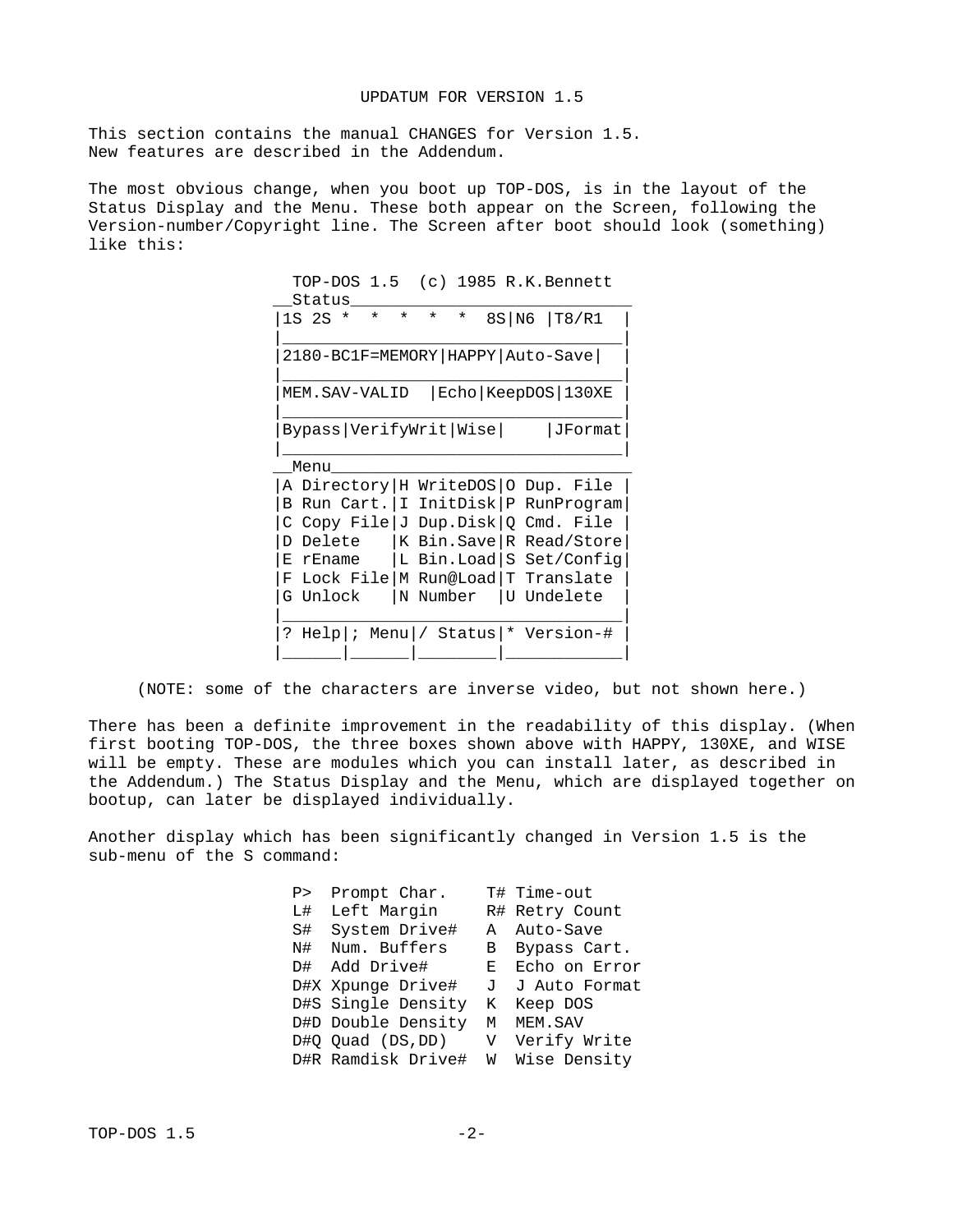The specific changes for Version 1.5 are listed below, in the order of the Manual page numbers they affect. Simple replacements are indicated by:

 $<sub>old</sub>$  <new></sub>

- p 7 STATUS DISPLAY: Changes are mainly cosmetic. Boxes have been added around the elements of the display to improve readability. (Empty boxes are for features which you may install and for future use.) Options are now highlighted in inverse-video if ON, or in normal video, if OFF.
- p 8 MENU: Boxes have been added for readability. The N command has been changed from controlling the MEM.SAV facility, which is now controlled (better) by the M option of the S command, to performing hex/decimal number conversions. The name of the T command has been changed; its function remains the same.

 N MEM.SAV -> N Number T Trouble -> T Translate

- p 6 HELP FILE NAMES: A,### -> \_HELP.A [Etc.]
- pp 14,16 USE OF PROGRAM MEMORY by the "A" and "C" commands has been changed from C20 to 1020 (hex) bytes.
- p 37 N COMMAND no longer controls MEM.SAV facility, which is now controlled by the M option of the S command.
- p 46 S COMMAND: The J (Just Status) and I (Initialize) options have been deleted, since the Status Display can now be obtained by the "/" command and the S command now always initializes. Options such as "A" are now TOGGLED by the upper-case letter. Thus, the upper-case letter turns the option ON, if OFF, or OFF, if ON. To achieve absolute control, when the state of an option is not known (as in a command file), the lower-case letter always turns the option OFF. (To force an option ON, use the lower-case letter followed by the upper-case letter.) Also, several changes have been made to make way for new features:

 R Resident DOS -> K Keep DOS D#R Remove Drive# -> D#X eXpunge Drive#

- p 50 T COMMAND: Trouble -> Translate [Name change, only]
- p 53 RS232 MODULE: RS232.TOP -> RS232 [Name change, only]
- p 54 DOS-RESIDENT FEATURE: 9-10K bytes -> 12-15K bytes
- p 55 AUTO-RS232 -> Auto Save [Name change, only]
- pp 54,55 DUP-AREA: 2480-4800 -> 2900-566E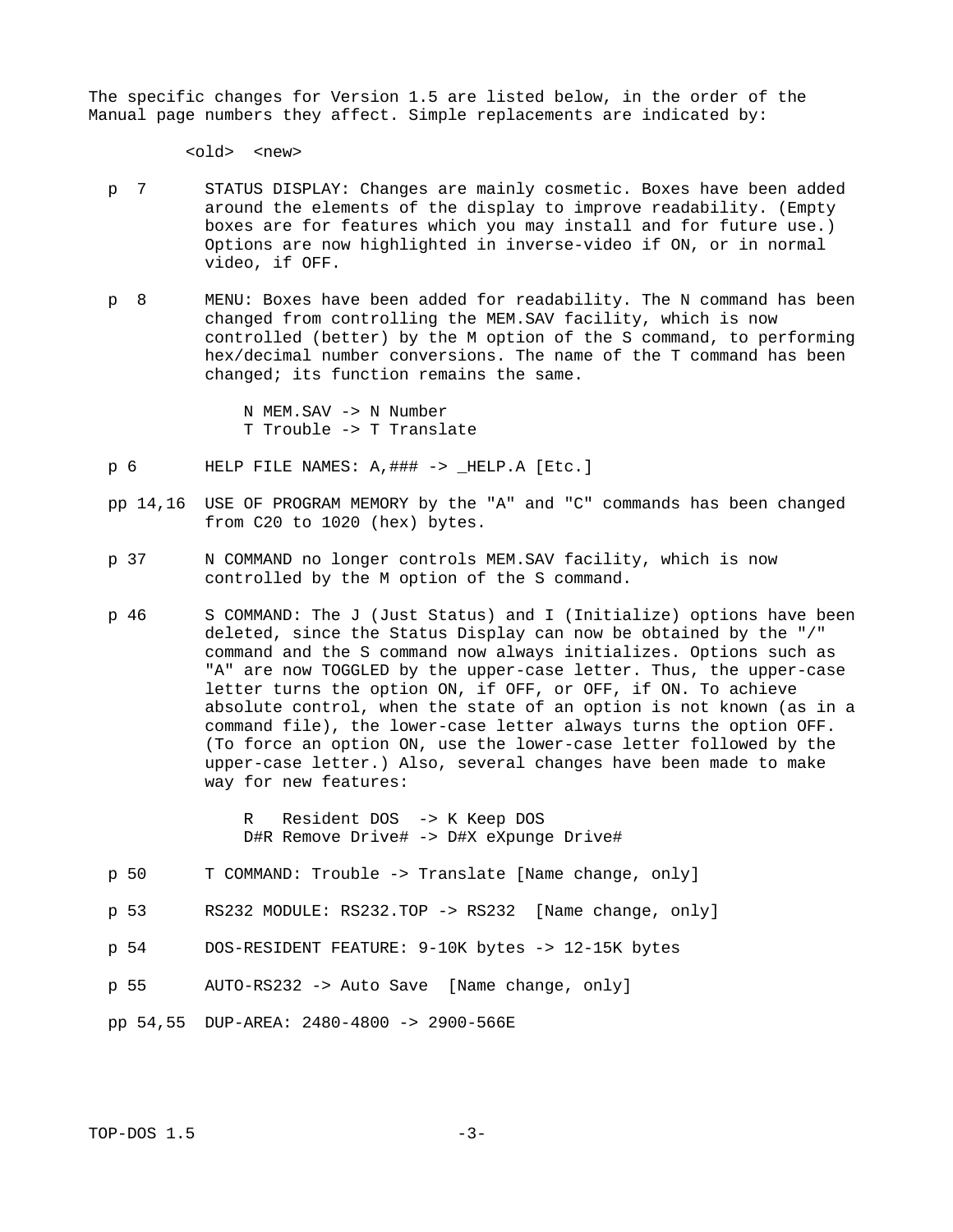- PP 69ff KEY LOCATIONS & SUBROUTINES: Locations changed, but no longer needed. Subroutines changed; not included in this doc.
	- p 73 ERROR-# 172: DOS-1 Disk -> Bad VTOC [Clarification]
	- pp 79,80 RAMDISK BANK NUMBERS: New locations and default bank numbers for Ramdisks:

| Bank          |      |     | Addr AXLON MOSAIC 130XE |     |
|---------------|------|-----|-------------------------|-----|
|               |      |     |                         |     |
| Standard 151C |      | 00. | 3F                      | 07  |
| First         | 151D | 01  | 00.                     | 00. |
| Next          | 151E | 68  | nn                      | 04  |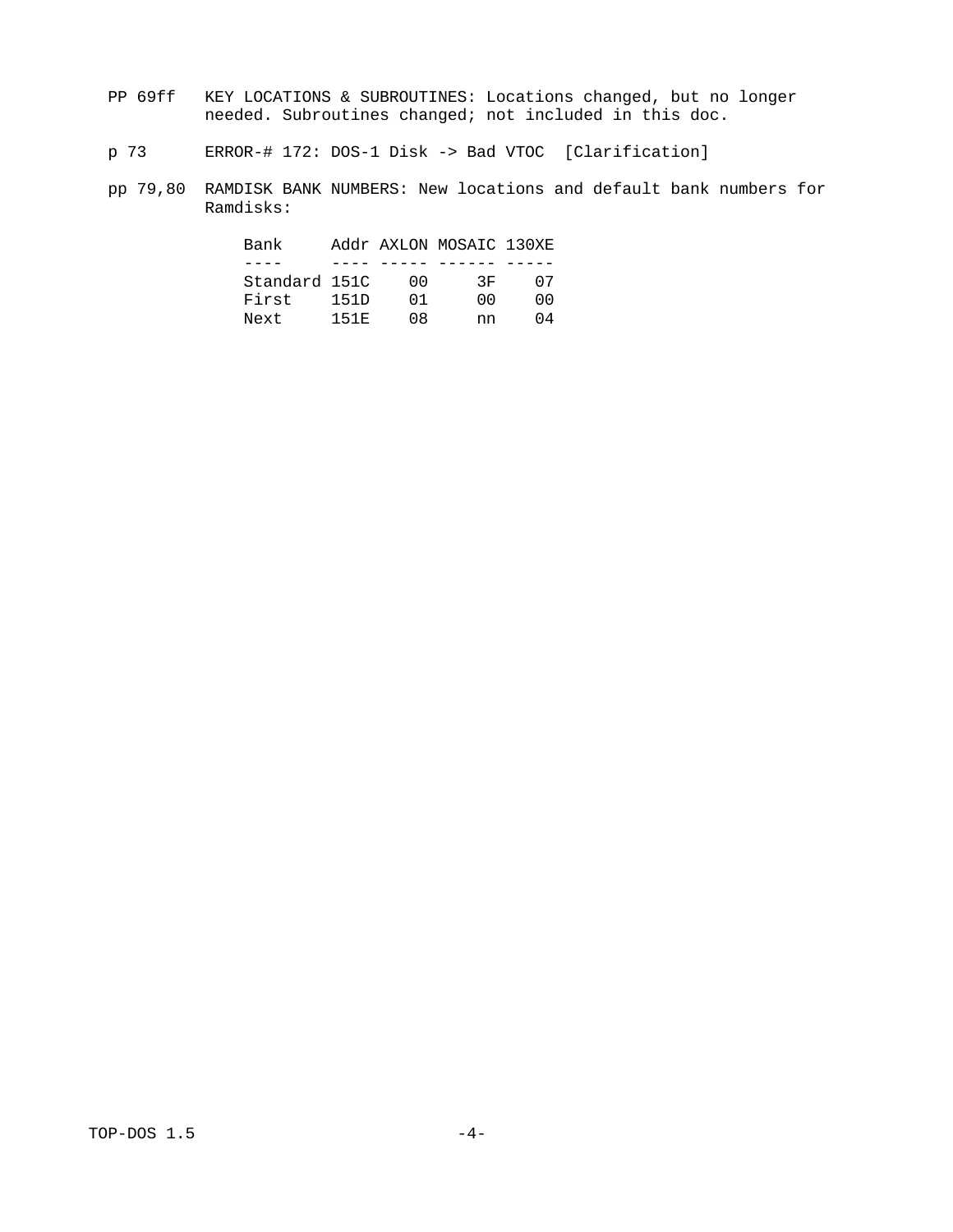### ADDENDUM FOR TOP-DOS VERSION 1.5 --------------------------------

This section describes the new commands, functions, and features of TOP-DOS version 1.5. These additions are presented, in the order of the related page numbers of the Manual:

Page

----

7: STATUS DISPLAY includes new information: The letter which indicates the density of a disk in drive now may be "E" for Enhanced 1050 density, in addition to S, D, and Q described in the Manual. The modules: WISE, 130XE-Ramdisk, and HAPPY Warp-Speed now show up on the Status Display.

"/" STATUS DISPLAY COMMAND: The Status display now may be obtained by:

/<RETURN>

 "\*" VERSION DISPLAY COMMAND: The full bootup display, including the Version number of your copy of TOP-DOS, the Status Display, and the Command Menu, now may be obtained simply by:

\*<RETURN>

 NOTE: The use of the \* command when in the R command is pre-empted by the R command's use of \* to arm the store mode.

- 14: HEX OR DECIMAL PARAMETERS: It is now permissible to enter numerical parameters in either hex or decimal notation. Precede a hex number by \$, and a decimal by #. (Examples: \$1AB8, #2048) Affected are the commands: I, K, M, P, R, S, T, and (new) N. For each case, the default notation (if the \$ or # prefix is not given) is specified in the command description.
- 15: "A" COMMAND: The option (/n) which specifies the number of columns for the directory listing now may be combined with any other option. For example:

1>A 2:\*.BAK/1/A<RETURN>

 The shortcut commands "1" through "8" may now take any of the parameters and options of the "A" command. For example, the following commands are equivalent:

 1>2 \*.BAK/1/A<RETURN> 1>A 2:\*.BAK/1/A<RETURN>

 The disk density (sd, dd, or qd) displayed at the end of the Directory listing now includes the "ed", for Enhanced 1050 density.

 There is a restriction, not mentioned in the manual: A Directory listing file may NOT be specified if either the /A or /C options are used. Although this combination is unusual, it could cause unexpected results, so it is now prohibited. If attempted, TOP-DOS will ignore the command and return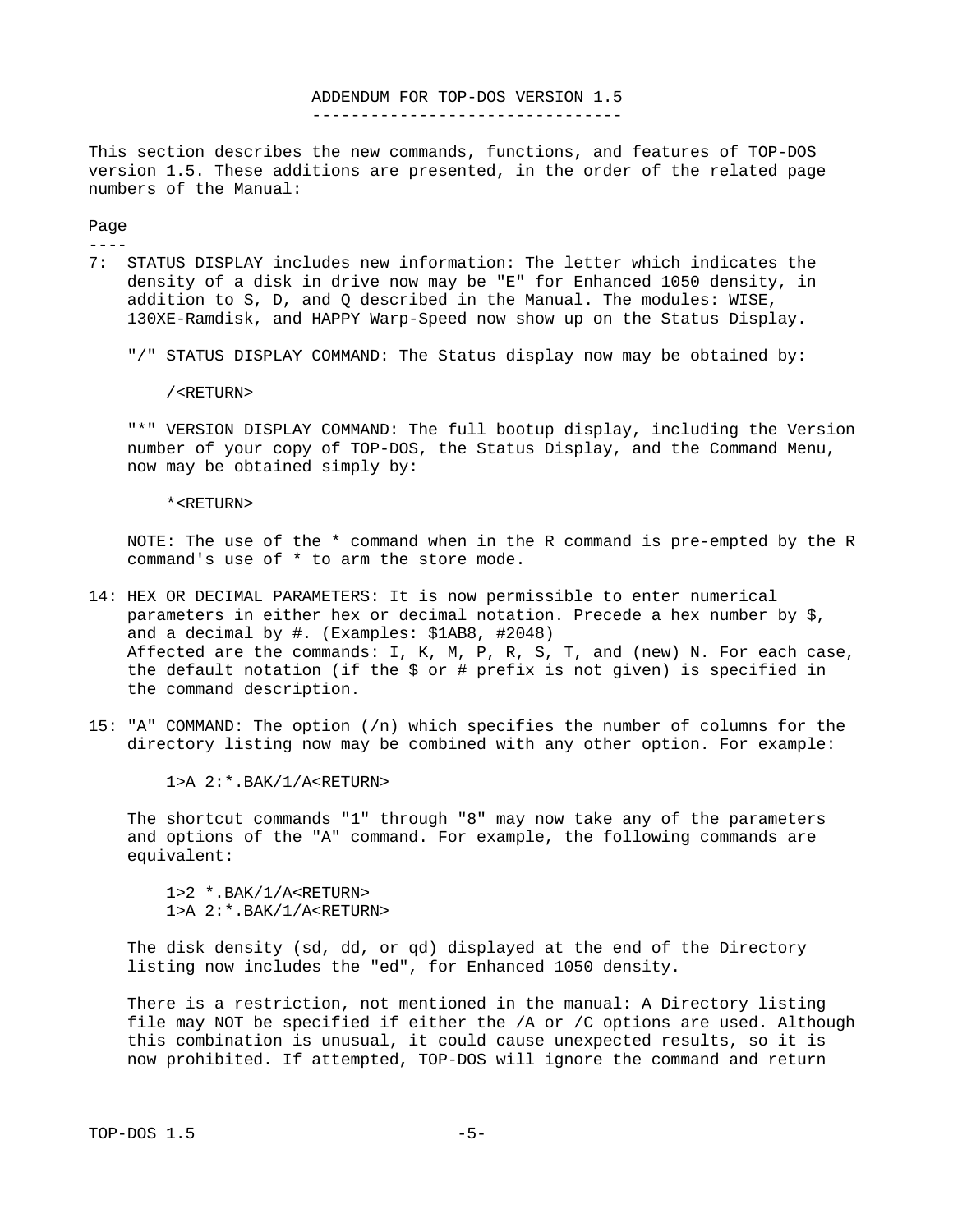the prompt character.

28: "I" COMMAND: There are four new functions of the "I" command: Q, E, +, and -. The new syntax is:

 $I$  D#[Q|V], [AE][+|-][N/8]

 Q is used to mark a disk as "Q" density (that is, Double-Sided, Double-Density). This function is used if you have QD disks which were formatted under TOP-DOS 1.4 or earlier. (Version 1.5 will perform this function automatically when you initialize a QD-Density disk.) When this function is requested, TOP-DOS will ask "OK to mark disk as Double-Sided?". A "Y<RETURN>" response will effect the action; any other response will abort. You should be sure you want the disk so marked, since the process cannot be reversed. However, if a disk is marked by mistake, the result is not serious: it just causes TOP-DOS to list the disk as "qd".

53: AUTORUN FILES: A new feature now permits the automatic running of all autorun files with a ".AUT" extension, in the order they appear in the Directory. (One way to get them in the order you want is to rename them in alphabetic order, use the /A option of the "A" command, and then rename them back.) An example of the use of this new feature is given below in the description of the IZRAMDSK autorun-file feature.

 CAVEAT: With this new multi-autorun-file feature, an autorun (.AUT) file MUST NOT ACCESS THE DIRECTORY, or unpredictable results may occur. (The two autorun files supplied with TOP-DOS do NOT access the Directory, so they're OK!) If you have a problem with an autorun file, you can disable this new feature by executing the command file AUT\_OFF, which is included on your TOP-DOS 1.5 disk. Just type:

Q AUT\_OFF<RETURN>

 Then, write the DOS files (H command) to the disk on which you have the .AUT file that did not function correctly under the new multi-autorun feature.

68: HEXDECIMAL NUMBERS: The binary equivalent of the sixteen hexadecimal digits is given here as an adjunct to the Manual:

|   | <b>HEX BINARY</b> |   | <b>HEX BINARY</b> |
|---|-------------------|---|-------------------|
|   |                   |   |                   |
| 0 | 0000              | 8 | 1000              |
| 1 | 0001              | 9 | 1001              |
| 2 | 0010              | А | 1010              |
| 3 | 0011              | В | 1011              |
| 4 | 0100              | C | 1100              |
| 5 | 0101              | D | 1101              |
| 6 | 0110              | Е | 1110              |
|   | 0111              | F | 1111              |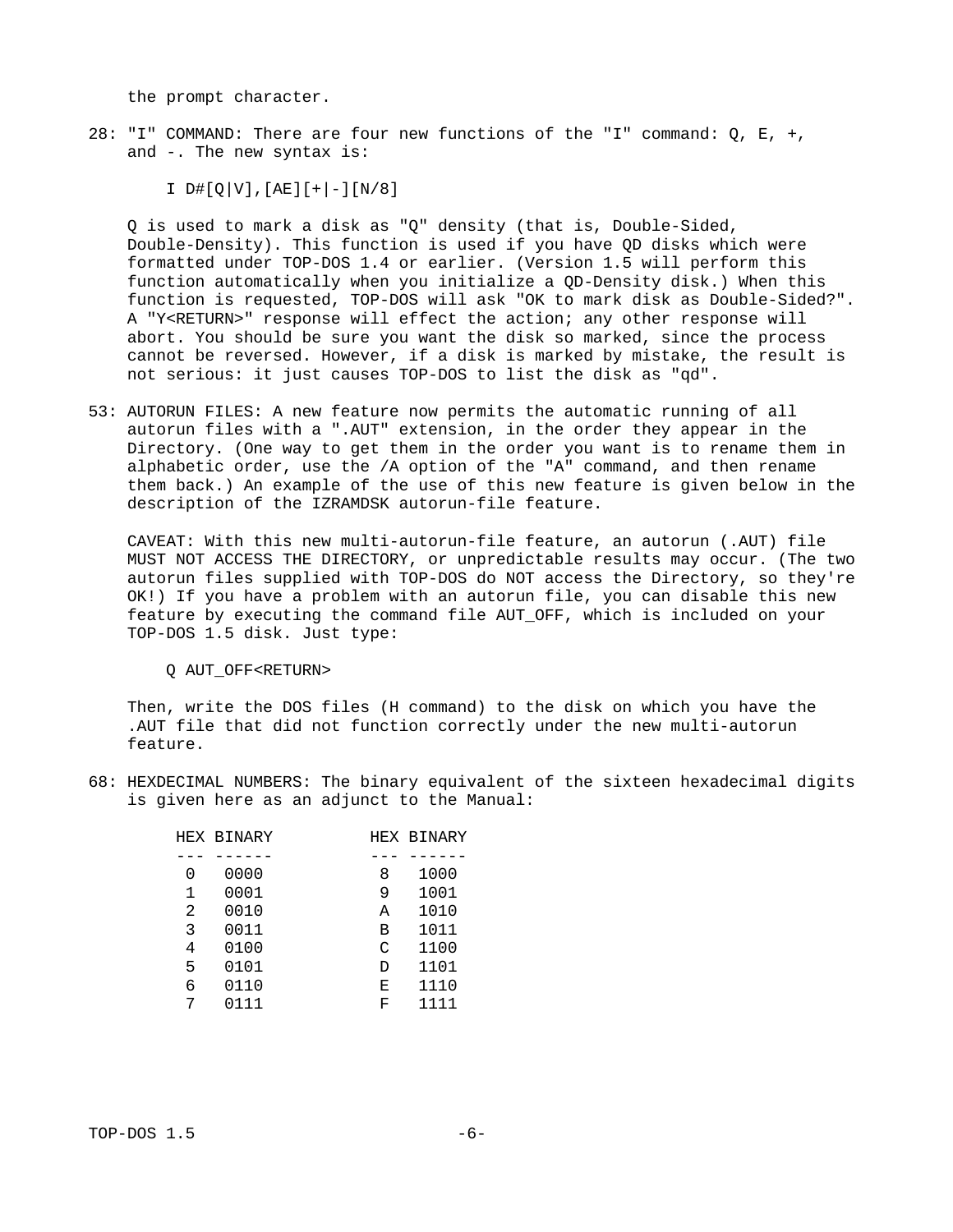## 74: ERROR MESSAGES: New error messages in Version 1.5:

| Not Load File                              | Attempt to load a file which is not in the<br>proper binary load format.                                                                                                    |
|--------------------------------------------|-----------------------------------------------------------------------------------------------------------------------------------------------------------------------------|
| ERR: Read D1:MEM.SAV<br>ERR: Write MEM.SAV | Error in reading the MEM.SAV file.<br>Error in writing the MEM.SAV file.                                                                                                    |
| $MIN = 48$                                 | The minimum n/8 parameter to the "I" command                                                                                                                                |
|                                            | is 48. A smaller value was given, so the<br>operation is aborted.                                                                                                           |
| Not Double-Density!                        | The density must be Double for this operation.                                                                                                                              |
| <b>OS-RAM Error</b>                        | An error was detected by the J Command in<br>accessing the RAM under the OS-ROM.                                                                                            |
| d:hhhh                                     | This display, as part of an error message,<br>indicates the drive and sector number<br>which is in trouble. For example: "2:01A4"<br>refers to Drive-2, Sector \$1A4 (hex). |
|                                            |                                                                                                                                                                             |

79: 130XE RAMDISK SUPPORT: A ramdisk handler for the 130XE is now included in Version 1.5. It is installed in the same manner as the ramdisk handlers for the AXLON and MOSAIC RAM's as described in the Manual. After reading the Ramdisk Appendix of the Manual, simply type:

### L 130XE<RETURN>

 to install your 130XE ramdisk handler. As the handler is being installed, it displays the message "Installing 130XE ramdisk ...". (If a ramdisk had already been installed, the message would instead read "A ramdisk was already installed!!!".) After the installation, a Status Display will be automatically displayed so you can see the result: "130XE" will be shown in one of the boxes, "8S" (Drive-8, Single-density) will show up on the drive-configuration box, and MEMLO will have advanced by \$180 (\$100 bytes for the handler and \$80 bytes for the buffer required by your new ramdisk drive). If you wish, you can change the ramdisk drive number, using the "D#R" option of the S command, described above. Some users prefer Drive-4 for their ramdisk, since some application software cannot reference drive numbers larger than Drive-4!

 After you have the configuration of your new ramdisk set to your satisfaction, you can use the H command to write the DOS files to another disk.

 This 130XE Ramdisk Handler adds 256 (\$100 hex) bytes to the memory-resident (DOS.SYS) part of TOP-DOS, and thereby pushes up MEMLO accordingly. TOP-DOS is supplied without the Ramdisk Handlers installed to give you the flexibility of tailoring your system to your needs. You can create a TOP-DOS with the 130XE Ramdisk Handler, as well as, having a TOP-DOS system without it. Also, you can add the WISE-Density Module and/or the HAPPY Warp-Speed Handler (described below), to create various TOP-DOS systems, as you desire.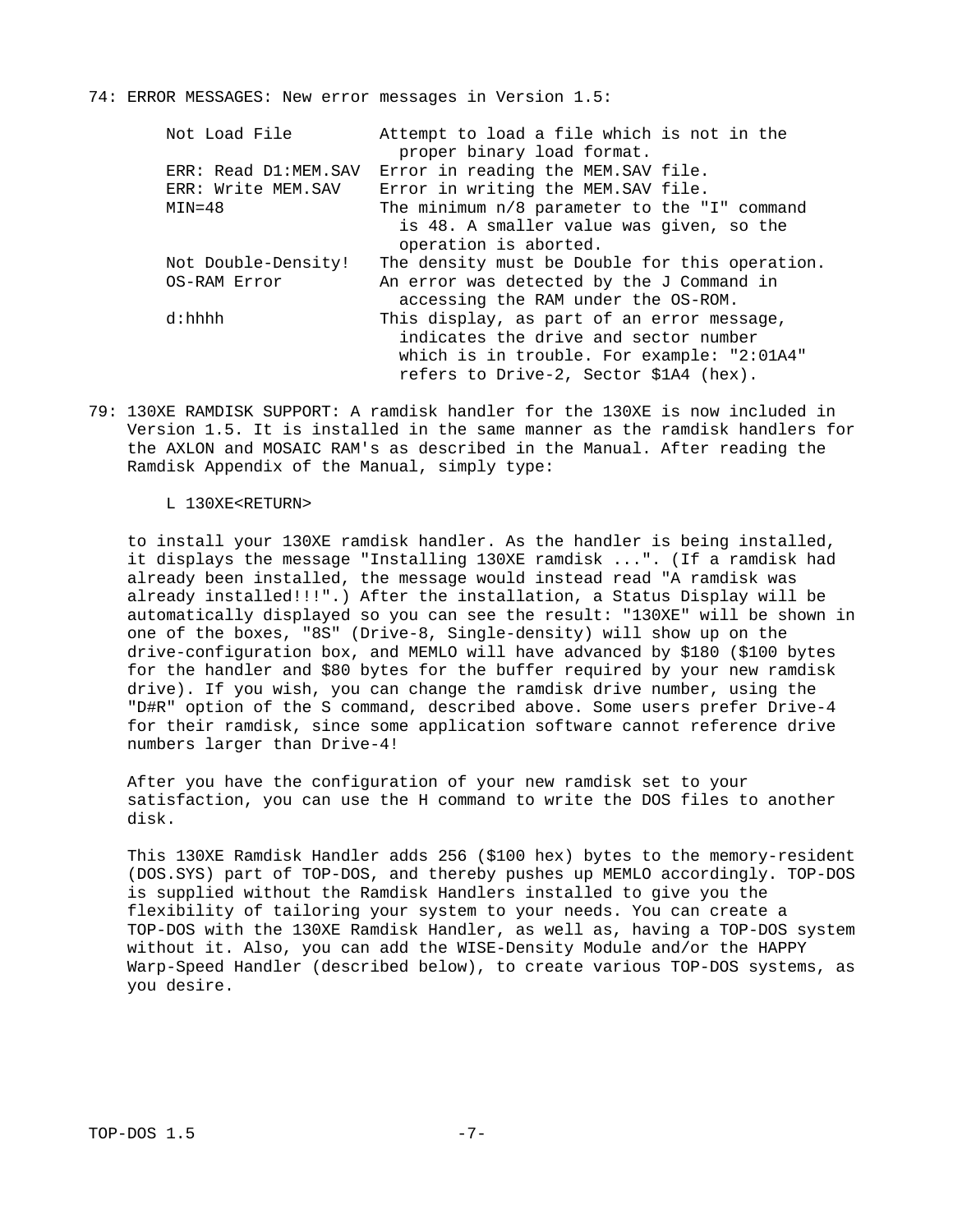AUTOMATIC RAMDISK INITIALIZATION ON BOOTUP: TOP-DOS is now equipped with an autorun file (IZRAMDSK) which, when activated, will initialize your ramdisk on bootup, before going to BASIC. (This allows your BASIC program to access the ramdisk without first going to "DOS" from BASIC, then initializing the ramdisk with the "I" command, and finally returning to BASIC.) To activate the IZRAMDSK autorun file, just attach an ".AUT" extension to its name, using the E command:

### E IZRAMDSK,\*.AUT<RETURN>

After this simple operation, when you boot the disk that contains the IZRAMDSK.AUT file, your ramdisk will be automatically initialized, ready to receive files, including the MEM.SAV file.

This ramdisk initialization will work with any of the three ramdisks supported by TOP-DOS: AXLON, MOSAIC, and 130XE!

HOW TO USE YOUR RAMDISK: One of the most useful ways to use your ramdisk is to set it as your System Drive, using the S command. Then copy your programs you want to be able to load and execute. Be sure, also, to write the DUP.SYS file on the System Drive, so TOP-DOS can access it if it needs it. (You won't need the DOS.SYS file on the ramdisk, so delete it if you need the space.) Also, you can save the DOS files (H command) to a disk. Then, when you boot that disk, the ramdisk will be used for the MEM.SAV file, if it is needed on Bootup, which it might be, say, if you use the RS232 handler.

As described above, under "AUTORUN FILES", you can have more than one active autorun file on a disk. So you can have both the IZRAMDSK.AUT and RS232.AUT active.

WISE DENSITY MODULE: The WISE-density Module is installed in the same manner as the ramdisk handlers, by loading WISE:

### L WISE<RETURN>

As the module is being installed, the message "Installing WISE-density module ..." is displayed. (If the WISE-density module had already been installed, a message to that effect is displayed instead.) After the module is installed, the Status Display in one of the boxes (highlighted in inverse video to signify that it is ON) and MEMLO is increased by \$100 for the increased code in the memory-resident part of TOP-DOS (DOS.SYS). You can now write out the DOS files (H command) to a disk, to avoid repeating this installation process.

The function of WISE is to switch the density of a disk drive to match the density of the disk which it contains. (This only works for a drive which can be switched by software and which accepts the 12-byte protocol originally designed by PERCOM, which almost all drives do.) The check and switch are performed whenever a file is opened. (Switching will not take place with the H, I, or J commands, which do not open files.)

The WISE module also checks if the disk was initialized as double-sided, double-density ("Quad" density), and if so, attempts to switch the drive to double-sided, as well as, double density.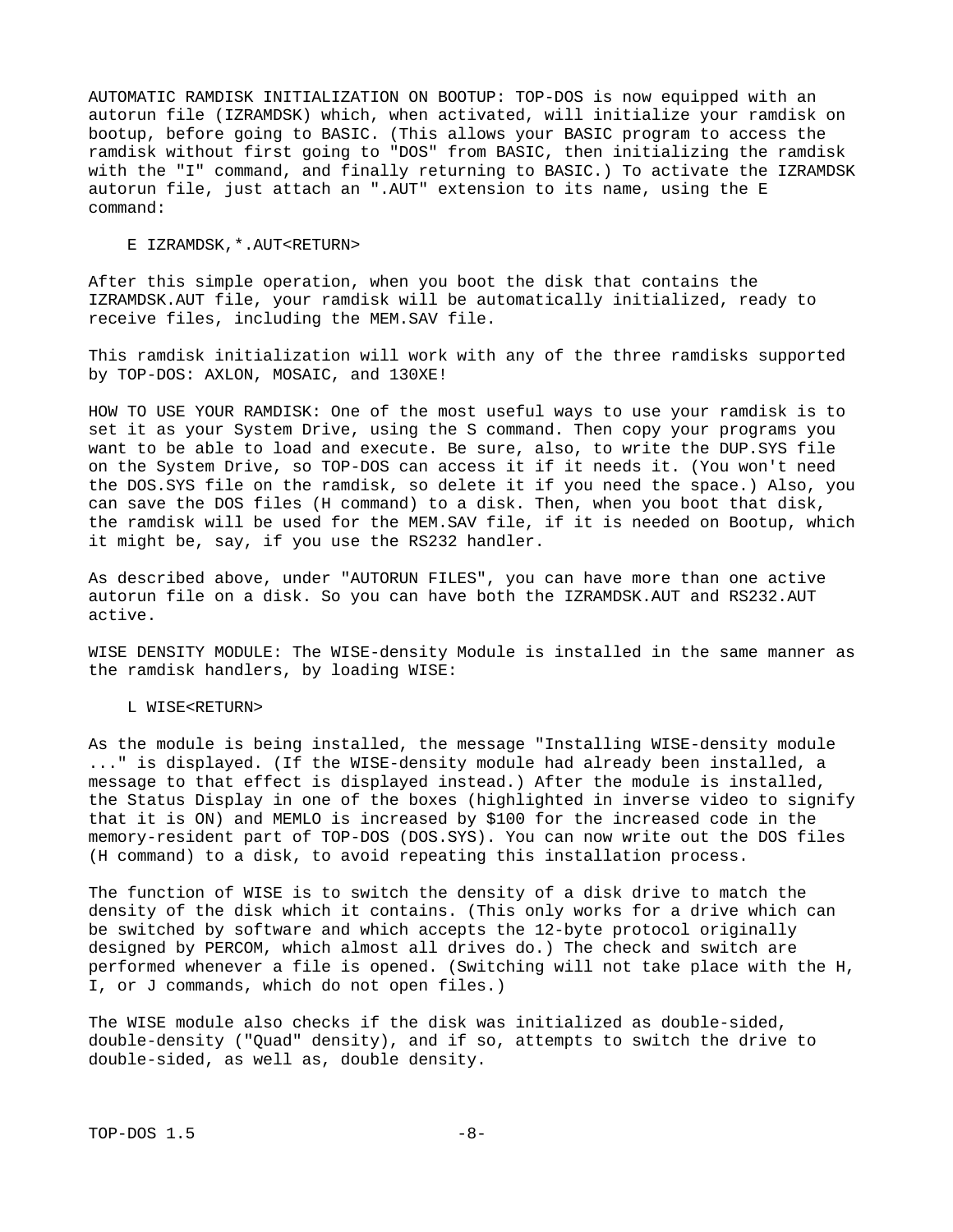You can turn OFF the WISE-density function, if you wish, using th W option of the S command, as described above. You might want to turn it OFF, should it appear to cause a problem. (Every time we add a feature, someone finds that it gets in their way and want to be able to turn it OFF!) Another reason to turn it OFF is that it adds to the initialization time whenever you request a Status Display or call the S command. TOP-DOS gives you the choice!

HAPPY WARP-SPEED: Owners of the new HAPPY COMPUTERS' 1050 Enhancement or the 810 Enhancement, Rev. 7, can achieve "warp" speed by installing the HAPPY module. The installation is accomplished in much the same manner as for the WISE and Ramdisk modules: Just load the HAPPY file:

### L HAPPY<RETURN>

As the HAPPY module is being installed, "Installing HAPPY Warp-Speed module ..." is displayed. (If the module had already been installed, the message "HAPPY module already installed!" is instead displayed.) After the installation, which just takes a couple of seconds, a Status Display is displayed on the screen to show you the result: "HAPPY" will appear in one of the boxes and MEMLO will be advanced by \$280 bytes. As with the installation of the other modules, you can save the DOS files to a disk, so you will not have to repeat this process.

On initialization -- which occurs on Bootup, System Reset, Status Display, and whenever you call the S command -- the HAPPY Module checks all drives to determine which are HAPPY Enhanced. Those which are, are thereafter provided with the "Warp" speed data transfer.

 CAUTION: When using this HAPPY module, do NOT use with a disk in the "slow" mode or with the HAPPY Controller set to the slow mode! If you do, bad data could be stored on your disk.

 Also, if you set a HAPPY Enhanced 1050 drive to a different density from that of the disk which it holds, the only operation which is then legal is to format that disk in the new density. An attempt to read or write to that disk, without first formatting it, may result in hanging the drive -- in which case you can recover by turning the drive OFF, then ON.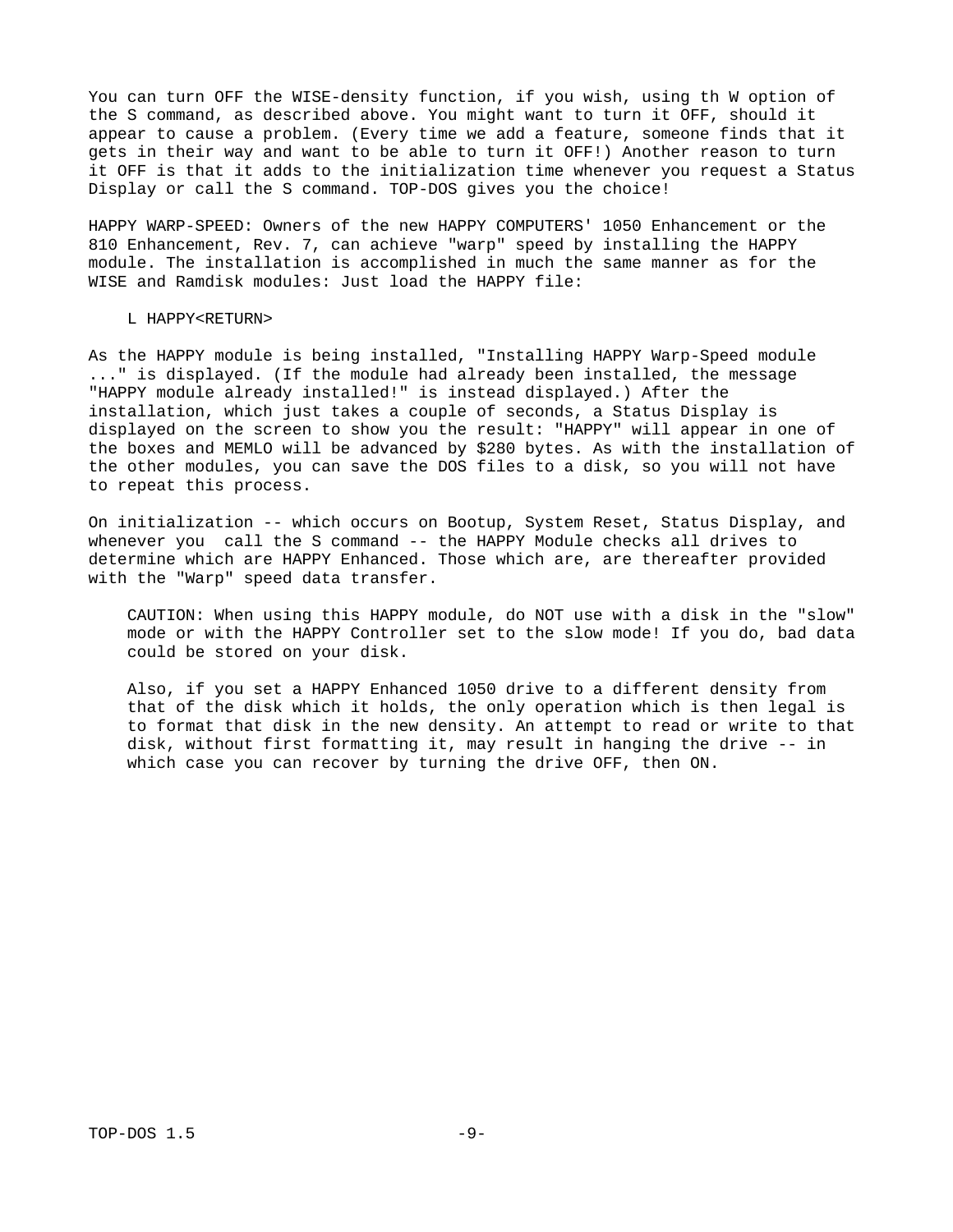## UPDATUM FOR TOP-DOS VERSION 1.5 PLUS

This section contains the changes and additions for 1.5 PLUS over 1.5. These changes are keyed to the corresponding page numbers of the TOP-DOS Manual.

4 STATUS DISPLAY: Some changes, abbreviations, and additions have been made to increase the information displayed:

> DISK DRIVE CONFIGURATION: A ramdisk drive is now marked with a flag (Control-C), to distinguish it from a real disk drive.

 "=MEMORY" has been removed from the box containing the first and last locations of available program memory.

 "RS232" will now be displayed if the RS232 handler has been loaded from the ATARI 850 Interface Module (by the RS232.AUT autorun file).

 "VALID" and "INVALID" in the MEM.SAV box have been replaced by "ok" and ".." respectively.

 "G.AUT" has been added to display the state of the "Group" (multiple) .AUT Autorun file function. This function can now be turned ON and OFF by the S command.

 "EchO" has been modified to show the state of both the "error echo" and the new "OK" tone options (covered below).

 RAMDISK BOX has been changed to show the size, in K, of the selected ramdisk. The ramdisk type is now designated by two characters: AX, MS, XE, XL, or NW for AXLON, MOSAIC, 130XE, XL, or NEWELL. If more than one ramdisk exists (by SPLIT, described below), the selected ramdisk drive number is displayed in inverse video, immediately following the two-character ramdisk type. [The concept of "selected" ramdisk applies only to this display and is used to show to which ramdisk the size applies. A ramdisk is "selected" when it is referenced, say, by getting a directory listing.]

 NOTE: The expanded 78K 130XE ramdisk no longer displays as "130XE" but rather as "XE 80". The "80" is the apparent size in K. The actual size is 78K, since 2K is lost to the I/O ports in the area \$D000 to \$D800, which puts a hold in the expanded 130XE ramdisk. [TOP-DOS marks the simulated sectors in that area as "used", in the VTOC.]

 "X" has been added to show the state of the new option, Extended Copy Buffer, which is set by the S command.

 "2.5" has been added to indicate that the ATARI 2.5 MODULE, described below, is installed.

11 LEGAL CHARACTERS FOR FILENAMES: The characters "%" and "&" are no longer permitted in filenames. If you have filenames with these characters, created by an earlier version of TOP-DOS, you must rename these files using

TOP-DOS 1.5 PLUS -1-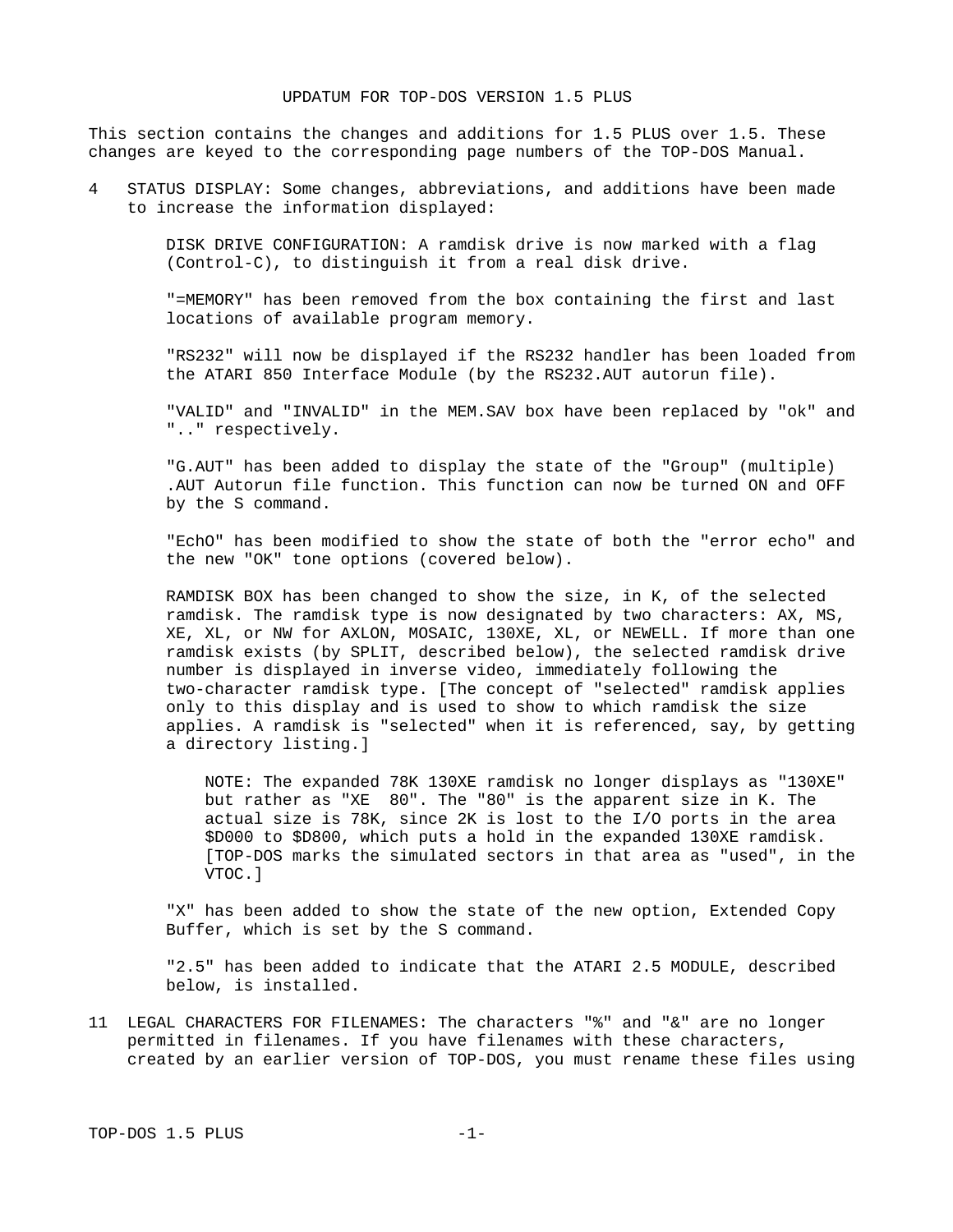that version, before you can access those files by TOP-DOS 1.5 PLUS.

 NOTE: The use of the characters "#" and "\$" in filenames is discouraged, since they also may be dropped in the future. In addition, file extensions starting with ".\_" are reserved for future system use.

12 SYSTEM DRIVE: The "System" drive and the "default" drive are treated separately in 1.5 PLUS, to allow you more flexibility. The System drive is the one that TOP-DOS accesses for the DUP.SYS, MEM.SAV, and HELP files. It is still set by the S command and indicated in the Status Display by inverse video (as in previous versions).

 The default drive number (the drive assumed when none is given) is now set separately by entering the device specification of the drive -- either alone or preceding a TOP-DOS command -- and is now displayed in the TOP-DOS command prompt. For example:

 1>8:<RETURN> 1>D8:<RETURN> 1>8:A \*.BAK<RETURN>

 all change the default drive to D8:. (The last example also gets a directory listing of the .BAK files on Drive-8.) After execution, the prompt for the next command appears:

8>

The default (assumed) drive is now D8:.

19 BASIC CONTROL: TOP-DOS 1.5 PLUS now permits easy and fast control of the built-in BASIC of the 800XL and the 130XE computers. To disable the built-in BASIC (not a BASIC cartridge), type:

1>B D<RETURN>

To enable BASIC, type:

1>B E<RETURN>

 You will find that the switch occurs in a flash, without the loss of the Screen. If you request a Status Display ("/" command), you will notice that the usable memory increases by \$2000 (8K) when you disable BASIC.

28 DIRECTORY PROTECTION: A new and novel feature of 1.5 PLUS, which will be especially appreciated by advanced users, preserves the Directory information over a disk initialization. Say you want to re-use a disk that contains old files you no longer need. So you use the "I" command, with the V option, which is the fastest way to clear out the disk. But you realize you made a mistake!

 The new feature permits a recovery of your files, by leaving all the directory information intact, except the first byte in each entry, which is zeroed. To recover your files, you must have a disk utility and understand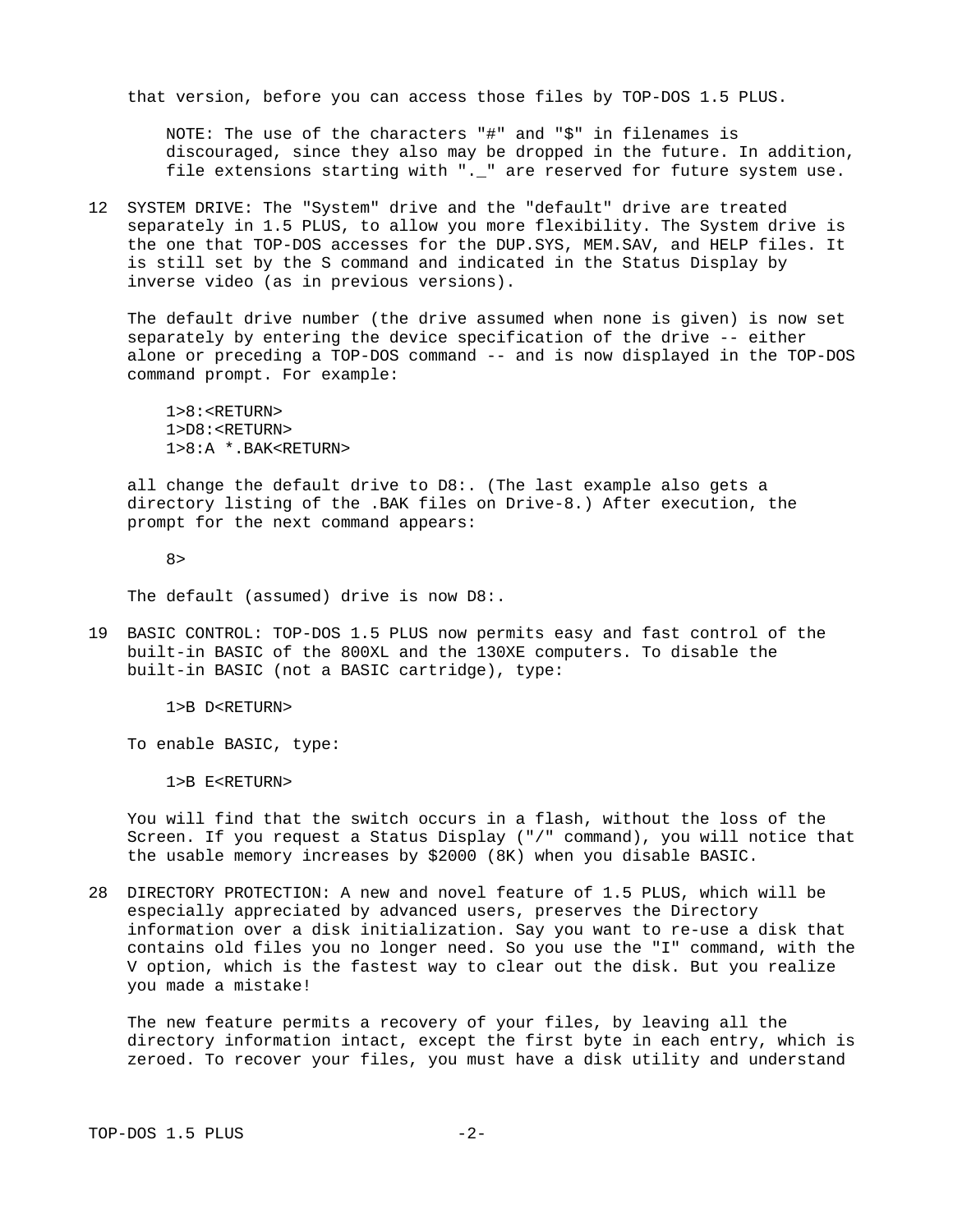the structure of a directory entry. THIS FEATURE IS ONLY FOR ADVANCED USERS.

- 31 J COMMAND SECTOR NUMBER DISPLAY: The J command now displays the numbers of the sectors as they are read and written. Also displayed is the pass number, to complete the presentation.
- 46 S COMMAND CHANGES: Two cautionary notes, which also apply to earlier versions: First, the ATARI 1050 (unmodified) is NOT software switchable, so the S command can NOT set its density. Second, after the RS232 handler is loaded, you should NOT change the disk-drive and buffer configuration, since an increase in the buffer allocation could overwrite the RS232 handler.

The following changes have been made to the S command:

 "D#R RAMDISK": This option has been extended to allow changing the drive-# of a ramdisk, when the SPLIT module is installed. If SPLIT is not installed, this option works as before: the new drive-# of the (only) ramdisk is given, followed by "R". However, if SPLIT is installed, there may be two or more ramdisk drives. Therefore, you must give both the old and new drive numbers. For example:

#### 1>S D4R8<RETURN>

 will change the drive-4 ramdisk to drive-8. (Note: the "D" may be omitted.) To avoid confusion between the old syntax and the new syntax for SPLIT, the D#R option of the S command menu is modified when SPLIT is installed:

D#R# Old R New Ramdisk

 "G" GROUP AUTORUN: The feature which allows multiple autorun files on bootup is now called "Group Autorun", so "G" can be used in the S command to turn the feature ON or OFF. This feature, described on TOP-DOS 1.5 page 6, is normally ON, but the Caveat on the same page describes why you may want it OFF.

 "H" HAPPY WARP SPEED: If you have a Happy enhancement and have the Happy module installed in TOP-DOS, you can now turn it ON and OFF with the "H" option of the S command. Among whatever reasons you may have to turn it OFF, the Caution on TOP-DOS 1.5 page 9 contains another.

 "O" O.K. TONE: There's a new sound -- like a bong -- called the "O.K." tone (so we can use the "O" in the Display and the S command). Its purpose is to signal the completion of a TOP-DOS command (one bong) or the need for user input (two bongs). This tone is audibly distinguished from the "Error Echo", which is a more buzzer-like sound.

 You can change the number of bongs, using the (letter) "O" option of the S command. Follow the "O" by the maximum number of bongs desired:

S 01<RETURN>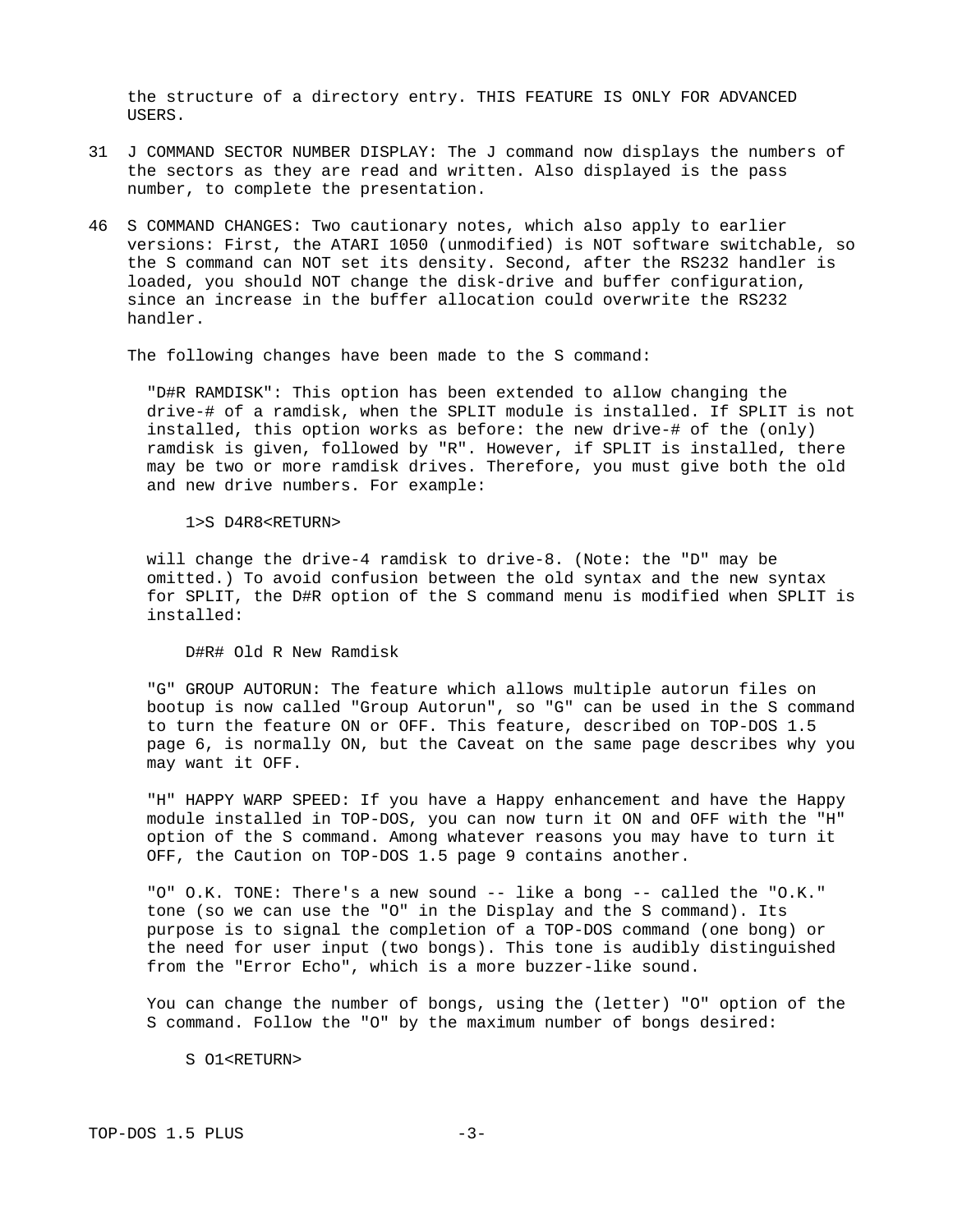will result in a one-bong for user input and none for command completion. Zero turns off the bongs altogether, and the "O" of EchO in the Status Display will switch from inverse to normal video. Similarly, the "E" of EchO shows the ON/OFF state of the "Error Echo" option.

 "X" EXTENDED COPY BUFFER: As stated on page 14 of the manual, the C Copy command uses only the upper \$1020 (hex) bytes of program memory for its buffer. There are two reasons for the use of this limited area of memory (rather than all available memory). First, it leaves some program memory undisturbed. Second, it shortens the time you must wait for the buffer to fill when copying a text file to the Screen. The \$1020 size only slightly increases the copy time of a file.

 Despite the advantages of this limited-size buffer, there are those who would like the Copy command to use all available memory for its buffer, in order to minimize the switching which occurs when copying large files between two disk drives. The "X" option permits this.

- 59 MEMORY MAP: The DUP-area for 1.5 PLUS storage begins at \$2B00 (for storage) and at \$2D00 (for code) and extends to about \$5ED0. Thus the DUP-area is larger than the previous versions to accommodate the additional functionality of 1.5 PLUS. Also, the area for disk buffers has been enlarged to allow for the loadable modules, which add to the size of the DOS.SYS file (and area in memory).
- 74 ERROR MESSAGES: A new error message is given if the memory space taken by the loadable modules, disk drives, and buffers exceeds the space available for disk buffers:

Too Many Drives!

 See pages 57-59 for a discussion of the space available for disk buffers. It should be noted that loadable modules extend the size of DOS.SYS and therefore impinge upon the buffer space.

The error message:

Bad VTOC

 is generally an indication that the VTOC has been corrupted. (It also could result if you try to access an old ATARI DOS 1 disk -- very unlikely!) If you have important files on the disk, you could try to recover them, if you have a disk utility. Set the first byte of the VTOC (sector \$168) to 2, if ATARI disk, or 3, if TOP-DOS disk. That should allow you to get a Directory listing ("A" command), assuming that only the VTOC was corrupted and that the Directory is still good. If you can get a good Directory listing, then try to copy off the files you want to a good disk. Then re-initialize the disk ("I" command), so you won't be tempted to write on the disk with the corrupted VTOC.

75 RAMDISK DRIVE NUMBER: The drive-# for a ramdisk is now set at 4, when loading a ramdisk module file. This value (rather than the previous 8) may

TOP-DOS 1.5 PLUS -4-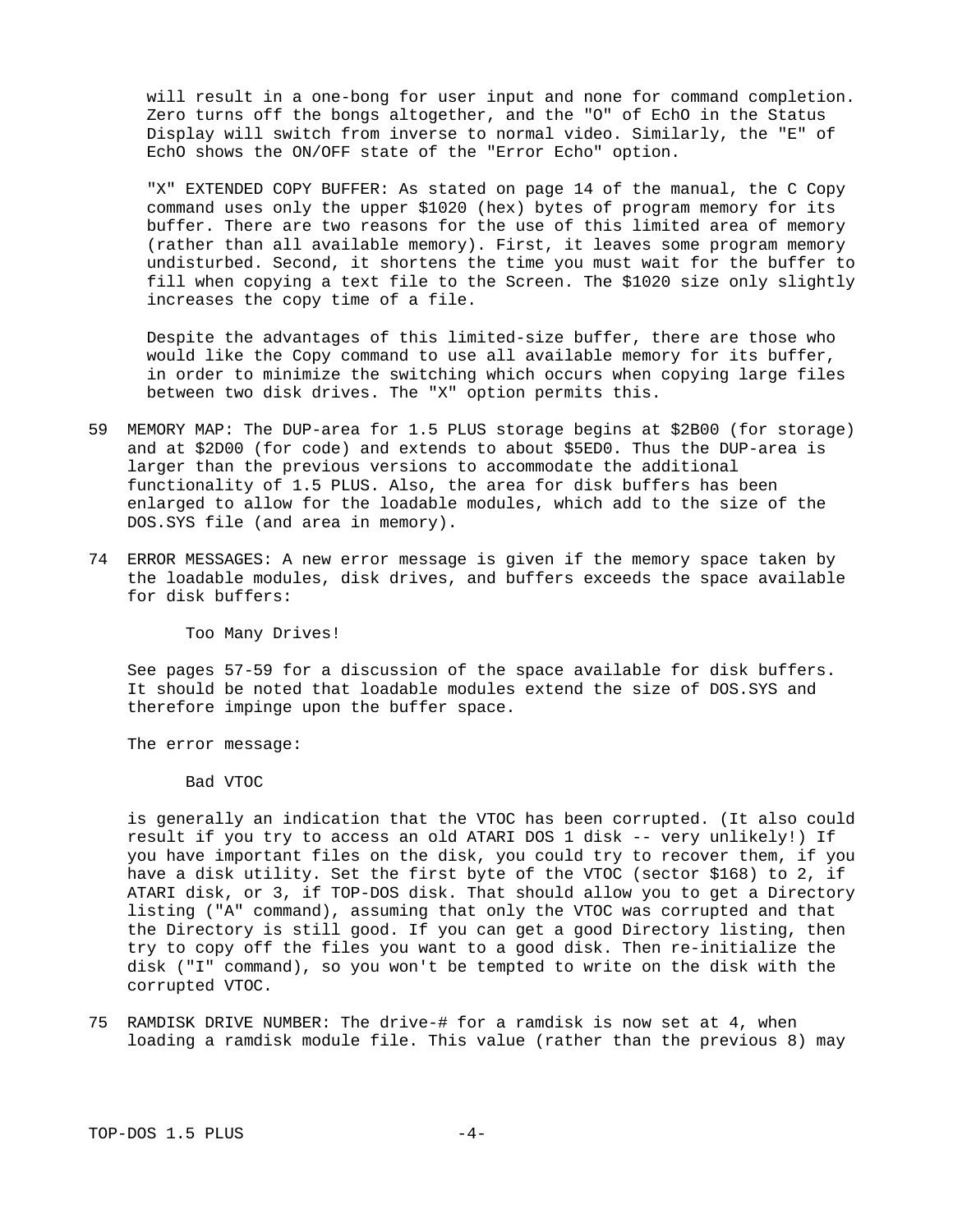be more useful to most users, since many application programs do not permit drive numbers larger than 4. Of course, you can change this to any drive-# from 1 through 8.

 AXLON RAMDISK MODULE has been modified to handle AXLON-compatible ramboards of 128K, 256K, 512K, and 1-Meg. When this module is loaded, you are prompted for the size of your ramboard, the port address [just hit <RETURN> for the standard \$CFFF] and whether you want to use all banks for your ramdisk. If you answer the last question with N (No), you will be prompted for the first and "next" (last + 1) bank numbers to be allocated for ramdisk use. If you allocate more than 7 banks for your ramdisk, it will be configured as Double-density; otherwise, Single-density. [Notes: 8 banks=128K, but TOP-DOS can handle only 118K in SD; 492K in DD. You can change the density later by the S command.]

 When the configuration is completed, the Status will be displayed, and control is returned to TOP-DOS. You may save the DOS files by the H command, as before. This new AXLON module may be re-loaded later, if you want to reconfigure your ramdisk.

 This new AXLON module also has a new feature to alert you if you have inadvertently booted up TOP-DOS with the board bank switch OFF. Any attempt to access the ramdisk in this condition will produce a 144 "Device Not Ready" error message. The other error messages are: 139 "NAK", if an illegal bank is selected, and 132 "Bad I/O cmd", if an illegal SIO command is received.

 NEW LOADABLE MODULES: There are four new loadable modules: ATARI2.5, SPLIT, XL, and NEWELL. As for all loadable modules, they are installed by loading them by the L command, and preserved by writing the DOS files (H command) to a disk.

 ATARI2.5 MODULE allows access to all the files on disks written in the ATARI 1050 "Enhanced" mode by ATARI DOS 2.5.

CAUTION: Do NOT WRITE to such a 2.5 disk!

 SPLIT MODULE permits you to split a ramboard into many ramdisk drives. Upon loading the SPLIT file, the ramdisk drive configuration is displayed, including the drive-#, S (single density) or D (double density), first and next bank numbers. Type in one such line for each ramdisk drive you want to configure. The minimum size is 48K for SD, 96K for DD. To remove a ramdisk drive, use "X" instead of S or D after the drive-#. AVOID ASSIGNING THE SAME BANK TO TWO RAMDISK DRIVES!

 Typing "/<RETURN>" displays the updated ramdisk drive configuration. Typing just <RETURN> on a blank line returns control to TOP-DOS. Reload SPLIT later to reconfigure your ramdisks. NOTE: With SPLIT installed, DOS.SYS neither can be written to a ramdisk by the H command, nor can it be deleted from a ramdisk!

 XL RAMDISK MODULE is intended to handle the various RAM upgrades for the ATARI 800XL and 130XE computers, that use the I/O port at \$D301. Upon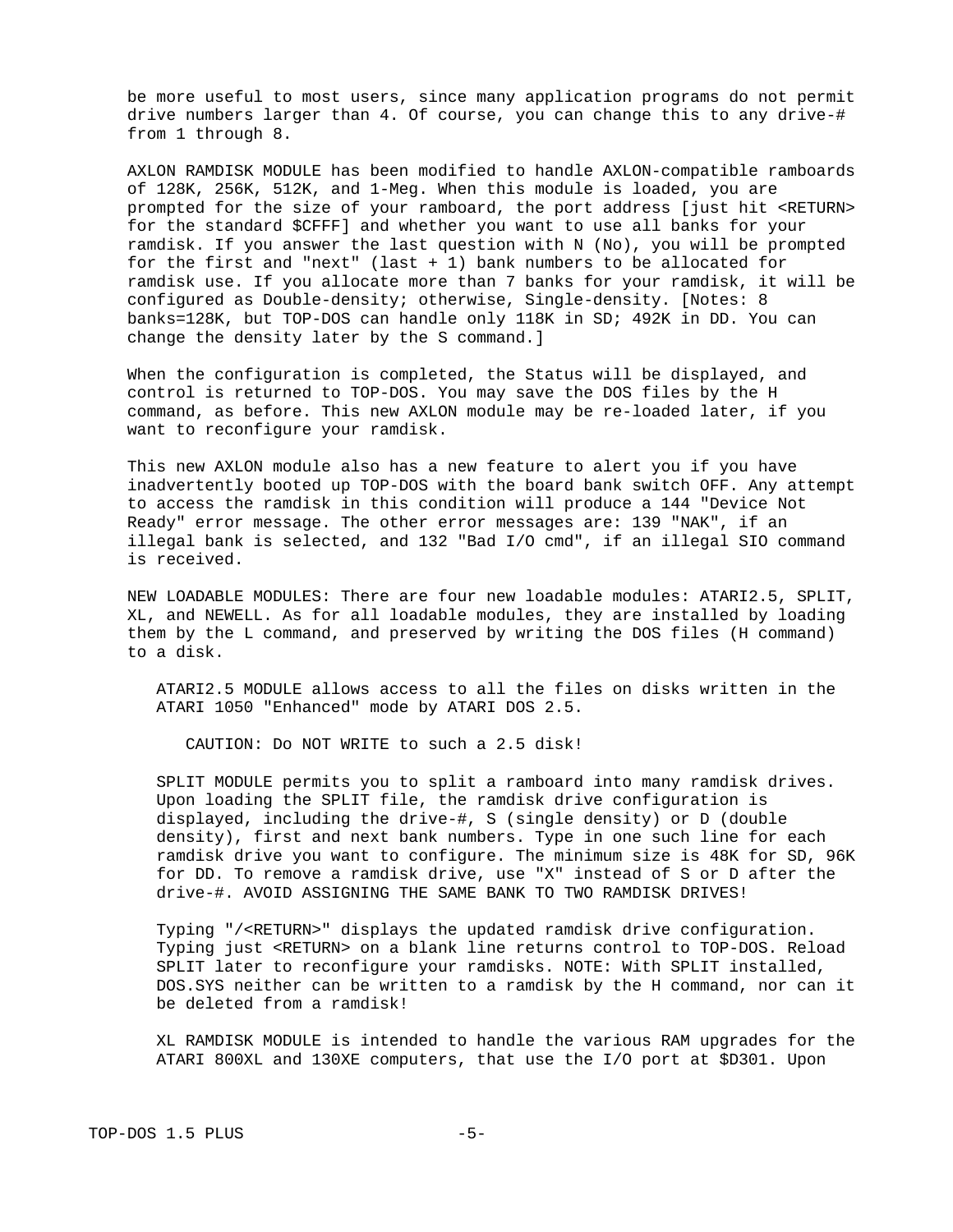loading the XL file, you will be asked for the maximum size of RAM. The choices are 64K, 128K, 256K, and 512K. Then you are asked if Bit-5 is used. Finally you are asked for the first and "next" bank numbers for ramdisk use. (The "next" bank number is the last bank number, plus one.) Each RAM bank is assumed to be 16K and to be addressed at \$4000 to \$8000.

 Below is a table giving the parameters for some of the commonly available RAM upgrades. The first entry is just a standard 130XE computer without a RAM upgrade. The second is Ron Boling's UPGRADE PRODUCTS (820 East Scott Av, Salt Lake City, UT 84106) 192K 130XE. The third is a commercially available upgrade kit for the 800XL. The others are various do-it-yourself plans.

| RAM Upgrade              |      |              | Size Bit-5 Ramdisk Banks 130XE Banks   |              |
|--------------------------|------|--------------|----------------------------------------|--------------|
|                          |      |              |                                        |              |
| Standard 130XE           | 64K  | N            | $\theta$ , 4                           | $\theta$ , 4 |
| Upgrade 192K XE          | 128K | N.           | 0,8                                    | 4, 8         |
| ICD Rambo XL             | 256K | Y            | 4,16                                   | 12, 16       |
| D.J. Claudy 320K XL 256K |      | Y            | 0, 16                                  | 12, 16       |
| C. Buchholz XL           | 256K | Y            | 4,16                                   | 12, 16       |
| S. Peterson 320K XE      | 256K | Y            | 0, 16                                  | 12, 16       |
| S. Peterson 576K XE 512K |      | $\mathbf{1}$ | 0, 32                                  | 28,32        |
| S. Peterson 1088K XE "E" |      | $\mathbf{1}$ | 0,64                                   | 60,64        |
| Newell 256K XL           |      |              | [See the NEWELL Ramdisk Module, below] |              |

 The bank number ranges are given as (First,Next). This makes it easy to compute the number of banks: (Next - First). If you want to reserve the 130XE banks for 130XE-compatibility, don't specify banks (0,4) for Upgrade 192 XE, or (4,12) for ICD Rambo XL. After installing the XL module, it can later be reloaded, if you want to re-configure your ramdisk.

 This table is given for use as a guide to help you configure your RAM upgrade. The XL module has been designed for flexibility, but it can only help interface to whatever RAM upgrade you have. Your RAM upgrade design and limitations control what you can and cannot do with it.

 If you have a special RAM upgrade, or if the parameters from the table do not work correctly, it might be helpful to understand how the bits of the \$D301 port are used for bank selection.

 Unfortunately, this port is used for several purposes other than bank selection, in both the 800XL and the 130XE. In the 130XE, two bits are used for bank selection: Bits 3 & 2. (The bits are numbered from right to left, 0-7.) This accommodates four 16K banks, for a total of 64K - which is the amount of additional RAM, over and above the 64K needed for normal program space.

 To accommodate more than 64K additional RAM, more bits are needed – one bit for each doubling of additional RAM. Thus, 128K requires one additional bit; 256K, two; and 512K, three. These additional bits are stolen from other uses -- but this issue is beyond the scope of this description. The bits used include Bits 7, 6, and 5. Different RAM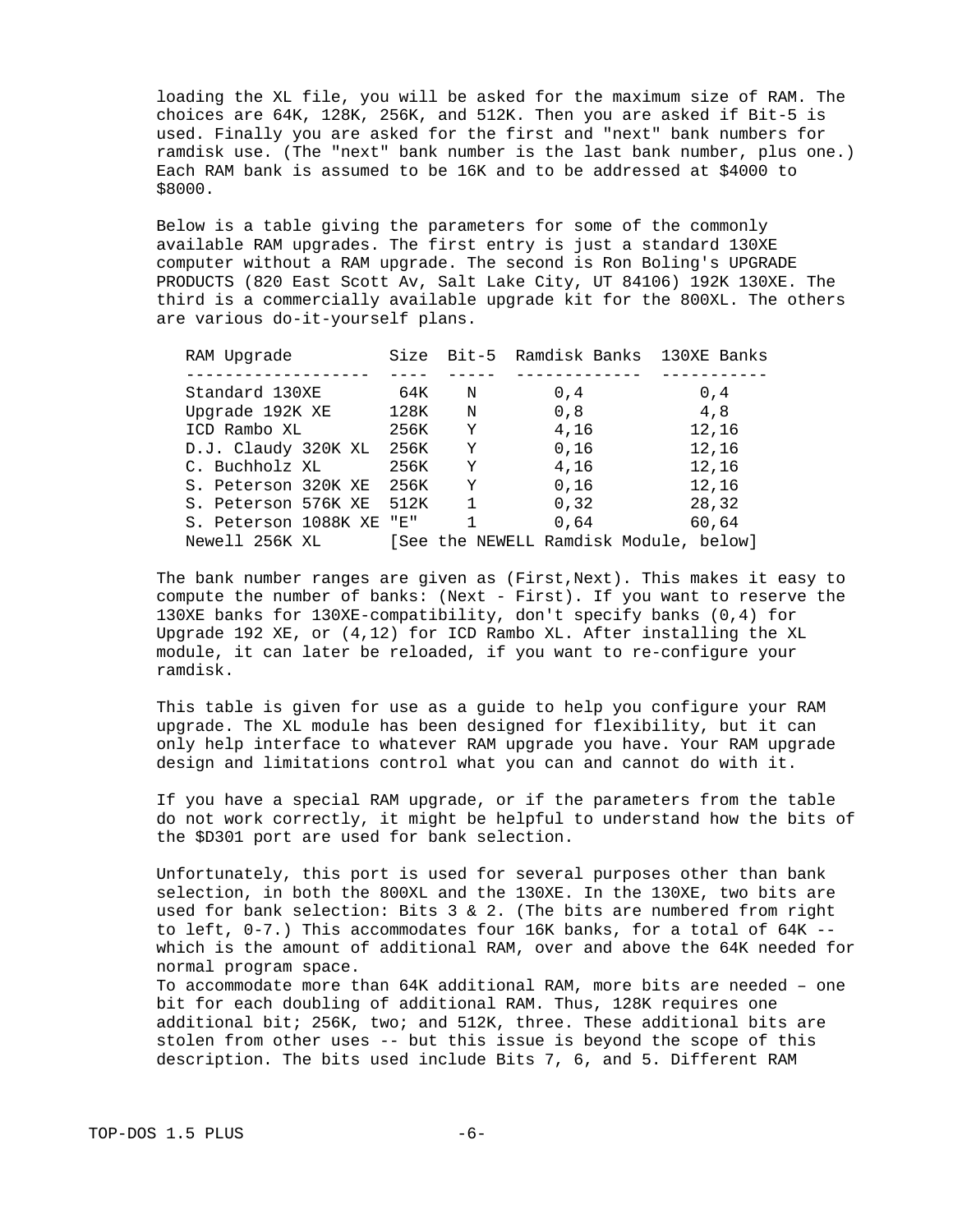upgrades use one or more of these bits. Most commonly available upgrades, including the ICD RAMBO, use Bit 5, which is one of the inputs needed by the XL module.

 The XL module assumes the additional Bits (7-5) are used contiguously, and that the rightmost bit is Bit-5, if you answer YES to that question, or Bit-6, if NO. The number of these bits is derived from the question about the maximum size: If you give 64K, then XL assumes none of these Bits (7-5) are used. 128K implies one bit; 256K, 2 bits; and 512K, 3 bits.

 We hope that the XL module will accommodate your special ramdisk needs, but we cannot guarantee that it will cover all RAM upgrades.

 LATE DEVELOPMENT: To accommodate Scott Peterson's 576K and 1088K upgrades, which use Bit-1, as well as Bit-5, answer "1" to the size question for a 1024K ramdisk for the 1088K upgrade.

 NEWELL RAMDISK MODULE: The Newell 256K XL ramboard requires a special module, since banks  $(4,8)$  overwrite the 130XE banks  $(12,16)$ . To avoid banks  $(4,8)$ , this module internally adds 4 to the bank# for bank numbers of 4 or greater. Specify banks (0,12) for full ramdisk use, or (0,8) to leave 4 banks for 130XE use. Please refer to the above description of the XL module for terminology and for a discussion of bits, banks, etc.

 MODULE SIZES: A summary of loadable module sizes is given below. The table shows the additional space taken in memory when a module is installed. This additional memory advances MEMLO.

| All Ramdisk modules \$100 |       | 256 (hex/decimal) |
|---------------------------|-------|-------------------|
| WISE                      | \$100 | 256               |
| <b>HAPPY</b>              | \$240 | 578               |
| <b>SPLIT</b>              | \$40  | 64                |
| ATARI2.5                  | \$40  | 64                |
|                           |       |                   |

 ATR8000 RS232 DRIVER: If your disk has a file named ATR232, you have a bonus, courtesy of Charles Marslett, author of MYDOS. Through his cooperation and generosity, Charles sent us the source code for his RS232 driver for the ATR8000. With a few modifications, so the code would work with TOP-DOS, the ATR232 file was created. It is hoped that this file will permit TOP-DOS to work with the RS232 facility of the ATR8000.

 The ATR232 file is an autorun file, which is activated by renaming it with an ".AUT" extension. Upon bootup, it will install an RS232 driver, which should perform the same functions as the RS232 driver for the ATARI 850 module. (Please review Chapter 6 of the TOP-DOS Manual, sections "AUTORUN FILE FACILITY" and "RS232 AUTORUN FILE" for more information on these subjects.)

 The ATR232 driver, if supplied, is not a supported feature of TOP-DOS. If your are a MYDOS customer, Charles Marslett may be willing to help you, if you run into trouble.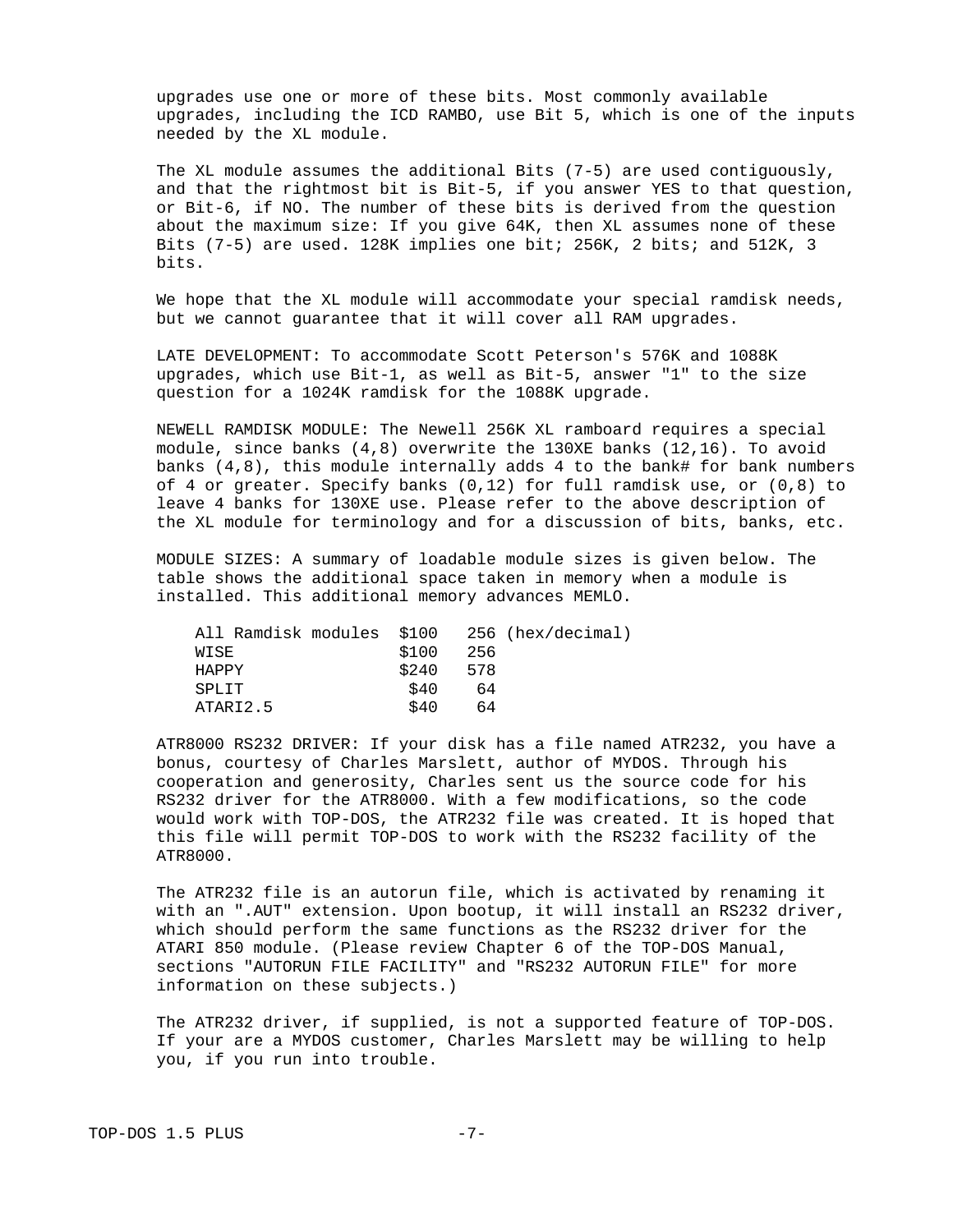### TOP-DOS 1.5 PLUS "v1a" REFINEMENTS ----------------------------------

Version v1a gives you a choice on the initialization of two of the loadable modules: HAPPY and WISE. These modules must interrogate each of the disk drives in the drive list to determine if the drive is HAPPY or WISE (density-switchable), respectively. If a drive is not HAPPY or WISE, it does not respond nicely to the interrogation and the OS will make several attempts before giving up, taking a couple of seconds and "buzzing" if your speaker is on.

Prior to this version (v1a), this interrogation was performed on system initialization, which occurs on Bootup, System-reset, and Status Display. If you have several drives which are not HAPPY or WISE, the delay and buzzing can be annoying, particularly in the case of getting a Status Display.

The solution devised for "via" allows a partial initialization at module load time, which marks those drives which are not HAPPY or WISE. Thereafter, only the drives which were HAPPY or WISE at module-load time will be interrogated. This solution essentially eliminates the delay and buzzing due to HAPPY and WISE initialization.

If you have a stable disk drive configuration when you load the HAPPY or WISE module, then answer "Y" to the query "Initialize now?". If your drive configuration changes later, you can reload the HAPPY or WISE module to accommodate an added HAPPY or WISE drive, at that time.

#### ADDITIONAL FEATURES OF TOP-DOS 1.5 PLUS

1. The H (Write DOS Files) command will take a suffix letter following the Drive-number to allow you to write ONLY the DOS.SYS (O) or the DUP.SYS (U) file. For example:

1>H 8U<RETURN>

will write just the DUP.SYS file to drive-8.

- 2. The boxes around the Status Display and the Menu can be removed to save Screen space. Set the byte at \$1563 (hex) to \$80, using the R command. To restore the boxes, set the byte to 00.
- 3. If you installed the WISE module to get automatic disk-drive density switching, you can "fine-tune" its performance for your particular disk drives. As delivered, TOP-DOS sets the timeout to 8 seconds and the retry count to 0, when WISE tests and switches the density of a disk drive. These parameters were selected after studying the behavior of several different drives. The WISE timeout is located at \$1528 (hex) and the retry count at \$1529. Read the discussion in the Addendum for Version 1.5, under the T# and R# parameters of the S command. As an example, I found that a timeout of 1 second sped the switching of my Indus drive by a factor of five, but such a low value caused problems with other drives.